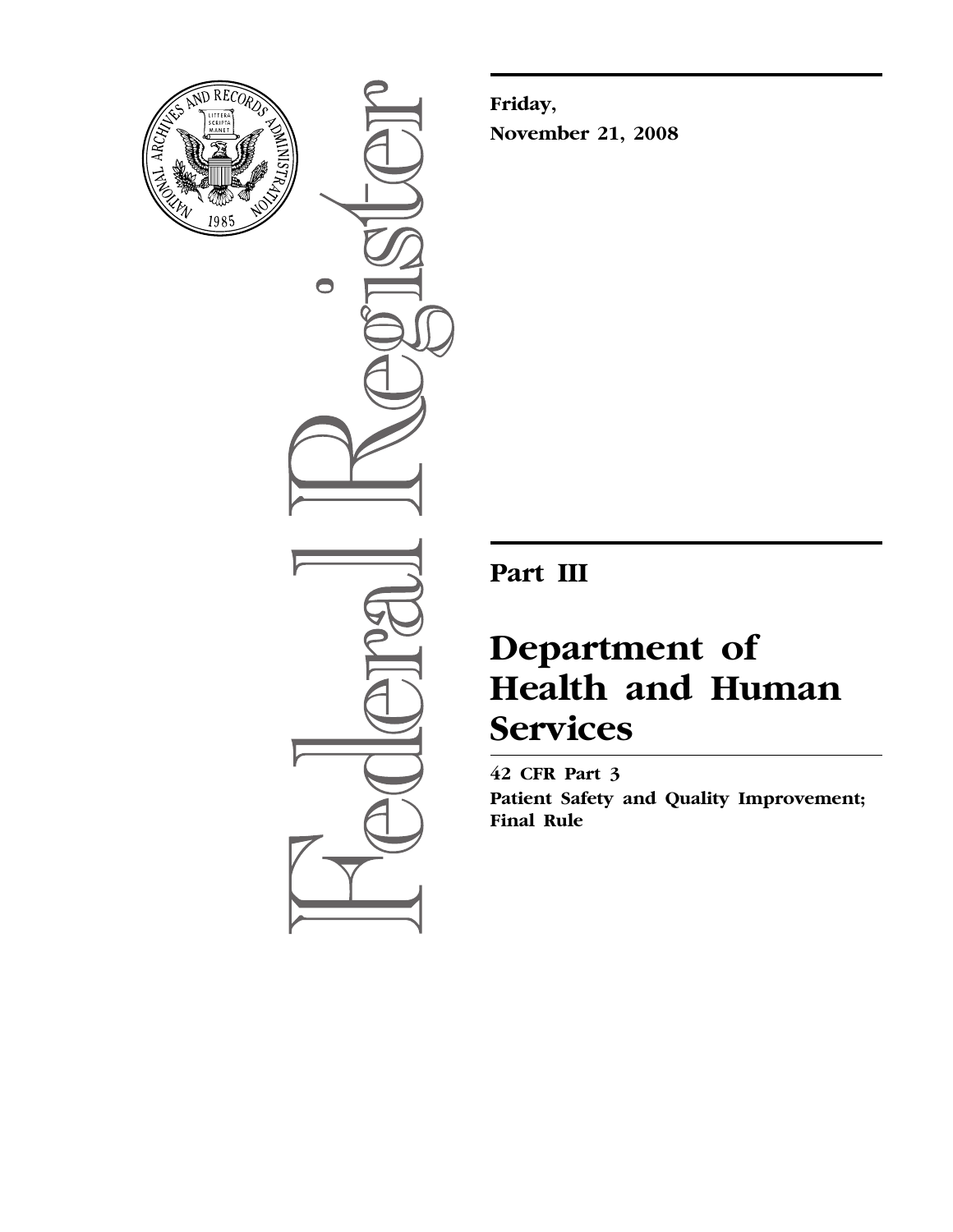# **DEPARTMENT OF HEALTH AND HUMAN SERVICES**

# **42 CFR Part 3**

**RIN 0919–AA01** 

# **Patient Safety and Quality Improvement**

**AGENCY:** Agency for Healthcare Research and Quality, Office for Civil Rights, Department of Health and Human Services.

# **ACTION:** Final rule.

**SUMMARY:** The Secretary of Health and Human Services is adopting rules to implement certain aspects of the Patient Safety and Quality Improvement Act of 2005, Pub. L. 109–41, 42 U.S.C. 299b– 21—b–26 (Patient Safety Act). The final rule establishes a framework by which hospitals, doctors, and other health care providers may voluntarily report information to Patient Safety Organizations (PSOs), on a privileged and confidential basis, for the aggregation and analysis of patient safety events.

The final rule outlines the requirements that entities must meet to become PSOs and the processes by which the Secretary will review and accept certifications and list PSOs. It also describes the privilege and confidentiality protections for the information that is assembled and developed by providers and PSOs, the exceptions to these privilege and confidentiality protections, and the procedures for the imposition of civil money penalties for the knowing or reckless impermissible disclosure of patient safety work product.

**DATES:** The final rule is effective on January 19, 2009.

**FOR FURTHER INFORMATION CONTACT:**  Susan Grinder, Agency for Healthcare Research and Quality, 540 Gaither Road, Rockville, MD 20850, (301) 427–1111 or (866) 403–3697.

**SUPPLEMENTARY INFORMATION:** On February 12, 2008, the Department of Health and Human Services (HHS) published a Notice of Proposed Rulemaking (proposed rule) at 73 FR 8112 proposing to implement the Patient Safety Act. The comment period closed on April 14, 2008. One-hundredsixty-one comments were received during the comment period.

## **I. Background**

# *Statutory Background*

This final rule establishes the authorities, processes, and rules necessary to implement the Patient Safety Act that amended the Public

Health Service Act (42 U.S.C. 299 *et seq*.) by inserting new sections 921 through 926, 42 U.S.C. 299b–21 through 299b–26.1 The Patient Safety Act focuses on creating a voluntary program through which health care providers can share information relating to patient safety events with PSOs, with the aim of improving patient safety and the quality of care nationwide. The statute attaches privilege and confidentiality protections to this information, termed ''patient safety work product,'' to encourage providers to share this information without fear of liability and creates PSOs to receive this protected information and analyze patient safety events. These protections will enable all health care providers, including multifacility health care systems, to share data within a protected legal environment, both within and across states, without the threat that the information will be used against the subject providers.

However, we note that section 922(g)(2) of the Public Health Service Act is quite specific that these protections do not relieve a provider from its obligation to comply with other Federal, State, or local laws pertaining to information that is not privileged or confidential under the Patient Safety Act: section 922(g)(5) of the Public Health Service Act states that the Patient Safety Act does not affect any State law requiring a provider to report information that is not patient safety work product. The fact that information is collected, developed, or analyzed under the protections of the Patient Safety Act does not shield a provider from needing to undertake similar activities, if applicable, outside the ambit of the statute, so that the provider can meet its obligations with nonpatient safety work product. The Patient Safety Act, while precluding other organizations and entities from requiring providers to provide them with patient safety work product, recognizes that the original records underlying patient safety work product remain available in most instances for the providers to meet these other reporting requirements.

We note also that the Patient Safety Act references the Standards for the Privacy of Individually Identifiable Health Information under the Health Insurance Portability and Accountability Act of 1996 (HIPAA Privacy Rule), 45 CFR parts 160 and 164. Many health care providers participating in this program will be

covered entities under the HIPAA Privacy Rule and will be required to comply with the HIPAA Privacy Rule when they disclose patient safety work product that contains protected health information. The Patient Safety Act is clear that it is not intended to interfere with the implementation of any provision of the HIPAA Privacy Rule. See 42 U.S.C. 299b–22(g)(3). The statute also provides that civil money penalties cannot be imposed under both the Patient Safety Act and the HIPAA Privacy Rule for a single violation. See 42 U.S.C. 299b–22(f). In addition, the statute states that PSOs shall be treated as business associates, and patient safety activities are deemed to be health care operations under the HIPAA Privacy Rule. See 42 U.S.C. 299b and 299–22(i). Since patient safety activities are deemed to be health care operations, the HIPAA Privacy Rule does not require covered providers to obtain patient authorizations to disclose patient safety work product containing protected health information to PSOs. Additionally, as business associates of providers, PSOs must abide by the terms of their HIPAA business associate contracts, which require them to notify the provider of any impermissible use or disclosure of the protected health information of which they are aware. See 45 CFR 164.504(e)(2)(ii)(C).

# **II. Overview of the Proposed and Final Rules**

# *A. The Proposed Rule*

The proposed rule sought to implement the Patient Safety Act to create a voluntary system through which providers could share sensitive information relating to patient safety events without fear of liability, which should lead to improvements in patient safety and in the quality of patient care. The proposal reflected an approach to the implementation of the Patient Safety Act intended to ensure adequate flexibility within the bounds of the statutory provisions and to encourage providers to participate in this voluntary program. The proposed rule emphasized that this program is not federally funded and will be put into operation by the providers and PSOs that wish to participate with little direct federal involvement. However, the process for certification and listing of PSOs will be implemented and overseen by the Agency for Healthcare Research and Quality (AHRQ), while compliance with the confidentiality provisions will be investigated and enforced by the Office for Civil Rights (OCR).

Subpart A of the proposed rule set forth the definitions of essential terms,

<sup>&</sup>lt;sup>1</sup> All citations to provisions in the Patient Safety Act will be to the sections in the Public Health Service Act or to its location in the U.S. Code.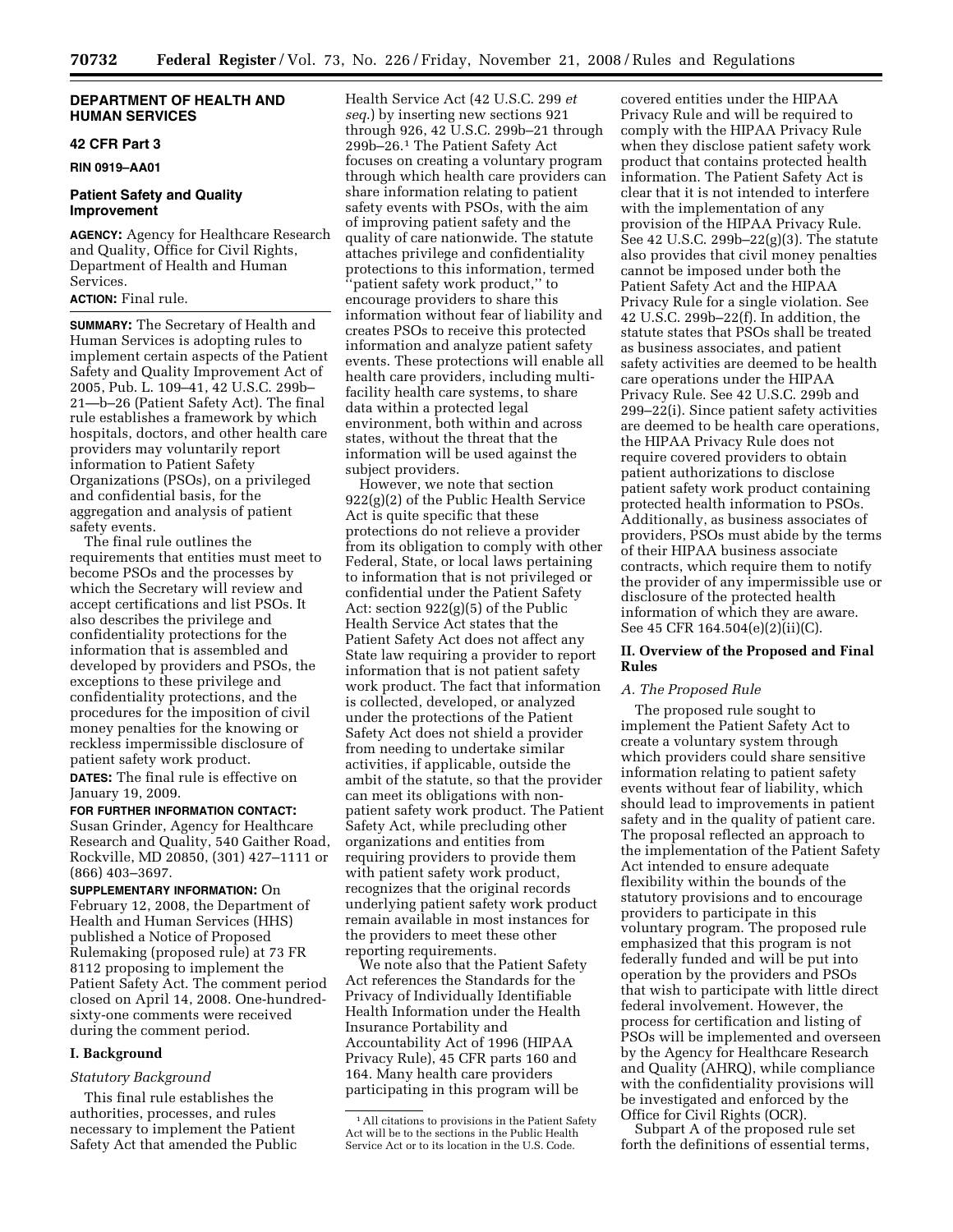such as patient safety work product, patient safety evaluation system, and PSO. In order to facilitate the sharing of patient safety work product and the analysis of patient safety events, Subpart B of the proposed rule implemented the statutory requirements for the listing of PSOs, the entities that will offer their expert advice in analyzing the patient safety events and other information they collect or develop to provide feedback and recommendations to providers. The proposed rule established the criteria and set forth a process for certification and listing of PSOs and described how the Secretary would review, accept, condition, deny, or revoke certifications for listing and continued listing of entities as PSOs.

Based on the statutory mandates in the Patient Safety Act, Subpart C of the proposed rule set forth the privilege and confidentiality protections that attach to patient safety work product; it also set forth the exceptions to these protections. The proposed rule provided that patient safety work product generally continues to be protected as privileged and confidential following a disclosure and set certain limitations on redisclosure of patient safety work product.

Subpart D of the proposed rule established a framework to enable the Secretary to monitor and ensure compliance with this Part, a process for imposing a civil money penalty for breach of the confidentiality provisions, and procedures for a hearing contesting the imposition of a civil money penalty. These provisions were modeled largely on the HIPAA Enforcement Rule at 45 CFR part 160, subparts C, D and E.

#### *B. The Final Rule*

We received over 150 comments on the proposed rule from a variety of entities, including small providers and large institutional providers, hospital associations, medical associations, accrediting bodies, medical liability insurers, and state and federal agencies. Many of the commenters expressed support for the proposed rule and the protections it granted to sensitive information related to patient safety events.

Based upon the comments received, the final rule adopts most of the provisions of the proposed rule without modification; however, several significant changes to certain provisions of the proposed rule have been made in response to these comments. Changes to Subpart A include the addition of a definition of *affiliated provider.* The definitions of *component organization, parent organization,* and *provider* were

modified for clarity, and the definition of *disclosure* was modified to clarify that the sharing of patient safety work product, between a component PSO and the entity of which it is a part, qualifies as a disclosure, while the sharing of patient safety work product between a physician with staff privileges and the entity with which it holds privileges is not a disclosure. We have also modified the definition of *patient safety work product* to include information that, while not yet reported to a PSO, is documented as being within a provider's patient safety evaluation system and that will be reported to a PSO. This modification allows for providers to voluntarily remove, and document the removal of, information from the patient safety evaluation system that has not yet been reported to a PSO, in which case, the information is no longer patient safety work product.

The most significant modifications to Subpart B include the following. With respect to the listing of PSOs, we have broadened the list of excluded entities at § 3.102(a)(2)(ii), required PSOs at § 3.102(b)(1)(i)(B) to notify reporting providers of inappropriate disclosures or security breaches related to the information they reported, specified compliance with the requirement regarding the collection of patient safety work product in  $\S 3.102(b)(2)(iii)$ , eliminated the requirements for separate information systems and restrictions on shared staff for most component PSOs but added additional restrictions and limitations for PSOs that are components of excluded entities at § 3.102(c), and narrowed and clarified the disclosure requirements that PSOs must file regarding contracting providers with whom they have additional relationships at § 3.102(d)(2). We have modified the security requirement to provide flexibility for PSOs to determine whether to maintain patient safety work product separately from unprotected information. The final rule includes a new expedited revocation process at § 3.108(e) for exceptional circumstances that require prompt action, and eliminates implied voluntary relinquishment, providing instead in § 3.104(e) that a PSO's listing automatically expires at the end of three years, unless it is revoked for cause, voluntarily relinquished, or its certifications for continued listing are approved.

Changes to proposed Subpart C include the addition of language in § 3.206(b)(2) that requires a reporter seeking equitable relief to obtain a protective order to protect the confidentiality of patient safety work product during the course of the

proceedings. Proposed § 3.206(b)(4) has been amended to allow disclosures of identifiable, non-anonymized patient safety work product among affiliated providers for patient safety activities. In addition, proposed § 3.206(b)(7) has been modified to make clear that the provision permits disclosures to and among FDA, entities required to report to FDA, and their contractors. We also have modified proposed § 3.206(b)(8) to require providers voluntarily disclosing patient safety work product to accrediting bodies either to obtain the agreement of identified non-disclosing providers or to anonymize the information with respect to the nondisclosing providers prior to disclosure. Finally, we modified §§ 3.204(c), 3.206(d), and 3.210 to allow disclosures of patient safety work product to or by the Secretary for the purposes of determining compliance with not only the Patient Safety Act, but also the HIPAA Privacy Rule.

In Subpart D, we adopt the proposed provisions except, where reference was made in the proposed rule to provisions of the HIPAA Privacy Rule, the final rule includes the text of such provisions for convenience of the reader.

We describe more fully these provisions, the comments received, and our responses to these comments below in the section-by-section description of the final rule below.

# **III. Section-by-Section Description of Final Rule and Response to Comments**

#### *A. Subpart A—General Provisions*

### 1. Section 3.10—Purpose

*Proposed Rule:* Proposed § 3.10 provided that the purpose of proposed Part 3 is to implement the Patient Safety and Quality Improvement Act of 2005 (Pub. L. 109–41), which amended the Public Health Service Act (42 U.S.C. 299 et seq.) by inserting new sections 921 through 926, 42 U.S.C. 299b–21 through 299b–26.

*Overview of Public Comments:* No comments were received pertaining to this section.

*Final Rule:* The Department adopts the proposed provision without modification.

#### 2. Section 3.20—Definitions

*Proposed Rule:* Proposed § 3.20 provided for definitions applicable to Part 3. Some definitions were restatements of the definitions at section 921 of the Public Health Service Act, 42 U.S.C. 299b–21, and other definitions were provided for convenience or to clarify the application and operation of the proposed rule.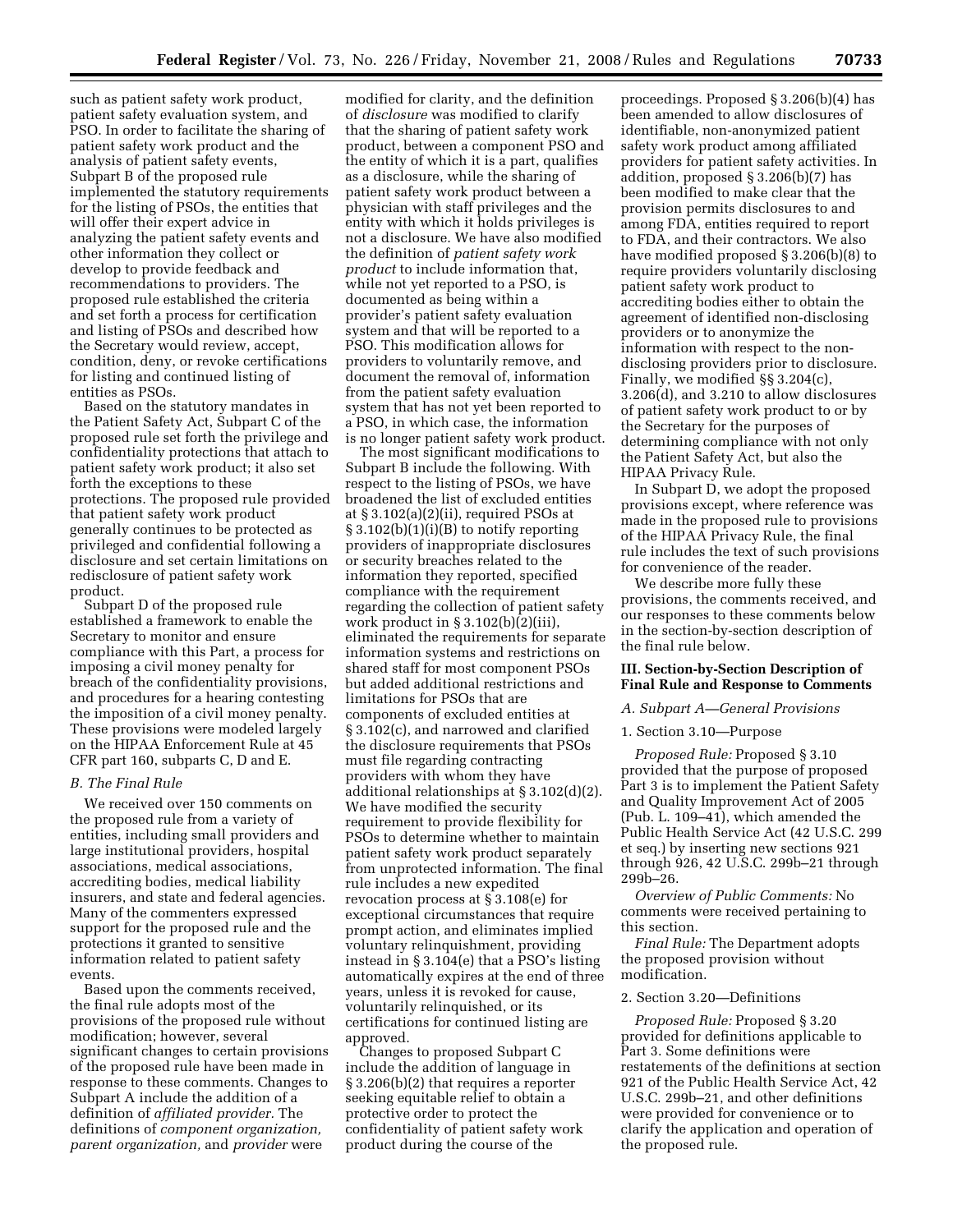*Overview of Public Comments:* With respect to the definitions for AHRQ, ALJ, Board, complainant, component PSO, confidentiality provisions, entity, group health plan, health maintenance organization, HHS, HIPAA Privacy Rule, identifiable patient safety work product, nonidentifiable patient safety work product, OCR, Patient Safety Act, patient safety activities, patient safety organization, person, research, respondent, responsible person, and workforce, we received no comments.

We received a number of comments on the various other definitions and these comments will be addressed below in reference to the specific term.

*Final Rule:* The Department adopts the above definitions as proposed. Certain definitions were added for convenience or clarity of the reader.

#### Response to Public Comments

*Comment:* Commenters requested definitions for accrediting body, reporter, redisclosure, impermissible disclosure, use, evaluation and demonstration projects, and legislatively created PSO.

*Response:* The Department does not agree that the additional definitions requested by commenters are necessary. Some definitions requested have generally accepted meanings and we do not believe there is benefit in imposing more limitations on such terms. Some terms such as legislatively created PSO are not used within the final rule. Other terms such as impermissible disclosure, use, and reporter are readily understood from the context of the final rule and do not need definitions.

(A) Section 3.20—New Definition of Affiliated Provider

*Final Rule:* The proposed rule did not include a definition for affiliated provider. The Department adopts the term affiliated provider to mean, with respect to a provider, a legally separate provider that is the parent organization of the provider, is under common ownership, management, or control with the provider, or is owned, managed, or controlled by the provider. The Department includes this term to identify to whom patient safety work product may be disclosed pursuant to a clarification of the disclosure permission for patient safety activities.

*Overview of Comments:* Several commenters were concerned about limitations of disclosures for patient safety activities among providers. Commenters raised concerns that limitations may inhibit the sharing and learning among providers of the analysis of patient safety events. Other commenters viewed the disclosure

limitations as restricting a provider's use of its own data. These comments are addressed more fully below as part of the discussion of the patient safety activities disclosure permission.

# (B) Section 3.20—Definition of Bona Fide Contract

*Proposed Rule:* Proposed § 3.20 provided that bona fide contract would mean a written contract between a provider and a PSO that is executed in good faith or a written agreement between a Federal, State, local, or Tribal provider and a Federal, State, local, or Tribal PSO.

*Overview of Public Comments:* One comment was received noting that ''good faith'' need not be a part of a bona fide contract.

*Final Rule:* Because meeting the minimum contract requirement is essential for a PSO to remain listed by the Secretary, the Department believes that the requirement that contracts to be entered in good faith should be retained. We also note that Federal, State, local or Tribal providers are free to enter into an agreement with any PSO that would serve their needs; thus, they can enter bona fide contracts with PSOs pursuant to paragraph (1) of the definition, or enter comparable arrangements with a Federal, State, local or Tribal PSO pursuant to paragraph (2). The Department adopts the proposed provision without modification.

# (C) Section 3.20—Definition of Component Organization

*Proposed Rule:* Proposed § 3.20 provided that component organization would mean an entity that is either: (a) A unit or division of a corporate organization or of a multi-organizational enterprise; or (b) a separate organization, whether incorporated or not, that is owned, managed or controlled by one or more other organizations, i.e., its parent organization(s). Because this definition used terms in a manner that was broader than traditional usage, the proposed rule sought comment on whether it was appropriate for purposes of the regulation to consider a subsidiary, an otherwise legally independent entity, as a component organization.

With respect to the terms ''owned, managed, or controlled,'' the preamble directed readers to our description of these concepts in our discussion of the term ''parent organization.'' The preamble to the proposed rule discussed the various ways that an organization may be controlled by others. In particular, there was a discussion of multi-organizational enterprises and the variety of management relationships or

forms of control that such enterprises can create that might impact component entities. The preamble also discussed the traditional meaning of subsidiaries as being separate legal entities and, therefore, not within the ordinary meaning of the term ''component.'' However, the approach of the proposed rule was to express the Department's intention to encourage all forms of PSO organizational arrangements including the ownership of PSOs as subsidiaries. At the same time, we wanted to be able to accurately determine and to indicate to providers which PSOs should be considered components of other entities and the identity of a component PSO's parent organization. We explained our intent was not to limit our approach to corporate forms of organizations.

*Overview of Public Comments:* The majority of commenters supported our proposal to consider subsidiaries as component organizations for the purposes of this rule. Several commenters sought reassurance that our interpretation does not impose additional legal liability on the parent organization.

Concern was expressed that our approach suggested an over-reliance on the corporate model and the definition needed to reflect other types of legally recognized entities. One comment reflected concern that our reference to ''multi-organizational enterprise'' in the definition was unnecessarily confusing because it was not commonly used. Another commenter disagreed with our approach entirely, arguing that the scope of our definition was overly broad and unnecessary.

*Final Rule:* The final rule now defines ''component organization'' to mean an entity that: ''(1) is a unit or division of a legal entity (including a corporation, partnership, or a Federal, State, local or Tribal agency or organization); or

(2) Is owned, managed, or controlled by one or more legally separate parent organizations.''

The definition of component organization is intended to be read with a focus on management or control by others as its defining feature. The definition must be read in conjunction with the complementary definition of ''parent organization.'' While our approach remains little changed, we have rearranged and streamlined the text of the definition of component in response to the comments and concerns we received on it. For example, there is no longer an explicit reference in the definition of component to multiorganizational enterprises, which are undertakings with separate corporations or organizations that are integrated in a common business activity. The revised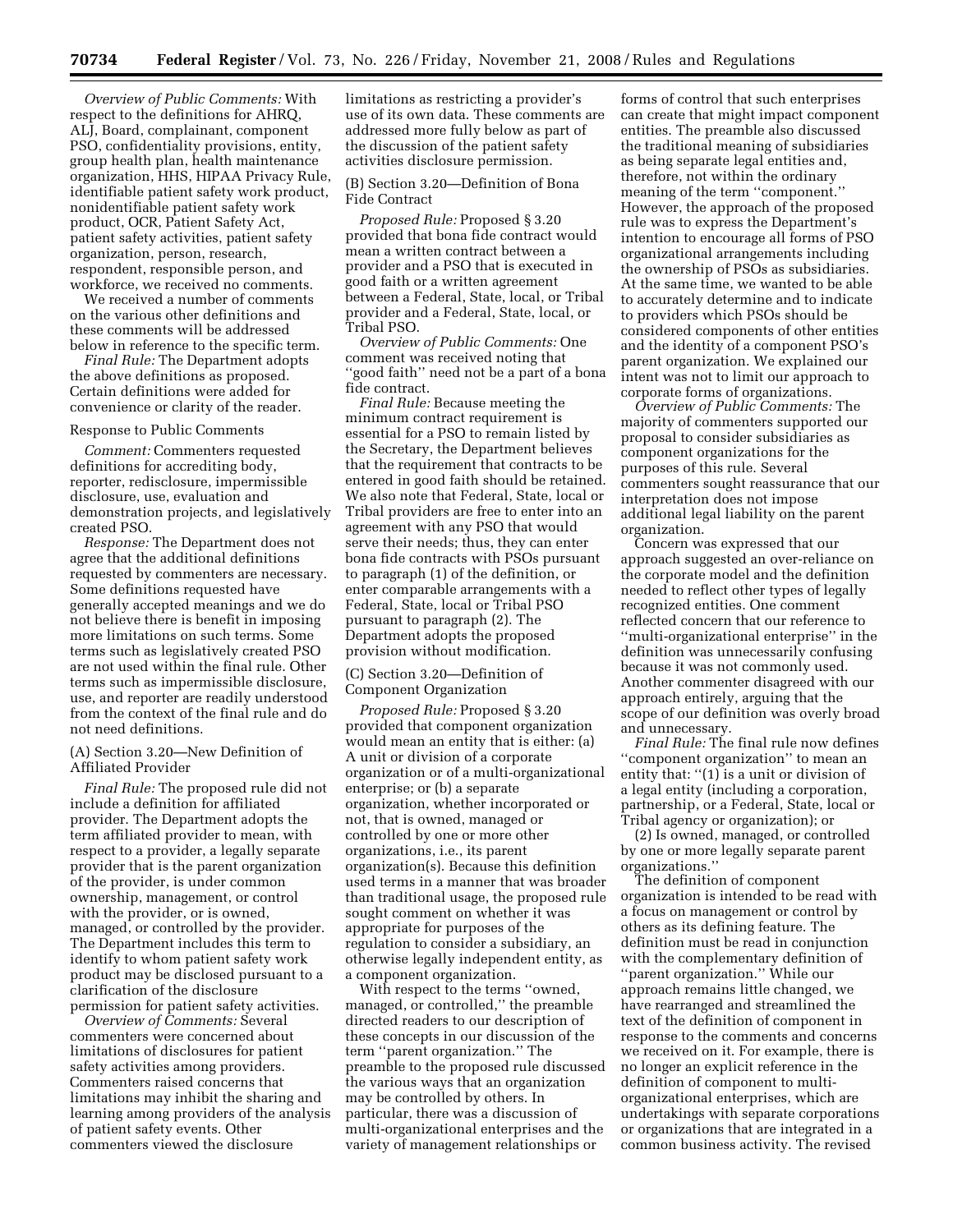definition, however, is sufficiently broad to apply to components of such enterprises. In response to concerns that the earlier definition was too focused on corporate organizations, we have incorporated an explicit reference to ''other legal entities'' besides corporations. In addition, specific references have been added to more clearly accommodate possible organizational relationships of public agencies, such as the Department of Defense (DoD), Department of Veterans Affairs (VA), the Indian Health Service (IHS), and other State, local, and Tribal organizations that manage or deliver health care services.

In the scenario envisioned by the first prong of the definition, the legal entity is a parent organization and the component organization is a unit or division within the parent organization. An underlying assumption of the modified paragraph (1) is that a unit or division of a legal entity may be managed or controlled by one or more parent organizations. Consistent with this paragraph, a component PSO may be managed or controlled by the legal entity of which it is a part or by another unit or division of that entity. It could also be controlled by a legally separate entity under the second paragraph of the definition.

The first prong of the definition encompasses a component PSO that is a unit of a governmental agency that is a legal entity. This could include a component organization managed by another division of such a governmental agency, e.g., a health care division of VA or DoD. Thus, a component PSO could be a unit or component of a Federal agency that is a legal entity and it could at the same time be a component of another unit or division of that agency which controls and directs or manages its operation. So too in the private sector, a component PSO could have more than one parent and thus be a component, for example, of a professional society as well as a component of the unit or division of the professional society that controls or manages the PSO.

The second prong of the definition addresses a variety of organizational relationships that could arise between component PSOs and legally separate parent organizations that manage or control them. Under paragraph (2), a subsidiary PSO could be managed or controlled by its legally separate parent organization. In addition, we note that a component PSO could be managed or controlled by another unit or division of its legally separate parent, e.g., if this unit or division uses its knowledge and skills to control or manage certain

aspects of the component's operations. If that occurs, we would consider the sibling subsidiary that exercises control or management over the PSO as another parent organization of the PSO.

Obtaining the identity and contact information of an entity's parent organizations is useful for the purpose of letting providers know who may be managing or controlling a PSO. This information also will be useful in implementing the certification and listing process for PSOs described in the rule which, for instance, excludes any health insurance issuer from becoming a PSO and excludes a component of a health insurance issuer from becoming a PSO.

In response to commenters concerned about the legal liability for parent organizations of component PSOs, we note that the preamble to the proposed rule stated as follows: ''We stress that neither the statute nor the proposed regulation imposes any legal responsibilities, obligations, or liability on the organization(s) of which it [the PSO] is a part.'' The Department reaffirms its position. At the same time, we note that the rule, at § 3.402(b), recognizes, provides for, and does not alter the liability of principals based on Federal common law.

### Response to Other Public Comments

*Comment:* One concern that was expressed by several commenters pertained to whether or not a health system that has a component or subsidiary health insurance issuer, e.g., a group health plan offered to the public, would be precluded from having a component PSO as well.

*Response:* So long as the component health insurance issuer does not come within the definition of a parent organization of the PSO, i.e., own a controlling or majority interest in, manage, or control the health system's component PSO (i.e., the PSO would not be a component of the health insurance issuer), the parent health system could establish a component PSO.

*Comment:* It was asserted that including subsidiaries as components would require a PSO that is not controlled by another parent organization, but itself has a subsidiary, to seek listing as a component PSO.

*Response:* The revised definition of component organization emphasizes that a component is an organization that is controlled by another entity. It is not the Department's intention to require a PSO that is not controlled by another entity to seek listing as a component PSO. For this reason, the fact that a PSO has a subsidiary does not trigger the

requirement to seek listing as a component organization.

*Comment:* It was suggested that the inclusion of subsidiaries within the meaning of component would require a health system that wished to create a PSO to create it as a component.

*Response:* There are several issues that a health system needs to consider in determining whether and how to create a PSO, but the inclusion of subsidiary within the meaning of component is not necessarily determinative. The statute requires the improvement of quality and patient safety to be the *primary* activity of the entity seeking listing. Since few multifaceted health system organizations will meet this requirement, existing organizations will have an incentive to create singlepurpose component organizations that clearly meet the requirement. The second issue is whether to create a PSO as an internal component organization or as a separate legal entity. Because the final rule requires each PSO to enter two contracts, provider organizations may find it useful for its component PSO to be a separate legal entity. Otherwise, the component PSO may be precluded from contracting with its parent organization.

*Comment:* There was a request for a definition of ''own'' with a suggestion for reference to Internal Revenue Code 26 I.R.C. § 1563 to clarify its meaning and the meaning of having a controlling interest. This same commenter sought strong separation requirements between a component PSO and any parent organization.

*Response:* We have reviewed the cited regulation but conclude that the approach presented is unlikely to clarify the meaning of ''own'' or ''having a controlling interest'' for purposes of the regulation. Accordingly, the definition of component in the final rule will use the term ''owns,'' but it should be read in conjunction with the phrase ''owns a controlling or majority interest in'' that is used in the related definition of ''parent organization.'' This will indicate that the definition of component uses the term ''owns'' to mean having a sufficient ownership interest to control or manage a PSO. The holder of a controlling or majority interest in the entity seeking to be listed should be identified as a parent organization.

*Comment:* Components of government entities should not be listed as PSOs.

*Response:* The Patient Safety Act specifically permits public sector entities, and components of public sector entities, to seek listing as a PSO. We have incorporated several exclusions, however, of entities with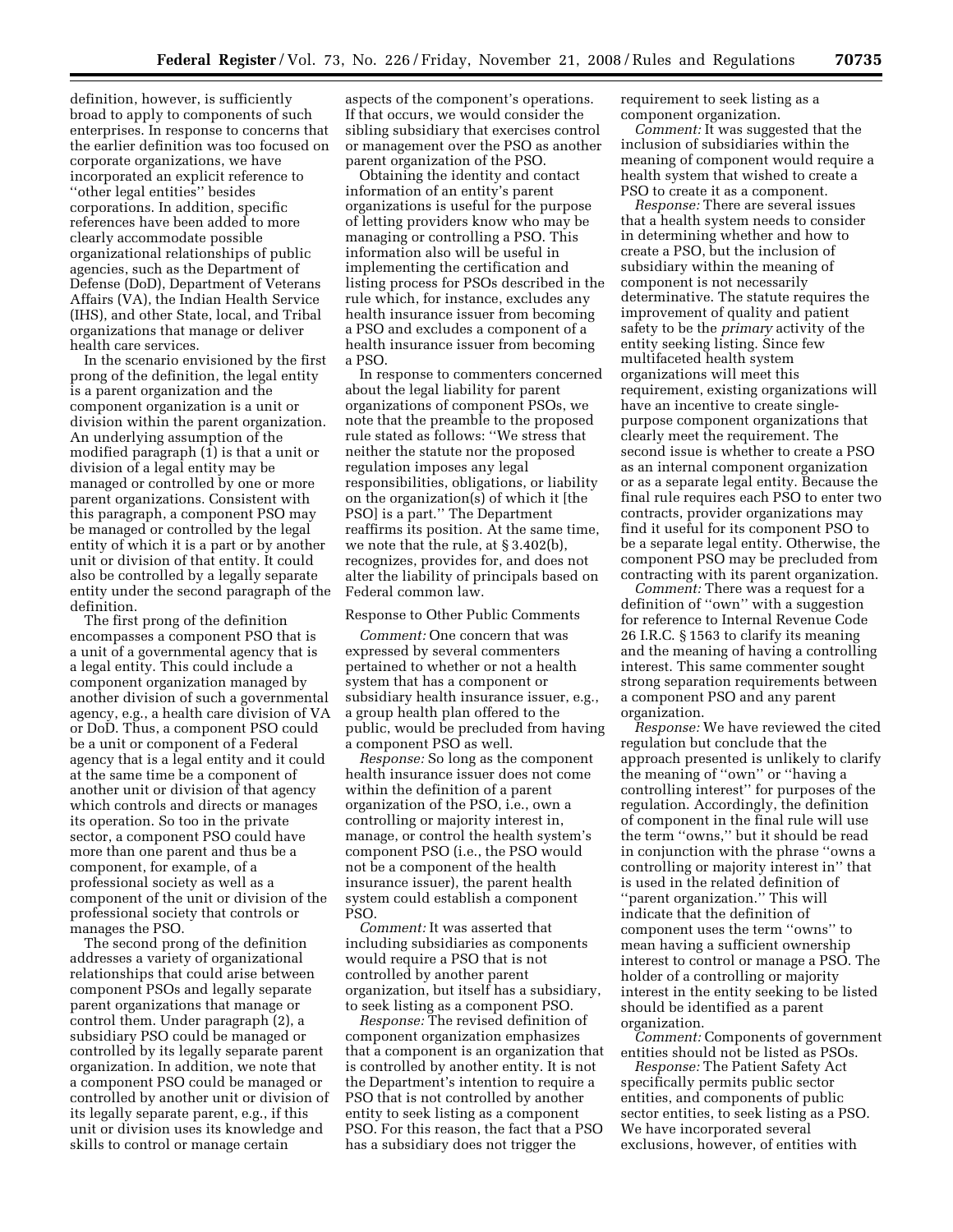regulatory authority and those administering mandatory state reporting programs because these activities are incompatible with fostering a nonpunitive culture of safety among providers. As we explain in § 3.102(a)(2)(ii), we conclude that it is not necessary to exclude components of such entities but have adopted additional restrictions and requirements in § 3.102(c) for such component entities.

### (D) Section 3.20—Definition of Disclosure

*Proposed Rule:* Proposed § 3.20 provided that disclosure would mean the release, transfer, provision of access to, or divulging in any other manner of patient safety work product by a person holding patient safety work product to another person.

We did not generally propose to regulate uses of patient safety work product within an entity, i.e., when this information is exchanged or shared among the workforce members of an entity. We believe that regulating uses within providers and PSOs would be unnecessarily intrusive given the voluntary aspect of participation with a PSO. We believe that regulating uses would not further the statutory goal of facilitating the sharing of patient safety work product with PSOs and that sufficient incentives exist for providers and PSOs to prudently manage the internal sharing of sensitive patient safety work product. However, based on the statutory provision, we did propose that we would recognize as a disclosure the sharing of patient safety work product between a component PSO and the organization of which it is a component. Such sharing would, absent the statutory provision and the proposed regulation, be a use within the larger organization because the component PSO is not a separate entity. The Patient Safety Act supports this position by demonstrating a strong desire for the protection of patient safety work product from the rest of the organization of which the PSO is a part. We sought public comment on whether the decision to not regulate uses was appropriate.

The proposed rule discussed that sharing patient safety work product with a contractor that is under the direct control of an entity, i.e., a workforce member, would not be a disclosure, but rather a use within the entity. However, sharing patient safety work product with an independent contractor would be a disclosure requiring an applicable disclosure permission.

*Overview of Public Comments:* Some commenters supported the proposed

definition of disclosure. No commenters opposed the proposed definition or requested further clarification.

Most commenters that responded to the question whether uses of patient safety work product should be regulated supported the decision not to regulate uses. Those commenters agreed that regulating uses would be overly intrusive without significant benefit and that entities are free to enter into agreements with greater protections. Other commenters disagreed with the Department's proposal and stated that regulation of uses would improve confidentiality and thereby increase provider participation.

No commenters opposed the proposal that sharing of patient safety work product from a component PSO to the rest of the parent entity of which it is a part would be a disclosure for purposes of enforcement rather than a use internal to the entity.

*Final Rule:* The Department adopts the provision with modifications. In general, the modified definition of disclosure means the release of, transfer of, provision of access to, or divulging in any other manner of, patient safety work product by an entity or natural person holding the patient safety work product to another legally separate entity or natural person, other than a workforce member of, or a physician holding privileges with, the entity holding the patient safety work product. Additionally, we have defined as a disclosure the release of, transfer of, provision of access to, or divulging in any other manner of, patient safety work product by a component PSO to another entity or natural person outside the component PSO.

We have modified the language for clarity to distinguish the actions that are a disclosure for a natural person and an entity, separately. We have also included language in the definition that makes clear that sharing of patient safety work product from a component PSO to the entity of which it is a part is a disclosure even though the disclosure would be internal to an entity and generally permitted. Finally, we have added language to clearly indicate that the sharing of patient safety work product between a health care provider with privileges and the entity with which it holds privileges does not constitute a disclosure, consistent with the treatment of patient safety work product shared among workforce members.

# Response to Other Public Comments

*Comment:* Commenters asked that the Department clarify the terms ''disclosure'' and ''use''. Commenters

stated that the terms were used interchangeably and this caused confusion.

*Response:* The term ''disclosure'' describes the scope of the confidentiality protections and the manner in which patient safety work product may be shared. ''Disclosure'' is also employed by the Patient Safety Act when describing the assessment of civil money penalties for the failure to maintain confidentiality (see 42 U.S.C. 299b–22(f)(1)). Although the Patient Safety Act employs the term ''use'' in several provisions, we did not interpret those provisions to include a restriction on the use of patient safety work product based on the confidentiality protections.

Because the focus of the proposed rule was on disclosures, we did not believe that defining the term ''use'' was helpful; nor did we believe the terms would be confusing. Use of patient safety work product is the sharing within a legal entity, such as between members of the workforce, which is not a disclosure. By contrast, a disclosure is the sharing or release of information outside of the entity for which a specific disclosure permission must be applicable.

*Comment:* One commenter requested clarification regarding the sharing of patient safety work product among legally separate participants that join to form a single joint venture component PSO.

*Response:* The Department distinguishes between the disclosure of patient safety work product between legal entities and the use of patient safety work product internal to a single legal entity. If a component PSO is part of a multi-organizational enterprise, uses of patient safety work product internal to the component PSO are not regulated by this final rule, but sharing of patient safety work product between the component PSO and another entity or with a parent organization are considered disclosures for which a disclosure permission must apply.

*Comment:* One commenter raised concerns that the final rule would restrict a provider's use of its own data and thereby discourage collaboration with other care givers.

*Response:* The Department believes that the final rule balances the interests between the privacy of identified providers, patients and reporters and the need to aggregate and share patient safety work product to improve patient safety among all providers. The final rule does not limit the sharing of patient safety work product within an entity and permits sharing among providers under certain conditions. Affiliated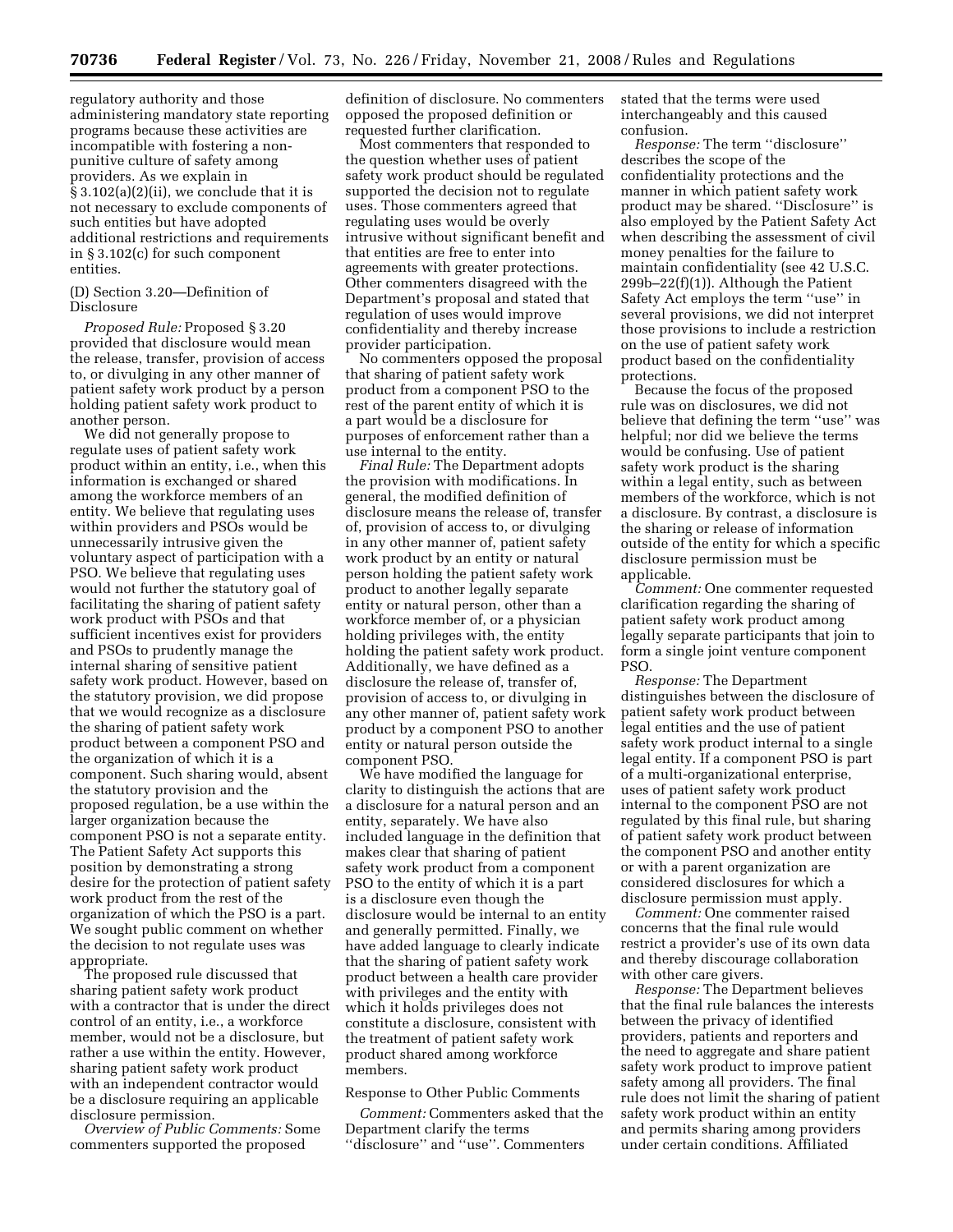providers may share patient safety work product for patient safety activities and non-affiliated providers may share anonymized patient safety work product. A provider may also share patient safety work product with a health care provider that has privileges to practice at the provider facility. Further, if all identified providers are in agreement regarding the need to share identifiable patient safety work product, each provider may authorize and thereby permit a disclosure.

*Comment:* Several commenters asked whether uses were restricted based upon the purpose for which the patient safety work product is being shared internally.

*Response:* The final rule does not limit the purpose for which patient safety work product may be shared internal to an entity. Entities should consider the extent to which sensitive patient safety work product is available to members of its workforce as a good business practice.

(E) Section 3.20—Definition of Entity

*Proposed Rule:* Proposed § 3.20 provided that entity would mean any organization or organizational unit, regardless of whether the entity is public, private, for-profit, or not-forprofit.

*Overview of Public Comments:* One comment was received suggesting that the terms ''governmental'' or ''body politic'' should be added to clarify that the term ''public'' includes Federal, State, or local government as well as public corporations.

*Final Rule:* The term "public" has long been used throughout Title 42 of the Code of Federal Regulations as encompassing governmental agencies; therefore we do not believe that the addition is necessary. The Department adopts the proposed provision without modification.

# (F) Section 3.20—Definition of Health Insurance Issuer

*Proposed Rule:* Proposed § 3.20 provided that health insurance issuer would mean an insurance company, insurance service, or insurance organization (including a health maintenance organization, as defined in 42 U.S.C. 300gg–91(b)(3)) which is licensed to engage in the business of insurance in a State and which is subject to State law which regulates insurance (within the meaning of 29 U.S.C. 1144(b)(2). The definition specifically excluded group health plans from the meaning of the term.

*Overview of Public Comments:*  Several commenters expressed concern that the Department needed to be

vigilant in its exclusion of health insurance issuers and components of health insurance issuers, urging that HHS clearly define health insurance issuers in the final rule. Another commenter sought clarification regarding risk management service companies, i.e., those that offer professional liability insurance, reinsurance, or consulting services.

*Final Rule:* The Department has reviewed the definition of ''health insurance issuer'' and determined that the definition is clear. Because the reference to group health plans could be a source of confusion, we note that we have defined the term above. Accordingly, the Department adopts the proposed provision without modification.

In response to several comments regarding the scope of the term health insurance issuer, the Department has concluded that, for purposes of this rule, risk management service companies, professional liability insurers and reinsurers do not fall within the definition of health insurance issuer.

# Response to Other Public Comments

*Comment:* One commenter asked if a provider system that was owned as a subsidiary by an HMO could create a component PSO.

*Response:* Section 3.102(a)(2)(i) excludes a health insurance issuer, a unit or division of a health insurance issuer, or an entity that is owned, managed, or controlled by a health insurance issuer from seeking listing as a PSO. In this case, the HMO is considered a health insurance issuer and the provider system would be a component of the health insurance issuer. Under the rule, the HMO and the provider system may not seek listing as a PSO, and the entity created by the provider system could not seek listing as a component PSO if it is owned, managed or controlled by the provider system or the HMO.

*Comment:* One commenting organization requested discussion of what organizational structure might allow a health insurance issuer to participate in the patient safety work of an independent PSO.

*Response:* The statutory exclusion means that the following entities may not seek listing: a health insurance issuer or a component of a health insurance issuer.

(G) Section 3.20—Definition of Parent **Organization** 

*Proposed Rule:* Proposed § 3.20 provided that ''parent organization'' would mean an entity, that alone or

with others, either owns a provider entity or a component organization, or has the authority to control or manage agenda setting, project management, or day-to-day operations of the component, or the authority to review and override decisions of a component organization. The proposed rule did not provide a definition of ''owned'' but provided controlling interest (holding enough stock in an entity to control it) as an example of ownership in the preamble discussion of the term, ''parent organization.'' The proposed rule specifically sought comment on our use of the term ''controlling interest,'' whether it was appropriate, and whether we needed to further define ''owns.'' The remaining terms, ''manage or control,'' were explained in the proposed rule's definition of ''parent organization,'' as having ''the authority to control or manage agenda setting, project management, or day-to-day operations of the component, or the authority to review and override decisions of a component organization.''

*Overview of Public Comments:* We received eight comments on the question of ''controlling interest'' and there was no consensus among the commenters. Four commenters thought our discussion was appropriate. Another agreed with the concept of controlling interest but wanted to limit its application to a provider who reported patient safety work product to the entity. One commenter cautioned that the term ''controlling interest'' was open to various interpretations and the final rule should provide additional guidance. Another commenter suggested ''controlling interest'' was worrisome but did not provide a rationale for this assessment. One commenter supported additional protections, contending that it was appropriate for HHS to pierce the corporate veil when there was fraud or collusion, and recommended the preamble outline situations in which HHS would pierce the corporate veil.

We received no negative comments on our proposed interpretation of what it means to manage or control another entity. One commenter suggested that the definition should recognize the significant authority or control of a provider entity or component organization through reserve powers, by agreement, statute, or both.

*Final Rule:* While approximately half of the comments supported our approach, there was not a clear consensus in the comments we reviewed. So the approach we have taken with the definition of ''parent organization'' was to strive for greater clarity, taking into account its interaction with our definition of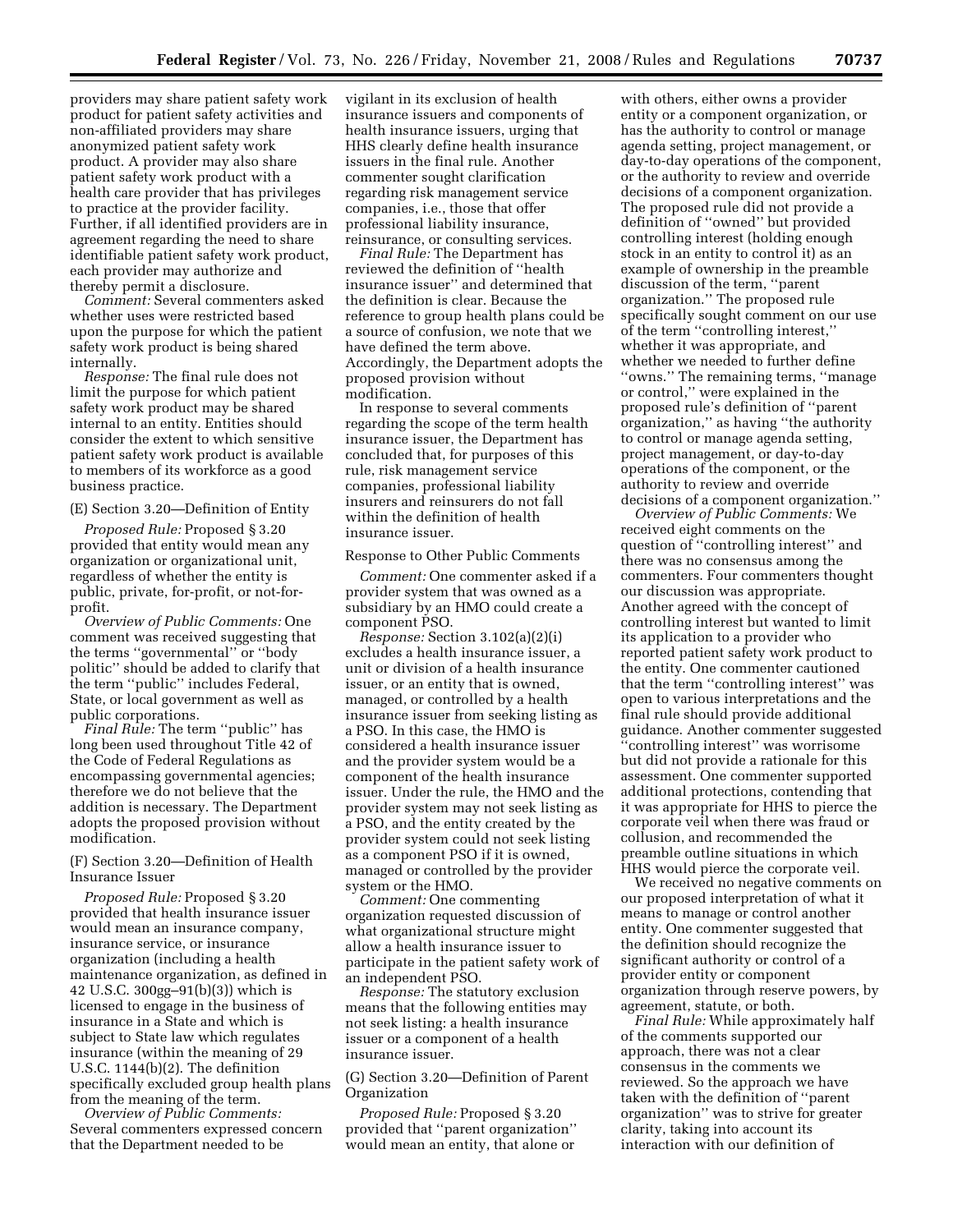''component organization,'' described above.

The definition of ''parent organization'' in the final rule retains the basic framework of the proposed rule definition: an organization is a parent if it owns a component organization, has the ability to manage or control a component, or has the authority to review and overrule the component's decisions.

The language of the proposed rule used only the term ''own'' while the preamble cited the example of stock ownership. Without further specification, we were concerned that this approach could have been interpreted to mean that an organization owning just a few shares of stock of a component organization would be considered a parent organization. This is not our intent. For clarity, we have modified the text to read ''owns a controlling or majority interest.''

We have also removed the phrase ''alone or with others'' from the first clause. We did so for two reasons. First, it is unnecessary since it does not matter whether ownership is shared with other organizations, as in a joint venture. An entity seeking listing as a PSO will use this definition solely to determine if it has any parent organizations and, if it does, it must seek listing as a component organization and disclose the names and contact information for each of its parent organizations. Second, we have tried to make it as clear as possible that any organization that has controlling ownership interests, or management or control authority over a PSO, should be considered, and reported in accordance with the requirements of  $\S 3.102(c)(1)(i)$ , as a parent organization.

For similar reasons, we have removed the reference to provider from the first part of the definition and instead consistently used the term ''component organization'' with respect to each characteristic of a parent organization. We added a second sentence to clarify that a provider could be the component organization in all three descriptive examples given of parental authority.

In response to one commenter's concern, we believe that the phrase ''has the authority'' as used in the definition is sufficiently broad to encompass reserve powers.

# (H) Section 3.20—Definition of Patient Safety Evaluation System

*Proposed Rule:* Proposed § 3.20 provided that patient safety evaluation system would mean the collection, management, or analysis of information for reporting to or by a PSO. The patient safety evaluation system would be the

mechanism through which information can be collected, maintained, analyzed, and communicated. The proposed rule discussed that a patient safety evaluation system would not need to be documented because it exists whenever a provider engages in patient safety activities for the purpose of reporting to a PSO or a PSO engages in these activities with respect to information for patient safety purposes. The proposed rule provided that formal documentation of a patient safety evaluation system could designate secure physical and electronic space for the conduct of patient safety activities and better delineate various functions of a patient safety evaluation system, such as when and how information would be reported by a provider to a PSO, how feedback concerning patient safety events would be communicated between PSOs and providers, within what space deliberations and analyses of information are conducted, and how protected information would be identified and separated from information collected, maintained, or developed for purposes other than reporting to a PSO.

The Department recommended that a provider consider documentation of a patient safety evaluation system to support the identification and protection of patient safety work product. Documentation may provide substantial proof to support claims of privilege and confidentiality and will give notice to, will limit access to, and will create awareness among employees of, the privileged and confidential nature of the information within a patient safety evaluation system which may prevent unintended or impermissible disclosures.

We recommended that providers and PSOs consider documenting how information enters the patient safety evaluation system; what processes, activities, physical space(s) and equipment comprise or are used by the patient safety evaluation system; which personnel or categories of personnel need access to patient safety work product to carry out their duties involving operation of, or interaction with, the patient safety evaluation system; the category of patient safety work product to which access is needed and any conditions appropriate to such access; and what procedures the patient safety evaluation system uses to report information to a PSO or disseminate information outside of the patient safety evaluation system.

The proposed rule sought comment about whether a patient safety evaluation system should be required to be documented.

*Overview of Public Comments:*  Several commenters supported the efforts to enable the patient safety evaluation system to be flexible and scalable to individual provider operations. Most commenters that responded to the question whether a patient safety evaluation system should be documented supported the decision to not require documentation. Commenters stated that requiring documentation would inhibit the flexibility in the design of patient safety evaluation systems and the ability of providers to design systems best suited for their specific practices and settings. Documentation would also be burdensome to providers and should ultimately be left to the discretion of individual providers based on their needs. Other commenters supported a requirement for documentation, suggesting that documentation would go further in ensuring compliance with the confidentiality provisions and the protection of information, thereby encouraging provider participation.

*Final Rule:* The Department adopts the proposed provision without modification. Based on the comments, we have not modified the proposed decision to not require documentation. We have, as described in the definition of patient safety work product below, clarified how documentation of a patient safety evaluation system clearly establishes when information is patient safety work product. We encourage providers to document their patient safety evaluation systems for the benefits mentioned above. We believe documentation is a best practice.

# Response to Other Public Comments

*Comment:* Two commenters raised concerns about how a patient safety evaluation system operates within a multi-hospital system comprised of a parent corporation and multiple hospitals that are separately incorporated and licensed. One commenter asked whether a parent corporation can establish a single patient safety evaluation system in which all hospitals participate. The other commenter recommended that individual institutional affiliates of a multi-hospital system be part of a single patient safety evaluation system.

*Response:* For a multi-provider entity, the final rule permits either the establishment of a single patient safety evaluation system or permits the sharing of patient safety work product as a patient safety activity among affiliated providers. For example, a hospital chain that operates multiple hospitals may include the parent organization along with each hospital in a single patient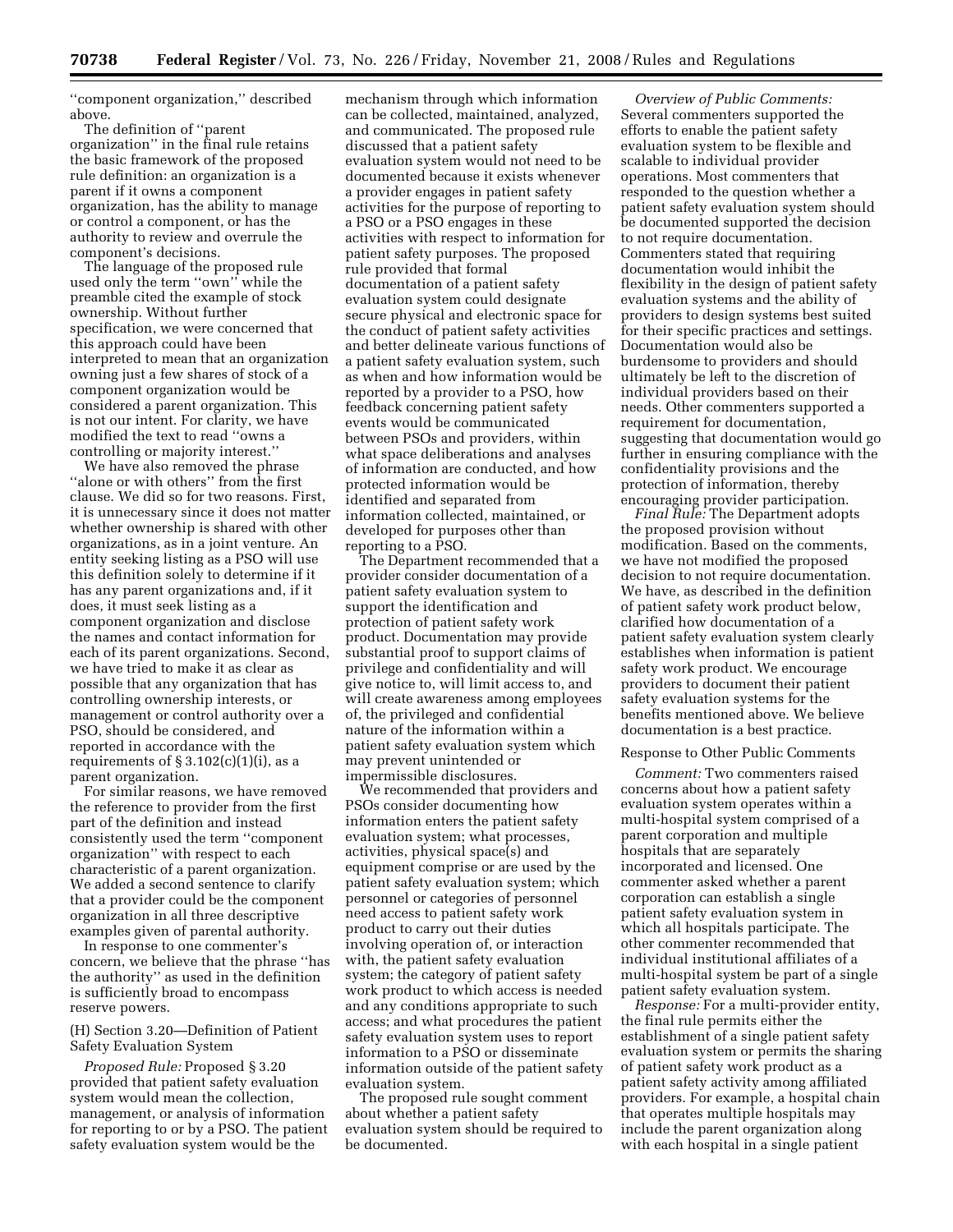safety evaluation system. Thus, each hospital may share patient safety work product with the parent organization and the patient safety evaluation system may exist within the parent organization as well as the individual hospitals.

There may be situations where establishing a single patient safety evaluation system may be burdensome or a poor solution to exchanging patient safety work product among member hospitals. To address this concern, we have modified the disclosure permission for patient safety activities to permit affiliated providers to disclose patient safety work product with each other based on commonality of ownership.

*Comment:* One commenter asked how a patient safety evaluation system exists within an institutional provider.

*Response:* A patient safety evaluation system is unique and specific to a provider. The final rule retains a definition of a patient safety evaluation system that is flexible and scalable to meet the specific needs of particular providers.

With respect to a single institutional provider, such as a hospital, a provider may establish a patient safety evaluation system that exists only within a particular office or that exists at particular points within the institution. The decisions as to how a patient safety evaluation system operates will depend upon the functions the institutional provider desires the patient safety evaluation system to perform and its tolerances regarding access to the sensitive information contained within the system. Providers should consider how a patient safety evaluation system is constructed, carefully weighing the balance between coordination and fragmentation of a provider's activities.

*Comment:* Some commenters were concerned that the patient safety evaluation system provided a loophole for providers to avoid transparency of operations and hide information about patient safety events. Some commenters suggested that a provider may establish a patient safety evaluation system that is inside of a PSO, thus stashing away harmful documents and information.

*Response:* The Department does not believe that the patient safety evaluation system enables providers to avoid transparency. A patient safety evaluation system provides a protected space for the candid consideration of quality and safety. Nonetheless, the Patient Safety Act and the final rule have carefully assured that information generally available today remains available, such as medical records, original provider documents, and business records. Providers must fulfill

external reporting obligations with information that is not patient safety work product. Further, a provider may not maintain a patient safety evaluation system within a PSO.

*Comment:* One commenter asked whether all information in a patient safety evaluation system is protected.

*Response:* Information collected within a patient safety evaluation system that has been collected for the purpose of reporting to a PSO is patient safety work product if documented as collected for reporting to a PSO. This is discussed more fully at the definition of patient safety work product below. Information that is reported to a PSO is also protected, as discussed more fully at the definition of patient safety work product below.

*Comment:* One commenter was concerned that the lack of a framework and too much flexibility may interfere with interoperability and data aggregation at a later date.

*Response:* The Department believes that a patient safety evaluation system must of necessity be flexible and scalable to meet the needs of specific providers and PSOs. Without such flexibility, a provider may not participate, which may, lessen the overall richness of the information that could be obtained about patient safety events. The Department recognizes the value of aggregated data and has, pursuant to the Patient Safety Act, begun the process of identifying standard data reporting terms to facilitate aggregation and interoperability. Further, the Patient Safety Act requires that PSOs, to the extent practical and appropriate, collect patient safety work product in a standardized manner (see 42 U.S.C.  $299b-24(b)(1)(F)$ . The Department hopes that, by permitting the widest range possible of providers to participate in the gathering and analysis of patient safety events, increased participation will generate more data and greater movement towards addressing patient safety issues.

*Comment:* Many commenters encouraged the Department to provide technical assistance to providers and PSOs on the structuring and operation of a patient safety evaluation system.

*Response:* The Department expects to provide such guidance on the operation and activities of patient safety evaluation systems as it determines is necessary.

(I) Section 3.20—Definition of Patient Safety Work Product

*Proposed Rule:* Proposed § 3.20 adopted the statutory definition of patient safety work product as defined in the Patient Safety Act. The proposed rule provided that many types of information can become patient safety work product to foster robust exchanges between providers and PSOs. Any information must be collected or developed for the purpose of reporting to a PSO.

Three provisions identified how information becomes patient safety work product. First, information may become patient safety work product if it is assembled or developed by a provider for the purpose of reporting to a PSO and is reported to a PSO. Second, patient safety work product is information developed by a PSO for the conduct of patient safety activities. Third, patient safety work product is information that constitutes the deliberations or analysis of, or identifies the fact of reporting pursuant to, a patient safety evaluation system.

The proposed rule provided that reporting means the actual transmission or transfer of information to a PSO. We recognized that requiring the transmission of every piece of paper or electronic file to a PSO could impose significant transmission, management, and storage burdens on providers and PSOs. The proposed rule sought comment on whether alternatives for actual reporting should be recognized as sufficient to meet the reporting requirement. For example, the proposed rule suggested that a provider that contracts with a PSO may functionally report information to a PSO by providing access and control of information to a PSO without needing to physically transmit information. The proposed rule also sought comment on whether additional terms and conditions should be required to permit functional reporting and whether functional reporting should be permitted only after an initial actual report of information related to an event.

The proposed rule also sought comment on whether a short period of protection for information assembled but not yet reported is necessary for flexibility or for providers to efficiently report information to a PSO. We also sought comment on an appropriate time period for such protection and whether a provider must demonstrate intent to report in order to obtain protection.

The proposed rule also sought comment on when a provider could begin collecting information for the purpose of reporting to a PSO such that it is not excluded from becoming patient safety work product because it was collected, maintained or developed separately from a patient safety evaluation system.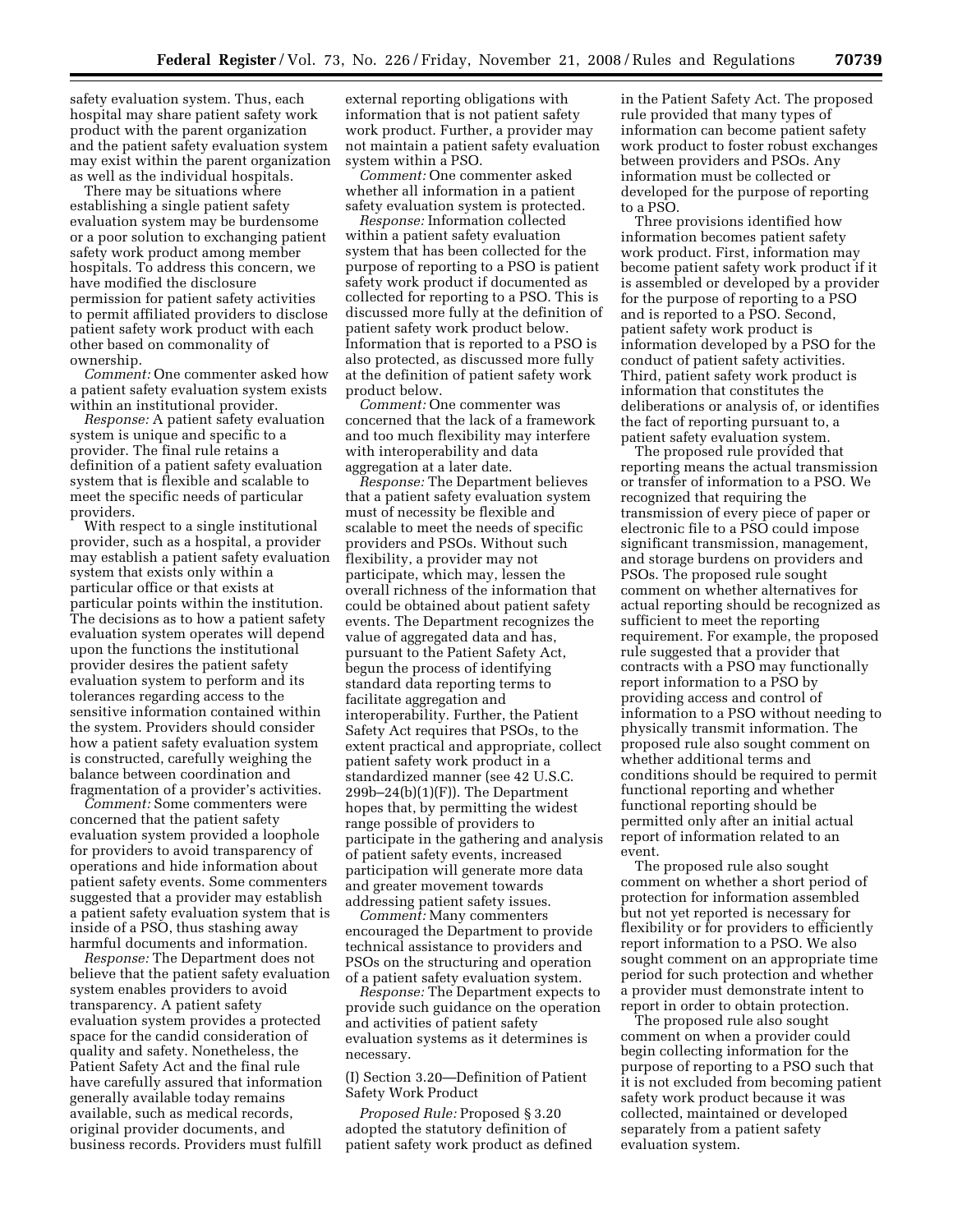The proposed rule indicated that, if a PSO is delisted for cause, a provider would be able to continue to report to that PSO for 30 days after the date of delisting and the information reported would be treated as patient safety work product (section 924(f)(1) of the Public Health Service Act). However, after delisting, the proposed rule indicated that the former PSO may not generate patient safety work product by developing information for the conduct of patient safety activities or through deliberations and analysis of information. Even though a PSO may not generate new patient safety work product after delisting, it may still possess patient safety work product, which must be kept confidential and be disposed of in accordance with requirements in Subpart B.

The proposed rule also described what is not patient safety work product, such as a patient's original medical record, billing and discharge information, or any other original patient or provider record. Patient safety work product does not include information that is collected, maintained, or developed separately or exists separately from, a patient safety evaluation system. This distinction is made because these and similar records must be maintained by providers for other purposes.

The proposed rule also discussed that external reporting obligations as well as voluntary reporting activities that occur for the purpose of maintaining accountability in the health care system cannot be satisfied with patient safety work product. Thus, information that is collected to comply with external obligations is not patient safety work product. The proposed rule provided that such activities include: state incident reporting requirements; adverse drug event information reporting to the Food and Drug Administration (FDA); certification or licensing records for compliance with health oversight agency requirements; reporting to the National Practitioner Data Bank of physician disciplinary actions; or complying with required disclosures by particular providers or suppliers pursuant to Medicare's conditions of participation or conditions of coverage.

The proposed rule also addressed the issue that external authorities may seek information about how effectively a provider has instituted corrective action following identification of a threat to the quality or safety of patient care. The Patient Safety Act does not relieve a provider of its responsibility to respond to such requests for information or to undertake or provide to external

authorities evaluations of the effectiveness of corrective action, but the provider must respond with information that is not patient safety work product. The proposed rule provided that recommendations for changes from the provider's patient safety evaluation system or the PSO are patient safety work product. However, the actual changes that the provider implements to improve how it manages or delivers health care services are not patient safety work product, and it would be virtually impossible to keep such changes confidential.

*Overview of Public Comments:*  Commenters raised a significant number of concerns regarding how information becomes patient safety work product under particular provisions of the definition.

# Functional Reporting

We received significant feedback from commenters in support of recognizing alternative reporting methods. Most commenters agreed that an alternative reporting arrangement should be permitted to promote efficiency and relieve providers of the burden of continued transmission. Two commenters opposed permitting alternative reporting methods based on the concern that a shared resource may confuse clear responsibility for a breach of information and that a PSO that has access to a provider information system may also have access to patient records and similar information for which access may not be appropriate.

Most commenters rejected the suggestion that functional reporting should be limited to subsequent reports of information rather than allowing functional reports for the first report of an event. Commenters believed that such a limitation would inhibit participation and offset the benefits of allowing functional reporting. Commenters also believed such a limitation would create an artificial distinction between information that is initially and subsequently reported to a PSO. Some commenters believed that details regarding functional reporting are better left to agreement between the provider and PSO engaging in functional reporting. Two commenters did support restricting functional reporting to subsequent information, but did not provide any rationale or concern to support their comment.

No commenters identified additional requirements or criteria that should be imposed beyond a formal contract or agreement. Thus, the final rule permits functional reporting.

#### When Is Information Protected

Commenters raised significant and substantial concerns regarding when the protections for patient safety work product begins, how existing patient safety processes will occur given the protections for patient safety work product, and the likelihood that providers may need to maintain separate systems with substantially duplicate information. A significant majority of commenters responded to the concern regarding the status of information collected, but not yet reported to a PSO. Most commenters agreed with concerns raised by the Department that early protection could ease the burden on providers, preventing a race to report to a PSO. These commenters recommended that information be protected upon collection and prior to reporting. Protection during this time would permit providers to investigate an event and conduct preliminary analyses regarding causes of the event or whether to report information to a PSO. Many commenters were concerned that information related to patient safety events be protected at the same time the information is preserved for other uses. Some providers indicated that if duplication of information is required, providers may opt to not participate due to costs and burdens. Three commenters indicated that there should be no protection until information is reported to a PSO. One commenter was concerned that early protection may interfere with State reporting requirements because information needed to report to a State may become protected and unavailable for State reporting. Another commenter stated that earlier protection would not alleviate the concerns regarding protection prior to reporting.

Commenters provided a wide range of recommendations in response to when protection of information should begin prior to creation of patient safety work product. Commenters suggested that information be protected prior to reporting for as little as 24 hours from an event up to 12 months. Other commenters suggested that a timeframe be reasonable and based upon relevant factors such as the complexity of facts and circumstances surrounding an event.

## State Reporting

One of the most significant areas of comment was how processes to create patient safety work product may operate alongside similar processes within a provider. Commenters were particularly concerned that information collected for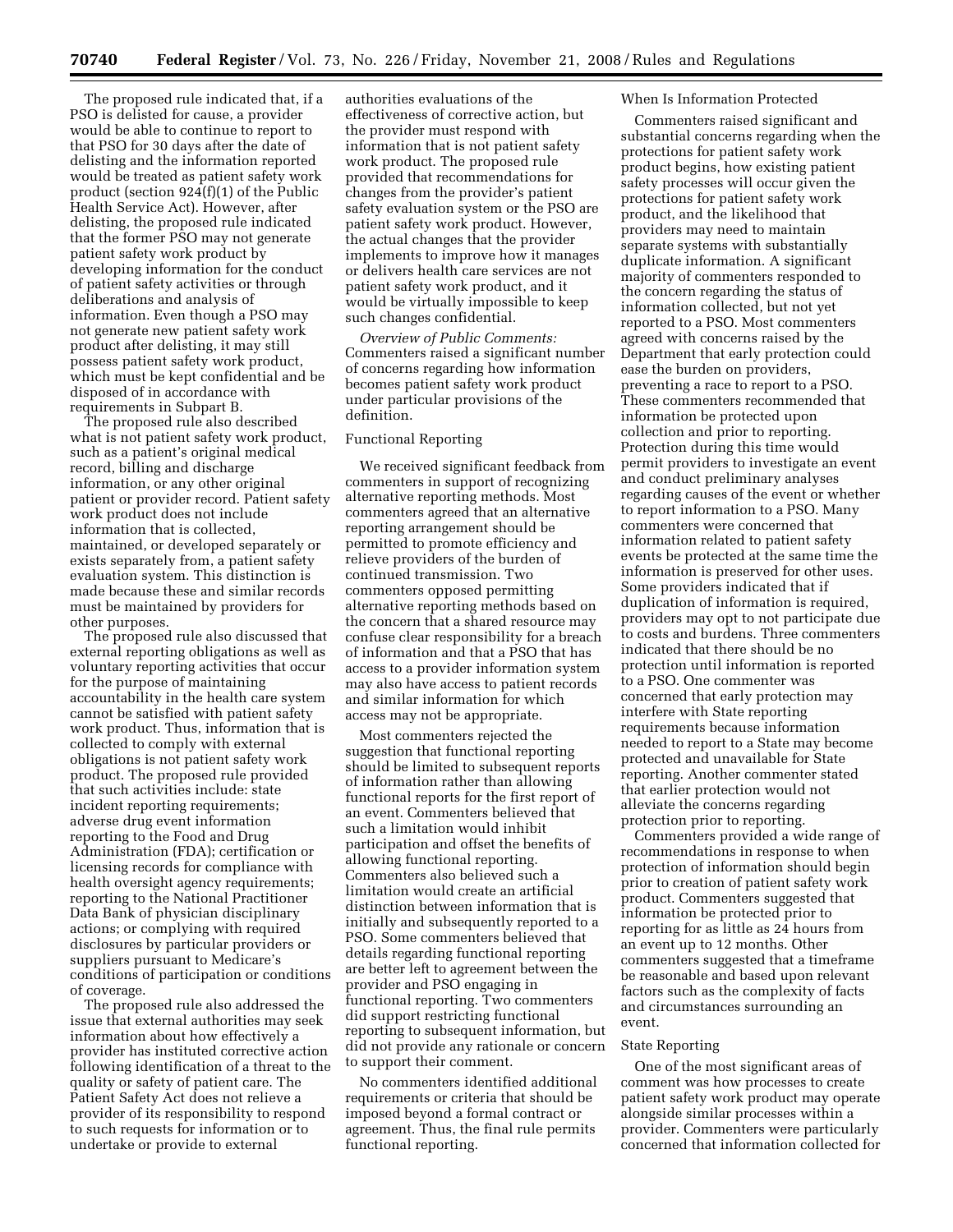similar purposes, such as for reporting to a PSO and for reporting to a State health authority, would need to be maintained in separate systems, thereby increasing the burden on providers. The most significant comments received related to how information related to patient safety events may be protected at the same time the information is preserved for other uses. Some providers indicated that if duplication is required, provider may opt to not participate due to costs and burdens.

# Earliest Time for Collection of Information

Few commenters responded to the request for comment on the earliest date information could be collected for purposes of reporting to a PSO, a requirement for information to become patient safety work product. Four commenters recommended that information collection be permitted back to the passage of the Patient Safety Act. Four commenters recommended that the earliest date of collection be dependent upon each provider's good faith and intent to collect information for reporting to a PSO.

*Final Rule:* The Department adopts the proposed provision with some modification.

#### Functional Reporting

The Department recognizes the concerns raised by commenters regarding the functional reporting proposal, but believes the benefits outweigh the potential negative consequences; the relief of burden, and the flexibility that derives from not adhering to a narrow reading of the reporting requirement. First, we recognize that a provider and PSO engaging in this alternative method of reporting have an established relationship for the reporting of information and have spent some time considering how best to achieve a mutually useful and suitable reporting relationship. That relationship will necessitate consideration of what information is necessary and not necessary to achieve the purpose of reporting. Neither a provider nor a PSO is required to accept an alternative reporting mechanism. Further, providers continue to be under the same obligations to protect patient and other medical records from inappropriate access from others, including the PSO, without exception. Second, such a relationship should establish clearly the mechanism for control of information reported or to which the PSO will have access, and the scope of PSO authority to use the information. In addition, the assessment of liability should be

addressed and need be no more complex than exists in provider settings today with shared resources and integrated services.

We agree with commenters that limitations regarding the initial or subsequent reporting of information are better left to the providers and PSOs engaging in the practice and that providers and PSOs should be permitted to design the appropriately flexible reporting mechanism befitting the circumstances of their practice setting. We further agree that additional limitations on the ability to use functional reporting are unwarranted, absent clear identification of risks or concerns to be addressed by further limitations.

For these reasons, we clarify that reporting of information to a PSO for the purposes of creating patient safety work product may include authorizing PSO access, pursuant to a contract or equivalent agreement between a provider and a PSO, to specific information in a patient safety evaluation system and authority to process and analyze that information, e.g., comparable to the authority a PSO would have if the information were physically transmitted to the PSO. We do not believe a formal change in the regulatory text is necessitated by this clarification.

#### When Is Information Protected

The Department recognizes that the Patient Safety Act's protections are the foundation to furthering the overall goal of the statute to develop a national system for analyzing and learning from patient safety events. To encourage voluntary reporting of patient safety events by providers, the protections must be substantial and broad enough so that providers can participate in the system without fear of liability or harm to reputation. Further, we believe the protections should attach in a manner that is as administratively flexible as permitted to accommodate the many varied business processes and systems of providers and to not run afoul of the statute's express intent to not interfere with other Federal, State or local reporting obligations on providers.

The proposed rule required that information must be reported to a PSO before the information may become patient safety work product under the reporting provision of the definition of patient safety work product. However, this standard left information collected, but not yet reported to a PSO, unprotected, a cause of significant commenter concern. This standard also might encourage providers to race to report information indiscriminately to

obtain protection in situations where a report ultimately may be unhelpful, causing the expenditure of scarce resources both by a provider and a PSO to secure the information as patient safety work product. The proposed rule also may have caused some providers to choose between not participating or developing dual systems for handling similar information at increased costs.

We believe it is important to address the shortcomings of a strict reporting requirement through the following modification. The final rule provides that information documented as collected within a patient safety evaluation system by a provider shall be protected as patient safety work product. A provider would document that the information was collected for reporting to a PSO and the date of collection. The information would become patient safety work product upon collection. Additionally, a provider may document that the same information is being voluntarily removed from the patient safety evaluation system and that the provider no longer intends to report the information to a PSO, in which case there are no protections. If a provider fails to document this information, the Department will presume the intent to report information in the patient safety evaluation system to the PSO is present, absent evidence to the contrary.

We believe this modification addresses the concerns raised by the commenters. Protection that begins from the time of collection will encourage participation by providers without causing significant administrative burden. The alternative is a system that encourages providers to indiscriminately report information to PSOs in a race for protection, resulting in PSOs receiving large volumes of unimportant information. By offering providers the ability to examine patient safety event reports in the patient safety evaluation system without requiring that all such information be immediately reported to a PSO, and by providing a means to remove such information from the patient safety evaluation system and end its status as patient safety work product, the final rule permits providers to maximize organizational and system efficiencies and lessens the need to maintain duplicate information for different needs. Because documentation will be crucial to the protection of patient safety work product at collection, providers are encouraged to document their patient safety evaluation system. We note, however, that a provider should not place information into its patient safety evaluation system unless it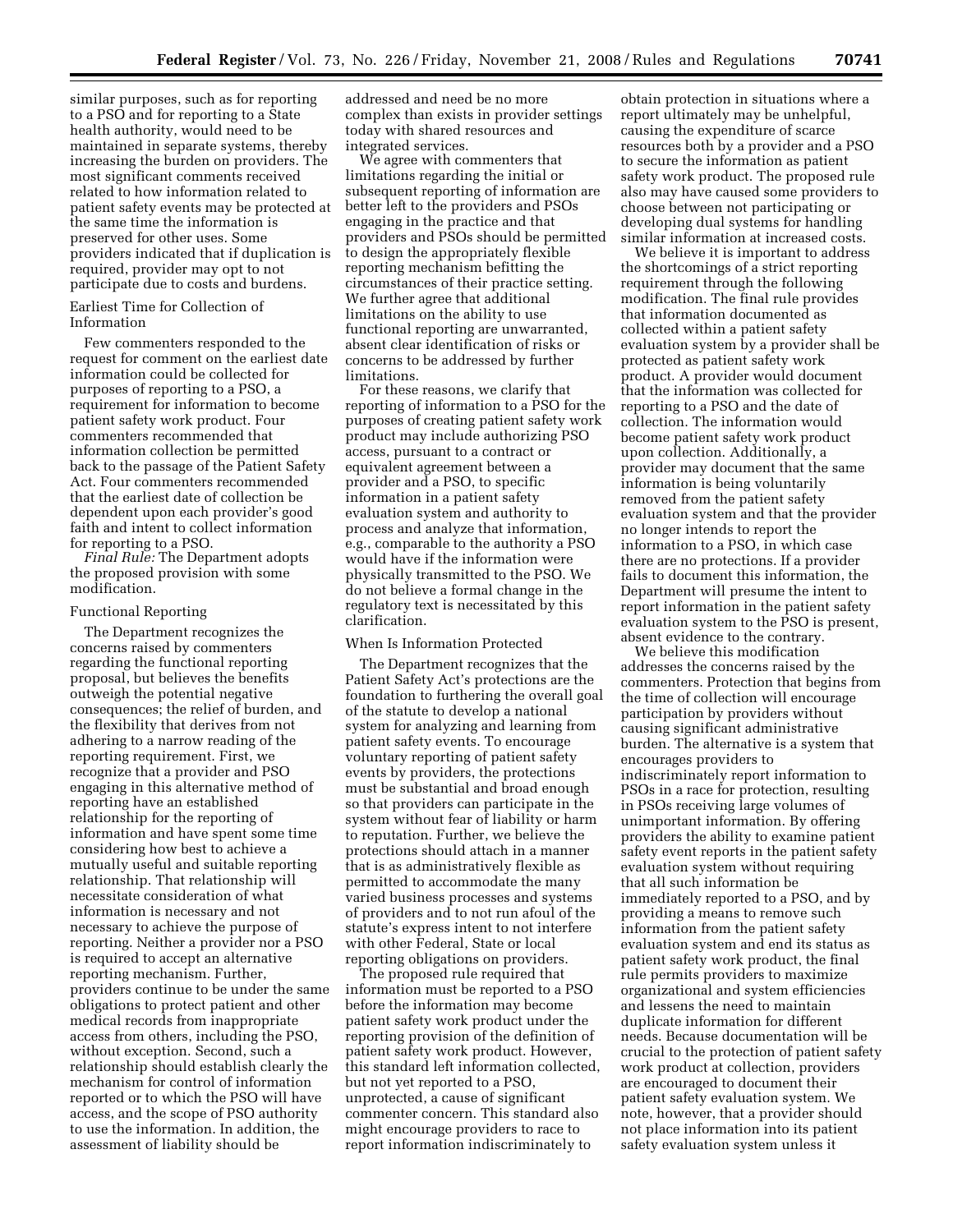intends for that information to be reported to the PSO.

Although this approach substantially addresses commenter concerns, three issues do cause concern. First, because information may be protected back to the time of collection, providers are no longer required to promptly report information to a PSO to ensure protection. Although we believe this is an unavoidable result of the modification, we believe the likely impact may be rare because providers are likely to engage PSOs for their expertise which requires such reporting. Second, the requirement to document collection in a patient safety evaluation system and, potentially, removal from a patient safety evaluation system could be burdensome to a provider. However, we believe these are important requirements particularly in light of the enforcement role OCR will play. A provider will need to substantiate that information is patient safety work product, or OCR will be unable to determine the status of information potentially leaving sensitive information unprotected—or subjecting the provider to penalties for improperly disclosing patient safety work product. Third, the ability of a provider to remove information from a patient safety evaluation system raises concern that a provider may circumvent the intent of a provider employee to obtain protection for information when reporting to the provider's patient safety evaluation system. For providers that engage in functional reporting, the concern is substantially mitigated because, under functional reporting, information is reported to a PSO when it is transmitted to the patient safety evaluation system to which the PSO has access, and, thus, protected. Alternatively, a provider employee may report as permitted directly to a PSO. Ultimately, this issue is to be settled between a provider that wishes to encourage reports that may not otherwise come to light and its employees who must be confident that reporting will not result in adverse consequences.

For these reasons, the Department modifies the definition of patient safety work product to include additional language in the first provision of the definition that protects information based upon reporting to a PSO.

#### State Reporting

To address commenter concerns about the duplication of resources for similar patient safety efforts and the lack of protection upon collection, we have clarified the requirements for how information becomes patient safety work product when reported to a PSO.

Generally, information may become patient safety work product when reported to a PSO. Information may also become patient safety work product upon collection within a patient safety evaluation system. Such information may be voluntarily removed from a patient safety evaluation system if it has not been reported and would no longer be patient safety work product. As a result, providers need not maintain duplicate systems to separate information to be reported to a PSO from information that may be required to fulfill state reporting obligations. All of this information, collected in one patient safety evaluation system, is protected as patient safety work product unless the provider determines that certain information must be removed from the patient safety evaluation system for reporting to the state. Once removed from the patient safety evaluation system, this information is no longer patient safety work product.

# Earliest Time for Collection of Information

The Department believes that a clear indication of a specific time when information may first be collected is beneficial to providers by reducing the complexity and ambiguity concerning when information is protected as patient safety work product. Although each provider collecting information for reporting to a PSO may need to support the purpose of information collection at the time of collection, such a standard may be overly burdensome. The Department agrees that information may have been collected for the purpose of reporting to a PSO beginning from passage of the Patient Safety Act. Information that existed prior to the passage of the Patient Safety Act may be subsequently collected for reporting to a PSO, but the original record remains unprotected. This clarification does not require any regulatory language change in the proposed rule.

## What Is Not Patient Safety Work Product

We reaffirm that patient safety work product does not include a patient's original medical record, billing and discharge information, or any other original patient or provider record; nor does it include information that is collected, maintained, or developed separately or exists separately from, a patient safety evaluation system. The final rule includes the statutory provision that prohibits construing anything in this Part from limiting (1) the discovery of or admissibility of information that is not patient safety work product in a criminal, civil, or

administrative proceeding; (2) the reporting of information that is not patient safety work product to a Federal, State, or local governmental agency for public health surveillance, investigation, or other public health purposes or health oversight purposes; or (3) a provider's recordkeeping obligation with respect to information that is not patient safety work product under Federal, State or local law. Section 921(7)(B)(iii) of the Public Health Service Act, 42 U.S.C. 299b– 21(7)(B)(iii). The final rule does not limit persons from conducting additional analyses for any purpose regardless of whether such additional analyses involve issues identical to or similar to those for which information was reported to or assessed by a PSO or a patient safety evaluation system. Section 922(h) of the Public Health Service Act, 42 U.S.C. 299b–22(h).

Even when laws or regulations require the reporting of the information regarding the type of events also reported to PSOs, the Patient Safety Act does not shield providers from their obligation to comply with such requirements. These external obligations must be met with information that is not patient safety work product and oversight entities continue to have access to this original information in the same manner as such entities have had access prior to the passage of the Patient Safety Act. Providers should carefully consider the need for this information to meet their external reporting or health oversight obligations, such as for meeting public health reporting obligations. Providers have the flexibility to protect this information as patient safety work product within their patient safety evaluation system while they consider whether the information is needed to meet external reporting obligations. Information can be removed from the patient safety evaluation system before it is reported to a PSO to fulfill external reporting obligations. Once the information is removed, it is no longer patient safety work product and is no longer subject to the confidentiality provisions.

The Patient Safety Act establishes a protected space or system that is separate, distinct, and resides alongside but does not replace other information collection activities mandated by laws, regulations, and accrediting and licensing requirements as well as voluntary reporting activities that occur for the purpose of maintaining accountability in the health care system. Information is not patient safety work product if it is collected to comply with external obligations, such as: state incident reporting requirements;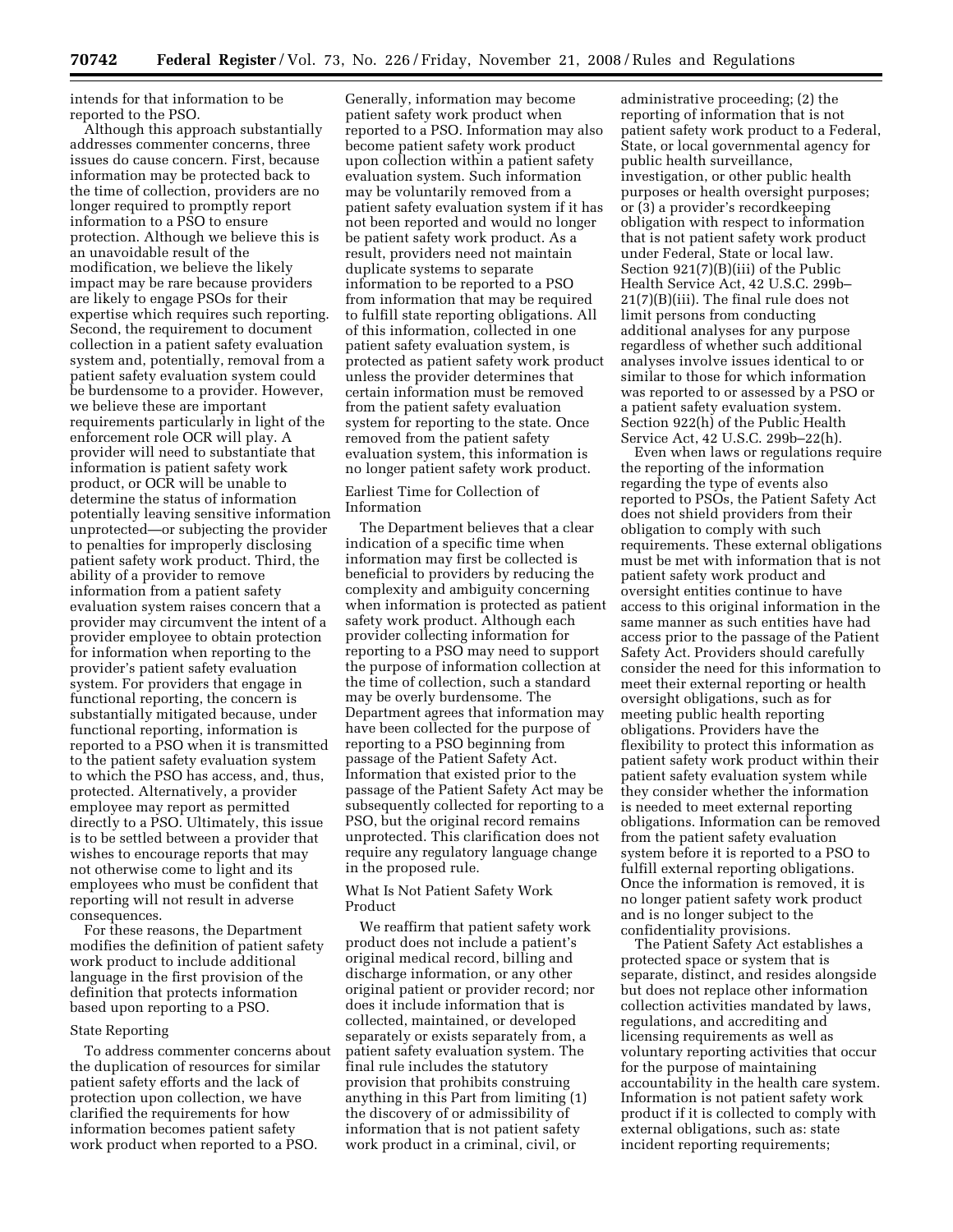adverse drug event information reporting to the Food and Drug Administration (FDA); certification or licensing records for compliance with health oversight agency requirements; reporting to the National Practitioner Data Bank of physician disciplinary actions; complying with required disclosures by particular providers or suppliers pursuant to Medicare's conditions of participation or conditions of coverage; or provision of access to records by Protection and Advocacy organizations as required by law.

### Response to Other Public Comments

*Comment:* One commenter in responding to questions about timing and early protection interpreted the timing concern to be an expiration of an allowed period of time to report, such that an event must be reported within a certain number of days or it may not become protected.

*Response:* As noted above, the timing issues in the final rule relate to when information may have been collected for reporting to a PSO. There is no expiration date for an event that would prohibit future protection of a report of it as patient safety work product so long as the protection of the information is pursuant to the final rule.

*Comment:* One commenter suggested that event registries may seek to become PSOs because the model is well positioned to allow for tracking and identification of patients that require follow-up.

*Response:* The Department recognizes that event registries may have particular benefits that may be helpful in the analysis of patient safety events, but we caution any holder of patient safety work product that future disclosure of patient safety work product must be done pursuant to the disclosure permissions. Thus, while it may be appropriate for event registries to identify and track patients who may require follow-up care, the final rule would generally not permit disclosure of patient safety work product to patients for such a purpose. Accordingly, while there may be benefits to an event registry becoming a PSO, a registry should take into consideration the limitations on disclosure of patient safety work product, and what impact such limits would have on its mission, prior to seeking listing.

*Comment:* Several commenters sought clarification whether information underlying analyses within a patient safety evaluation system was protected. One commenter suggested that data used to conduct an analysis should be

protected at the same time as the analysis.

*Response:* As indicated in the definition of patient safety work product, information that constitutes the deliberation or analysis within a patient safety evaluation system is protected. Information underlying the analysis may have been either reported to a PSO and protected or collected in a patient safety evaluation system. Information documented as collected within a patient safety evaluation system is protected based on the modification to the definition of patient safety work product. Thus, information underlying an analysis may be protected. However, underlying information that is original medical records may not be protected if it is excluded by the definition of patient safety work product.

*Comment:* Two commenters raised concerns that PSOs do not have discretion regarding the receipt of unsolicited information reported to PSOs from providers. One commenter was concerned about the burden on a PSO receiving unsolicited reports and the obligation a PSO may have regarding unsolicited reports. Another commenter was concerned that unsolicited reports may be materially flawed or contain incorrect information.

*Response:* The Department does not agree that this is a major issue for PSOs or that PSOs need some regulatory ability to reject reported information. If a PSO receives information from a provider that was collected by that provider for the purposes of sending to a PSO, then the information is patient safety work product. PSOs may use or analyze the information, but must protect it as patient safety work product and dispose of the information properly. However, there is no requirement that a PSO maintain or analyze the information. For these reasons, we do not modify the proposed rule position regarding these issues.

*Comment:* Some commenters were concerned that recommendations of PSOs may be treated as a standard of care. Commenters recommended that recommendations from PSOs be protected as patient safety work product.

*Response:* The Department stated in the proposed rule that PSO recommendations are patient safety work product, but the changes undertaken by a provider based upon a PSO's recommendations are not patient safety work product. With respect to the concern that PSO recommendations may establish a standard of care, the issue is not within the scope of the Patient Safety Act and not appropriate for the regulation to address. Generally,

the establishment of a standard of care is a function of courts and entities that have jurisdiction over the issue for which a standard of care is relevant. The introduction of patient safety work product as information that may help establish a standard of care is highly unlikely given the limited disclosure permissions. For these reasons, we make no modifications in the final rule.

*Comment:* Several commenters raised concerns about the distinction between original documents and copies of original documents. One commenter stated that it was an artificial distinction in an electronic environment.

*Response:* The Patient Safety Act and the final rule distinguish certain original records from information collected for reporting to a PSO. Because information contained in these original records may be valuable to the analysis of a patient safety event, the important information must be allowed to be incorporated into patient safety work product. However, the original information must be kept and maintained separately to preserve the original records for their intended purposes. If the information were to become patient safety work product, it could only be disclosed pursuant to the confidentiality protections.

*Comment:* One commenter was concerned that information collected for reporting to a PSO may be the same information providers collect for reporting to a state regulatory agency. The commenter suggested that protections should only attach to information after state-mandated reporting requirements have been fulfilled. The commenter was concerned that the confidentiality protections may impede state data collection, surveillance and enforcement efforts. A separate commenter requested clarification that if patient safety work product is reported under a state mandated incident reporting system, the patient safety work product continues to be protected.

*Response:* The final rule is clear that providers must comply with applicable regulatory requirements and that the protection of information as patient safety work product does not relieve a provider of any obligation to maintain information separately. The Department believes that some providers, such as hospitals, have been operating in similar circumstances previously when conducting peer review activities under state peer review law protections. For patient safety work product to be disclosed, even to a State entity, the discloser must have an applicable disclosure permission. While the Patient Safety Act does not preempt state laws that require providers to report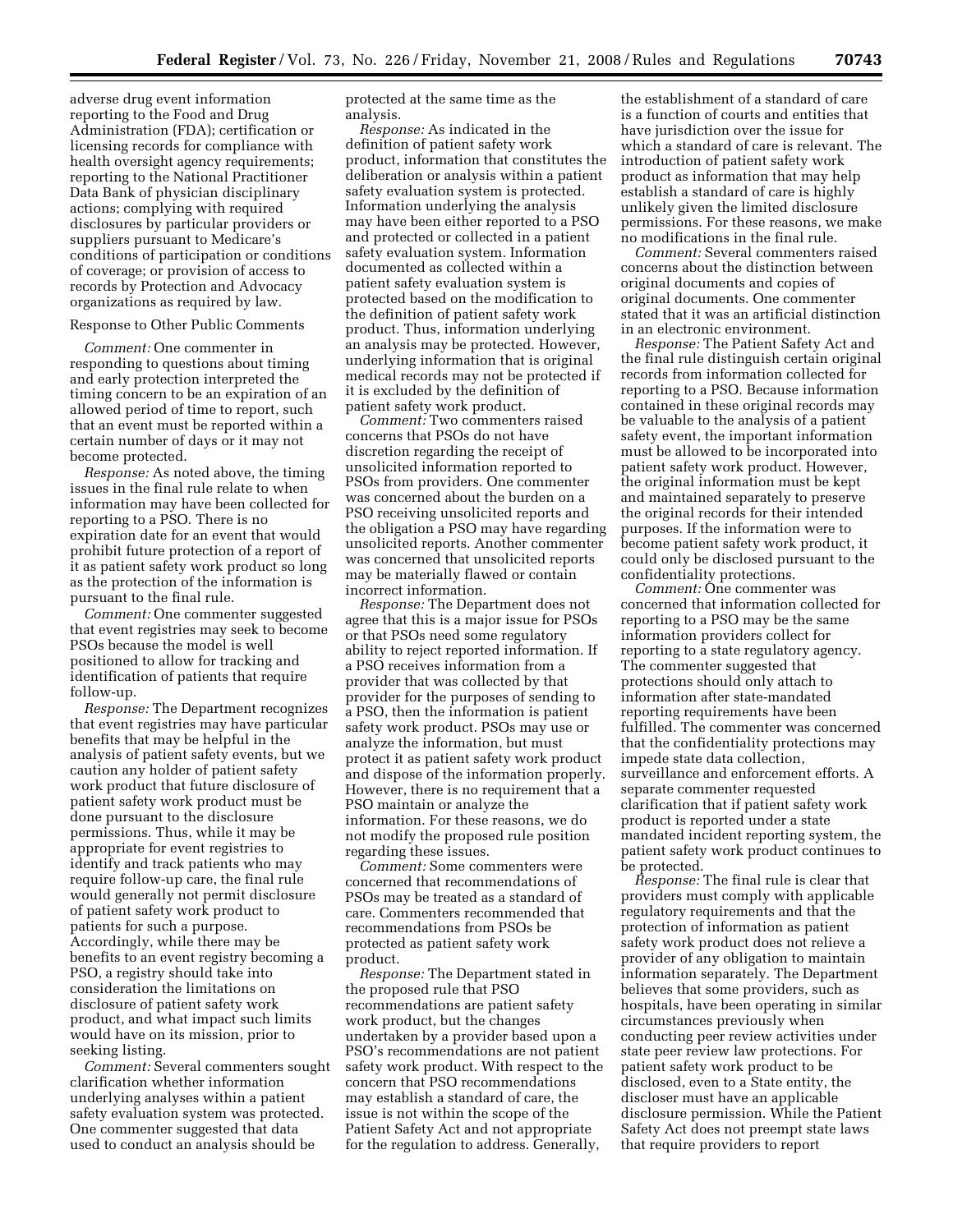information that is not patient safety work product, a State may not require that patient safety work product be disclosed.

*Comment:* One commenter advised that the final rule should build on existing infrastructure for reporting and examination of patient safety events to minimize duplication of resources and maximize existing efforts.

*Response:* The Department has modified the proposed rule to address the potential issue of duplicated resources by allowing providers the flexibility to collect and review information within a patient safety evaluation system to determine if the information is needed to fulfill external reporting obligations as addressed above. The Department recognizes the high costs of health care, both in dollars and in the health of individuals. The final rule establishes a workable and flexible framework to permit providers that have mature patient safety efforts to fully participate as well as for providers with no patient safety activities to be encouraged to begin patient safety efforts.

*Comment:* One commenter asked whether multiple PSOs can establish a single reporting portal for receiving reports from providers.

*Response:* The final rule does not address procedures regarding how a PSO receives information. Providers must meet any requirements regarding sharing information that is protected health information, such as the HIPAA Privacy Rule, in any circumstances when reporting information to a PSO or joint PSO portal.

*Comment:* Several commenters asked whether retrospective analyses could be included as patient safety work product.

*Response:* The final rule permits any data, which is a term that is broadly defined and would include retrospective analyses, to become patient safety work product. The fact that information was developed prior to the collection for reporting to a PSO does not bar a provider from reporting an analysis to a PSO and creating patient safety work product. Providers should be cautioned to consider whether there are other purposes for which an analysis may be used to determine whether protection as patient safety work product is necessary or warranted. Further, the definition of patient safety work product is clear that information collected for a purpose other than for reporting to a PSO may not become patient safety work product only based upon the reporting of that information to a PSO. Such information, particularly information collected or developed prior to the passage of the

Patient Safety Act, may become protected as a copy, but the original document remains unprotected.

# (J) Section 3.20—Definition of Provider

*Proposed Rule:* Proposed § 3.20 would have divided the meaning of provider into three categories. The first paragraph included ''an individual or entity licensed or otherwise authorized under State law to provide health care services, including'' and this introductory language was followed by a list of institutional health care providers in subparagraph (1) and a list of individual health care practitioners in subparagraph (2). The preamble indicated that these statutory lists were illustrative.

Under the Secretary's authority to expand the list of providers in the statutory definition, the proposed rule would have added two categories to the list of providers. The second paragraph would have covered agencies, organizations, and individuals within Federal, State, local, or Tribal governments that deliver health care, the contractors these entities engage, and individual health care practitioners employed or engaged as contractors by these entities. We included this addition because public health care entities and their staff are not always authorized or licensed by state law to provide their services and, therefore, might not be included within the terms of the original statutory definition.

The third paragraph would have included a parent organization that has a controlling interest in one or more entities described in paragraph (1)(i) of this definition or a Federal, State, local, or Tribal government unit that manages or controls one or more entities described in (1)(i) or (2) of this definition. This addition was intended to permit the parent organization of a health care provider system to enter a system-wide contract with a PSO. The parent of a health system also may not be licensed or authorized by state law to provide health care services as required by the statutory definition.

*Overview of Public Comments:* There were a number of comments with respect to the entities and individuals that are identified as providers in the subparagraphs of paragraph (1). For example, one commenter sought clarification that ''assisted living residential care and other community based care'' providers are included in the broader term ''long term care facilities'' as identified in the list of covered providers. A number of other individual commenters each identified entities that the Secretary should include in the definition of providers:

medical product vendors, pharmaceutical companies, medical device manufacturers, risk retention groups, and captive professional liability insurance companies that are controlled by risk retention groups.

There was general support for the inclusion of parent organizations of private and public sector providers in paragraph (3), although two commenters disagreed. One commenter argued that naming the parent organization as a provider suggested a ''one size fits all'' solution and suggested that eligibility should be linked to whether the parent organization is involved in the patient safety evaluation system for its subsidiaries. Other commenters, while not objecting, worried that this addition could open the door for organizations such as health insurance issuers, including Health Maintenance Organizations, regulatory and accrediting entities to qualify as component PSOs. One commenter suggested that by using the phrase ''controlling interest'' with respect to private sector parent organizations, the focus of this part of the proposed paragraph was inappropriately narrow, appearing to emphasize a corporate parent, and that the language needed to reflect a broader array of potential parent organizations, such as partnerships or limited liability companies.

Several commenters expressed concern that by encompassing entities that are not traditionally providers, under HIPAA or other rules, our definition of ''provider'' would lead to confusion. One commenter suggested it would be appropriate for the commentary accompanying the final rule to address the two terms, emphasize the differences, and clarify the obligations.

*Final Rule:* We have modified the definition of provider in the final rule in response to several comments. The first modification is a non-substantive substitution of the term behavioral health for behavior health. In response to the comments we received and to ensure clarity, we reiterate what we stated in the proposed rule that a list preceded by ''including'' is an illustrative list, not an exhaustive list.

In general, the question of whether any private sector individual or entity, such as assisted living residential care and other community-based care providers, comes within the rule's meaning of ''provider'' is determined by whether the individual or entity is licensed or otherwise authorized under state law to deliver health care services. We note that paragraphs (2) and (3) of the definition address public sector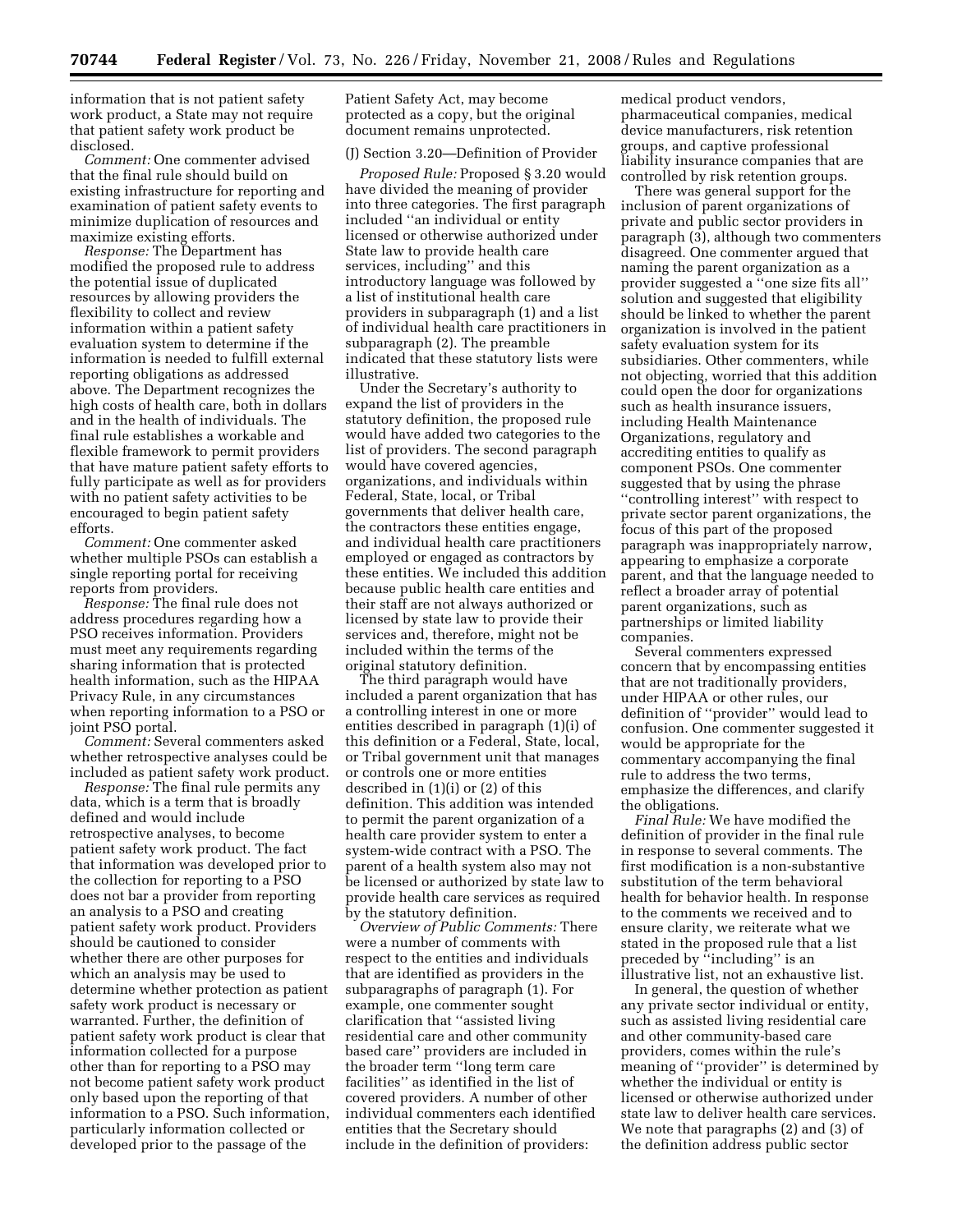providers and parent organizations of health care providers.

We have not adopted any of the other recommendations for additions to the list of providers. The statute provides confidentiality and privilege protections for reporting by individuals and entities that actually provide health care services to patients. In our view, it was not intended to apply to those who manufacture or supply materials used in treatments or to entities that provide fiscal or administrative support to those providing health care services.

With respect to paragraph (3) of the definition, the use of the term parent organization here should conform to our definition of ''parent organization'' above. Therefore, we have streamlined the language, deleting unnecessary text that might suggest that we were applying a different definition.

The Department does not share the concerns of commenters that incorporating a broader definition of ''provider'' in this rule will cause confusion in the marketplace, because its use will be limited. The application of the term ''provider'' in this rule is intended to give the full range of health care providers the ability to report information to, and work with, PSOs and receive confidentiality and privilege protections as set forth in the Patient Safety Act and this rule. Although we appreciate the administrative benefits of uniformity, and have tried to maximize the consistency or interoperability of this rule with the HIPAA Privacy and Security Rules, it would not be appropriate in this rule to adhere to any less inclusive definition of provider used in other regulations.

We did not condition the designation of provider status for a parent organization on its involvement in a patient safety evaluation system. We expect that most parent organizations will, in fact, be a part of a system-wide patient safety evaluation system if they choose to pursue PSO services. However, establishing such a requirement now, when it is unclear what types of innovative arrangements and effective strategies might emerge, might prove more detrimental than helpful.

#### Response to Other Public Comments

*Comment:* One commenter raised concerns that paragraph (2) may not include Indian tribes that operate or contract for their own health care systems under the Indian Self-Determination and Education Assistance Act (ISDEAA), rather than relying upon the Indian Health Service.

*Response:* Tribal organizations carrying out self-determination

contracts or compacts under the ISDEAA to deliver health care fall squarely within paragraph (2) of the definition of provider because they are organizations engaged as contractors by the Federal government to deliver health care. Additionally, the workforce of a provider covered under the rule, by definition, includes employees, volunteers, trainees, contractors, and other persons, whether or not paid by the provider, that perform work under the direct control of that provider. Federal employees detailed to a tribe or Tribal organization carrying out an ISDEAA contract would be covered under paragraph (2) in the definition of provider, even if they were not part of the Tribal organization's workforce. Therefore, no change is needed in response to this comment.

# *B. Subpart B—PSO Requirements and Agency Procedures*

Proposed Subpart B would have set forth requirements for Patient Safety Organizations (PSOs) including the certification and notification requirements that PSOs must meet, the actions that the Secretary may and will take relating to PSOs, the requirements that PSOs must meet for the security of patient safety work product, the processes governing correction of PSO deficiencies, revocation, and voluntary relinquishment, and related administrative authorities and implementation responsibilities. The requirements of the proposed Subpart would have applied to entities that seek to be listed as PSOs, PSOs, their workforce, a PSO's contractors when they hold patient safety work product, and the Secretary.

The proposed rule did not require a provider to contract with a PSO to obtain the protections of the Patient Safety Act; however, we noted that we anticipate that most providers would enter into contracts with PSOs when seeking the confidentiality and privilege protections of the statute. We proposed to enable a broad variety of health care providers to work voluntarily with entities that would be listed as PSOs by the Secretary based upon their certifications that, among other things, state that they have the ability and expertise to carry out the broadly defined patient safety activities of the Patient Safety Act and, therefore, to serve as consultants to eligible providers to improve patient care. In accordance with the Patient Safety Act, the proposed rule set out an attestationbased process to qualify for 3-year renewable periods of listing as a PSO. Proposed Subpart B attempted to minimize regulatory burden, while

fostering transparency to enhance the ability of providers to assess the strengths and weaknesses of their choice of PSOs.

We proposed a security framework pertaining to the separation of data and systems and to security management, control, monitoring, and assessment. Thus, each PSO would address the framework with standards it determines appropriate to the size and complexity of its organization. We proposed additional requirements to ensure that a strong firewall would be maintained between a component PSO and the rest of the organization(s) of which it is a part.

We noted that we expect to offer technical assistance and encourage transparency wherever possible to promote implementation, compliance, and correction of deficiencies. At the same time, this proposed Subpart established processes that would permit the Secretary promptly to revoke a PSO's certification and remove it from listing, if such action proves necessary.

1. Section 3.102—Process and Requirements for Initial and Continued Listing of PSOs

*Proposed Rule:* The proposed rule in § 3.102 addressed the eligibility of, and the processes and requirements for, an entity seeking a three-year period of listing by the Secretary as a PSO and described the timing and requirements of notifications that a PSO must submit to the Secretary during its period of listing. The proposed rule described our intention to minimize barriers to entry for entities seeking listing and create maximum transparency to create a robust marketplace for PSO services. The Patient Safety Act set forth limited prerequisites that must be met to be listed by the Secretary as a PSO, which the regulation incorporates. The Department expects that providers will be the ultimate arbiters of the quality of services that an individual PSO provides.

*Overview of Public Comments:* The following discussion focuses on the broad comments we received concerning our overall approach to initial and continued listing of PSOs. These comments do not address specific provisions of the proposed rule. Public comments that address specific provisions of § 3.102 are addressed in the individual subsection discussions that follow. Questions and situationspecific comments are addressed below under the heading of ''Response to Other Public Comments.''

The Department received generally favorable comment on our proposed approach in this section, which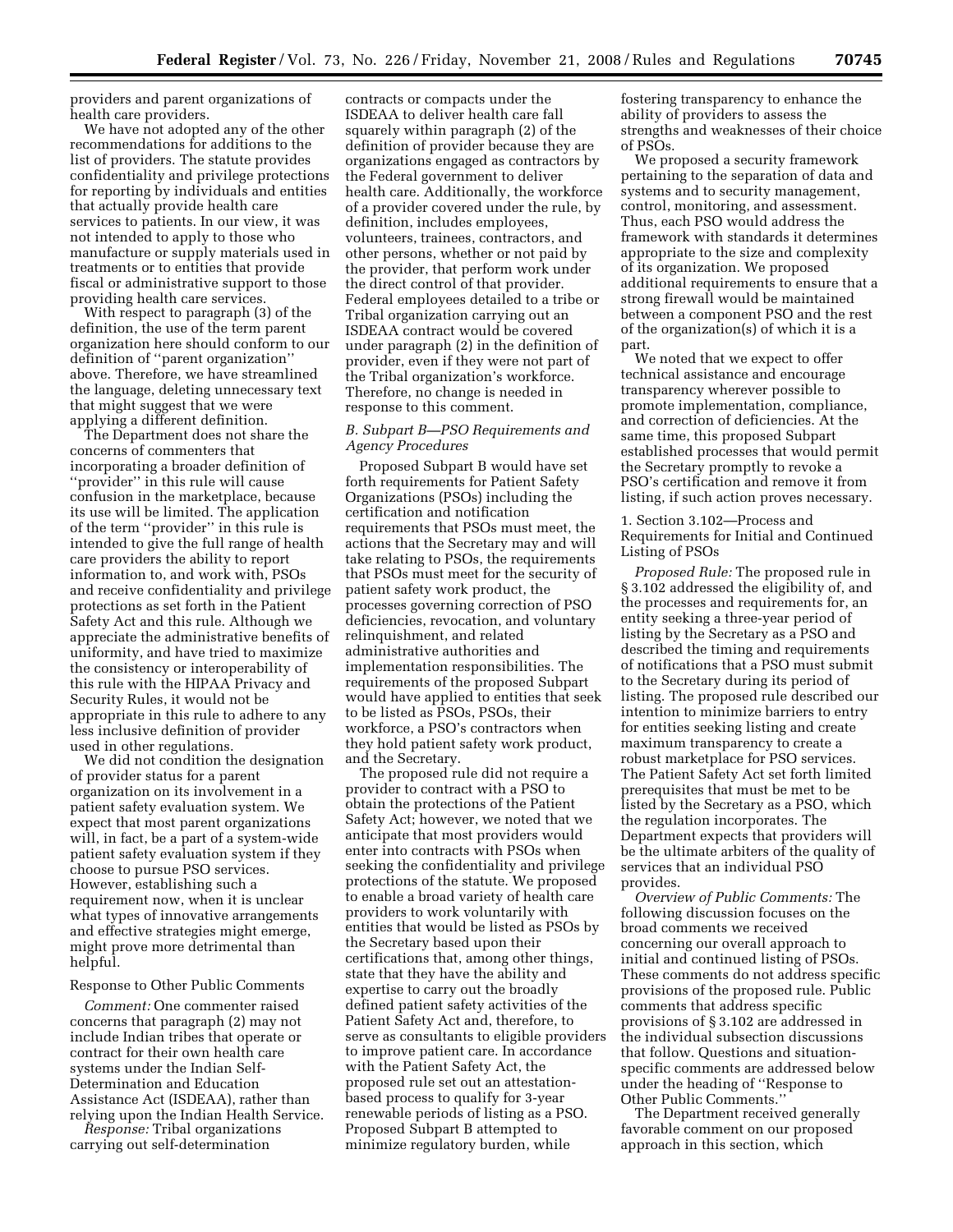emphasizes a streamlined certification process, and public release of documentation submitted by PSOs whenever appropriate. There were, however, two broad sets of concerns expressed about our overall approach.

The first concern related to the potential number of PSOs that might be listed by the Secretary as a result of the Department's proposed ''ease of entry'' approach. These comments focused on the importance of PSOs being able to aggregate significant amounts of data across multiple providers to develop meaningful analyses. Noting that patient safety events are often rare events, one commenter noted that in some cases it may be necessary to aggregate data for an entire state in order to develop insights regarding the underlying causes of such events. Another commenter noted that if every hospital in the state established its own component PSO, the potential impact of PSO analyses could be minimal. Because most PSOs will be dependent upon revenue from providers submitting data, one commenter worried that too many PSOs could also affect the ability of individual PSOs to obtain adequate funding to perform their analytic functions and to implement potentially costly security requirements.

These concerns led some commenters to suggest inclusion in the final rule of a limitation on the number of PSOs that the Secretary would list. One commenter asked whether it would be possible for the Department to list one national PSO, noting this could improve efficiency for providers. Another commenter suggested listing of 2–4 PSOs per state using a competitive process or limiting the number of PSOs by increasing the number of required provider contracts that each PSO must have. Most commenters who favored limiting the number of listed PSOs did not suggest a specific approach.

A second broad set of recommendations focused on the need for periodic or ongoing evaluation of the effectiveness of PSOs that could be linked to, or be separate from, the evaluation of certifications for continued listing. Some commenters recommended that the Department routinely collect information from PSOs to evaluate whether the individual and collective work of PSOs is actually reducing medical errors and improving the quality of care that is delivered. One commenter stressed the importance of establishing in the final rule expectations related to PSO performance and demonstrated results and provided draft language for inclusion in the final rule.

*Final Rule:* The Department has not modified the approach taken in the proposed rule in response to these comments. With respect to limiting the number of PSOs that are listed by the Secretary, the statutory language is clear that any entity, public or private, that can meet the stated requirements is eligible for listing by the Secretary. While the Department understands the concerns of the commenters that a very large number of PSOs could frustrate the statutory goal of data aggregation across multiple providers, we believe that this scenario is unlikely for several reasons.

First, a provider does not need to shoulder the financial burden alone to support a full-time PSO. Providers enjoy the same protections under the Patient Safety Act when they contract with an independent PSO or when they create a component organization to seek listing as a PSO. A provider that establishes a working relationship with a PSO can have a division of labor between the analyses that its staff undertakes inhouse within its patient safety evaluation system and the tasks it assigns to the PSO. In both circumstances, the statutory protections apply. Thus, for a provider, establishing its own PSO is an option, not a necessity.

Second, there are important insights into patient safety that can only be derived from aggregating data across multiple providers. Given the low frequency of some patient safety events, even larger health systems are likely to derive additional benefits from working with PSOs that have multiple and, potentially, diverse clients.

A final limiting factor is the shortage of personnel who are well-trained or experienced in the use of the methodologies of patient safety analyses. While the marketplace will respond to the need for the development of additional training and certification programs, the availability of highlyskilled staff will be a constraining factor initially. In combination, these three factors should provide a natural constraint on the number of singleprovider PSOs.

Regarding the other general set of comments related to the listing process, the Department has considered these suggestions and has determined not to incorporate in the final rule requirements for an ongoing evaluation process or the routine collection of data from PSOs. PSOs are not a Federal program in the traditional sense. Most significantly, they are not Federally funded. Their project goals, priorities, and the specific analyses that they undertake are not Federally directed. The value and impact of an individual

PSO will be determined primarily by the providers that use its services on an ongoing basis.

It is unclear at this point how providers will choose to use PSOs. Only with experience will it become clear which analyses a provider will choose to undertake in its own patient safety evaluation system and which analyses a provider will rely upon a PSO to undertake. The mix and balance of activities between a provider's patient safety evaluation system and its PSO (or PSOs) will undoubtedly shift over time as the working relationships between providers and PSOs evolve toward greater efficiency. Thus, we remain convinced that providers are in the best position to assess the value of a PSO and its ability to contribute to improving the quality and safety of patient care.

Response to Other Public Comments

*Comment:* While contracts are not required between PSOs and providers to obtain protections, the Department stated that it anticipates most providers will enter contracts with providers. In light of this expectation, one commenter urged the Department to develop and make available a model contract.

*Response:* We do not think a model contract can be developed easily. The issues that need to be addressed will vary significantly based upon the nature of the relationship. Therefore, we do not expect to be developing and releasing a model contract.

*Comment:* One commenter suggested that the final rule should explain how AHRQ will publish the results from which providers and others can evaluate a PSO before entering a contract.

*Response:* For the reasons discussed above, AHRQ will not require or release PSO-specific performance information.

*Comment:* One commenter suggested that AHRQ should ensure that PSOs should not be able to make commercial gain from the knowledge it derives as a PSO.

*Response:* The statute permits all types of private and public entities to seek listing as a PSO; it does not limit private entities to not-for-profits. The final rule mirrors that formulation. The Department concludes that the statute does not invite us to impose such restrictions and expects that providers' decisions will determine the acceptability of for-profit PSOs.

*Comment:* One commenter suggested that providers should only be permitted to submit data to one PSO.

*Response:* The Patient Safety Act's framework for PSO-provider relationships is voluntary from a public policy perspective. In our view, it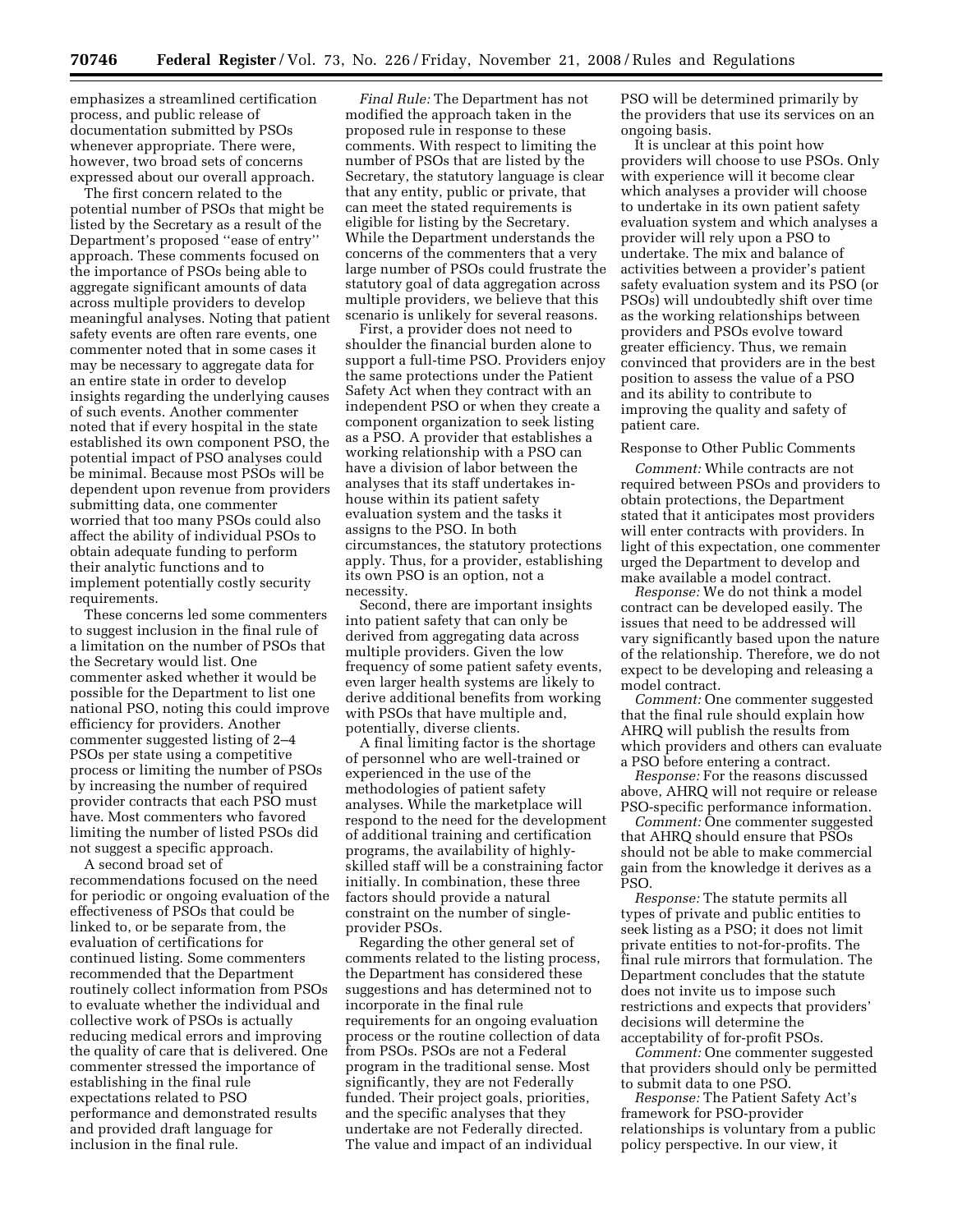would be inconsistent with section 922(e)(1)(B) of the Public Health Service Act for the Department or any entity to use the authority of law or regulation to limit or direct provider reporting.

*Comment:* One commenter suggested that the final rule should require PSOs to share aggregated, non-identifiable patient safety work product with state regulatory authorities.

*Response:* The Department does not agree that it is appropriate to place such an unfunded mandate upon PSOs.

*Comment:* One commenter stated that it is a waste of effort and expense to create new government entities to work with providers when current organizations can do that just as well. The commenter also asked whether anyone has estimated the 10-year costs.

*Response:* As this final rule makes clear, these entities are not government entities and will not receive Federal funding. While we expect implementation will spur the development of new entities, we also expect that existing entities will be able to expand their current patient safety improvement efforts if they seek listing and are able to offer the confidentiality and privilege protections provided by the Patient Safety Act. While we have not done a 10-year cost estimate, our regulatory impact statement at the end of the preamble projects net savings of \$76 to \$92 million in 2012, depending upon whether the net present value discount rate is estimated at 7% or 3%.

# (A) Section 3.102(a)—Eligibility and Process for Listing

*Proposed Rule:* Section 3.102(a) of the proposed rule would have provided that, with several exceptions discussed below, any entity—public or private, for-profit or not-for profit—that can meet the statutory and regulatory requirements may seek initial or continued listing by the Secretary as a PSO. The Department proposed to establish a streamlined certification process for entities seeking initial or continued listing that relied upon attestations that the entities met statutory and regulatory requirements. To foster informed provider choice, entities were encouraged, but would not be required, to post narratives on their respective Web sites that explained how each entity intended to comply with these requirements and carry out its mission.

The proposed rule incorporated a statutory prohibition that precludes a health insurance issuer and a component of a health insurance issuer from becoming a PSO. The Department also proposed to exclude any entity, public or private, that conducts

regulatory oversight of health care providers, which included organizations that accredit or license providers. We proposed this restriction for consistency with the statute, which seeks to foster a ''culture of safety'' in which health care providers are confident that the patient safety events that they report will be used for learning and improvement, not oversight, penalties, or punishment. The proposed rule would permit a component organization of such an entity to seek listing as a PSO. To ensure that providers would know the parent organizations of such PSOs, we proposed that certifications include the name(s) of its parent organization(s), which the Secretary would release to the public. We sought comment on whether we should consider broader restrictions on eligibility.

The proposed rule would permit a delisted entity, whether delisted for cause or because of voluntary relinquishment of its status, subsequently to seek a new listing as a PSO. To ensure that the Secretary would be able to take into account the history of such entities, we proposed such entities submit this information with their certifications for listing.

*Overview of Public Comments:* The Department received generally favorable comments on our proposal to adopt a streamlined attestation-based approach to initial listing of PSOs. A number of commenters expressed concern about our attestation-based approach, however, arguing for a more in-depth assessment to ensure that an entity had the capability to carry out its statutory and regulatory responsibilities and meet the patient safety objectives of the statute. Some believed that the private marketplace is not necessarily wellequipped to judge which organizations can most effectively meet these requirements. Arguing that one misguided or fraudulent organization could taint the entire enterprise for years, a few commenters suggested that we require interested organizations at initial listing to submit documentation of their ability to meet their statutory and regulatory responsibilities.

Most commenters who urged a stronger approach to the evaluation of certifications for listing acknowledged the value of an expedited process for initial listing and instead focused their recommendations on the importance of creating a more rigorous process for continued listing. A common recommendation was to require, in addition to the proposed certifications for continued listing, that a PSO be required to submit documentation that described in detail how it is complying with the requirements underlying its

certifications and urged the Department to arrange for independent review of such documentation, coupled with an audit process that would ensure compliance.

The comments we received were supportive of including a requirement that entities certify whether there is any relevant history regarding delisting about which the Secretary needs to be aware. Several commenters suggested that the entity seeking to be relisted should be required to include reason(s) for any prior delisting. Another suggestion was that the Secretary should have discretion in relisting an entity not to release the names of officials who had positions of responsibility in a previously delisted entity.

The proposed restrictions on eligibility engendered considerable comment. With respect to the statutory restriction on health insurance issuers, concerns and questions were raised regarding whether the exclusion applied to self-insured providers or malpractice liability insurers and whether health systems that include a subsidiary that is a health insurance issuer could establish a component PSO.

We received a significant level of comment regarding our proposed restriction on listing of regulatory oversight bodies. While the majority of commenters supported the proposed exclusion, some commenters took issue with various aspects of our proposal.

Commenters engaged in accreditation activities generally criticized our characterization of these activities as regulatory. They pointed out that the proposed rule did not take into account the distinction between voluntary and mandatory accreditation and, in their view, most accreditation was voluntary. They also noted that accreditation activities were initially developed to ensure the quality and safety of patient care and that accreditation entities, unlike licensure agencies, have greater discretion in addressing any problems that they identify with a provider's operations in a non-punitive way. For these commenters, accreditation activities were not inconsistent with fostering a ''culture of safety.'' By contrast, most provider comments supported the exclusion, and singled out accreditation entities as warranting exclusion.

State health departments and statecreated entities expressed concern about an outright prohibition on their being listed as PSOs, noting that the prohibition could disrupt effective patient safety initiatives now underway. A number of specific state-sanctioned patient safety initiatives were described in their submissions. Commenters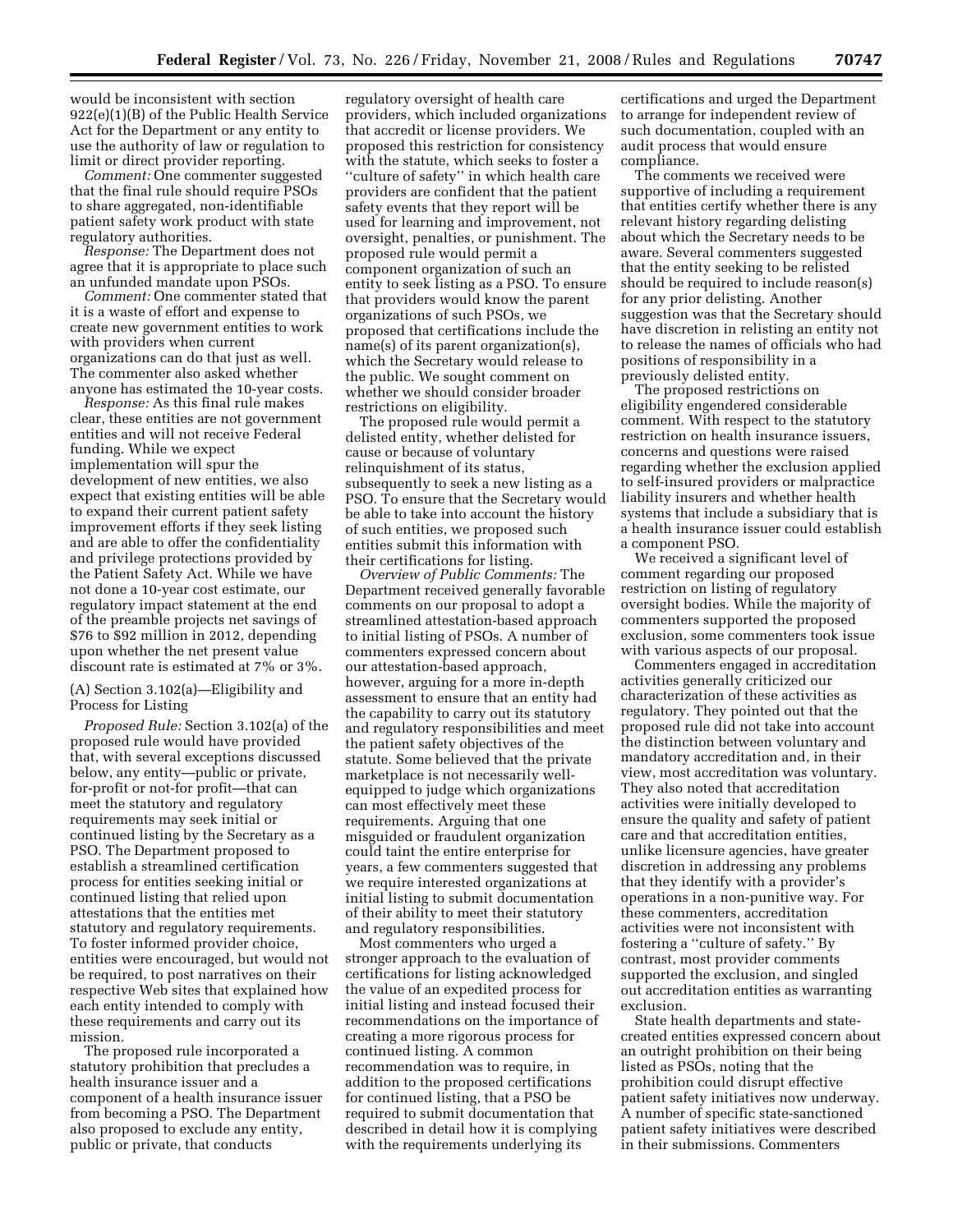pointed to the fact that state health departments have both regulatory and non-regulatory elements to their authority, have routinely demonstrated that they can effectively keep these elements separate, and thus, they saw no reason for the Department to doubt that state agencies could continue to do so effectively if they were permitted to operate PSOs.

Other commenters suggested extending the prohibition to other types of entities (such as purchasers of health care or agents of regulatory entities) and raised questions regarding the scope of the exclusion.

We received a significant number of comments in response to a specific question raised in the proposed rule whether the exclusion of regulatory entities should be extended to components of such organizations. Commenters that supported extension of the prohibition generally argued that the firewalls that the statute requires a component PSO to maintain between itself and its parent organization(s) could be circumvented, that the flexibility in the proposed rule to enable a component PSO to draw upon the expertise of its parent organization(s) would be inappropriate in this situation, and there was a significant possibility that such a parent organization could use its position of authority to attempt to coerce providers into reporting patient safety work product to its component PSO.

A majority of commenters, however, opposed expanding the exclusion to components of such regulatory organizations. They contend that the statutorily required separations between a component PSO and its parent organization(s) would provide adequate protection against improper access and adverse use of confidential patient safety work product by the excluded entities with which such a component PSO is affiliated. A number of commenters noted that an expansion of the exclusion to components of such entities would have unintended consequences. For example, an increasing number of medical specialty societies operate, or are in the process of developing, accreditation programs for their members in response to growing public and private sector pressure for quality improvement. These organizations see the creation of specialty-specific component PSOs as an important complement to their other quality improvement activities. Similarly, some commenters contend that widespread patient safety improvements require coordination and communication across the public and private sectors. These commenters

argued that a broader exclusion could both disrupt existing, effective public sector patient safety initiatives and preclude opportunities for the public sector to play a meaningful role.

Many commenters that opposed extending the exclusion to component organizations nevertheless suggested additional restrictions to strengthen the separation of activities between component PSOs and these types of parent organizations. Their suggestions are discussed below with respect to § 3.102(c).

*Final Rule:* The Department considered whether to modify the attestation process either for initial or continued listing of PSOs or both but ultimately concluded that streamlined attestations should be retained for both. Given the voluntary, unfunded nature of this initiative and the centrality of the client-consultant paradigm of provider-PSO relationships, an approach that requires documentation and routine audits is likely to be costly and burdensome, both to entities seeking listing and the Department. More importantly, such an approach is unlikely to achieve its intended objective, for the reasons discussed below.

There are limitations of a documentation approach to ensuring the capabilities and compliance of PSOs with the requirements for listing, and such an approach is unlikely to yield the types of information that providers will need in selecting a PSO. Consider, for example, two of these requirements: the criterion that requires that a PSO have qualified staff, including licensed or certified medical professionals, and the patient safety activity that requires the provision of feedback to participants in a (provider's) patient safety evaluation system. Documentation, through submission of resumes or summaries of the credentials of professional staff, can demonstrate that the PSO meets the statutory requirement. What each provider really needs to assess, however, is whether the skill sets of the professional staff employed by or under contract to the PSO are an appropriate match for the specific tasks that led the provider to seek a PSO's assistance. Depending upon the analytic tasks, a provider may need expertise that is setting-specific, e.g., nursing homes versus acute care settings, technology-specific, specialtyspecific, or, may require expertise outside the traditional scope of health care. Thus, there is not a single template against which the expertise of a PSO's professional staff can be judged. In addition, we anticipate that PSOs seeking additional clients (providers)

will post on their websites, or otherwise advertise, the names and qualifications of their top staff experts and consultants. Their Web site locations will be on the AHRQ PSO Web site.

Similarly, documentation can demonstrate that a PSO has provided feedback to participants in a provider's patient safety evaluation system and thereby met the statutory requirement. But the most relevant questions are whether the feedback reflected a valid analysis of the provider's patient safety work product and existing scientific knowledge, and whether the feedback was framed in ways that made it understandable, ''actionable,'' and appropriate to the nature of the provider's operation. The answers to these questions cannot be assessed by the Department readily through the listing process.

As a result, in many cases, the provider-client, rather than the Department, will be better able to determine whether the outcomes of a PSO's conduct of patient safety activities meet its needs in a meaningful way. The Department believes that providers, especially institutional providers, will have access to the expertise to make them especially sophisticated customers for PSO services. Providers are likely to assess very carefully the capabilities of a PSO and will be in a position to request appropriate documentation, if necessary, to assess a PSO's ability to meet their specific requirements. Therefore, the Department does not see a compelling public policy rationale for substituting its judgment for that of a provider. Providers can demand references and evidence of relevant accomplishments, and effectively evaluate the adequacy and suitability of a PSO's expertise and experience. In summary, a listing process that imposes documentation and audit requirements on each PSO will impose a significant burden on all parties, but yield only marginally useful information to prospective clients.

Accordingly, we believe the approach outlined in the proposed rule offers a more efficient and effective approach. The approach does include authority for spot-checking compliance outlined in § 3.110, responding to complaints or concerns, and enabling the Secretary, in making listing decisions (see § 3.104(b)), to take into consideration the history of an entity and its key officials and senior managers. This approach will be buttressed with a program of technical assistance for PSOs administered by AHRQ. In addition, the final rule incorporates a new expedited revocation process that can be used when the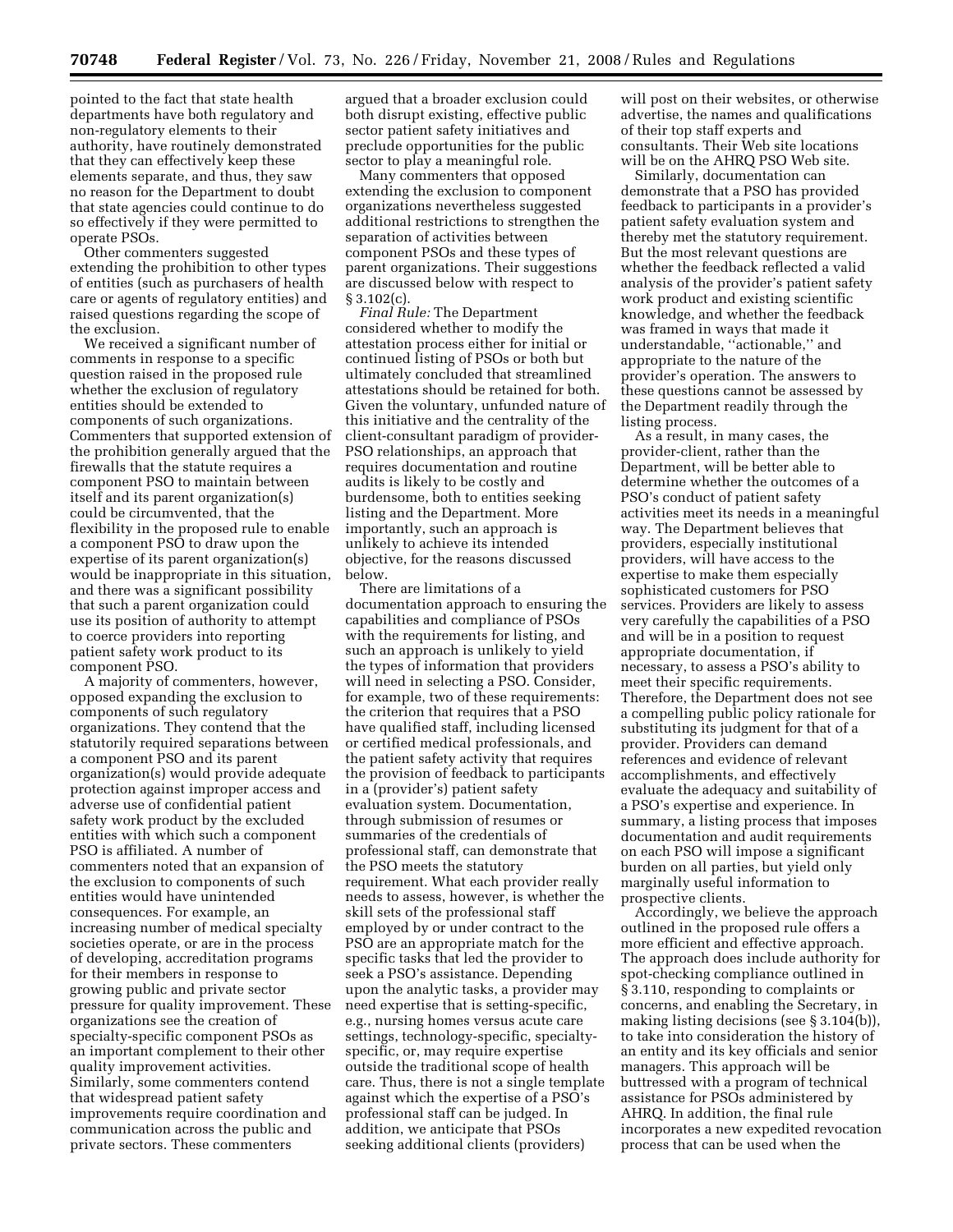Secretary determines that there would be serious adverse consequences if a PSO were to remain listed. False statements contained in a PSO's submitted certifications can result in a loss of listing or other possible penalties under other laws.

For convenience and clarity, we have restructured § 3.102(a)(1) to provide a unified list of the certifications and information that an entity must submit for listing as a PSO. Sections 3.102(a)(1)(i) through 3.102(a)(1)(vii) set forth and cross-reference the requirements of the final rule. Two of these requirements are new. Section 3.102(a)(1)(iv) cross-references the additional requirements in § 3.102(c)(1)(ii) that components of entities that are excluded from listing must meet in order for such components to be listed. Section  $3.102(a)(1)(v)$ incorporates our proposal, for which comments were supportive, to require disclosure to the Secretary if the entity seeking listing (under its current name or another) has ever been denied listing or delisted or if the officials or senior managers of the entity now seeking listing have held comparable positions in a PSO that the Secretary delisted or refused to list.

We have not adopted recommendations that we require explanations for the historical situations encompassed by  $\S 3.102(a)(1)(v)$ . Instead, we require that the name(s) of any delisted PSO or of any entity that was denied listing be included with the certifications. The Department can then search its records for background information. In response to concerns regarding public disclosure of the names of the officials or senior managers that would trigger the notification requirement, we do not require submission of the names of the individuals with the certifications. With respect to the workforce of the entity, we note that we have narrowed the requirement in two ways. First, we have narrowed the focus from ''any'' employee to officials and senior managers. Second, the requirement to disclose only applies when officials or senior managers of the entity seeking listing also held comparable positions of responsibility in the entity that was delisted or refused listing.

Restructured § 3.102(a)(2) retains the statutory exclusion from listing of health insurance issuers and components of health insurance issuers in subparagraph (i). For greater clarity, we have restated the exclusion to reflect the rule's definition of component so it now references: a health insurance issuer; a unit or division of a health insurance issuer; or an entity that is

owned, managed, or controlled by a health insurance issuer. New subparagraph (ii) modifies and restates the exclusion from listing of any entity that: (1) Accredits or licenses health care providers; (2) oversees or enforces statutory or regulatory requirements governing the delivery of health care services; (3) acts as an agent of a regulatory entity by assisting in the conduct of that entity's oversight or enforcement responsibilities vis-a-vis the delivery of health care services; or (4) operates a Federal, State, local or Tribal patient safety reporting system to which health care providers (other than members of the entity's workforce or health care providers holding privileges with the entity) are required to report information by law or regulation.

In reviewing the comments on the proposed regulatory exclusion, we did not find the arguments for narrowing the prohibition compelling. Almost every provider group expressed concern regarding the possible operation of PSOs by entities that accredit or license providers as well as possible operation of PSOs by regulatory entities. We share their concerns that entities with the potential to compel or penalize provider behavior cannot create the ''culture of safety'' (which emphasizes communication and cooperation rather than a culture of blame and punishment) that is envisioned by the statute.

We also concluded that it is difficult to draw a ''bright-line'' distinction between voluntary and mandatory accreditation as several of the commenters from accreditation organizations proposed. While most accreditation is technically voluntary from the standpoint of many accreditation entities, its mandatory aspect generally derives from requirements established by, or its use by, other entities such as payers. Thus, if we were to incorporate such a distinction that permitted the listing of organizations that provide voluntary accreditation today, its voluntary nature could disappear over time if other organizations mandated use of its accreditation services. Thus, a listed PSO might need to be delisted at some point in the future solely because of the actions of a third party mandating that organization's accreditation as a requirement. Therefore, we have retained the prohibition on accreditation and licensure entities and have not incorporated any distinctions regarding voluntary versus mandatory accreditation in the final rule. We have reformulated the exclusion and no longer include accreditation or licensure activities as examples of regulatory activities.

Similarly, we have retained the broad exclusion from listing of regulatory entities, by which we mean public or private entities that oversee or enforce statutory or regulatory requirements governing the delivery of health care services. Their defining characteristic is that these entities have the authority to discipline institutional or individual providers for the failure to comply with statutory or regulatory requirements, by withholding, limiting, or revoking authority to deliver health care services, by denying payment for such services, or through fines or other sanctions.

We consider entities with a mix of regulatory and non-regulatory authority and activities also to be appropriately excluded from being listed. We acknowledge that health departments and other entities with regulatory authority may undertake a mix of regulatory and non-regulatory functions. It may also be true, as several comments reflected, that state health departments have experience, and a track record, for maintaining information separately and securely from the regulatory portions of their operations when necessary. However, we note that the final rule retains the proposed approach not to regulate uses of patient safety work product within a PSO. However, the final rule retains the ability of a state health department to establish a component organization that could seek listing as a PSO, subject to the additional restrictions discussed in § 3.102(c) below. The benefit of this approach is that providers will have the reassurance that the penalties under the Patient Safety Act and the final rule will apply to any impermissible disclosures of patient safety work product from such a PSO to the rest of the state health department.

We have not included the proposal of several commenters to exclude purchasers of health care from becoming PSOs. Commenters did not suggest a compelling public policy case for the exclusion of any particular type of purchasers. Given the vagueness and potential scope of such a prohibition, the potential for unintended consequences is simply too great to warrant its inclusion. For example, health care institutions in their role as employers can also be considered purchasers of health care.

We have incorporated two additional exclusions. First, based upon recommendation from commenters, we exclude from listing entities that serve as the agents of a regulatory entity, e.g. by conducting site visits or investigations for the regulatory entity.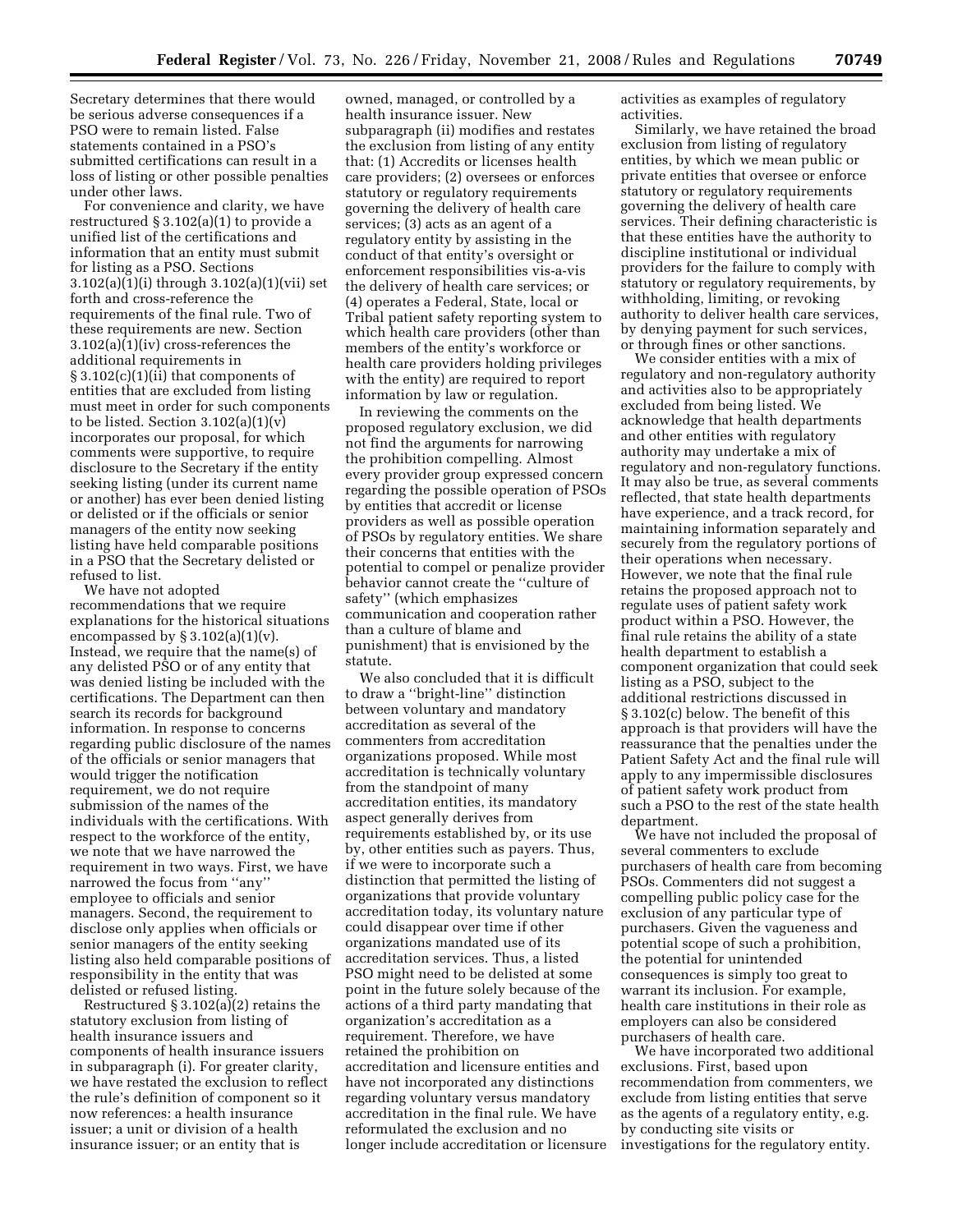While we understand that such agents generally do not take action directly against providers, their findings or recommendations serve as the basis for potential punitive actions against providers. As a result, we believe that the rationale we outlined in the proposed rule regarding the exclusion of regulatory bodies is also applicable to agents of regulatory entities helping to carry out these regulatory functions.

Second, as we considered comments seeking clarification on the eligibility of entities that operate certain mandatory or voluntary patient safety reporting systems to seek listing as PSOs, we concluded that mandatory systems, to which some or all health care providers are required by law or regulation to report patient safety information to a designated entity, were inconsistent with the voluntary nature of the activities which the Patient Safety Act sought to foster. However, this exclusion does not apply to mandatory reporting systems operated by Federal, State, local or Tribal entities if the reporting requirements only affect their own workforce as defined in § 3.20 and health care providers holding privileges with the entity. The exception is intended to apply to Federal, State, local or Tribal health care facilities in which the reporting requirement applies only to its workforce and health care providers holding privileges with the facility or health care system. This exception ensures that, with respect to eligibility for listing as a PSO, entities that administer an internal patient safety reporting system within a public or private section health care facility or health care system are treated comparably under the rule and would be eligible to seek listing as a PSO.

The final rule retains the ability of components of the four categories of excluded entities in § 3.102(a)(2)(ii) to seek listing as a component PSO. After careful review, the Department concluded that there was a significant degree of congruence in the concerns expressed by both proponents and opponents of extending the exclusion to such components. The opponents of extending the exclusion routinely suggested that the Department address their core concerns by adopting additional protections, rather than the blunt tool of a broader exclusion. We have adopted this approach, and we have incorporated in § 3.102(c) additional requirements and limitations for components of excluded entities.

In addition, we have incorporated a new requirement in § 3.102(a)(3) that submissions for continued listing must be received by the Secretary no later than 75 days before the expiration of a

PSO's three-year period of listing. This requirement derives from our concern for protecting providers if a PSO decides not to seek continued listing and simply lets its certifications expire at the end of a three-year period of listing. To preclude an inadvertent lapse, the proposed rule included a provision to send PSOs a notice of imminent expiration shortly before the end of its period of listing and sought comment on posting that notice publicly so that providers reporting patient safety work product could take appropriate action. Section 3.104(e)(2) states that the Secretary will send a notice of imminent expiration to a PSO at least 60 days before its last day of listing if certifications for continued listing have not been received. However, the failure of the Secretary to send this notice does not relieve the PSO of its responsibilities regarding continued listing. The requirement to submit certifications 75 days in advance is intended to ensure that such a notice is not sent or publicly posted until after the submissions are expected by the Department.

#### Response to Other Public Comments

*Comment:* One commenter urged the Secretary not to require organizations to have specific infrastructure and technology in place before they could be listed.

*Response:* The Department has not proposed any specific infrastructure or technology requirements. However, the statute and the final rule require a PSO at initial listing to certify that it has policies and procedures in place to ensure the security of patient safety work product. The final rule requires that those policies and procedures be consistent with the framework established by § 3.106. The Department interprets the statute to require a listed PSO to be able to provide security for patient safety work product during its entire period of listing, which includes its first day of listing.

*Comment:* Two commenters agreed that PSOs should be encouraged, but not required, to post on their Web sites narrative statements regarding their capabilities.

*Response:* The Department continues to encourage PSOs to develop and post such narrative statements.

*Comment:* One commenter suggested that the listing process should include an opportunity for the Secretary to receive public comment before making a listing decision, especially in the case of continued listing, when providers may want to share their experiences with the Secretary regarding a specific PSO.

*Response:* While we expect customer satisfaction evaluations of PSOs will develop naturally in the private sector, the Department has not incorporated this recommendation in the listing process. If a provider or any individual believes that a PSO's performance is not in compliance with the requirements of the rule, this concern can be communicated to AHRQ at any time. Improper disclosures may also be reported to the Office for Civil Rights in accordance with Subpart D. Incorporation of a public consultation process poses a number of implementation issues. For example, it could potentially delay a time sensitive Secretarial determination regarding continued listing (which must be made before expiration of a PSO's current period of listing) and could require the Department to assess the validity of each specific complaint, e.g., the extent to which dissatisfaction with an analysis reflects the competence with which it was performed or a lack of precision in the assignment to the PSO.

*Comment:* One commenter suggested that state-sanctioned patient safety organizations should be deemed to meet the requirements for listing.

*Response:* The Department does not believe that the Patient Safety Act gives the Secretary authority to delegate listing decisions to states. Moreover, the statute establishes the requirements that an entity must meet for listing as a PSO; automatically deeming state-sanctioned organizations to be PSOs would inappropriately override federal statutory requirements and mandate the Secretary to list PSOs that may not be in compliance with all the statutory requirements. Accordingly, the final rule does not include such a provision.

*Comment:* Several commenters asked if the exclusion on health insurance issuers precludes a self-insured entity from seeking listing.

*Response:* The Department has examined this issue and concluded that the exclusion of health insurance issuers does not apply to self-insured organizations that provide health benefit plans to their employees. The statutory exclusion contained in section 924(b)(1)(D) of the Public Health Service Act incorporates by reference the definition of health insurance issuer in section 2971 of the Public Health Service Act and that definition explicitly excludes health benefit plans that a health care provider organization offers to its employees.

*Comment:* Several commenters inquired whether organizations that provide professional liability insurance coverage (also referred to as medical liability insurance or malpractice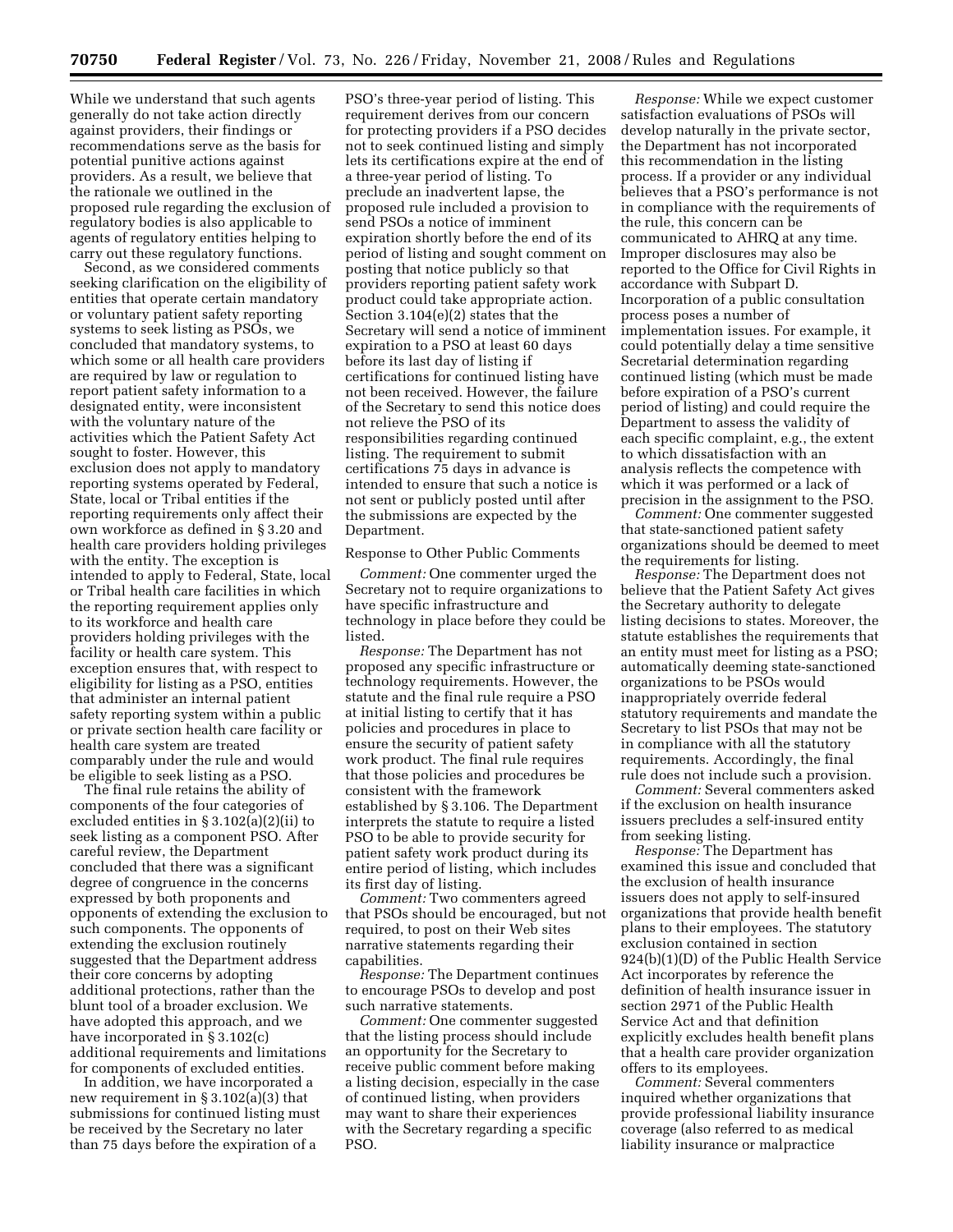liability insurance) for health care providers are covered by the health insurance issuer exclusion. The commenters uniformly argued that the exclusion should not apply. Several commenters noted their intent to have their ''captive'' liability insurer seek listing as a PSO. Another commenter sought assurances that if a captive liability insurer sought listing as a PSO, the PSO would not be considered a component of the provider organizations that owned the liability insurer.

*Response:* The Department notes that there is some ambiguity in the statutory language but concludes that the health insurance issuer exclusion does not apply to such organizations.

While the health insurance issuer exclusion does not apply, the Department notes that the statute and the final rule require that an entity seeking listing must attest that its mission and primary activity is the improvement of patient safety. That test is readily met when an organization, such as a captive liability insurer, creates a component organization since the creation of a distinct new entity can be established in a manner that clearly addresses and meets the ''primary activity'' criterion. The Department has the authority to review all applications, including those from organizations with multiple activities, and to look behind the attestations to determine whether the applicant meets the ''primary activity'' criterion.

We note that a captive entity meets the definition of a component organization in this rule. Therefore, if the captive organization is eligible for listing because it meets the ''primary activity'' criterion, it must seek listing as a component organization and clearly would be subject to the requirements on component PSOs. If the captive organization does not meet the primary activity criterion for listing, it is free to create a component organization to seek listing. Once again, however, the additional requirements for a component PSO apply.

*Comment:* Several commenters asked whether the health insurance issuer exclusion prevents a health system that has subsidiaries that include providers and a health insurance issuer, from establishing a component organization to seek listing as a PSO.

*Response:* As described by several commenters, the PSO and the health insurance issuer would be affiliates in a ''brother-sister'' relationship within the parent organization. As long as the health insurance issuer does not have the authority to control or manage the PSO, the health system is not precluded from having both a health insurance issuer subsidiary and a component PSO.

*Comment:* Several commenters raised questions from different perspectives regarding situations in which providers might be required to report data to a PSO. Some commenters suggested that the final rule should prohibit a facility or health care delivery system from requiring individual clinicians (who are employed, under contract, or have privileges at the facility or within the system) to report data to a specific PSO. Others raised questions regarding the eligibility for listing of existing Federal, state, local or Tribal patient safety reporting systems that are administered by an entity without regulatory authority.

*Response:* While the Patient Safety Act does not require any provider to report data to a PSO, the statute is silent on whether others (such as institutional providers or other public entities) can impose such requirements on providers. The Department makes a distinction based upon the source of reporting requirements and the extent to which the requirement can be viewed as consistent with the statutory goal of fostering a ''culture of safety.'' Thus, the Department has declined to include in the final rule any restriction on the ability of a multi-facility health care system to require its facilities to report to a designated PSO or of a provider practice, facility, or health care system to require reporting data to a designated PSO by those providing health care services under its aegis, whether as employees, contractors, or providers who have been granted privileges to practice. A patient safety event reporting requirement as a condition of employment or practice can be consistent with the statutory goal of encouraging institutional or organizational providers to develop a protected confidential sphere for examination of patient safety issues. While an employer may require its providers to make reports through its patient safety evaluation system, section 922(e)(1)(B) prohibits an employer from taking an adverse employment action against an individual based upon the individual's reporting information in good faith directly to a PSO.

By contrast, the Department views mandatory reporting requirements that are applicable to providers that are not workforce members and that are based in law or regulation, regardless of whether the specific data collected by these systems is anonymous or identifiable, as incompatible with the intent of the Patient Safety Act to foster voluntary patient safety reporting activities. In these situations, provider

failure to make legally required reports can potentially result in a loss of individual or institutional licensure and the ability to practice or deliver health care services. Accordingly, we have added to the list of entities excluded from listing in § 3.102(b)(2)(ii) entities that administer such mandatory patient safety reporting systems.

A *voluntary* Federal, state, local, or Tribal patient safety reporting system can seek listing as a PSO. This means that the entity administering the reporting system does not have statutory or regulatory authority to require providers to submit data to the administering organization, and that organization is not required by statute or regulation to make the collected identifiable data available in ways that would be incompatible with the limitations on disclosure discussed in Subpart C.

*Comment:* Two commenters addressed the issue of whether Quality Improvement Organizations (QIOs), which are organizations that have contracts with Medicare and often with other payers or purchasers to review compliance with regulatory or contractual requirements and make reports that may adversely impact providers financially, can seek listing as PSOs.

*Response:* QIOs are precluded from seeking listing as PSOs. The final rule precludes agents of a regulatory entity from seeking listing and QIOs serve as agents of Medicare. Some QIOs also serve in similar capacities as agents of state regulatory bodies. As noted above, an agent of a regulator may create a component organization that would be eligible to seek listing as a PSO, provided such a component organization meets the additional requirements of  $\S 3.102(c)(1)(ii)$ .

*Comment:* Several commenters asked if the proposed exclusions of entities applied to State Boards of Health, programs offering providers certifications, and physician specialty boards.

*Response:* With respect to State Boards of Health, there are two issues regarding their potential ineligibility for becoming PSOs. The first, raised by the commenter, is whether these boards can be considered regulatory entities and in most cases they would be. While State Boards of Health provide leadership and policy coordination for state health policies, they generally have the power to oversee, enforce or administer regulations governing the delivery of health care services and would, therefore, be ineligible to be listed as a PSO. The second issue is whether such a board with its multiple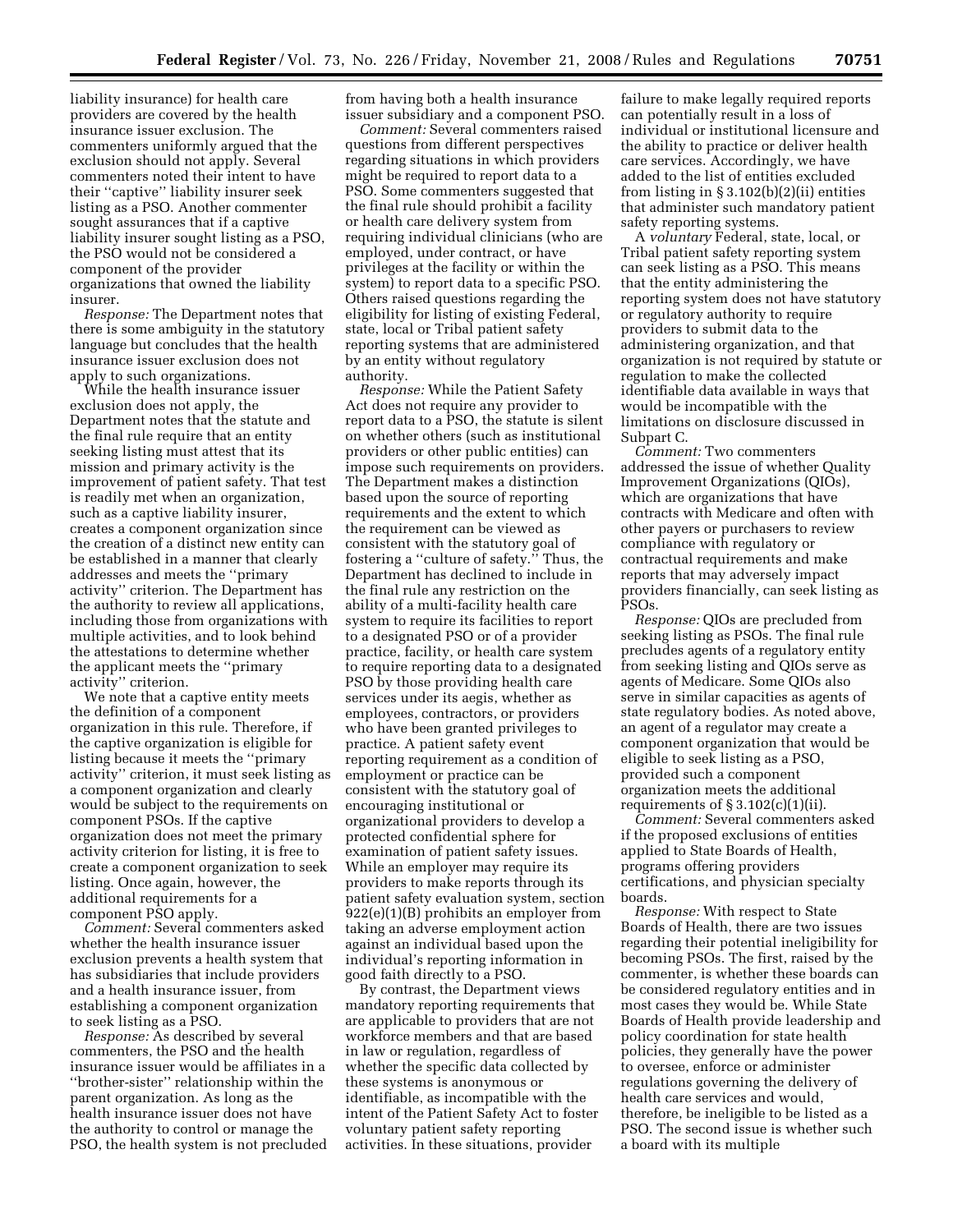responsibilities could attest that the conduct of activities to improve patient safety and health care quality is its primary activity.

With respect to entities that offer certifications, physician specialty boards, or similar activities, we would use a fact-based approach that assesses the activities in light of the exclusions in the rule at § 3.102(a)(2)(ii).

*Comment:* One commenter questioned whether the proposed requirement that a PSO notify the Secretary if it can no longer meet the requirements for listing essentially meant that the PSO was admitting a deficiency.

*Response:* We expect this requirement to operate prospectively so that the Secretary can evaluate whether the changed circumstances may still be cured. While it is possible that this requirement in some situations would be the equivalent of a PSO admitting a current, rather than prospective deficiency, we note two aspects of the process outlined here. First, the correction of deficiencies is not a punitive process. Second, the obligation to inform the Secretary of changes is a companion element to the Department's approach in listing entities based upon attestations.

# (B) Section 3.102(b)—Fifteen General PSO Certification Requirements

*Proposed Rule:* Section 3.102(b) of the proposed rule incorporated the 15 requirements specified in the Patient Safety Act that every entity must meet for listing as a PSO. These 15 requirements are comprised of eight patient safety activities and seven other criteria. At initial listing, an entity would certify that it has policies and procedures in place to perform the eight specified patient safety activities and, upon listing, would comply with the seven other criteria during its period of listing. At continued listing, the PSO would certify that it has performed during its period of listing, and would continue to perform, all eight patient safety activities and that, it has complied with, and would continue to comply with, the seven other statutory criteria during its next period of listing.

We proposed to define the confidentiality and security requirements that are part of the patient safety activities that PSOs must carry out as requiring compliance with the confidentiality provisions of Subpart C and the security measures required by § 3.106. We did not propose that, but sought comment on whether the final rule should include a requirement that a PSO inform any provider from which it received patient safety work product if there are impermissible disclosures of, or security breaches occur, with respect to the provider's patient safety work product.

A PSO would meet the minimum contract requirement under the proposed rule with two contracts, each with a different provider, at some point during a PSO's sequential 24-month periods of listing. The proposed rule sought comment on how to interpret the requirement that the required contracts must be ''for a reasonable period of time,'' asking whether the final rule should use a standard that was timebased, task-based, or include both options.

The proposed rule noted that PSOs are required by the statute, to the extent practical and appropriate, to collect patient safety work product from providers in a standardized manner that permits valid comparisons of similar cases among similar providers. We stated that we were considering including in the final rule, and sought comment on, a clarification that compliance would mean that a PSO, to the extent practical and appropriate, will collect patient safety work product consistent with guidance that the Secretary is developing regarding reporting formats and common definitions when the guidance becomes available. We also sought comment on the process for the development of common formats and definitions.

*Overview of Public Comment:* Most of the comments we received on this subsection focused on the contract requirement and the specific questions posed by the proposed rule. Nearly all of the commenters who addressed the issue supported the inclusion in the final rule of a requirement that PSOs must notify a provider if the work product submitted by the provider was inappropriately disclosed or its security was breached. Those favoring the inclusion of the requirement cited concern about the sensitivity of patient safety work product and the importance of ensuring that providers know if the PSO to which they reported data was living up to its obligations to protect the security and confidentiality of their data. They noted that the HIPAA Privacy and Security Rules will not always be applicable: That some providers will not be considered covered entities and identifiable patient safety work product may not always contain protected health information.

Those opposed to the requirement argued that most patient safety work product will contain protected health information and providers reporting to a PSO are likely to be covered entities. Thus, the HIPAA Privacy Rule will cover most situations and, if providers

had additional concerns, they could address them contractually. It was also suggested that the preamble to the final rule should carefully describe a PSO's obligations when the HIPAA Privacy and Security Rules apply and the requirements to report impermissible disclosures even when protected health information is not involved.

With respect to the statutory requirement for contracts with more than one provider, several commenters proposed that one contract with multiple providers should be deemed to meet the statutory requirement. These commenters often argued that it was inefficient to require a PSO to enter multiple contracts when the statutory intent of collecting data from multiple providers could be met through a single contract. Several commenters alleged that the proposed rule did not interpret the requirement that contracts be entered with ''different providers'' and sought clarification in the final rule.

The vast majority of commenters opposed including any standard in the final rule for determining when one of the required contracts was ''for a reasonable period of time.'' Many argued that this decision should be left to the marketplace, permitting providers and PSOs to enter customized arrangements. A few commenters supported incorporation of a time-based standard, ranging from 3–12 months. One commenter recommended incorporating both time-based and taskbased standards.

In response to our specific request for comment on whether the final rule should reference the Secretary's guidance on common formats and definitions, the vast preponderance of comments were supportive, with many detailing reasons why use of common formats was important. Several organizations offered caveats to their support, such as concern that the development of Secretarial guidance might slow the process and may further interfere with innovation. Many organizations offered suggestions to the Department such as: Allowing private sector feedback; harmonizing with other data reporting requirements; allowing collection of data in addition to the common formats, particularly for use at the local level; and allowing time to phase in use of common formats.

Virtually all comments were supportive of the process by which the Department was developing guidance on common formats. Many commenters suggested steps that they wished the Department to take such as: Greater or earlier involvement of the private sector; transparency in the process; acceptance of comments from outside government;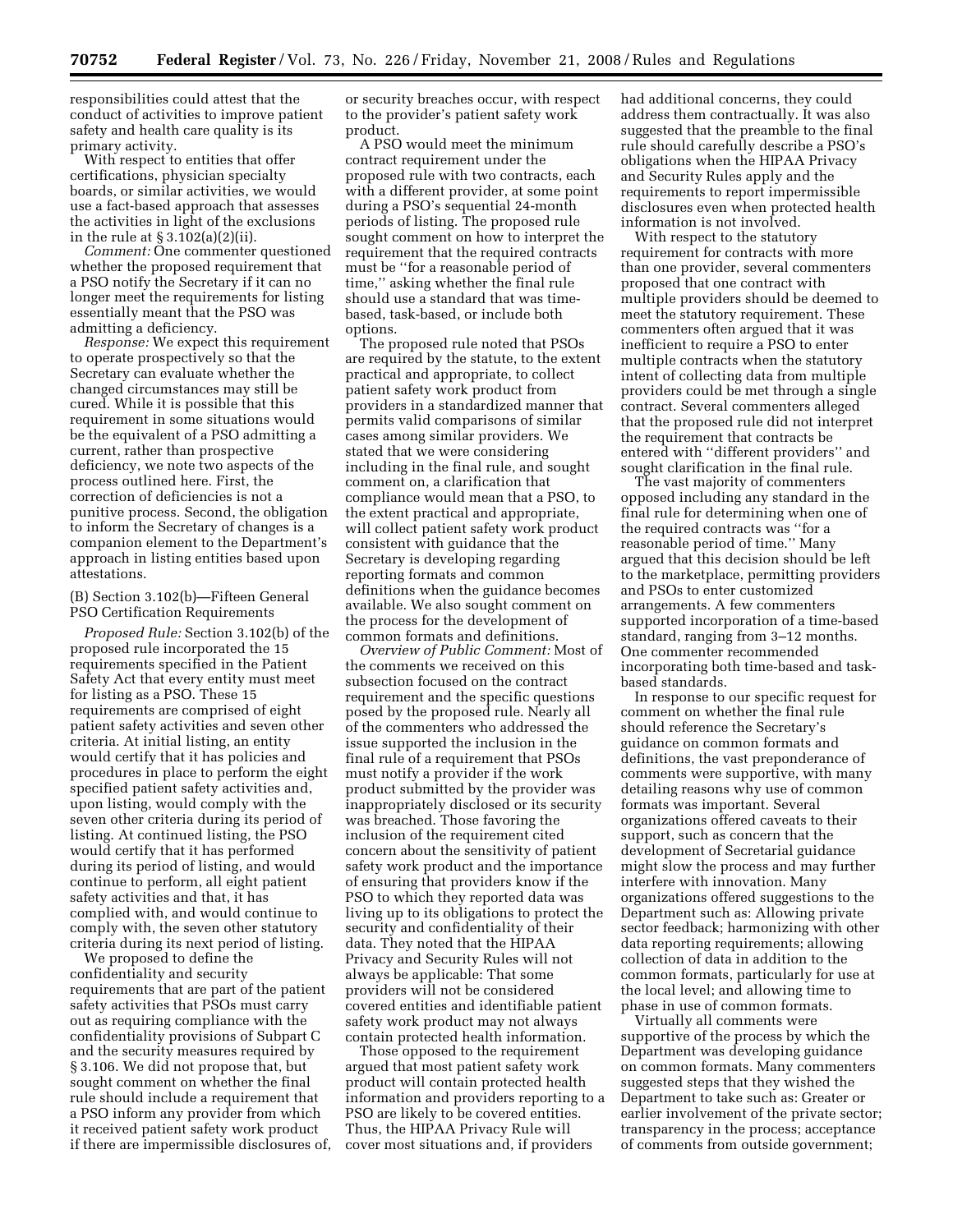and use of evidence from existing reporting systems. The process we outlined for private sector consultation was viewed positively. We received several comments and recommendations related to this process that were outside the scope of the rule and, therefore, are not addressed below.

*Final Rule:* For convenience and clarity, we have modified the text in the final rule to separate initial and continued listing within § 3.102(b)(1), which states the required certifications for the eight patient safety activities and within § 3.102(b)(2), which states the required certifications for the seven PSO criteria. This modification does not reflect a substantive change.

We have incorporated in § 3.102(b)(1)(B) of the final rule one additional requirement, posed as a question in the proposed rule and strongly supported by commenters, that a PSO must inform the provider from which it received patient safety work product if the work product submitted by that provider is inappropriately disclosed or its security is breached. The Department recognizes that in certain cases a PSO may not know the identity of the provider that submitted patient safety work product, e.g., anonymous submissions, or it might not be possible to contact the provider, e.g., if the provider has gone out of business or retired. In these cases, the Department would expect the PSO to be able to demonstrate, if selected for a ''spot check,'' that it made a good faith effort to reach every provider that submitted the work product subject to an inappropriate disclosure or a security breach. We also note that this requirement only requires the PSO to contact the provider that submitted the information; the PSO is not expected to contact providers or others whose names are included in the patient safety work product. As a business associate of a provider covered by the HIPAA Privacy Rule, the PSO must abide by its business associate contract with that provider, obligating it to notify the provider if it becomes aware of an impermissible disclosure of protected health information. See 45 CFR 164.504(e)(2)(ii)(C). Once the PSO has informed the provider of the impermissible disclosure, the HIPAA Privacy Rule requires the provider to mitigate the harmful effects of an impermissible disclosure. See 45 CFR 164.530(f).

We have also incorporated in  $\S 3.102(b)(2)(i)(C)$  a minor modification in the text of the criterion relating to the required two contracts. The text in the proposed rule stated that a PSO ''must have entered into two bona fide

contracts'' with different providers; we have deleted the words ''entered into.'' Our intent in the proposed rule text was to encourage PSOs to enter long-term contracts with providers by enabling a multi-year contract to be counted toward the two contract minimum in each of the 24-month periods during which the contract was in effect. By deleting the words ''entered into,'' the text of the final rule more clearly reflects our original intent.

We also provide clarification here, which we did not consider necessary to include in the rule text, regarding the obligations of a PSO. The certifications for initial listing regarding patient safety activities track the statute and require a PSO to have policies and procedures in place to perform patient safety activities. At continued listing, PSOs will be expected to have performed all eight patient safety activities. Some of the required patient safety activities must be performed at all times, such as utilizing qualified staff, having effective policies and systems to protect the security and confidentiality of patient safety work product when the PSO receives work product, undertaking efforts to improve the quality and safety of patient care, and developing and disseminating information to improve patient safety. Other required patient safety activities can only be performed when the PSO is working with a provider (such as providing feedback to participants in a patient safety evaluation system) and receiving patient safety work product from providers (such as utilization of patient safety work product to develop a culture of safety).

The Department recognizes that, for any given contractual arrangement, providers, not PSOs, will determine the tasks PSOs undertake and for which they will be compensated. Therefore, our approach to assessing compliance will be as follows. If subject to a spot check for compliance, a PSO must be able to demonstrate that it has performed all eight patient safety work products at some point during its threeyear period of listing. However, we will expect a PSO to demonstrate that it performs throughout its period of listing the patient safety activities that are not dependent upon a relationship with a provider or receipt of patient safety work product. We will expect compliance with the other patient safety activities consistent with the contracts or agreements that the PSO has with providers. A component PSO that is established by a health care provider, and for which the parent-provider organization is a primary client, would not be dependent on external contracts

and would be expected to be in compliance with all eight patient safety activities during its entire period of listing.

In response to commenters who sought clarification on what is meant by compliance with the two-contract requirement, we reaffirm that the statutory requirement is clear. There must be two written contracts; a single contract with multiple providers can only be counted as one contract. We interpret the requirement that the contracts must be with ''different'' providers straight-forwardly. The only requirement is that the bona fide contracts must be with individuals or institutions that are providers as defined in the rule. We have imposed no other requirements; the contracts can be with an institutional provider and an individual clinician, or with two entities within the same or different system(s).

After careful consideration of the comments we received, the Department has concluded that we will not incorporate an interpretation of the term ''each for a reasonable period of time'' regarding the required contracts. As we noted in the proposed rule, our intent in proposing to interpret the language was to give providers increased certainty that the listing of the PSO to which they are reporting data could not be challenged on the basis that its required contracts were not for a reasonable period of time. However, the provider community opposed interpreting the provision, fearing that it would limit their ability to customize contracts to meet their analytic needs and urged the Department to rely upon the marketplace to interpret this requirement. With no empirical basis for choosing one standard or one time frame over another, and given the inability to anticipate what types of contractual relationships will evolve under the final rule, the Department concluded that incorporating a standard at this time could have unintended negative consequences and has chosen not to do so. As a result, a PSO will be required to have two contracts in effect at some point during each 24-month reporting period established by the statute but the contracts are not required to cover a specific or minimum time period and they are not required to be in effect at the same time.

While we received overwhelmingly favorable support for requiring compliance with the Secretary's guidance on common definitions and reporting formats (common formats) for the collection of patient safety work product, we recognize that the Department's efforts to develop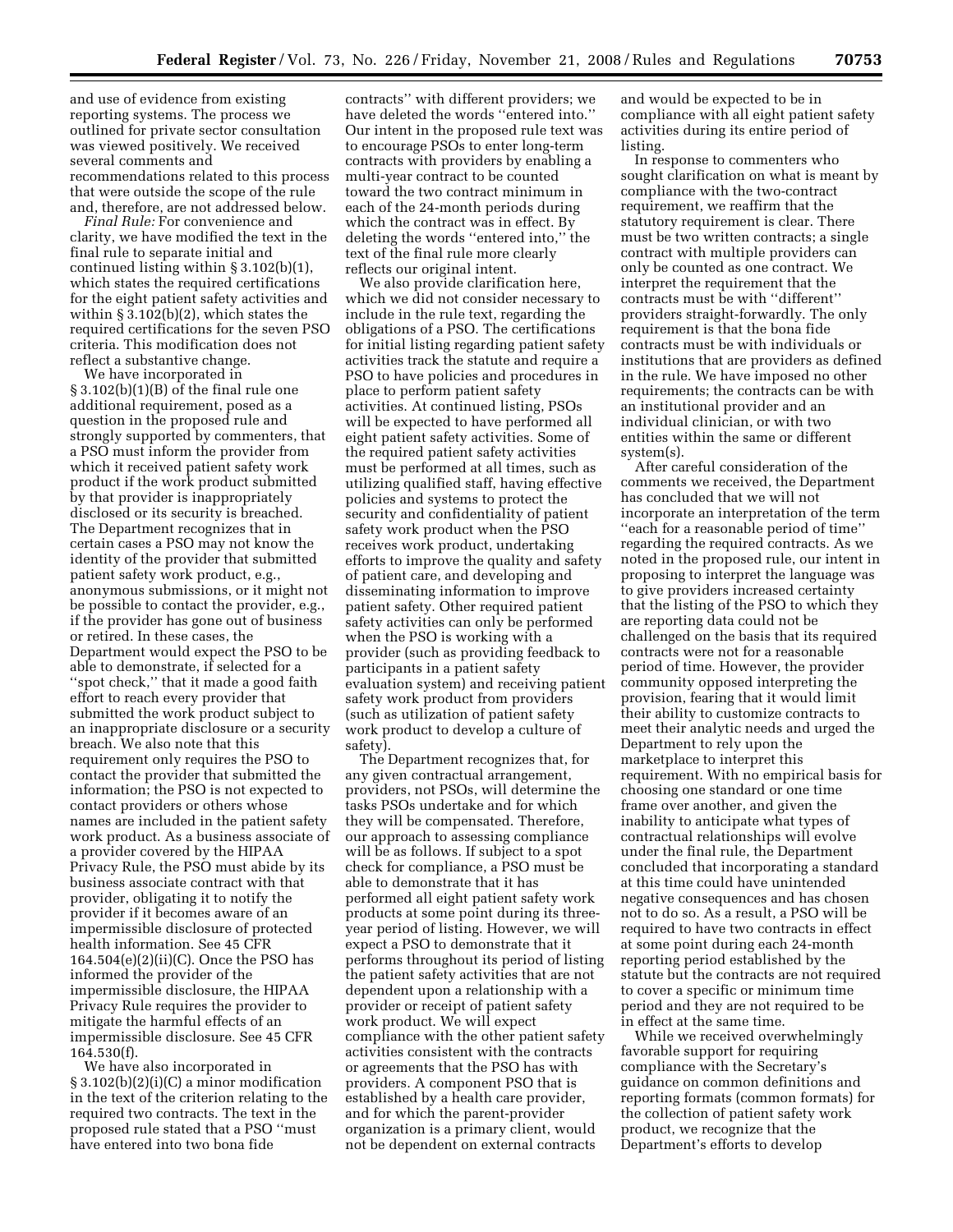guidance will take time. We issued common formats in August 2008 addressing all patient safety events in acute-care hospitals; AHRQ has made the common formats available on its Web site to facilitate their use by providers with varying levels of sophistication as well as by PSOs. The guidance will be expanded over time to other settings of care. Because we anticipate that some PSOs may choose to concentrate their work in areas for which guidance from the Secretary is not yet available, we have modified the text of the rule by incorporating a new paragraph (iii) that interprets compliance in the following way.

At initial listing, the requirement will be interpreted as a commitment by the entity seeking listing to adopt the Secretary's recommended formats and definitions by the time it seeks continued listing ''to the extent practical and appropriate.'' During the initial three-year period of listing, AHRQ will not issue a preliminary finding of deficiency to any PSO that has not adopted the Secretary's recommended formats and definitions.

At continued listing, a PSO will be required to: (1) Certify that the PSO is using the Secretary's guidance for common formats and definitions; (2) certify that the PSO is using an alternative system of formats and definitions that permits valid comparisons of similar cases among similar providers; or (3) provide a clear explanation for why it is not practical or appropriate for the PSO to comply with options (1) or (2) at this time. The Secretary will consider a PSO to be in compliance if it is using the Secretary's guidance, satisfactorily demonstrates that the alternative system it is using permits valid comparisons of similar cases among similar providers, or satisfactorily demonstrates why neither option is practical or appropriate at this time. An example of a satisfactory justification might be that the PSO specializes in analyses in a specific niche of health care delivery in which there remains significant controversy over relevant reporting formats and definitions and/or the Secretary has not recommended any relevant common formats or definitions. The Secretary, if he determines that the PSO is otherwise eligible for continued listing, but has not satisfactorily demonstrated that it meets one of the three requirements in § 3.102(b)(2)(iii), may exercise his discretion to continue the listing of the PSO and use the process for correction of deficiencies in § 3.108(a) to bring the PSO into compliance after its listing has been continued.

We believe this approach effectively balances the statutory goal of promoting the ability to aggregate, and learn from, patient safety work product, while recognizing the statutory caveat that this requirement applies ''to the extent practical and appropriate.'' Our approach ensures that PSOs will take the requirement seriously and that a PSO's statement that it is not ''practical or appropriate'' to comply at this time is well-founded.

# Response to Other Public Comments.

*Comment:* Several commenters suggested that the final rule include a requirement that entities provide assurances that they are financially viable.

*Response:* The Department has not adopted this proposal. We do not believe that assuring the financial viability of PSOs is either an authorized or an appropriate Federal task in carrying out the Patient Safety Act. The statutory framework leaves this inquiry and determination to prospective clients in the market for PSO services. PSOs will learn to address this concern routinely if required by providers to do so.

*Comment:* One commenter suggested that the final rule include a provision to require PSOs to have policies and procedures in place to safeguard the privacy and confidentiality of a staff member of a PSO, who is identified in patient safety work product.

*Response:* The Department agrees that PSOs should consider and address issues of confidentiality, including those of its workforce members. However, we do not believe it is appropriate or necessary to mandate how a PSO addresses this issue.

*Comment:* Several commenters raised concerns regarding the statutory requirement that ''the mission and *primary* activity of a PSO must be to conduct activities that are to improve patient safety and the quality of health care delivery'' might make it difficult for existing organizations with multiple activities to qualify for listing. One commenter suggested that the requirement be altered so that the mission and primary activity ''includes'' quality improvement and patient safety. Questions were also raised whether organizations that currently undertake other activities such as provider education or other collections and analyses of clinical data to improve the quality, safety, and efficiency of health care would meet the requirement.

*Response:* It is important to recognize that the language at issue was incorporated into the proposed rule directly from the statute. Accordingly, it has been retained. We note that this statutory language imposes a dual requirement: improvement of patient safety and the quality of health care delivery must be reflected in the entity's mission and this improvement activity must constitute the entity's primary activity. Since many organizations could reasonably claim that improvement of the quality of health care and patient safety are fundamental to their missions and even have these words in their mission statements, the critical and distinguishing requirement in this statutorily-based criterion is that such improvement activities must be the entity's *primary* activity.

While we understand the rationale of the commenter—many of the organizations interested in becoming PSOs will have difficulty attesting that this is their primary activity—the Department does not have the authority to alter this statutory requirement by making improvement of health care delivery and patient safety one of any number of significant activities that an organization performs. The statute effectively recognizes this dilemma and provides an option in this situation. An entity can create a component organization, discussed in the next subsection, to seek listing. Such a new component created for this exclusive purpose or with this purpose as its primary activity would inherently meet this requirement.

It is likely that some providers will find it more reassuring to work with a PSO that is focused solely on the statutorily mandated objectives. If an organization with other activities and personnel is listed in its entirety as a PSO, it can share a provider's identifiable patient safety work product throughout the legal entity, including with individuals who are not involved in the work of the PSO, without violating the disclosure restrictions of the statute and without triggering Federal enforcement action pursuant to subparts C and D of the rule. We expect many providers will prefer that their protected information be closely held. Thus, existing organizations have other reasons, in addition to the mission and primary activity criterion, to consider the option of establishing a PSO as a component organization.

In response to an example posed in two separate comments, if an entity's primary activity is the collection and analysis of clinical data to improve the quality, safety, and efficiency, the Department would consider these activities consistent with the statutory requirement. Other situations may warrant discussion with AHRQ staff during the planning stage of a PSO or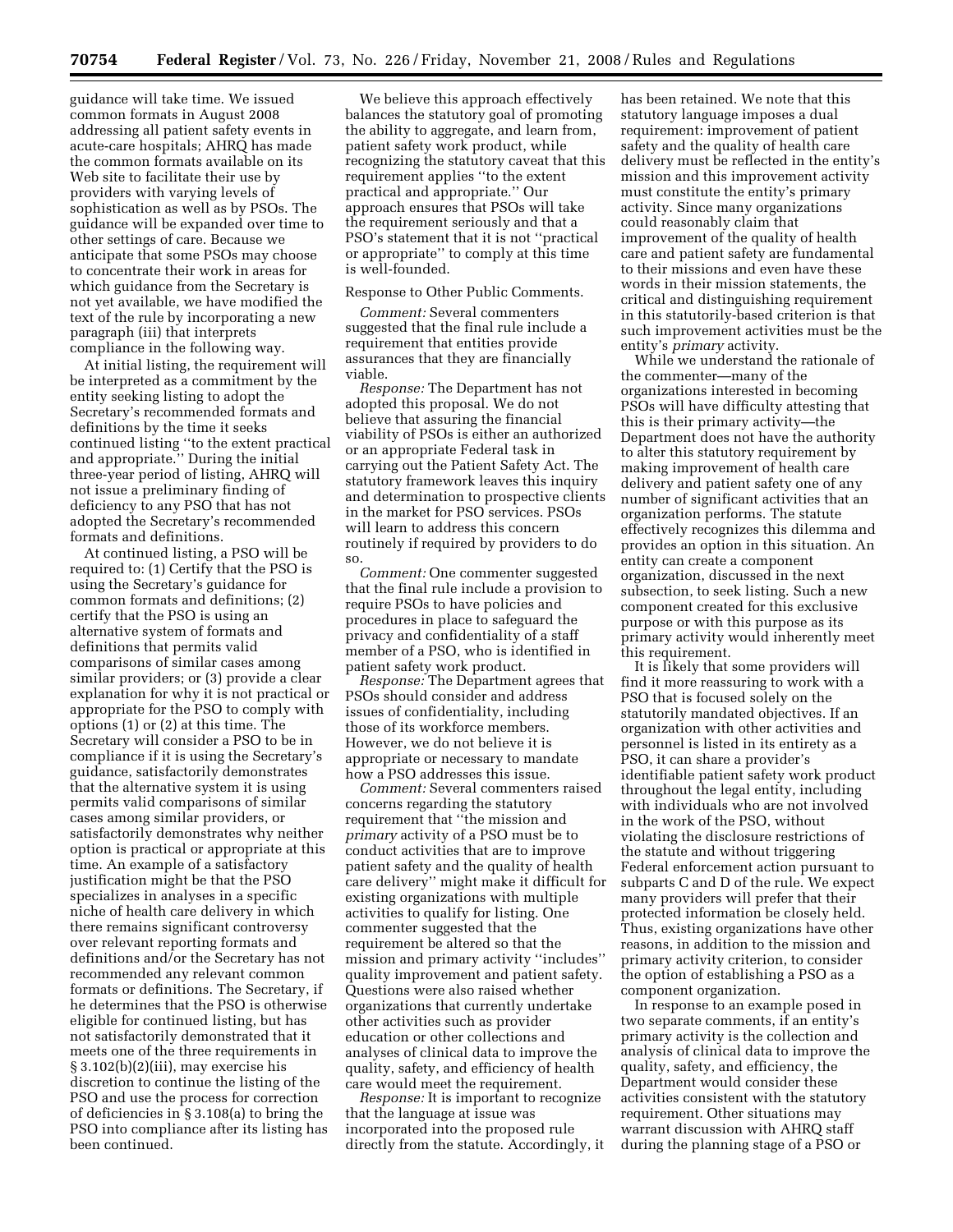at least before submitting certifications for listing. Another example posed by a commenter—an entity that provides general health education to providers would appear to require further discussion. As presented, general health education would appear to have a link to, but an inadequate emphasis on, the analytic focus of a PSO's mandatory patient safety and quality improvement activities. The health education entity can certainly avail itself of the option to establish a component organization to seek listing.

*Comment:* One commenter asked what is meant by the concept of carrying out patient safety activities. Does this mean that patient safety activities must be performed and, if so, when?

*Response:* We note that this obligation rests with a PSO, not providers. The requirement means that a PSO must perform all eight patient safety activities during its period of listing. We clarify how the Department will assess PSO compliance with this requirement in the discussion of the final rule above.

*Comment:* One commenter asked if a PSO could meet the minimum contract requirement by entering a contract with a 50-hospital system and one independent practitioner (either with a physician or nurse practitioner).

*Response:* To meet the requirement, a PSO must have at least two contracts with different providers. In this case, a contract with a solo health care practitioner (such as a physician or a nurse practitioner) would meet the requirement for the second contract.

*Comment:* One commenter asked if a contract between the parent of a health system and a PSO is tantamount to entering a contract with each provider that comprises the health system.

*Response:* Such an arrangement does not meet the requirement; the requirement focuses on the number of contracts, not the number of providers that are involved with any contract. The rule, based on the terms of section 924(b)(1)(C) of the Public Health Service Act, requires two contracts.

*Comment:* Can providers within the same system count as different providers for meeting the minimum contract requirement?

*Response:* The answer to this question is yes if the PSO has separate contracts with at least two different providers. Whether the providers have a common organizational affiliation is not relevant. The only requirements are that the individuals or facilities must be providers as defined in § 3.20 of the rule and that there are at least two contracts with different providers. Once again, the focus of the requirement is the number of contracts.

*Comment:* A commenter asked if the establishment of a ''relationship'' with a provider is sufficient to meet the minimum contract requirement.

*Response:* No. The rule requires two bona fide contracts, as defined in section 3.20, meeting the requirements of the rule.

*Comment:* One commenter expressed concern about the ability of his agency to meet the minimum contract requirement. His agency administers a public patient safety reporting system to which hospitals are required to report by state law. His concern was that the hospitals might see no need to enter contracts with his agency if it were listed as a PSO.

*Response:* The modifications to the final rule in § 3.102(a)(2)(ii) preclude an entity that manages or operates a mandatory patient safety reporting system from seeking listing as a PSO.

*Comment:* One commenter urged that the final rule not marginalize State mandatory reporting systems through the separation of provider reporting to PSOs. The commenter recommended that the final rule permit States to become listed as PSOs or enter into collaborative arrangements with PSOs to share data and staff.

*Response:* While we believe that an entity that operates a Federal, state, local, or Tribal mandatory patient safety reporting system should not be listed as a PSO, the rule does permit a component of such an entity to seek listing. A PSO that is a component of an excluded entity is prohibited from sharing staff with the excluded entity and has limitations on its ability to contract with such a parent organization (see  $\S 3.102(c)(4)$ ). However, the component PSO could enter into some types of limited collaboration with an excluded entity. For example, a PSO may accept additional data from an excluded entity for inclusion in its analyses with the understanding that the PSO may only share its findings pursuant to one of the permissible disclosures in Subpart C, e.g., if the findings are made non-identifiable. In addition, other PSOs similarly may share their nonidentifiable findings with mandatory state patient safety reporting systems and to the extent permitted by state law the state systems might give data to completely separate PSOs for analysis and reports in nonidentifiable terms.

*Comment:* Several commenters suggested that excluded entities might become members of a PSO as long as they were not vertically linked to the PSO, although they did not explain what they meant by the term, members.

*Response:* It is not clear what the commenters mean by a ''member'' of a PSO in this context. To the extent that the comments are referring to a possible joint venture that creates a PSO, there are few productive roles that an excluded entity could play. Such excluded entities could not have or exercise any level of control over the activities or operation of a PSO. Thus, they could not have access to patient safety work product. As a result, the potential for involvement of an excluded entity with a PSO would be very limited.

We note, however, that a component of an entity excluded by § 3.102(a)(2)(ii) can seek listing. These types of component organizations must meet additional requirements set forth in § 3.102(c)(1).

*Comment:* One commenter requested clarification regarding the required patient safety activity to provide feedback and assistance to providers to effectively minimize patient risk.

*Response:* We recognize that the performance of some patient safety activities will be dependent upon a PSO's arrangements with its clients. As we noted in our discussion of the final rule, we will interpret a PSO to be in compliance with this requirement if the feedback and assistance is performed at some point during the PSO's period of listing.

*Comment:* Two commenters pointed to the importance of the use of contracted staff to enable a PSO to carry out its duties, especially in rural or low population density areas. In such circumstances, a PSO needs to draw upon competencies and skills as needed and asked that we clarify that such contractors, whether paid or volunteer, could enable a PSO to meet the qualified staff requirement.

*Response:* The Department assumes that many PSOs, especially component PSOs, will use a mix of full-time personnel and individuals from whom they seek services as needed, whether paid or on a volunteer or shared basis. That is why we have incorporated a broad definition of ''workforce'' in the rule that encompasses employees, volunteers, trainees, contractors, and other persons whether or not they are paid by the PSO. As defined in this rule, workforce refers to persons whose performance of activities for the PSO is under the direct control of the PSO. In addition, however, a PSO is free to enter contracts for specific or specialized services, subject to other requirements of the rule.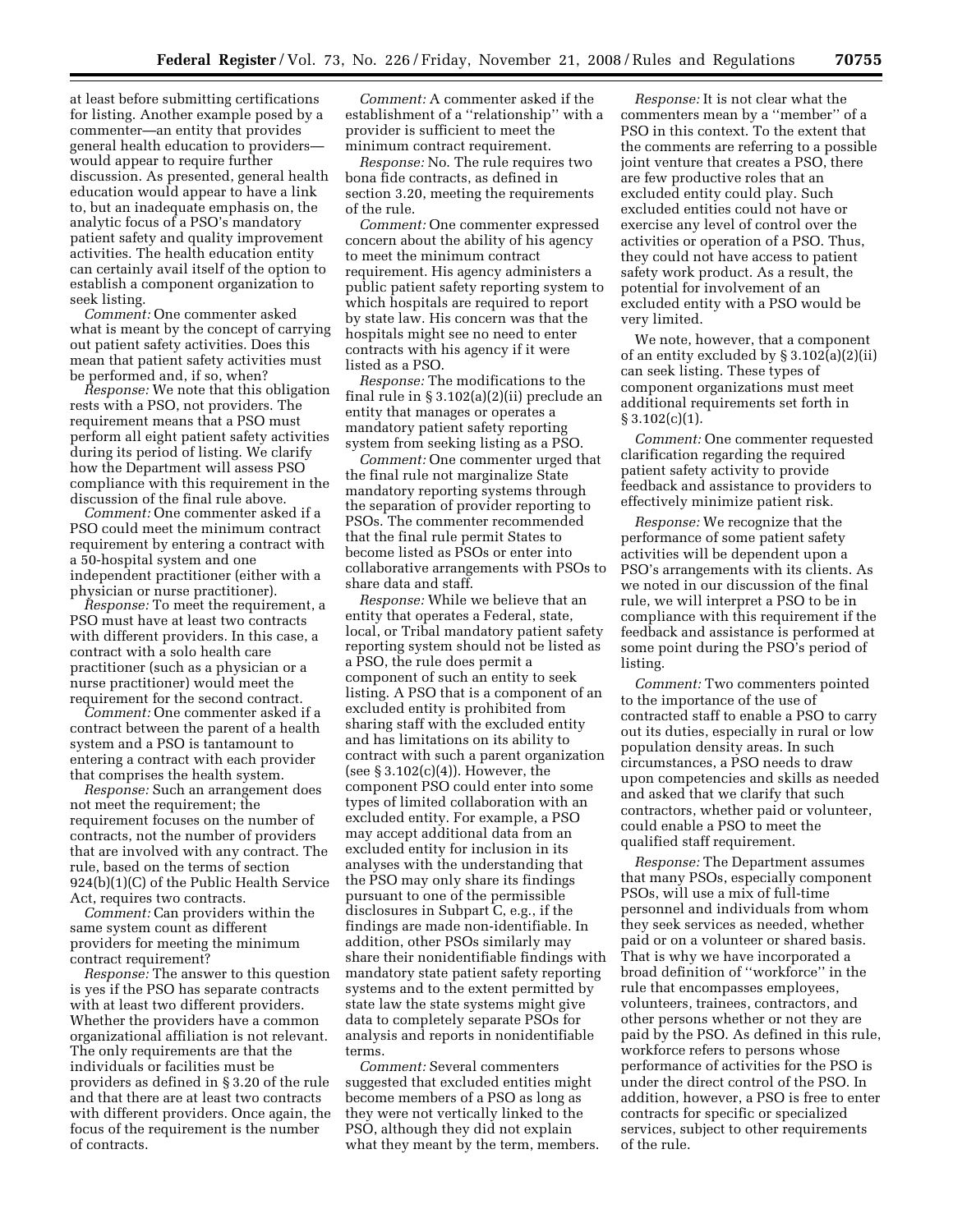# (C) Section 3.102(c)—Additional Certifications Required of Component Organizations

*Proposed Rule:* Along with the 15 requirements under subsection (b) that all PSOs would have to meet, § 3.102(c) of the proposed rule would require an entity that is a component of another organization to make three additional certifications regarding: (1) The secure maintenance of patient safety work product separate from the rest of the organization(s) of which it is a part; (2) the avoidance of unauthorized disclosures of patient safety work product to the rest of the organization(s) of which it is a part; and (3) the mission of the component organization not creating a conflict of interest with the rest of the organization(s) of which it is a part.

We proposed two additional requirements that would interpret these statutory provisions: (1) A component PSO could not have a shared information system with the rest of the organization(s) of which it is a part; and (2) the workforce of the component PSO could not engage in work for the rest of the organization(s) if such work could be informed or influenced by the individual's knowledge of identifiable patient safety work product (except if the work for the rest of the organization is solely the provision of patient care). The proposed rule did not propose an interpretation, but sought public comment, on the requirement that a component organization not create a conflict of interest with the rest of the organization(s) of which it is a part.

We proposed, and sought comment on, a limited option for a component PSO to take advantage of the expertise of the rest of its parent organization(s) to assist the PSO in carrying out patient safety activities. Under this proposal, a component PSO could enter into a written agreement with individuals or units of the rest of the organization involving the use of patient safety work product, subject to specified requirements.

*Overview of Public Comments:*  Numerous commenters strongly disagreed with the Department's proposal that PSOs must maintain separate information systems. These commenters argued that it would impose a tremendous financial and administrative burden to establish separate information systems. A number of commenters suggested alternative approaches that could achieve the same goal. For example, one commenter recommended that HHS adopt a nondirective concept of functional separation and require PSOs to submit

with their certifications for listing a description of how they intend to meet the requirement for technological and other controls to ensure that there is an effective protection against inappropriate access to the patient safety work product held by the component PSO.

There was significant concern with the proposal to limit the sharing of employees between the parent organization(s) and the component PSO if the employee's work could be informed by knowledge of a provider's identifiable patient safety work product. Some commenters argued that the prohibition was too broad, that it should be narrowed, or that the standard was too vague and had the potential for creating confusion. A number of commenters recognized the merits of the intended prohibition but thought that the proposed rule's formulation was so vague that it might limit the ability of any physician in an academic health center to assist the component PSO if the physician supervised and evaluated interns and residents during their training, presuming this to be an unintended result.

Several alternative approaches were suggested, including: (1) Limit the prohibition to staff in the parent organization who would use patient safety work product for non-patient safety activities; (2) obtain pledges by staff not to use patient safety work product for ''facility administrative functions;'' (3) limit the prohibition to persons with disciplinary/credentialing functions; (4) require management staff to sign agreements not to use patient safety work product in hiring/firing, credential/privilege decisions; and (5) permit shared staff for specific types of entities, such as state hospital associations, but not others.

Our proposal to provide a limited option for a component PSO to draw upon the expertise of its parent organization(s) to assist the PSO in carrying out patient safety activities was well received. Most commenters were supportive of the flexibility provided by this provision although one commenter suggested deleting it. Several commenters stressed that a ''substantial firewall'' should be maintained and that such contracting should only be allowed ''for clearly defined and limited staff services.'' One commenter urged that such contracts or agreements should be submitted to the Secretary in advance so that they ''can be scrutinized by HHS to assess whether confidentiality or privilege protections can practically remain intact.''

In our discussion regarding entities excluded from listing in § 3.102(a)(2)(ii),

we noted that a number of commenters that supported permitting components of such entities to seek listing, suggested, nevertheless, that we establish additional limitations and requirements. Their suggestions included requiring that such a component organization seeking listing must: Specifically identify its parent organization as a regulator and specify the scope of the parent organization's regulatory authority; submit to the Secretary attestations from providers choosing to report to the PSO that they have been informed of the scope of regulatory authority of the parent organization; and provide assurances to the Secretary that the parent organization has no policies that compel providers to report patient safety work product to its component PSO. They also suggested such a PSO not be permitted to share staff with the parent organization and not be able to take advantage of the proposed limited provision that would permit a component PSO to contract with its parent organization for assistance in the review of patient safety work product.

The proposed rule did not propose an interpretation but sought comment on the circumstances under which the mission of a component PSO could create a conflict of interest for the rest of the parent organization(s) of which it is a part. The recommendations of commenters reflected a variety of perspectives: One view was that the rule should not adopt a general standard; a component organization should disclose what it believes may be its conflicts and that this disclosure should be deemed sufficient to have cured the conflict; another said the Department should undertake case-by-case analysis; and a third suggested the Department should adopt guidance, not regulatory language.

Another commenter wrote that there could be no conflict of interest if the parent organization is a provider; others suggested that certain types of parent organizations posed conflicts of interest, such as when the parent organization is an investor-owned hospital or if there are certain legal relationships which providers have with a parent organization or its subsidiaries. Similarly, one commenter suggested that not-for-profit status of a PSO should be an indicator that there is no conflict of interest. In a parallel vein, another commenter argued that if the PSO could use or sell its information for commercial gain, this was a conflict. This commenter also argued that if a PSO could be used to create an oasis solely for protection of information reported by the system that created it, this represented a conflict; the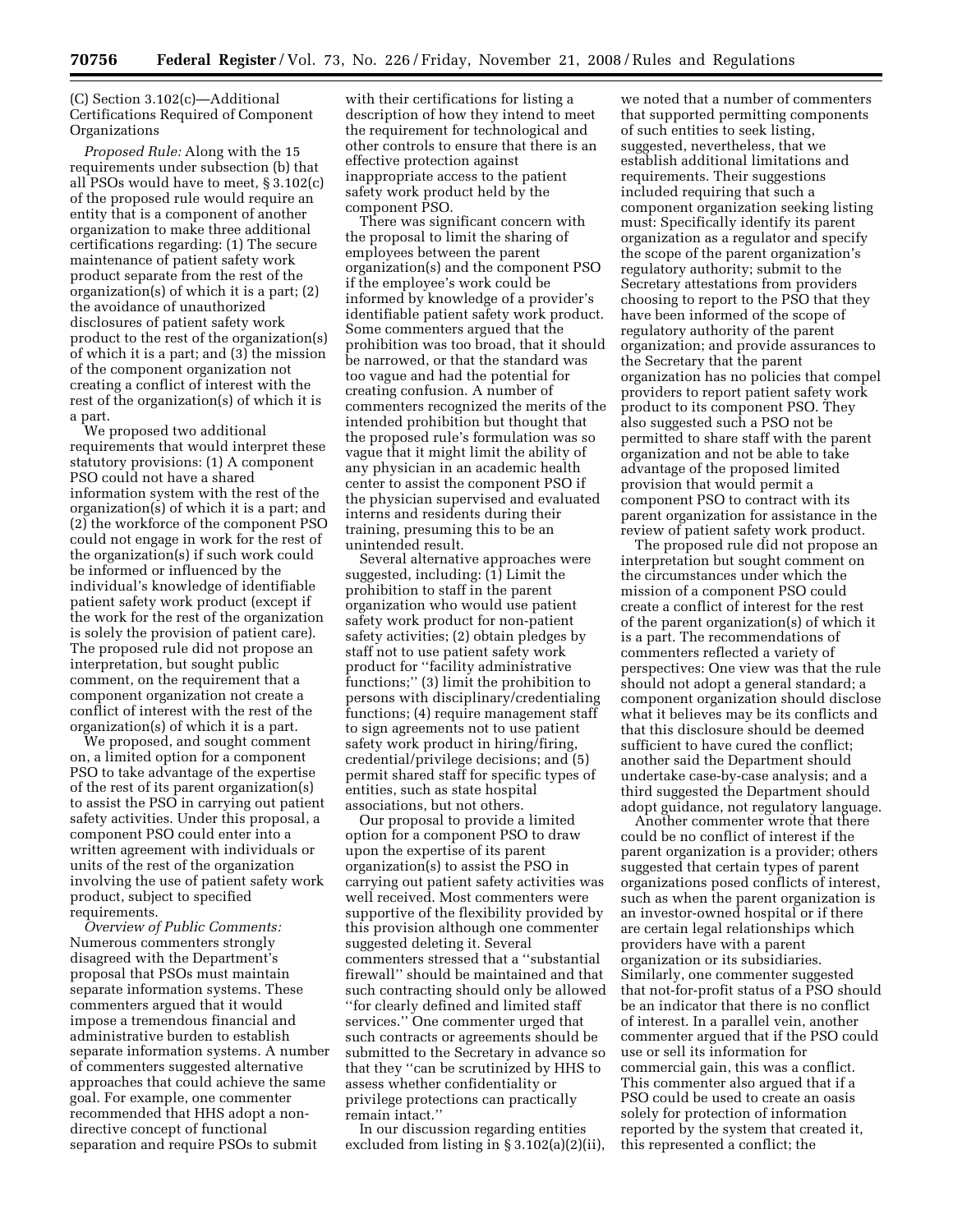information held by a PSO must be made available at minimal or no cost for further aggregation. Another commenter suggested that a component PSO should never evaluate patient safety work product of an affiliated organization; if it does so, this creates a conflict-ofinterest.

Finally, several commenters also suggested that there must be no conflict between patient safety work product and non-patient safety work product functions. A similar comment from another entity argued that a PSO must certify that members of the component PSO workforce are not engaged in work for the parent organization that conflicts with the mission of the PSO.

*Final Rule:* After careful consideration of the extensive number of comments received regarding component organizations, the Department has modified and restructured the text for § 3.102(c) in the following ways.

We have restructured § 3.102(c) into four separate paragraphs. New § 3.102(c)(1)(i) lists the provisions with which different component organizations must comply. This subparagraph sets forth the requirements that all component organizations must meet. The language of this subparagraph is retained from the proposed rule but includes a requirement that all component organizations must submit with their certifications contact information for their parent organization(s) and provide an update to the Secretary in a timely manner if the information changes. This requirement was proposed in the preamble but was not incorporated in the text of the proposed rule. Many of the commenters noted the importance to providers of having information regarding the parent organization of a component PSO and, therefore, we have incorporated the provision.

New  $\S 3.102(c)(1)(ii)$  outlines the requirements for components of entities excluded from listing under § 3.102(a)(2)(ii) of this section. These components must meet the requirements for all component PSOs in  $\S 3.102(c)(1)(i)$  as well as submit the additional certifications and information and adhere to the further limitations set forth in § 3.102(c)(4) that are discussed below.

New  $\S 3.102(c)(2)$  restates the three additional statutory certifications that must be made by all component organizations seeking listing. We have deleted two requirements for component entities from the text of the proposed rule that were intended to interpret these statutory requirements: the requirement for separate information systems and the restriction on the use of

shared staff. The final rule does not impose these proposed requirements on most component organizations. However, as discussed below regarding § 3.102(c)(4), we have retained the prohibition on shared staff only with respect to components of entities that are excluded from listing and, for such component PSOs, narrowed the circumstances when contracting with a parent organization is permissible only with respect to components of entities that are excluded from listing.

With respect to separate information systems, the Department has concluded, based upon the information that was included by commenters, that there are a number of cost-effective alternatives for achieving the statutory goal of separate maintenance of patient safety work product. Accordingly, we have included new language that requires a component PSO to ensure that the information system in which patient safety work product is maintained must not permit unauthorized access by any individuals in, or units of, the rest of the parent organization(s) of which it is a part.

Similarly, after careful consideration of the comments, we have eliminated the proposed restriction on the use of shared staff for most component PSOs. The Department has concluded that there are significant incentives for component PSOs and parent organizations to be very cautious in their use of shared personnel, protecting against inappropriate disclosures, and the disclosure of patient safety work product. A number of commenters appeared to appreciate the importance of maintaining separation between their patient safety activities and internal disciplinary, privileges, and credentialing decisions, which were the focus of our concern.

Our review has led us to conclude that the potential negative consequences for providers, independent of any fear of Department action, lessens the need for the rule to address this issue. For example, institutional providers are likely to find it difficult to develop robust reporting systems if the clinicians on their staff learn or even suspect that the same individuals involved in analysis of patient safety work product play key roles in administrative decisions that can lead to adverse personnel decisions. This may lead to decreased reporting of patient safety events. The suspicion of contamination between the processes could also provide a new basis for challenging adverse employment actions, which could require providers to prove that their actions were not influenced by inappropriate use of

patient safety work product. Finally, there is the right of action that the statute grants to individual providers who believe and allege that their employer took an adverse employment action against them based upon their providing information to the employer's patient safety evaluation system for reporting to the PSO or based upon their providing information directly to the PSO. Given the importance to providers of maintaining protections for their work product, we conclude that it is unlikely that a parent organization will intentionally jeopardize those protections. Therefore, we have eliminated the proposed restriction on the use of shared staff, except for components of entities excluded from listing as discussed below regarding  $§ 3.102(c)(4)$ . In its place, we have restated the statutory requirement that the component organization (and its workforce and contractors) may not make unauthorized disclosures to the rest of the organization(s) of which the PSO is a part.

We have retained without change in § 3.102(c)(2)(iii) the proposed rule text prohibiting the pursuit of the mission of the PSO from creating a conflict of interest with the rest of the organization(s) of which it is a part. To the extent that individuals or units of the rest of the parent organization(s) have obligations and responsibilities that are inconsistent with the ''culture of safety'' that the statute seeks to foster, a component PSO could create a conflict of interest by sharing identifiable patient safety work product with them as shared staff or under a written agreement pursuant to  $\S 3.102(c)(3)$ discussed below. On the other hand, the component PSO could draw upon the expertise of these same individuals in other capacities in which identifiable work product is not shared and, thereby, avoid creating conflicts of interest. Thus, we would interpret permitting the creation of conflicting situations for staff or units of the parent organization(s) as inconsistent with a component PSO's attestation.

Section 3.102(c)(3) retains without substantive change the provision in the proposed rule to enable a component PSO, within limits, to take advantage of the expertise of the rest of the organization of which it is part. In response to concerns expressed by some commenters, we stress the statutory requirement for the PSO to maintain patient safety work product separately from the rest of the organization. In such circumstances, it cannot be transferred to individuals or units of the rest of the organization except as permitted by the rule. As a practical matter, if the parent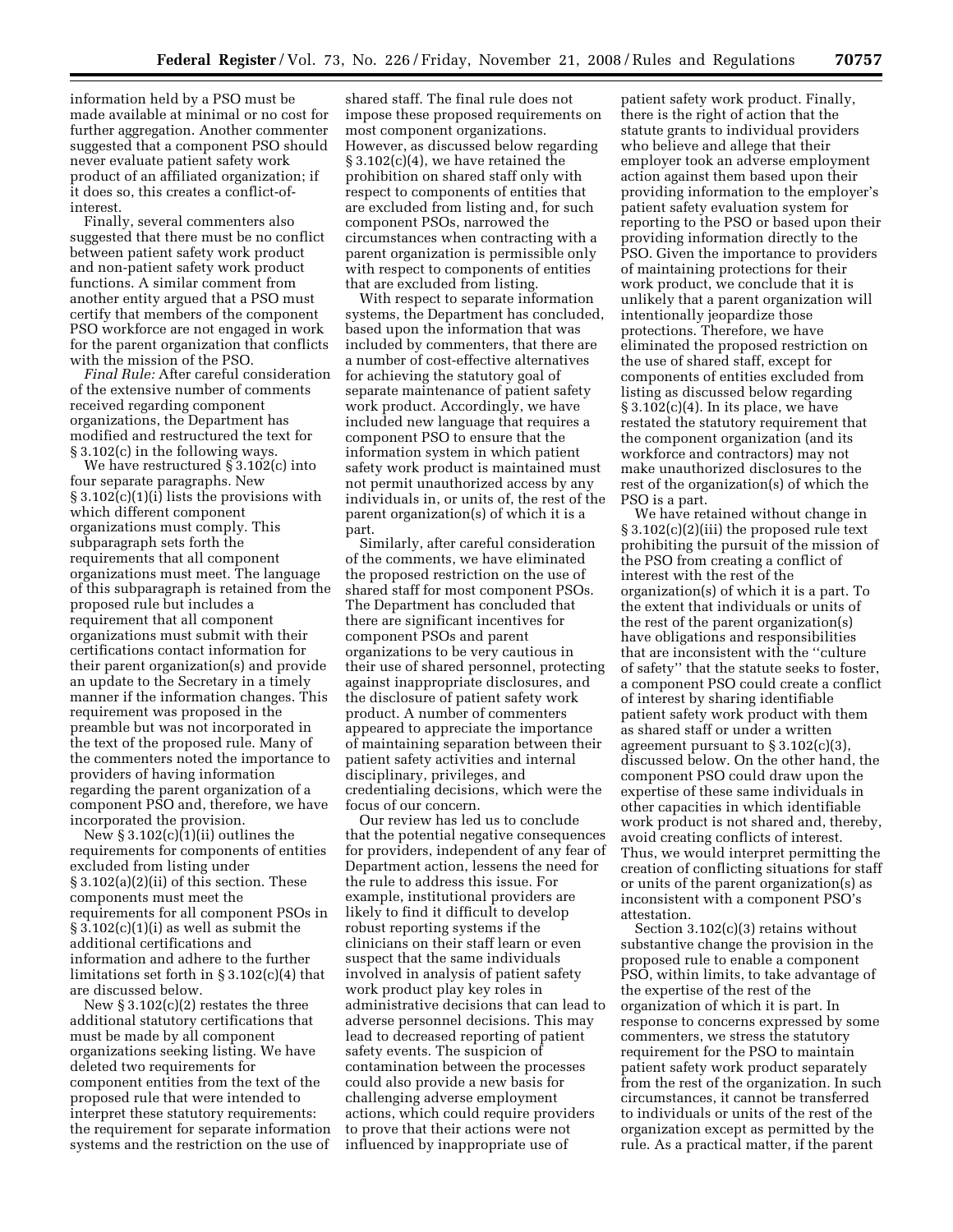organization is a provider organization and the component PSO is evaluating the parent organization's data, the parent-provider is likely to have a copy of all of the data transmitted to the component PSO.

We do not dismiss the concerns of commenters that this contracting authority could be used inappropriately. We remind each component PSO that the statute requires it to maintain patient safety work product separately from the rest of the organization(s) of which the component PSO is a part and prohibits unauthorized disclosures to the rest of the organization(s) of which they are a part. Therefore, it may not be appropriate for its parent organization to serve as its main provider of analytic or data services if such arrangements would effectively confound statutory intent for a firewall between a component PSO and the rest of the organization(s) of which it is a part. The flexibility provided by the rule to use in-house expertise is intended to supplement, not replace, the PSO's authority to contract with external expert individuals and organizations.

Section 3.102(c)(4) incorporates new requirements, drawn from our review of public comments, that only apply to organizations that are components of entities excluded from listing under § 3.102(a)(2)(ii). Thus, these component organizations have three sets of requirements to meet: The 15 general certification requirements in §§ 3.102(b)(1) and 3.102 (b)(2); the requirements that all component PSOs must meet in  $\S$  3.102(c)(1)(i) and 3.102(c)(2); and the requirements that are established by  $\S 3.102(c)(4)$ .

Section  $3.102(c)(4)$  establishes a requirement for additional information and certifications that must be submitted with the component organization's certifications for listing and it establishes two additional restrictions with which a component organization must comply during its period of listing. The additional information and certifications require a component PSO of an entity described in § 3.102(a)(2)(ii) to:

1. Describe the parent organization's role, and the scope of the parent organization's authority, with respect to the activities which are the basis of the parent organization's exclusion from being listed under § 3.102(a)(2)(ii).

2. Certify that the parent organization has no policies or procedures that would require or induce providers to report patient safety work product to the component organization once it is listed as a PSO, and affirm that the component PSO will notify the Secretary if the parent organization takes any such

actions during its period of listing. An example of an inducement would be if a parent organization that accredited or licensed providers awarded special scoring consideration to providers reporting to the parent organization's component PSO; additional scoring consideration for reporting to any PSO, by contrast, would not violate this restriction.

3. Certify that the component PSO will include information on its website and in any promotional materials for providers describing the activities which were the basis of the parent organization's exclusion under § 3.102(a)(2)(ii).

We have incorporated these additional requirements for information and attestations to address widespread concerns among commenters that an excluded parent organization might attempt to compel providers to report data to its component PSO and circumvent the firewalls for access to that data. These extra requirements for such component PSOs will strengthen transparency and the additional statements submitted with the component organization's certifications will be posted on the AHRQ PSO Web site along with all its other certifications. Our intent is to ensure that such a component organization's website and its promotional materials for providers will inform providers regarding the nature and role of its parent organization. The rule is emphatically clear that the Department will take prompt action to revoke and delist a component organization whose excluded parent organization attempts to compel providers to report data to its component PSO. New § 3.108(e)(1) lists specific circumstances, including this situation, in which revocation and delisting will take place on an expedited basis.

During its period of listing, the final rule also prohibits a PSO that is a component organization of an entity excluded from listing to share staff with the rest of the organization(s) of which it is a part. Such a component PSO may enter into contracts or written agreements with the rest of the organization(s) under the authority provided to all component PSOs by § 3.102(c)(3) but with one additional limitation. Such contracts or written agreements are limited to units or individuals of the parent organization(s) whose responsibilities do not involve the activities that are the basis of the parent organization's exclusion under § 3.102(a)(2)(ii). If the parent organization's sole activity is the reason for its exclusion, the component organization could never enter a

contract or written agreement to have staff from the rest of the organization assist the PSO in carrying out patient safety activities. If the parent organization engages in a mix of activities, some of which are not a basis for exclusion from listing, the component organization will be able to take advantage of this contracting option, subject to our caveat above.

## Response to Other Public Comments

*Comment:* One commenter asked us to confirm that component PSOs can maintain patient safety work product behind secure firewalls using existing information systems.

*Response:* The modifications we have adopted and discussed above means that the final rule permits this approach.

*Comment:* Several commenters suggested that it was unrealistic for the component PSO to maintain patient safety work product separately from its parent organization if the parent organization is a provider reporting data to the component PSO.

*Response:* The Patient Safety Act requires a component PSO maintain patient safety work product separately from the rest of the organization(s) of which it is a part; therefore, we cannot remove the restriction. While contracts between a PSO and a provider are likely to address the extent to which a provider has access to information held by a PSO, we caution contracting parties to be mindful of this statutory restriction in crafting their contracts. The requirement for separation does not mean that the component organization cannot share information with a parent organization but any sharing must be consistent with the permissible disclosures of this rule.

# (D) Section 3.102(d) Required Notifications

 $(1)$  Section 3.102 $(d)(1)$ —Notification Regarding PSO Compliance With Minimum Contract Requirement

*Proposed Rule:* Section 3.102(d)(1) of the proposed rule would require PSOs to attest within every 24-month period, beginning with its initial date of listing, that the PSO has met the two-contract requirement. We proposed to require notification of the Secretary 45 days before the end of the applicable 24 month period. Early notification would enable the Department to meet another statutory requirement to provide PSOs with an opportunity to correct a deficiency. If the requirement is not yet met, this would enable the Secretary to establish an opportunity for correction that ends at midnight on the last day of the 24-month period.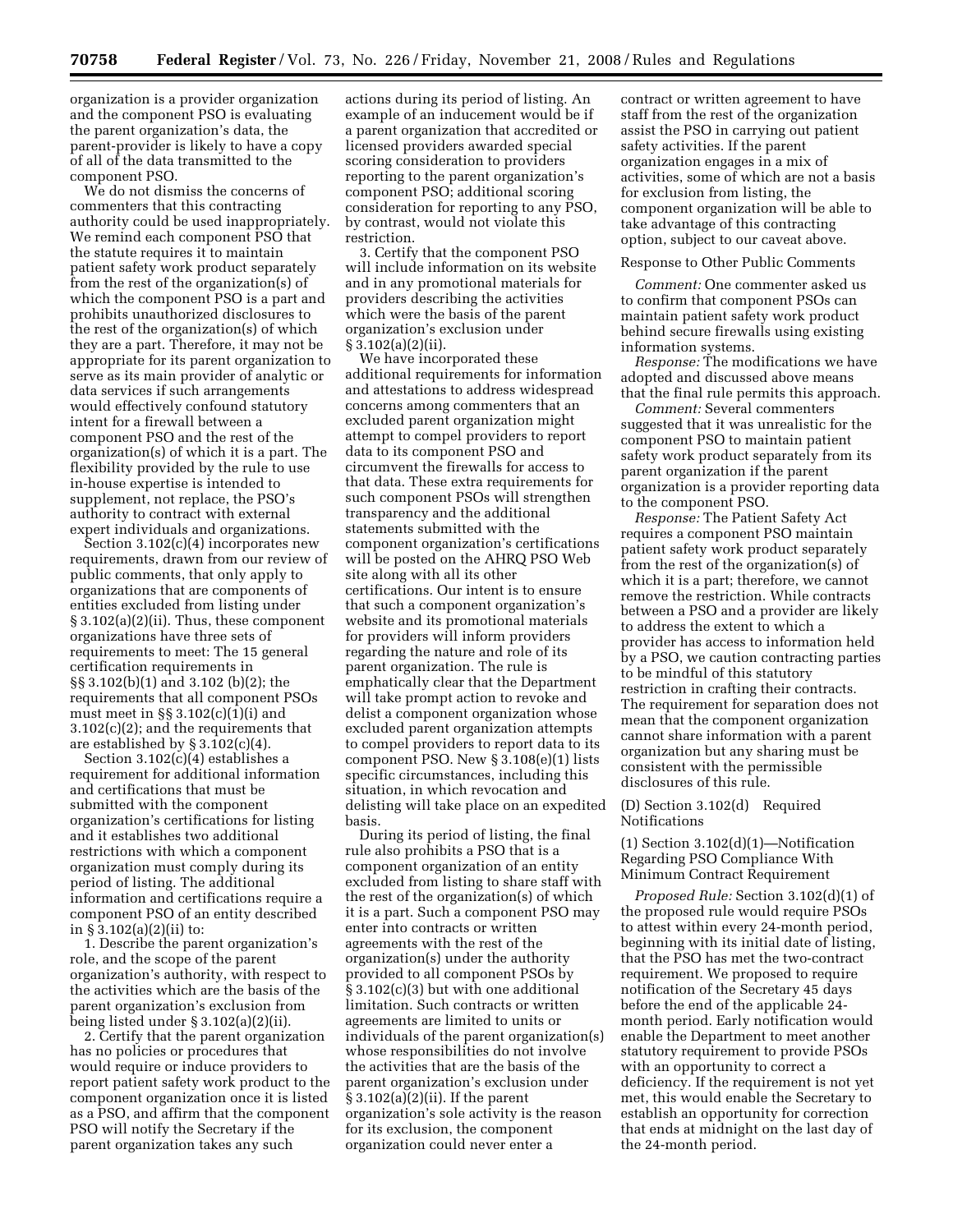*Overview of Public Comments:* The comments we received endorsed our proposed approach. One commenter suggested we should consider requiring notification 60 days in advance.

*Final Rule:* We expect that, in most circumstances, contracts will be the primary source of revenue for PSOs. In light of the fact that only two contracts are required, we do not anticipate that many PSOs will reach this point in their period of listing without meeting the requirement. We have not accepted the recommendation to require notification sooner. The Department adopts the provision as recommended in the proposed rule without modification.

(2) Section 3.102(d)(2)—Notification Regarding a PSO's Relationships With Its Contracting Providers

*Proposed Rule:* The proposed rule incorporated in § 3.102(d)(2) the statutory requirement that a PSO would make disclosures to the Secretary regarding its relationship(s) with any provider(s) with whom the PSO enters a contract pursuant to the Patient Safety Act (Patient Safety Act contract). The statute requires PSOs to disclose whether a PSO has any financial, contractual, or reporting relationships with this contracting provider and, if applicable, whether the PSO is not managed, controlled, or operated independently of this contracting provider.

The proposed rule noted that a PSO would need to make this assessment when it enters a contract with a provider and, if disclosures are required, submit a disclosure statement within 45 days of the effective date of the contract. If relationships arise during the contract period, submission would be required within 45 days of the date the relationships are established.

The proposed rule would have provided guidance on our interpretation of financial, contractual, and reporting relationships and emphasized that the statute required a PSO to ''fully disclose'' the relationships. We noted that disclosure would be required only when the PSO entered a Patient Safety Act contract with a provider and there were relationships that required disclosure. We also encouraged, but did not require, PSOs to list any agreements, stipulations, or procedural safeguards that might offset the influence of the provider and that might protect the ability of the PSO to operate independently.

*Overview of Public Comments:*  Commenters expressed concern that the proposed rule was not sufficiently specific with respect to the required disclosure statements. They suggested

that the emphasis in the proposed rule on the statutory requirement for full disclosure, without a corresponding discussion of the parameters for the contents and level of detail of the statements, raised the prospect that PSOs would feel compelled to develop disproportionately detailed information that might not be germane. One commenter suggested what was most important is awareness of the fundamental relationship(s) that exist, not the specific details, suggesting that if the provider in question is the parent entity of the PSO, it should be sufficient to know that the parent-provider is the source of financial support to the PSO, employs its workforce, and provides management to its activities.

In addition, there was concern that since the disclosure statements are going to be made public, detailed submissions regarding the financial and contractual obligations would make it difficult to maintain the confidentiality of potentially sensitive business information. Several commenters noted that it is not unusual for certain types of contractual work with commercially sensitive implications to include confidentiality agreements and one commenter suggested that the process permit a PSO to request that the Secretary not disclose specific information under certain circumstances.

A number of commenters expressed concern about the potential unintended consequences of disclosure, especially with respect to the identity of providers. One commenter raised concern that the requirement would lead to ''differential'' disclosure, by which the commenter meant that, of the total number of providers with which a PSO enters contracts, only those with other relationships would have their names disclosed and the other providers would not have their names made known through the proposed public release of disclosure statements by the Secretary.

*Final Rule:* After careful review of the comments, the Department has reconsidered its approach to this disclosure requirement and has made modifications to the text that are incorporated in the final rule. Based upon this review, we have shifted the emphasis of the term ''fully disclose'' from stressing the level of detail that a PSO must provide in describing each of the other types of relationships (listed below) that the PSO has with a contracting provider to an emphasis on requiring that the PSO disclose clearly and concisely every relationship that requires disclosure. This shift in emphasis remains consistent with our overall emphasis on transparency;

without being burdensome, it enables both the Secretary and providers considering contracts with a PSO to request additional information regarding any relationships of concern. We have adopted a clearer and narrower interpretation of the disclosures of relationships that must be made in view of concerns expressed by commenters about the scope of the required reports. In response to requests for more guidance on the required submissions, this final rule calls for a two-part disclosure statement and describes what must be included in each part.

These modifications to the final rule reflect several considerations. The Department has concluded that the Patient Safety Act does not provide incentives for a provider to control or manipulate the findings of a PSO with respect to its own patient safety information. A PSO's conclusions and recommendations are patient safety work product and, whether the PSO is critical or complimentary of the provider or the provider agrees or disagrees with the PSO, the PSO analysis and guidance remains confidential and privileged under the Act, which means that there are constraints on the ability of a provider to disclose the PSO's conclusions and recommendations. Even when they can be disclosed, calling the public's attention to positive findings is likely to engender scrutiny of the extent to which the provider's relationship with its PSO is truly an arms-length relationship. In sum, providers have little to gain under the statute's framework from attempting to control or manipulate the analyses and findings of a PSO.

At the same time, the Department expects the statutory disclosure requirements, coupled with public release of disclosure statements and the Secretary's findings as provided by § 3.104(b), will provide important and useful information to providers seeking to contract with a PSO. As we pointed out in the proposed rule, a provider seeking to contract with a PSO will have its own standards for what other PSO relationships it considers to be acceptable. Therefore, the submission and public release of this information should improve the efficiency of the search process by providers.

In light of these considerations, the Department has determined that the most appropriate interpretation of the statutory requirement to ''fully disclose'' other relationships is to emphasize the need to require the disclosure of every pertinent relationship specified by the statute. Providers that are considering entering a contract with a PSO can determine for themselves if any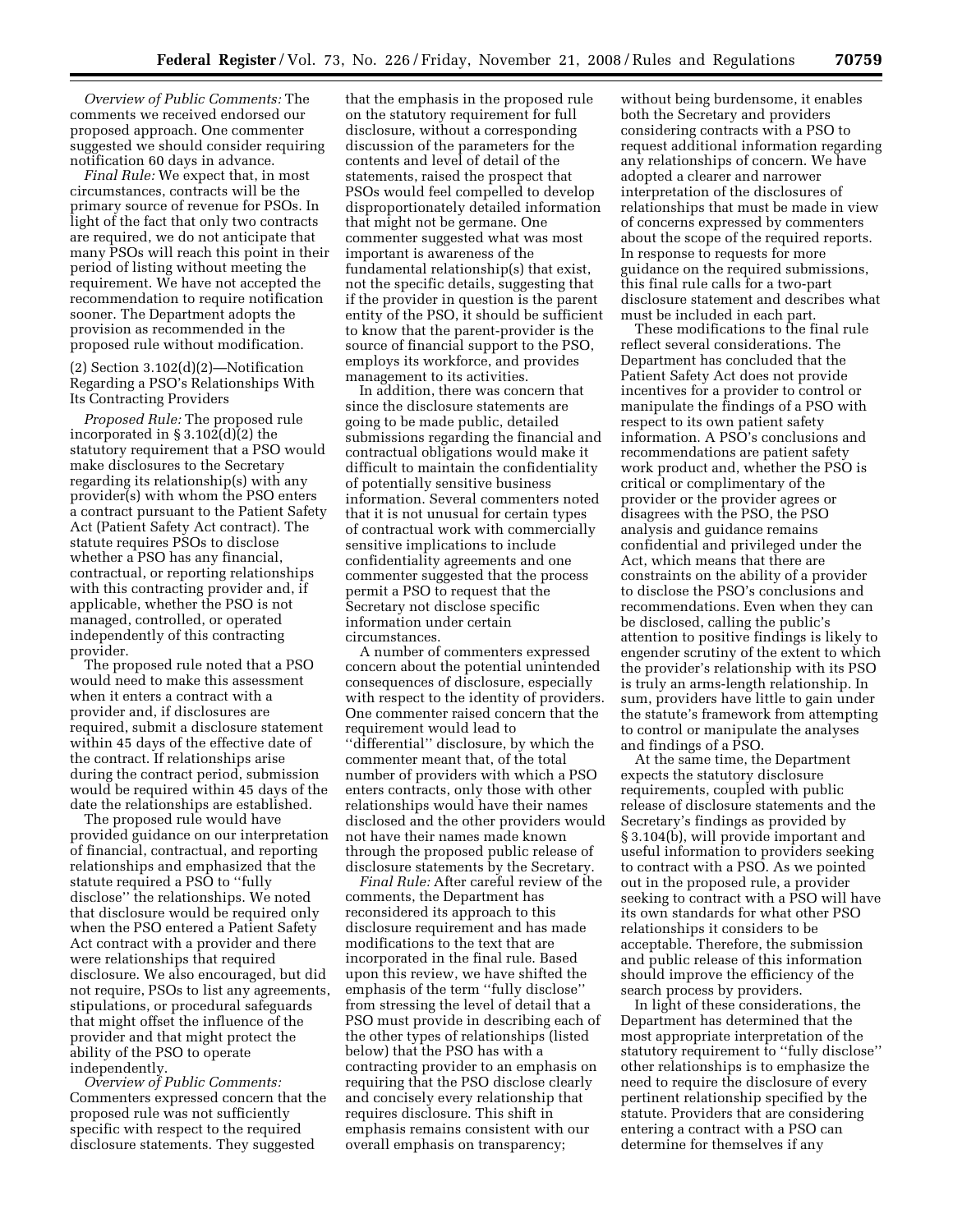disclosed relationships pose concerns. If so, they can then request further detailed information as they see fit. This approach has the further benefit of limiting the potential for inappropriate release of proprietary or commercial information, another matter of concern to commenters. The Department will protect confidential commercial information as permitted by the Freedom of Information Act and in accordance with 18 U.S.C. 1905.

Thus, in making his required determination, the Secretary will both give great weight to, and hold a PSO accountable for, its attestation that it will fully disclose all relationships required to be reported and whether the PSO's operations, management, and control are not independent of any provider with whom it has entered a Patient Safety Act contract. The Secretary retains the authority to require an entity to provide more detailed information if necessary to make his required determination under 42 U.S.C. 299b–24(c)(3) regarding the ability of the PSO to fairly and accurately perform its patient safety activities in light of any reported relationships.

The final rule retains the general framework of the proposed rule for a PSO to use in determining when a disclosure statement must be submitted. The two thresholds remain unchanged. The disclosure requirement only applies when a PSO has entered a contract that provides the protections of the Patient Safety Act, i.e., a Patient Safety Act contract, and the PSO has other relationships with that contracting provider of the types specified below. A disclosure statement is not required if the PSO has a Patient Safety contract with a provider and the relationships described below are not present, nor is a disclosure statement required if the relationships are present but there is no Patient Safety Act contract.

We have restructured the text in the final rule. There are now three paragraphs: A restatement of the requirement in paragraph (i), a description of the required content of a disclosure statement in paragraph (ii), and the deadlines for submission of disclosure statements set forth in paragraph (iii).

Section 3.102(d)(2)(i) contains the following substantive changes. Compared with the requirements of the proposed rule, this paragraph eliminates the need to submit a disclosure statement if the PSO's only other relationships with this contracting provider are limited to Patient Safety Act contracts.

In response to commenters' questions and concerns, we have modified the text describing the statutory list of disclosures: contractual, financial, and reporting relationships are incorporated in subparagraphs (A)–(C) and control, management, and operation of the PSO, independent from the provider, is incorporated in subparagraph (D). We have narrowed the language in paragraphs (A)–(C) by limiting the required disclosures to current contractual, financial, and reporting relationships and restating the requirements to emphasize that disclosure is only required for relationships other than those in Patient Safety Act contract(s). We have restated and streamlined the language of subparagraph (A) to emphasize contracts and arrangements that impose obligations on the PSO.

We have retained the substantive requirements for financial relationships. Based upon comments received, we have determined that if the PSO is a membership organization, the Department does not consider dues or other assessments applied to all members to constitute a financial relationship for this purpose. The rule narrows the scope of subparagraph (C), where the text narrows the definition of reporting relationships to those in which this contracting provider has access to information about the work and internal operation of the PSO that is not available to other contracting providers. By focusing on this particular aspect of reporting relationships, we have tried to make plain that it is not our intent to collect information regarding the multiple ordinary types of reporting relationships that exist routinely between contracting parties. We have made the requirement narrower both for clarity and simplicity. The deleted reference to control is addressed by subparagraph (D), which we have narrowed to simply restate the statutory language on what must be disclosed or reported regarding management, control, and operation independent of the contracting provider. We deleted the language requiring a PSO to assess whether any of the relationships in what is now subparagraph (D) might impair its ability to perform patient safety activities fairly and accurately because PSOs will now address these issues in the required narrative that comprises the second part of the disclosure statement, described below.

New  $\S 3.102(d)(2)(ii)$  specifies the two required parts of a disclosure statement. The first part must disclose in summary form succinct descriptions of all of the obligations that the PSO has with this provider. The second part must be a related short narrative (we recommend

no more than 1,000 words) that addresses the issues described below and is intended to explain the measures taken by the PSO to assure that its analyses and findings are fair and accurate.

We use the term ''obligations''—rather than the statutory term "relationships"—in  $\S 3.102(d)(2)(ii)$  of the rule for the following reason. If a PSO has multiple relationships with a provider, many of these relationships are likely to be both contractual and financial (and may involve other relationships for which the statute requires disclosure). A disclosure statement that was organized by the four types of relationships that require disclosure (subparagraphs (A)–(D) discussed above) would be confusing and difficult to interpret since items in different categories would be related. For example, if the PSO already has a contract with a provider to render a service for which it is paid, we do not see the benefit of having the contract listed in one reporting category and the financial relationship in another reporting category since they are clearly related.

Therefore, in drafting the required disclosure statement, a PSO should address the four statutorily-required disclosures discussed above as aspects of the separate obligations or arrangements that exist between a PSO and the provider with which the PSO is entering or has a Patient Safety Act contract. A PSO should focus on clarity and brevity in explaining each obligation in a single paragraph: A sentence or two describing the nature of the obligation, and the remainder of the paragraph should address each of the four required disclosures that are present and specifically note any of the four that are not.

As we use the term, an obligation is not limited to services that a PSO renders to a provider (such as developing information and undertaking analyses or providing a service or technical assistance). An obligation could also reflect a PSO's relationship with an investor or owner and any arrangement that affects the PSO's independence or involves any of the statutorily-required disclosures described above. In developing its list, a PSO should not combine separate and distinct obligations such as more than one contract, nor should it disaggregate a single obligation. For example, if a PSO undertakes technology assessments and has three separate contracts for different assessments, these would be three separate obligations and should be reported separately. On the other hand, an obligation that has more than one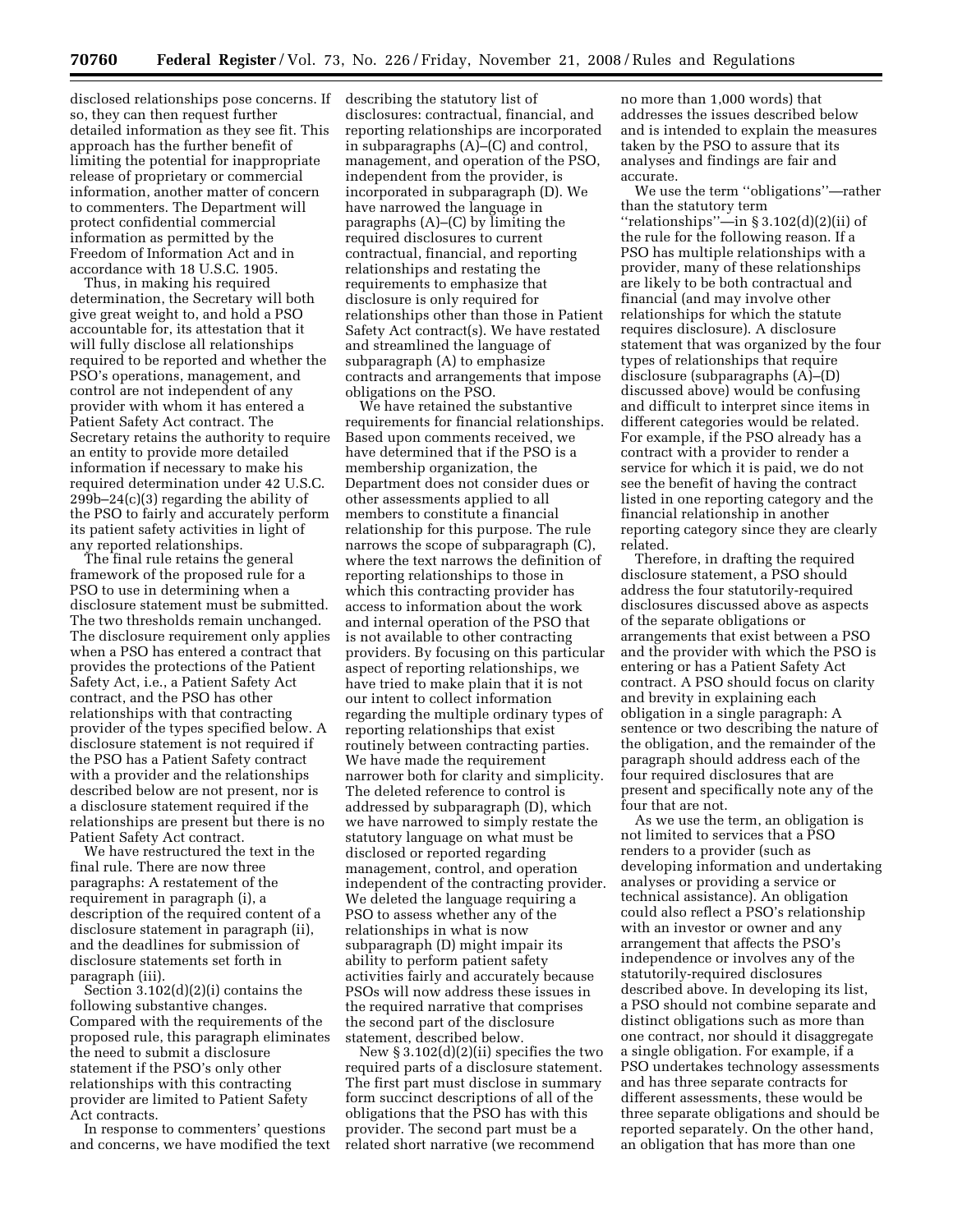task, such as providing assistance in implementing and evaluating a process improvement, should only be listed once; we are not suggesting that PSOs report separately on the different elements of a single unified project.

To apply these concepts, consider a hospital that was one of five hospitals that invested in the creation of a PSO and the hospital subsequently enters a Patient Safety Act contract with the PSO. If this investment is the only obligation other than the Patient Safety Act contract that exists between the PSO and the provider, the PSO's disclosure statement would include only one obligation and it could be described in a single paragraph. Within that paragraph, the PSO should systematically address the required statutory disclosures or note that they are not present. In addressing financial relationships, the PSO should not include the amount of the investment or specific terms. In this case, the required paragraph would describe the essential nature of the financial relationship, e.g., it is a loan requiring repayment over X years; it is a long-term investment requiring the payment of dividends, etc., whether it was formalized by a contract, whether a reporting relationship exists, e.g., the provider has access to internal quarterly financial statements not available to other providers, and whether the obligation gives the provider any ability to control or manage the PSO's operations, e.g., the provider has a seat on the board or review or veto authority over new clients, specific contracts, budgets, staff hiring, etc.

If the PSO is a subsidiary of a health system, the paragraph could indicate that PSO is a subsidiary of the provider, the provider is the primary source of revenue for the component PSO, the types of internal PSO information to which the provider has access, e.g., all financial, personnel, administrative internal information, and that the provider manages or controls (or has review and approval authority) of dayto-day decision-making, hiring and firing decisions, etc. By incorporating the required statutory disclosures into a succinct discussion of the obligations that a PSO has with this provider, we anticipate that the descriptions will be more comprehensible.

Part II of a disclosure statement must describe why or how the PSO, given the disclosures in part I, can fairly and accurately perform patient safety activities. The PSO must address: The policies and procedures that the PSO has in place to ensure adherence to professional analytic standards and objectivity in the analyses it undertakes; and any other policies, procedures, or agreements that ensure that the PSO can fairly and accurately perform patient safety activities.

Section  $3.102(d)(2)(iii)$  of the rule retains the deadlines for submission of disclosure statements that were included in the proposed rule.

### Response to Other Public Comments

*Comment:* One commenter asked that we exempt a PSO with fewer than 5 clients from releasing the names of its clients.

*Response:* We note that a PSO never has to reveal the names of its clients (providers) as long as the PSO does not have the other types of relationships described in this subsection with those providers. However, when such relationships are present, the statute does not provide authority for us to create such exceptions.

*Comment:* One commenter asked that we clarify that the required disclosures can be made in a way that the PSO does not breach the confidentiality requirements that may be a part of another contractual arrangement with a contracting provider.

*Response:* The Department cannot make a definitive statement that such confidentiality agreements can always be honored; this requires a case-by-case determination. A PSO is encouraged to discuss the issue with AHRQ staff before submitting a disclosure statement. As noted above, the agency's public disclosures are constrained by 18 U.S.C. 1905, but agency officials have some discretion with respect to determining what information would be restricted under that statute. We note also that the agency has the discretion to deny Freedom of Information Act requests for information it regards as confidential commercial information (5 U.S.C. 552(b)(4)). Agency determinations will be assisted by explanations of what is viewed by a submitter as confidential commercial information and the reasons why that is the case.

*Comment:* One commenter posed a series of questions related to an entity that seeks listing that receives general membership dues or assessments, i.e., whether such general dues or assessments would be considered financial relationships and, therefore, require the filing of disclosure statements. The commenter also asked if disclosure of such membership dues or assessments is required under any other section of the rule.

*Response:* The Department has determined that membership dues or general assessments applied to all members do not constitute ''financial

relationships'' between a provider and a PSO. There is no other section of the rule that would require disclosure of membership dues or assessments. Before seeking listing, however, a membership organization should carefully assess whether it meets the statutory requirement that its primary activity must be the conduct of activities to improve patient safety and the quality of health care delivery.

#### 2. Section 3.104—Secretarial Actions

(A) Section 3.104(a)—Actions in Response to Certification Submissions for Initial and Continued Listing as a PSO

*Proposed Rule:* Section 3.104(a) described the actions that the Secretary could and will take in response to the certification material submitted for initial or continued listing as a PSO. We proposed that, in making a listing determination, the Secretary would consider the submitted certifications, issues related to the history of the entity, and any findings by the Secretary regarding disclosure statements. The proposed rule also included authority for the Secretary, under certain circumstances, to condition the listing of a PSO. We did not propose a deadline for Secretarial review of certifications submitted, but noted that we expect the Secretary to be able to conclude review within 30 days of receipt unless additional information or assurances are required.

*Overview of Public Comments:* We received several comments pertaining to this section. One comment endorsed the proposed provision. Another requested that we modify the rule to require Secretarial action within 60 days. A third commenter recommended that the Secretary establish timetables for all actions and opposed open-ended timeframes.

*Final Rule:* We have retained the text from the proposed rule with two modifications. The text of § 3.104(a)(1)(iii) of the proposed rule stated that the Secretary may require conditions for listing as part of his review of disclosure statements submitted pursuant to § 3.102(d)(2); that text has been retained. We also noted in the preamble discussing proposed § 3.104(a) that there may be certain circumstances in which the Secretary determines that it would not be prudent to rely solely on the certifications for listing submitted by an entity that was previously revoked and delisted for cause or previously refused listing by the Secretary. In such limited circumstances, we suggested the Secretary may seek additional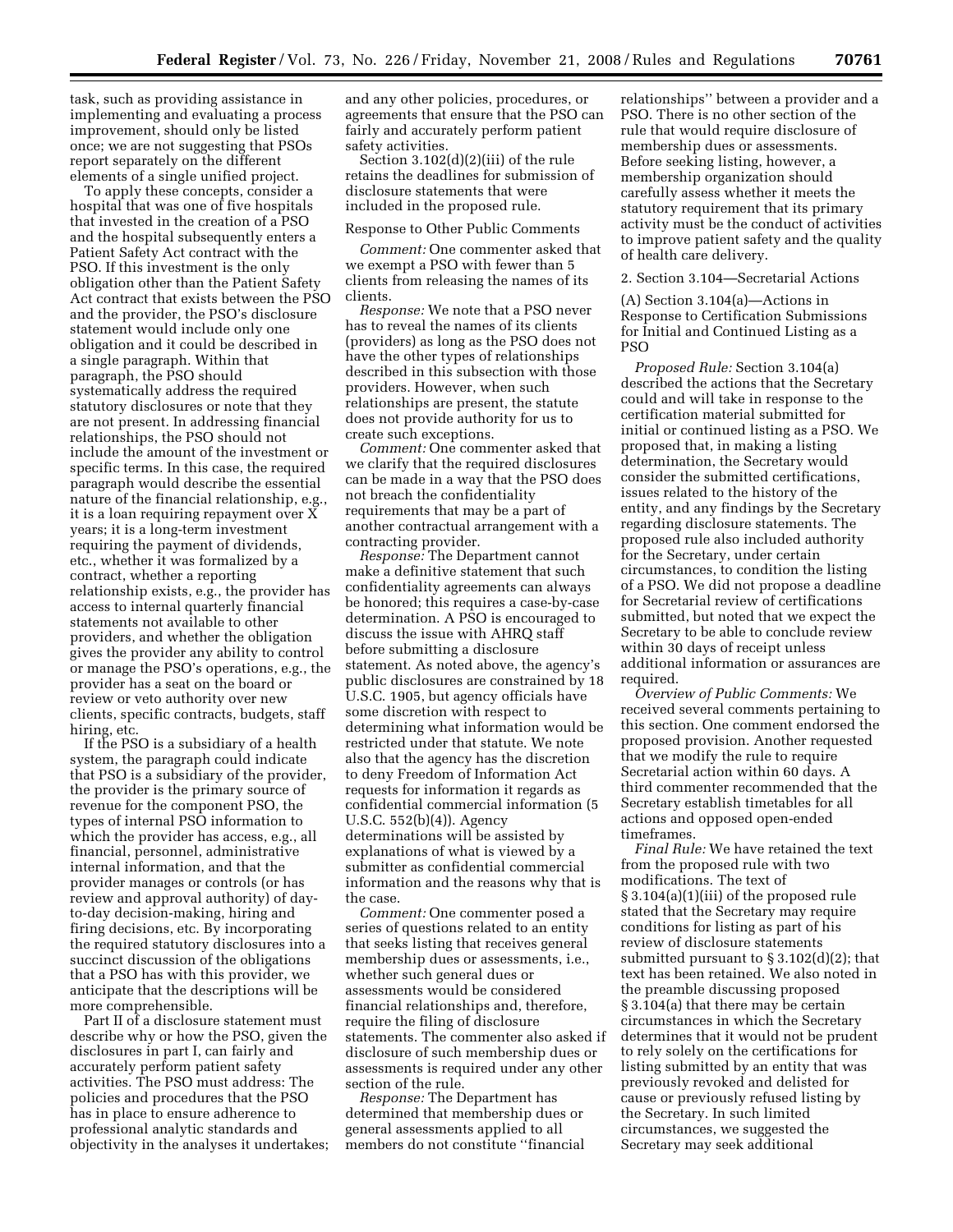assurances from the PSO that would increase the Secretary's confidence that, despite the history of the entity and its officers and senior staff, the entity could now be relied upon to comply with its statutory and regulatory obligations. To reflect the potential need for assurances in such cases, and to better align the text with the preamble discussion of the proposed rule, we have modified the text of  $\S 3.104(a)(1)(iii)$  to permit the Secretary to condition the listing of a PSO in this limited circumstance to ensure that such a PSO honors the assurances it makes in seeking listing.

The second change is a conforming modification to the basis for the Secretary's determination in § 3.104(a)(2), which specifically recognizes the right of the Secretary to take into account any history of or current non-compliance with requirements of the rule by officials and senior managers of the entity. This change also mirrors the requirement in § 3.102(a)(1) that entities seeking listing inform the Secretary if their officials or senior managers held comparable positions in a PSO that was delisted or with an entity that was denied listing by the Secretary.

We have not accepted the commenter's recommendation to establish a regulatory deadline of 60 days for Secretarial action. This is a novel initiative and without a better sense of the potential issues that may arise, such as when a delisted PSO seeks a new listing, we are reluctant to circumscribe the flexibility that the statute and the proposed rule provided the Secretary. In addition, the statute requires an affirmative acceptance and listing action by the Secretary. Listing cannot occur as a result of any failure to meet a deadline. Accordingly, we have not adopted the recommendation.

(B) Section 3.104(b)—Actions Regarding PSO Compliance With the Minimum Contract Requirement

*Proposed Rule:* Section 3.104(b) of the proposed rule stated that, after reviewing the required notification from a PSO regarding its compliance with the minimum contract requirement, the Secretary would, for a PSO that attests that it has met the requirement, would acknowledge in writing receipt of the attestation and include information on the list of PSOs. If the PSO notifies the Secretary that it has not yet met the requirement, or if notification is not received from the PSO by the required date, the proposed rule stated that the Secretary would promptly issue a notice of a preliminary finding of deficiency and provide the PSO an opportunity for correction that will extend no later than

midnight of the last day of its applicable 24-month assessment period. If the Secretary verifies that the PSO has not met the requirement by the last day of the 24-month period, he would issue a notice of proposed revocation and delisting.

*Overview of Public Comments:* We received no comments on this subsection.

*Final Rule:* The final rule incorporates the substance of the NPRM text without modification but restructures the text for clarity. The restructured text clarifies that the Secretary will only issue a notice of a preliminary finding of deficiency after the date on which a PSO's notification to the Secretary is required by § 3.102(d)(1).

(C) Section 3.104(c)—Actions Regarding Required Disclosures by PSOs of Relationships With Contracting Providers

*Proposed Rule:* Section 3.104(c) of the proposed rule stated that the Secretary would evaluate a disclosure statement submitted by a PSO regarding its relationships with contracting providers by considering the nature, significance, and duration of the relationships between the PSO and the contracting provider. We sought public comment on other appropriate factors to consider. The statute requires disclosure of the Secretary's findings, and we proposed public release, consistent with the Freedom of Information Act and 18 U.S.C. 1905, of PSO disclosure statements as well.

This proposed section also listed the statutorily permissible actions that the Secretary could take following his review: Conclude that the disclosed relationships require no action on his part or, depending on whether the entity is listed or seeking listing, condition his listing of the PSO, exercise his authority to refuse to list, or exercise his authority to revoke the listing of the entity. The Secretary would notify each entity of his findings and decisions.

*Overview of Public Comments:* One commenter suggested that our proposal that the Secretary consider the nature, significance, and duration of the relationship in evaluating the relationships had no statutory foundation. Another commenter suggested that we take into account corrective action. Several commenters proposed that we rely upon the interagency work group that is assisting AHRQ in developing common formats and definitions for reporting patient safety work product to assist in developing disclosure statements. One commenter suggested that we create a ''safe harbor'' for multi-hospital parent

organization systems that contract with a PSO on behalf of some or all of its hospitals so that a disclosure statement would not be required, deeming that the component PSO of a multi-hospital organization can perform patient safety activities fairly and accurately. Another suggestion was that the Secretary should adopt a standard requiring that there be no conflicts of interests.

*Final Rule:* We have retained much of the text from the proposed rule but have modified the paragraph setting forth the basis for the Secretary's findings regarding disclosure statements. In light of the comments, we have deleted the reference to ''nature, significance, and duration'' as not appropriate in every circumstance. The modification to the rule now requires the Secretary to consider the disclosures made by the PSO and an explanatory statement from the PSO making the case for why the PSO can fairly and accurately perform patient safety activities.

We have not adopted the other suggestions. As we discuss above, with respect to  $\S 3.102(d)(2)$ , we agree with the commenter that there is little reason for a provider organization to exert inappropriate control over its component PSO. At the same time we do not believe the statute permits us to waive Secretarial review under any set of circumstances.

We do not agree with commenters that the common formats inter-agency work group is the appropriate group to address disclosure statements. At this time, their informatics and clinical expertise and responsibilities are not congruent with assisting in the design or substantive requirements for disclosure statements.

(D) Section 3.104(d)—Maintaining a List of PSOs

*Proposed Rule:* The proposed rule sought to incorporate in § 3.104(d) the statutory requirement that the Secretary compile and maintain a list of those entities whose PSO certifications have been accepted and which certifications have not been revoked or voluntarily relinquished. We proposed that the list would include information related to certifications for listing, disclosure statements, compliance with the minimum contract requirement, and any other information required by this Subpart. We noted that we expected to post this information on the AHRQ PSO Web site, and sought comment on whether there are specific types of information that the Secretary should consider posting routinely on this Web site for the benefit of PSOs, providers, and other consumers of PSO services.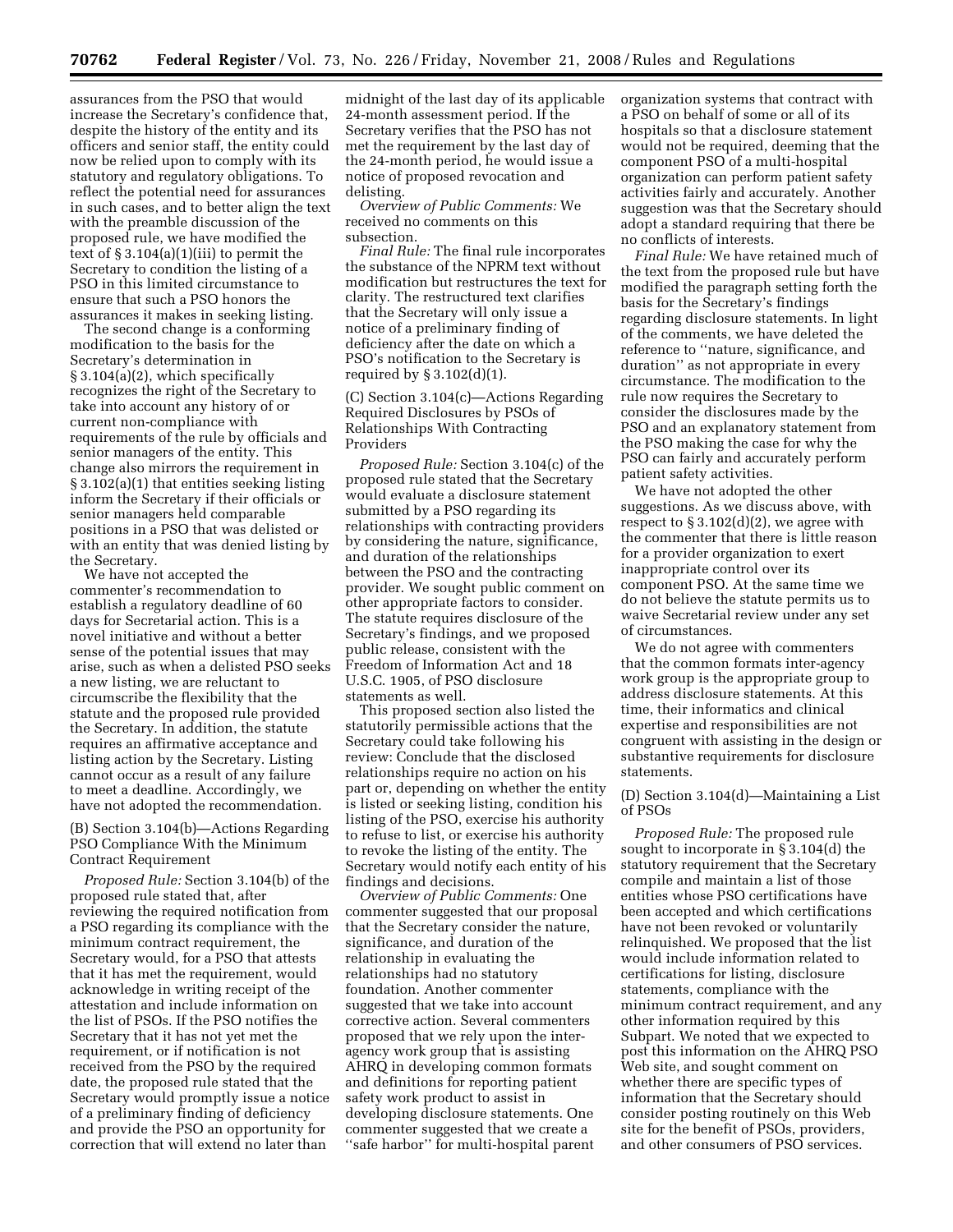*Overview of Public Comments:* In addition to the list in the proposed rule, several commenters urged that we post the contact information for the parent organizations, subsidiaries, and affiliates, a list of states in which the parent organization does business, and the business objectives of the parent organizations, and whether each parent organization is for-profit or not-forprofit.

Two commenters suggested that the Secretary's guidance on common reporting formats and definitions should be available on the PSO Web site. One commenter urged that the final rule and contact information for AHRQ staff should also be available there. Another commenter suggested that, since AHRQ works with PSOs, the value to prospective providers would be increased if we posted information on areas of specialization of individual PSOs and use the Web site as one tool for facilitating confirming analyses by other PSOs of initial work.

*Final Rule:* The final rule incorporates the proposed rule text without modification. We have not modified the text of the rule because most of the recommendations relate to information that AHRQ will be receiving or producing for PSOs and can be posted to the Web site without additions or changes to the rule text. Recommendations to post information related to AHRQ staff and the final rule can be done without regulation as well. As AHRQ provides technical assistance to PSOs and works with the provider community to encourage the use of PSO services, we expect to publish information on the Web site that PSOs and the provider community request. In addition, the names and contact information of parent organizations of component PSOs and other information submitted at listing will be posted in accordance with the proposed rule text.

Commenters urged us to post some information that we have no plans to collect, and, therefore, we have not accepted their recommendations. Most of these recommendations related to the business objectives, or the for-profit or not-for-profit status of parent organizations of component PSOs. In our view, requiring component organizations to submit such information would be burdensome and unnecessary. Providers will be able to find that information by using the published contact information on PSOs and parent organizations.

(E) Section 3.104(e)—Three-Year Period of Listing

*Proposed Rule:* Section 3.104(e) proposed that listing as a PSO would be

for three years, unless the Secretary revokes the listing or the PSO voluntarily relinquished its status. We also proposed that the Secretary would send a written notice of imminent expiration to a PSO no later than 45 calendar days before its listing expires if the Secretary has not received a certification seeking continued listing. We sought comment on a requirement that the Secretary publicly post the names of PSOs to which a notice of imminent expiration has been sent.

*Overview of Public Comments:*  Commenters were virtually unanimous that, at the time we send a PSO a notice of imminent expiration, we should post similar information on the AHRQ PSO website. Several commenters suggested that PSOs should be required to notify providers that the PSO has received a notice of imminent expiration and expressing concerns about the time needed for providers to make alternative arrangements. One commenter suggested that notice to providers should be a part of the contract with the PSO. Another suggested that the Department establish an email listserv that providers could join for alerts such as this. One commenter opposed public notice and one expressed conditional support, provided the Department ensured the accuracy of the information on the Web site.

*Final Rule:* We have modified and redrafted § 3.104(e) of the final rule. The final rule retains the proposed provision that the period of listing will be for three years, unless revoked or relinquished. The first modification is that this section now explicitly provides for the automatic expiration of a PSO's listing at the end of three years, unless the Secretary approves its certification for continued listing before the date of expiration. By incorporating this modification and making the process automatic, we have been able to eliminate the proposal in § 3.108(c) for a process we termed ''implied voluntary relinquishment.'' In comparison with the proposed rule approach, which required the Secretary to take affirmative action to delist a PSO that let its certifications lapse, this automatic approach simplifies the administrative process.

We have modified subparagraph 3.104(e)(2) in two ways. We will send a PSO a notice of imminent expiration even earlier—at least 60 days rather than 45 days—before its certifications expire. We adopted the earlier notification date in response to general concerns reflected in the comments about the time a provider needed to make alternative arrangements and to ensure sufficient time for the Secretary

to review and make a determination regarding certifications for continued listing. The second modification incorporates our proposal to post a notice on the AHRQ PSO website, for which commenters expressed strong support. In combination, we expect these modifications will provide both the PSO and the providers from which it receives data sufficient notice that the entity's period of listing is drawing to a close.

We have not incorporated the recommendation to require PSOs receiving the notice to contact all providers. We expect most providers and PSOs to take advantage of AHRQ's existing listserv that will provide electronic notice to all subscribers when a notice such as this is posted on the AHRQ PSO website. Providers will also be able to sign up on the web site to receive individual emails if their PSO becomes delisted. In this way, we can be assured that notification is sent to, and received by, all interested parties.

(F) Section 3.104(f)—Effective Date of Secretarial Actions

*Proposed Rule:* The proposed rule in section 3.104(f) states that, unless otherwise specified, the effective date of each action by the Secretary would be specified in the written notice that is sent to the entity. We noted that the Department anticipates sending notices by electronic mail or other electronic means in addition to a hard copy version. We also pointed out that for listing and delisting decisions, the Secretary would specify both an effective time and date for such actions in the written notice to ensure clarity regarding when information received by the entity will be protected as patient safety work product.

*Overview of Public Comments:* We received no public comments on this subsection.

*Final Rule:* The final rule incorporates the proposed rule text without modification.

# 3. Section 3.106—Security Requirements

*Proposed Rule:* Section 3.106 of the proposed rule outlined a framework consisting of four categories for the security of patient safety work product that PSOs would consider in developing policies and procedures for the protection of data. Because § 3.106 contains only two subsections and we received few comments, we will discuss both subsections of the rule together.

Section 3.106(a) proposed that the security requirements of this section would apply to each PSO, its workforce members, and its contractors whenever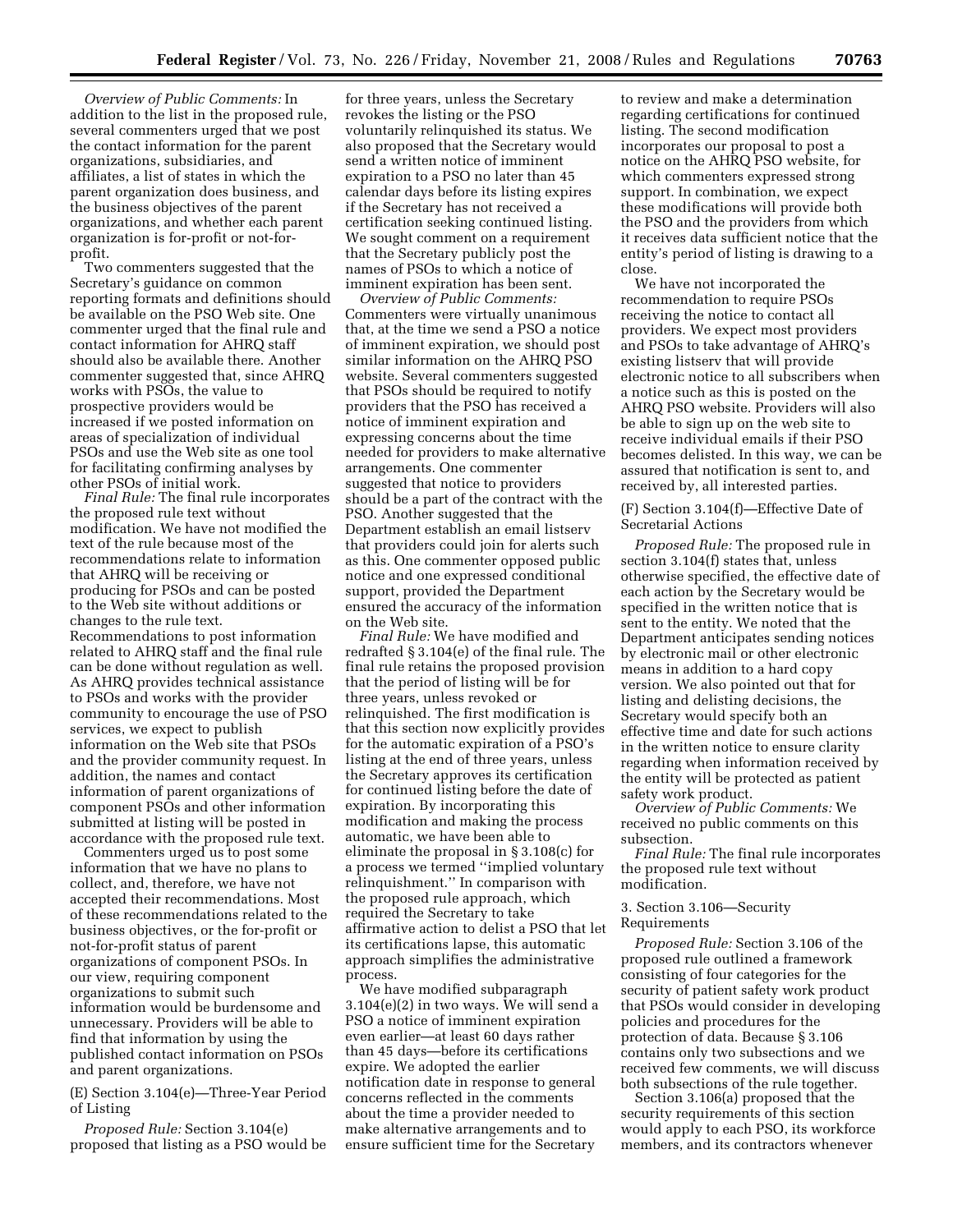the contractors hold patient safety work product. If contractors cannot meet these security requirements, we proposed that their tasks be performed at locations at which the PSO can meet these requirements. We stated that the rule does not impose these requirements on providers; this Subpart would only apply to PSOs.

Proposed § 3.106(b) would have established a framework consisting of four categories for the security of patient safety work product that a PSO must consider. We proposed that each PSO develop appropriate and scalable standards that are suitable for the size and complexity of its organization.

The four categories of the framework would have included: Security management issues (documenting its security requirements, ensuring that its workforce and contractors understand the requirements, and monitoring and improving the effectiveness of its policies and procedures); separation of systems (required physical separation of patient safety work product, appropriate disposal or sanitization of media, and preventing physical access to patient safety work product by unauthorized users or recipients); security control and monitoring controls (ability to identify and authenticate users, an audit capacity to detect unlawful, unauthorized, or inappropriate activities, and controls to preclude unauthorized removal, transmission or disclosures); and policies and procedures for periodic assessment of the effectiveness and weaknesses of its overall approach to security (determine when it needs to undertake risk assessment exercises and specify how it would assess and adjust its procedures to ensure the security of its communications involving patient safety work product to and from providers and other authorized parties).

*Overview of Public Comments:* There were no public comments that specifically addressed § 3.106(a) of the rule. Commenters focused instead on the overall security framework established by § 3.106(b). The majority of commenters supported the proposed requirements and emphasized the concepts of scalability and flexibility that were reflected in the proposed rule. Two commenters urged the Department to adopt the HIPAA Security Rule instead. Another commenter suggested that the final rule should emphasize the need for PSOs to maintain up-to-date security processes and urged that the final rule specifically recognize that PSOs can include HIPAA Security Rule requirements in their business associate contracts with providers that are covered entities.

While there were few comments overall on this section of the rule, the specific provision that elicited the most concern was the requirement in § 3.106(b)(2) that patient safety work product needed to be maintained securely separate from other systems of records. As discussed above with respect to obligations of component organizations, commenters expressed concern regarding the potential burden of such a requirement and several pointed to the analytic benefits of being able to readily merge data sets for specific analyses. It was recommended that the final rule permit the patient safety work product and non-patient safety work product to be stored in the same database as long as the security requirements are implemented for the database as a whole.

Another commenter pointed to the confusion, inconsistency, and errors that were likely to result from the rule text in which each paragraph began with the words that a PSO ''must address'' each security issue within the framework while introductory paragraph (b) indicated that PSOs merely needed to ''consider'' the security framework.

*Final Rule:* We have modified the text of § 3.106 both to improve its clarity in non-substantive ways and to incorporate several substantive modifications in response to the comments we received. The changes to § 3.106(a) are for clarity. For uniformity and brevity, throughout § 3.106, we have standardized references regarding the application of security requirements to the ''receipt, access, and handling'' of patient safety work product. The rule text defines ''handling'' of patient safety work product as including its processing, development, use, maintenance, storage, removal, disclosure, transmission and destruction.

We have incorporated several modifications to the text of § 3.106(b). We have both simplified the text of the opening paragraph of this subsection and substituted the requirement that ''PSOs must have written policies and procedures that address'' for the language of the proposed rule that stated the ''PSO must consider.'' We agree with the commenter that retention of the proposed rule language would create confusion regarding what is required of a PSO. By retaining the language that permits a PSO to develop specific standards that address the security framework in this section with standards that are appropriate and scalable, we intend to retain flexibility for PSOs to determine how they will address each element of the security framework.

The most significant substantive change in the security framework is in § 3.106(b)(2), which had required the separation of patient safety work product from non-patient safety work product at all times. Based on comments received, we have modified both the title of § 3.106(b)(2) and the text of § 3.106(b)(2)(i). Section 3.106(b)(2) is now entitled ''Distinguishing Patient Safety Work Product,'' rather than ''Separation of Systems,'' and § 3.106(b)(2)(i) recognizes that the security of patient safety work product can be maintained either when patient safety work product is maintained separately from non-patient safety work product or when it is co-located with non-patient safety work product, provided that the patient safety work product is distinguishable. This will ensure that the appropriate form and level of security can be maintained. This change responds to several comments that opposed the absolute requirement for separation in the proposed rule.

While we have, thus, allowed greater procedural flexibility, we caution PSOs to be attentive to ensuring that patient safety work product remains distinguishable at all times if it is not kept separated. To the extent that patient safety work product becomes comingled with non-protected information, there is increased risk of impermissible disclosures and violations of the confidentiality requirements of the rule and the Patient Safety Act.

We have also eliminated a reference to a PSO determination of appropriateness that was in the text of the proposed rule in  $\S 3.106(b)(4)(i)$  as redundant, since the rule permits a PSO to develop appropriate and scalable standards for each element of the security framework, including this element.

Given the strong support for our flexible and scalable framework, we have not adopted recommendations of two commenters to substitute the HIPAA Security Rule for these provisions. We would expect that PSOs that are familiar with, and have existing rules that implement, the HIPAA Security Rule will incorporate those standards as appropriate, when they develop their written policies and procedures to implement security for the patient safety work product they receive, access and handle. The security framework presented here does not impose any limitations on the ability of PSOs to incorporate or address additional security requirements or issues as the PSO determines to be appropriate. The flexible approach we have adopted should minimize the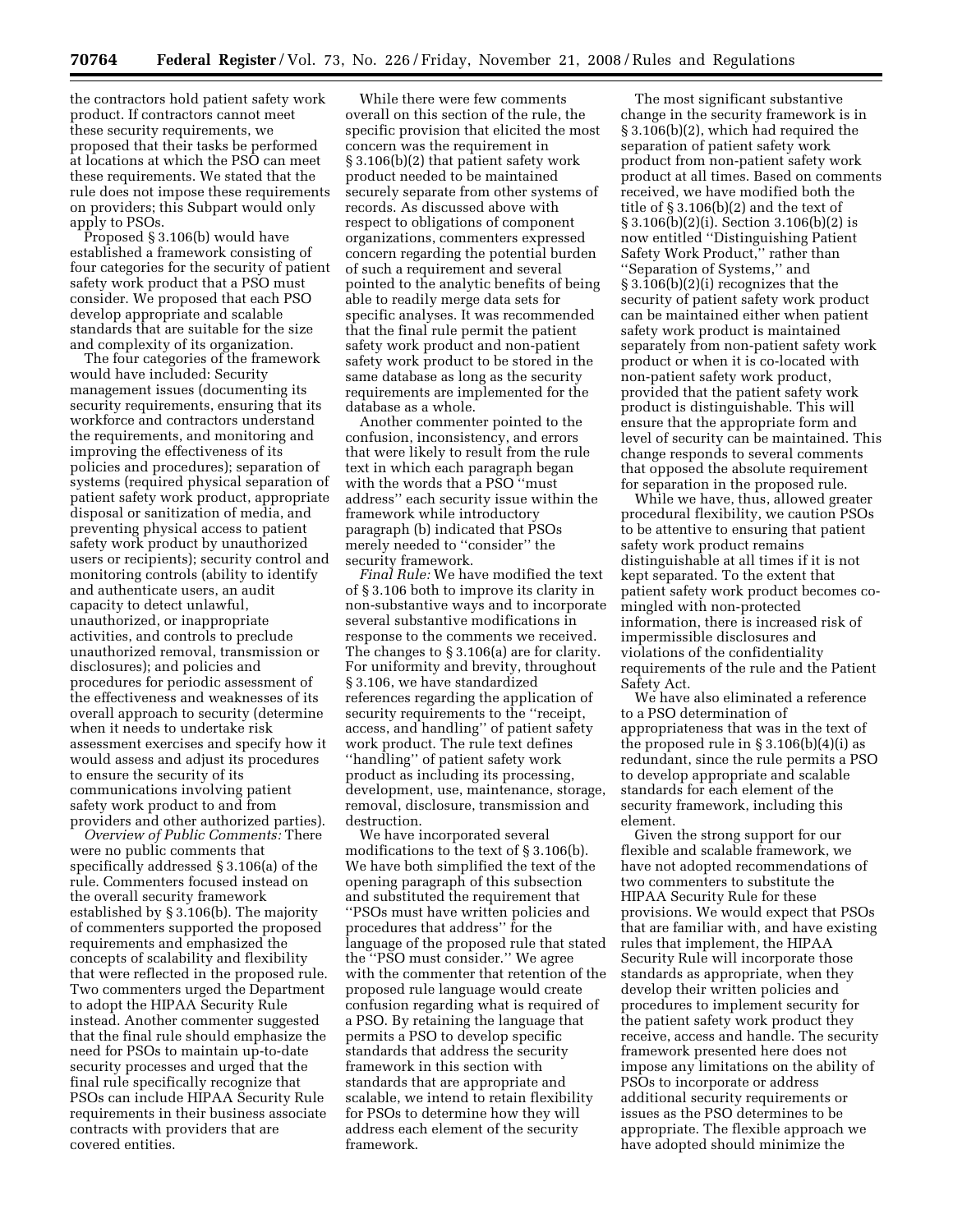potential for conflict with the requirements of other programs. By taking advantage of this flexibility, and ensuring that its security requirements also address the requirements of the HIPAA Security Rule, a PSO should be able to meet its obligations as a business associate of any provider that is also a ''covered entity'' under HIPAA regulations.

## 4. Section 3.108—Correction of Deficiencies, Revocation and Voluntary Relinquishment

Section 3.108 establishes the processes and procedures related to correction of deficiencies, revocation, and voluntary relinquishment. Section 3.108(a) establishes the processes and procedures for correction of deficiencies by PSOs and, when deficiencies have not been timely corrected, the process leading to a decision by the Secretary to revoke his acceptance of the entity's certification and delist a PSO. Section 3.108(b) sets forth the actions that the Secretary and a PSO must take following a decision by the Secretary to revoke his acceptance of the entity's certification and delist the entity. Section 3.108(c) establishes the process by which an entity can voluntarily relinquish its status as a PSO. Section 3.108(d) requires publication of notices in the **Federal Register** whenever an entity is being removed from listing. New § 3.108(e) establishes an expedited process for revoking the Secretary's acceptance of the entity's certification under certain circumstances.

# (A) Section 3.108(a)—Process for Correction of a Deficiency and Revocation

*Proposed Rule:* Section 3.108(a) listed in paragraph (a)(1) the circumstances that could lead to revocation and delisting and the remaining subsections set forth our proposed process for correction by a PSO of a deficiency identified by the Secretary and, if the deficiencies are not timely corrected or cannot be ''cured,'' the process that could lead to the revocation and delisting. We review the entirety of § 3.108(a) here.

Once the Secretary believes that a PSO is deficient in meeting its requirements, proposed § 3.108(a)(2) outlined the processes he would follow. First, the Secretary would send a written notice of a preliminary finding of deficiency; the contents of the deficiency notice are specified in the rule. Following receipt of the notice, a PSO would have 14 days to correct the record by submitting evidence that the information on which the preliminary finding had been based was factually

incorrect. The Secretary could then withdraw the notice or require the PSO to proceed with correction. The preamble sought comment on whether there should be an expedited revocation process when deficiencies are not, or cannot, be cured. Public comment and the provisions of the final rule are discussed below in new subsection (e), expedited revocation.

Following the correction period, proposed § 3.108(a)(3) would have required the Secretary to determine whether a deficiency has been corrected. The Secretary could determine: (1) The deficiency is corrected and withdraw the notice of deficiency; (2) additional time for, or modification of, the required corrective action is warranted; or (3) the deficiency is not corrected, the PSO has not acted with reasonable diligence or timeliness, and issue a Notice of Proposed Revocation and Delisting.

Section 3.108(a)(4) would have provided an automatic 30 calendar day period, unless waived by the PSO, for it to respond in writing to the proposed revocation and delisting. If a PSO fails to submit a written response, the Secretary would revoke his acceptance of its certification, and delist the entity. After review of the response and other relevant information, § 3.108(a)(5) proposed that the Secretary could affirm, reverse, or modify the notice of proposed revocation and delisting, and notify the PSO in writing of his decision with respect to any revocation of his prior acceptance of its certification and delisting. We noted that the proposed rule did not include an administrative process for appealing the Secretary's decision to revoke his acceptance of the entity's certification and delist a PSO, and specifically sought public comment on our approach.

*Overview of Public Comments:*  Commenters focused on the due process aspects of subsection (a). While most commenters commended the proposed rule for its focus on working with PSOs to resolve deficiencies and its inclusion of due process elements throughout the process, the commenters recommended that the final rule incorporate an additional opportunity for an administrative appeal of a revocation and delisting decision and expressed concern that the final rule should not limit the due process rights and opportunities that had been proposed.

For example, while several commenters endorsed our overall approach, no commenter specifically stated agreement with our decision not to include an administrative appeal mechanism following a decision by the Secretary to revoke his acceptance of the

entity's certification and delist a PSO for cause. The eight commenters that specifically addressed the issue recommended inclusion of such a mechanism.

*Final Rule:* The final rule incorporates only technical modifications to the text of subsection 3.108(a). The deletion of text in  $\S 3.108(a)(1)(ii)$  is intended to clarify that the basis for revocation and delisting matches our intent in the proposed rule, i.e., the failure to meet the two-contract requirement, not the failure to timely notify the Secretary that the requirement had been met. In addition, we have incorporated a related new § 3.108(e) that establishes a new expedited revocation process to be used in exceptional circumstances.

Despite the strong support by commenters that we incorporate in the final rule an opportunity for an administrative appeal when the Secretary decides to revoke his acceptance of a PSO's certification and delist a PSO for cause, we have not modified the rule. The process described in § 3.108(a) permits an early response to findings of deficiency and where facts cited by the Secretary are correct, the process emphasizes the Department will work with PSOs to correct deficiencies, rather than punishing PSOs for deficiencies. Given the flexibility and extensive nature of the communication and correction opportunities and procedures outlined in 3.108(a), we expect that the revocation process will be utilized rarely, and only after significant efforts have been made to bring a PSO back into compliance. However, if a PSO is not working with us in good faith to correct any remaining deficiencies, there must be a timely finality to the process. For this system to work, providers must have confidence that the Department will act in a timely manner when a PSO chooses not to meet its statutory and regulatory obligations.

# Response to Other Public Comments

*Comment:* One commenter recommended that the rule provide some degree of transparency regarding PSOs that have received notice of deficiencies by posting some limited information about this on the PSO Web site.

*Response:* The Department gave careful consideration to this comment because of our overall commitment to providing transparency wherever possible. Our conclusion is that we will not post information on deficiencies because of our concern that this will undermine another of our objectives, which is to promote and permit correction of deficiencies in a non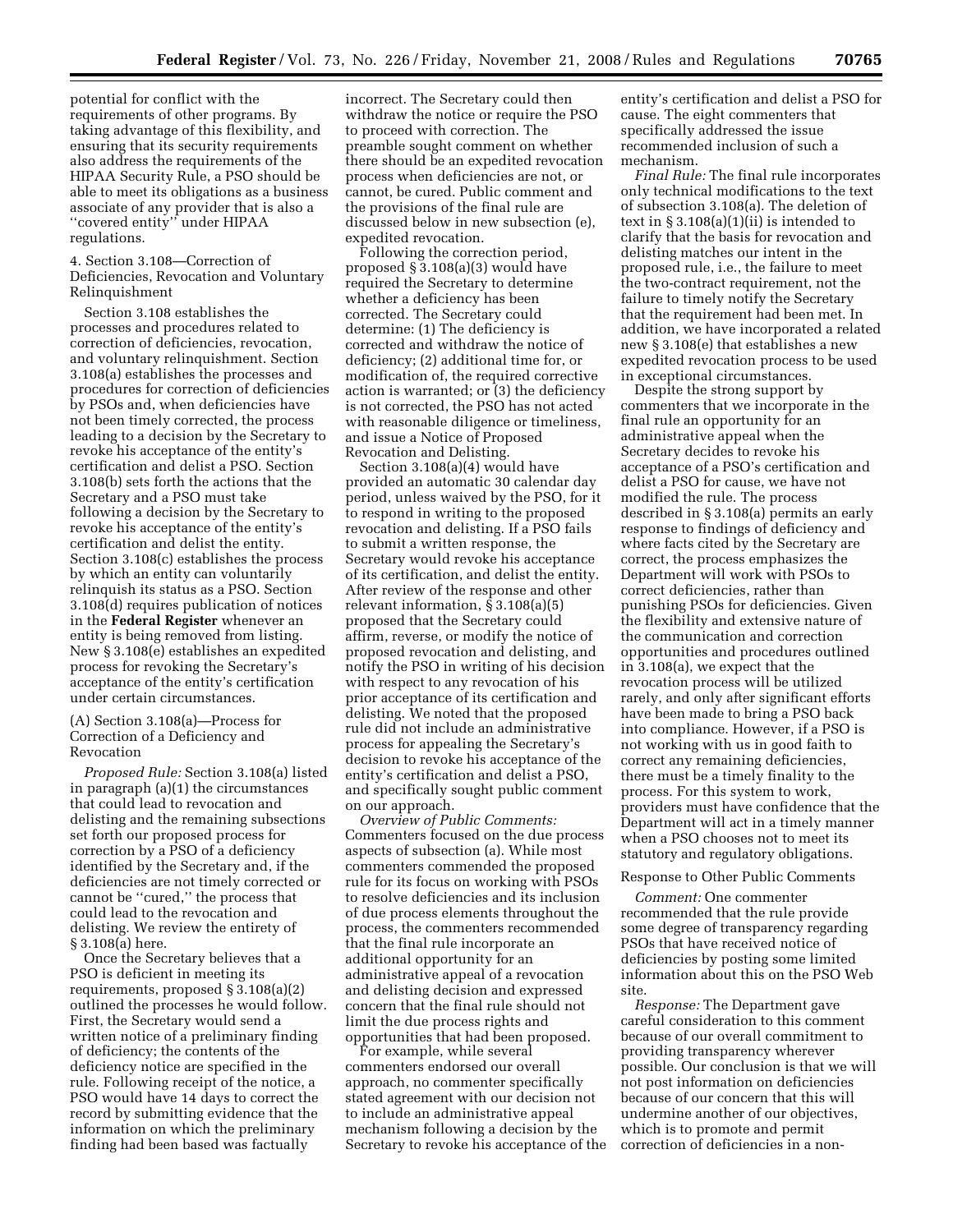punitive manner. Providers considering entering a contract with a specific PSO are, of course, free to seek information from the PSO regarding whether it has received deficiency notices and is currently under an obligation to take corrective actions.

*Comment:* Another commenter suggested that the final rule specifically recognize the authority of the Secretary, if warranted by the circumstances that led to the delisting of a PSO, to debar the entity from seeking a new listing for a period of time.

*Response:* We have not adopted this specific suggestion, but we note that the Secretary is not required to relist an entity automatically. The Secretary can and will take into account the reasons for the revocation and delisting and the entity's compliance with its obligations following revocation and delisting.

*Comment:* Several commenters suggested that the period of time provided to the PSO to submit a written response to a notice of proposed revocation and delisting should be expanded from 30 days to 45 days.

*Response:* We have not accepted this recommendation. We recognize the importance of striking a balance between providing an entity sufficient time to respond to such a notice and ensuring that providers can have confidence that the Department will act in a timely manner when a PSO do not meet its obligations. It is important to realize that by the time the PSO receives a notice of proposed revocation and delisting under the process set forth in § 3.108(a)(3), the Department has already worked with the PSO to correct the deficiencies and has indicated remaining problems so the PSO will have reason to anticipate any such notice of proposed revocation in advance of its issuance. Thus the PSO, realistically, will have more than 30 days to prepare its response to a proposed revocation.

*Comment:* One commenter suggested that, if the Secretary determines that the PSO has conflicts of interest, this should serve as a basis for proceeding directly to revocation.

*Response:* The Department recognizes the commenter's underlying point that conflicts of interest may, in fact, not be curable and thus, in certain circumstances, may warrant proceeding directly to revocation. To the extent that such a conflict of interest provides a basis for the Secretary determining that continued listing would have serious adverse consequences, we could address it under § 3.108(e), the subsection establishing the new expedited revocation process. We should note that, in crafting that new authority, the

Department believed that it had an obligation to establish a process for truly exceptional circumstances. We do not intend to use this authority as a substitute for the normal process established by subsection (a). Thus, if a conflict-of-interest does not raise the prospect of serious adverse consequences for providers or others, it is our intention to use the correction processes of subsection (a).

*Comment:* Would a provider's patient safety work product be at risk if the Department failed to alert the provider in a timely manner of a deficiency in its PSO?

*Response:* No. As we pointed out in the preamble discussion of § 3.108 in the proposed rule, the presence of deficiencies or the fact that an entity is undergoing revocation has no impact on the information submitted to the entity by providers until the date and time that an entity is revoked and removed from listing. If the PSO is revoked and delisted for cause, the statute provides an additional 30-day period that begins at the time of delisting during which data reported to the former PSO receives the same protections as patient safety work product.

(B) Section 3.108(b)—Revocation of the Secretary's Acceptance of a PSO's Certification

*Proposed Rule:* When the Secretary makes a determination to remove the listing of a PSO for cause, proposed § 3.108(b)(1) required the Secretary to establish, and notify the entity, of the effective date and time of its delisting and inform the entity of its obligations under §§ 3.108(b)(2) and 3.108(b)(3).

Section 3.108(b)(2) proposed to implement two statutory provisions. First, the former PSO would be required to notify providers with which it has been working of its removal from listing and confirm to the Secretary within 15 days of the date of revocation and delisting that it has done so. In light of the brief notification period, we sought comment on whether there are other steps the Secretary should take to ensure that affected providers receive timely notice. Second, this subsection would have reaffirmed the continued protection of patient safety work product received while the entity was listed. In addition, any data received by the former PSO from a provider in the 30 days following the date of revocation and delisting would be accorded the same protections as patient safety work product. We noted that this additional period of protection was only for the benefit of providers reporting data; it would not permit a former PSO to

continue to generate new patient safety work product.

Section 3.108(b)(3) proposed to implement the statutory requirements regarding the disposition of patient safety work product or data following revocation and delisting of a PSO. The three alternatives provided by the statute are: Transfer of the patient safety work product with the approval of the source from which it was received to a PSO which has agreed to accept it; return of the patient safety work product or data to the source from which it was received; or, if return is not practicable, destruction of such work product or data. We noted that the text of the proposed rule refers to the ''source'' of the patient safety work product or data; this would be a broader formulation than the statutory language and includes individuals. The statute does not establish a time frame for a PSO to comply with disposition requirements; we sought comment on setting a deadline.

*Overview of Public Comments:* Most commenters addressed the specific questions raised in the proposed rule, although a few commenters raised questions and offered recommendations related to the requirements for disposition of patient safety work product. In response to the Department's question in the proposed rule of whether there were other steps that the Secretary could take to ensure that providers were informed when a PSO to which they reported data was revoked and delisted, many commenters concluded that the statutory requirement for notification by the former PSO was sufficient. Others urged AHRQ to post notices of revocation and delisting on the PSO website. Several commenters urged the Secretary to require the former PSO to provide AHRQ with a list of its providers when it submits its required confirmation 15 days after revocation that it has notified providers. Presumably, the intent was to permit the Secretary to follow up with these providers to confirm that they had been notified.

There were only three comments in response to our question in the proposed rule whether it was appropriate to require disposition of patient safety work product that was received from all sources. Two comments supported our interpretation of the statutory requirement. One commenter raised concerns that this requirement could be difficult to accomplish.

Commenters strongly supported inclusion in the final rule of a deadline by which former PSOs needed to complete their disposition of patient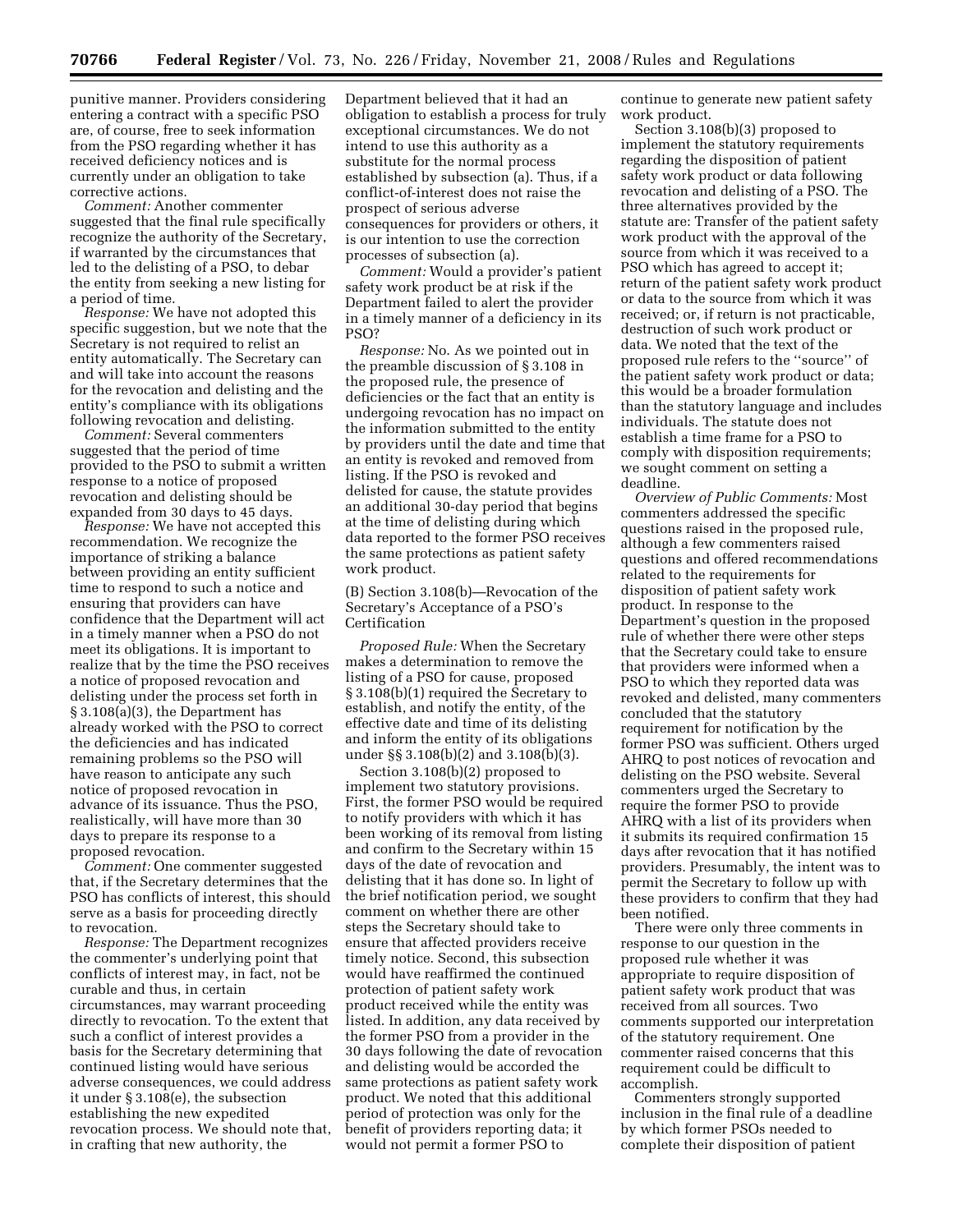safety work product. Some commenters suggested that we follow existing HIPAA guidelines and others suggested that the rule set a deadline, ranging from 90 days to 180 days following the date of revocation. One commenter suggested setting standards linked to the volume of patient safety work product held by the former PSO.

The options for disposition of patient safety work product elicited a number of comments. Some noted the difficulty of returning patient safety work product to its source as the former PSO closes its operations and expressed concern that destruction was not an option until the PSO concluded that returning the work product was not possible. In the view of this commenter, this could lead a PSO to simply abandon the patient safety work product since it may have neither time nor resources to contact the sources of the work product. However, most commenters focused on the importance of identifying ways to avoid destruction of patient safety work product.

*Final Rule:* Section 3.108(b) has been modified in several ways. The first changes, in § 3.108(b)(1), are technical changes. The first change renames the section to more accurately describe its provisions. The second technical change incorporates two additional crossreferences to the ability of the Secretary to revoke his acceptance of a PSO's certifications and delist an entity pursuant to the new expedited revocation process established in § 3.108(e).

We have not imposed any new requirements on the Department in § 3.108(b)(2) to notify providers. Many commenters did not see the need for additional intervention by the Department and several commenters suggested additional steps that we can and will take independent of the rule. For example, AHRQ has already established an e-mail-based listserv for individuals interested in electronic alerts regarding the agency's implementation of the Patient Safety Act. Following publication of the final rule, AHRQ will encourage all interested providers and PSOs to add their names to the listserv, which will provide immediate notification when the Secretary takes actions related to the listing and delisting of PSOs or posts significant new information on AHRQ's PSO Web site. Providers will also be able to signup on the Web site to receive individual e-mails if their PSO becomes delisted.

We have modified § 3.108(b)(2) in another way. This paragraph retains the restatement that was in the proposed rule of the statutory assurances

regarding the continued protections for patient safety work product reported to a PSO before the effective date of a revocation and delisting action by the Secretary and the protections for data reported to the former PSO during the 30-day period following the date of delisting. The modification requires the former PSO to include this information in its notices to providers regarding its delisting. We incorporated this modification to better effectuate the statutory purpose by ensuring that the providers contacted by the former PSO are aware of these protections for the data they may still want to report during the 30-day period.

Several commenters sought ways to preserve patient safety work product and data for continued learning. However, the requirements for disposition of patient safety work product and ''data'' in the final regulation follow the statutory formulation. We note that ''data'' in this context refers to information submitted to a former PSO in the 30 days following its delisting. Some amount of patient safety work product can be preserved if the PSO shares or discloses this information prior to the effective date of its revocation as permitted by the rule, e.g., to other PSOs in non-identifiable or anonymized form.

We have modified the text of § 3.108(b)(3) in one respect. In response to comments, we require the disposition requirement to be completed within 90 days. Some commenters suggested that we follow existing HIPAA guidelines in establishing deadlines for the disposition of patient safety work product. Neither the HIPAA Privacy Rule nor the HIPAA Security Rule have deadlines for the disposition of protected health information. Providers are, of course, free to establish in their contracts an earlier date for disposition of their patient safety work product or data and may provide prior authorization for transfer to another PSO.

# Response to Other Public Comments

*Comment:* One commenter asked whether the disposition requirement applies to non-identifiable patient safety work product, such as data reported anonymously by hospitals.

*Response:* The statutory section on disposition of patient safety work product does not make an explicit distinction between disposition of identifiable and non-identifiable patient safety work product and data, nor does the final rule in the disposition requirements. The Department reads this disposition requirement as applying to both identifiable and non-identifiable

patient safety work product and data. We note that Subpart C permits disclosure of non-identifiable patient safety work product at any time by a PSO. However, after the date and time that the Secretary sets for revocation and delisting, the former PSO must follow the prescribed disposition requirements. Thus, prior to the effective date and time of a PSO's delisting, the PSO can transfer to another PSO non-identifiable and anonymized patient safety work product, without consent of the source(s) of that information.

*Comment:* One commenter suggested that there may be good business reasons for a former PSO that has been delisted to retain patient safety work product and asked that we provide that option.

*Response:* The statutory disposition requirement does not permit such an option for an entity that is revoked and delisted for cause, and the final rule mirrors this limitation. A PSO that voluntarily relinquishes its status is required to attest that it has made all reasonable efforts to comply with the disposition requirements.

*Comment:* One commenter noted that the disposition options appear to be premised on a concept of the source's ownership interest in the patient safety work product provided to the PSO. Noting that as PSOs continue to aggregate data from multiple providers or through the sharing of work product with other PSOs, the commenter asserted that at some point the PSO's work product becomes its own. The question to consider is whether this distinction can be made in applying the disposition requirement.

*Response:* The Department reads the disposition requirement of the Patient Safety Act to apply to all patient safety work product and data held by an involuntarily delisted former PSO. Most work product created by PSOs will be based upon reports from providers. While the commenter points to repeated aggregation of data from larger and larger numbers of providers as making the linkage to the reporting providers more tenuous, in our view the linkage remains as long as there is information that identifies any source of the data in the analysis. The linkage is only broken when the source(s) is (are) truly nonidentifiable. As we noted above, the statute does not make a distinction between identifiable and nonidentifiable information, so the disposition requirements apply to both.

*Comment:* One commenter noted that certain public PSO entities may face conflicts with state laws or regulations that establish requirements for the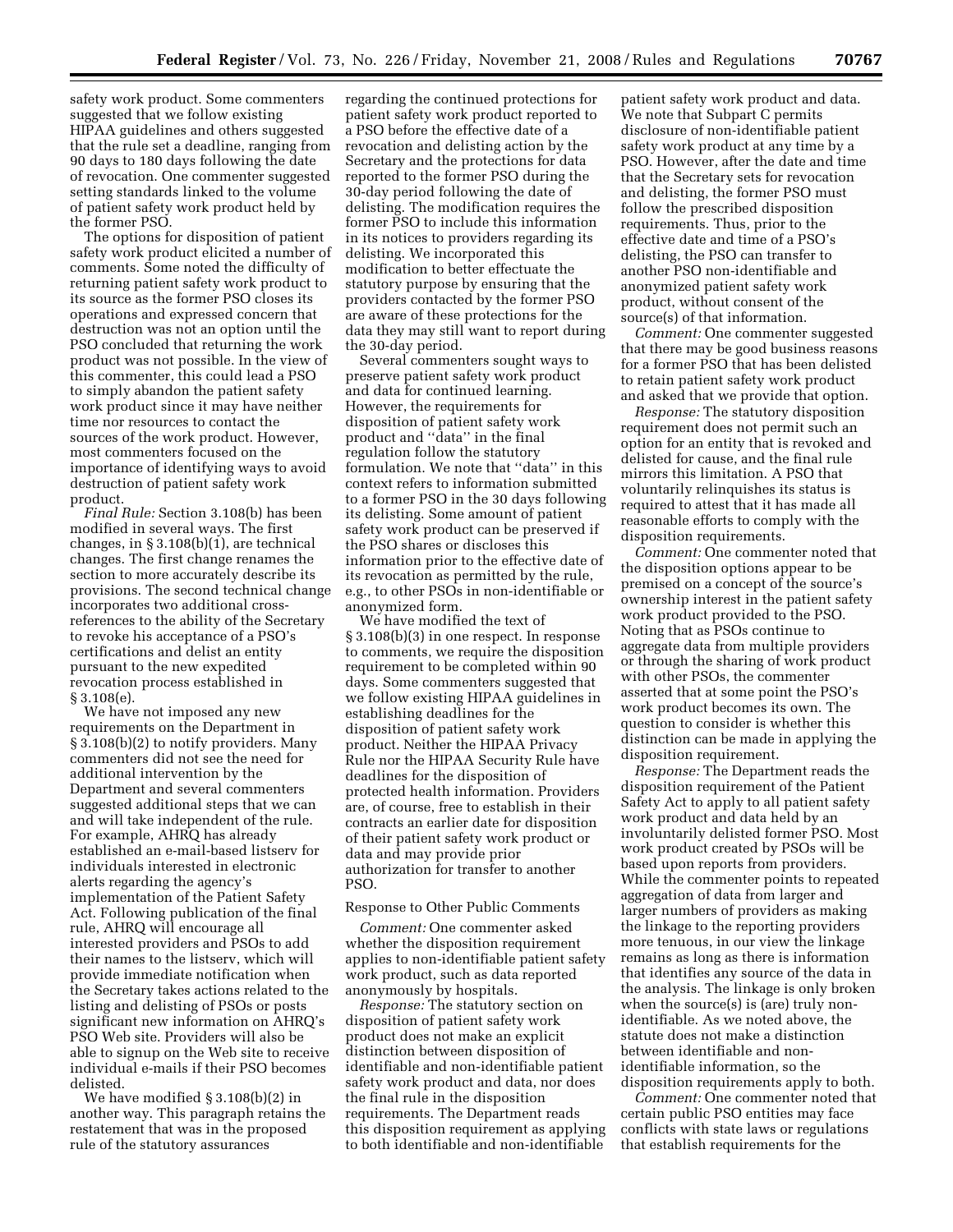disposition of information that they hold.

*Response:* The final rule's requirements for disposition of patient safety work product would preempt conflicting state statutory requirements for disposition of information when it is patient safety work product.

*Comment:* What are the responsibilities of a contractor holding patient safety work product under contract with a PSO that is revoked and delisted for cause?

*Response:* The contractor must return the former PSO's patient safety work product that it is holding for disposition as required by the rule.

### (C) Section 3.108(c)—Voluntary Relinquishment

*Proposed Rule:* Section 3.108(c)(1) proposed two circumstances under which a PSO would be considered to have voluntarily relinquished its status as a PSO: When a PSO advises the Secretary in writing that it no longer wishes to be a PSO, and when a PSO permits its three-year period of listing to expire. To ensure that such a lapse is not inadvertent, the proposed rule would require the Secretary to send a notice of imminent expiration 45 calendar days before the expiration of its period of listing.

We proposed in  $\S 3.108(c)(2)$  that a PSO seeking to relinquish its listing should include in its notification to the Secretary attestations regarding its compliance with the provider notification and patient safety work product disposition requirements, and would have required appropriate contact information for further communications from the Secretary. The Secretary would be authorized by § 3.108(c)(3) to accept or reject the PSO's notification. We sought comment on our preliminary conclusion that, when a PSO voluntarily relinquishes its status, the statutory provisions providing protections for an additional 30 days for data submitted to the former PSO by providers do not apply.

Section 3.108(c)(4) would have enabled the Secretary to determine that implied voluntary relinquishment has taken place when a PSO permits its listing to expire. The Secretary would remove the entity from the list of PSOs at midnight on that day, notify the entity, and request that the entity make reasonable efforts to comply with the provider notification and patient safety work product disposition requirements, and to provide appropriate contact information. Finally, § 3.108(c)(5) proposed that voluntary relinquishment would not constitute a deficiency as referenced in subsection (a).

*Overview of Public Comments:* Public comment on the proposed provisions for voluntary relinquishment focused primarily on the two questions raised in the proposed rule.

Two commenters agreed with our interpretation that the statute limited the application of the additional protections for data submitted by providers to a former PSO in the 30-day period following the date and time of revocation and delisting to situations in which the PSO had been revoked and delisted for cause. A number of commenters argued for inclusion of a 30-day period of continued reporting for PSOs that voluntarily relinquished their status. They noted the importance of comparability but did not provide a legal rationale for reading the statute differently.

The second question posed by the proposed rule was the appropriateness of paragraph (c)(5) which would eliminate the right to challenge any decision by the Secretary regarding voluntary relinquishment. Several large provider groups supported our position while others argued that a PSO should always have the right to challenge or appeal any decision by the Secretary.

*Final Rule:* We have modified and narrowed the scope of voluntary relinquishment in the final rule. We have eliminated from this section the application of voluntary relinquishment to situations in which a PSO has let its certifications lapse. As noted above, we have modified  $\bar{\S}$  3.104(e) to make expiration of a PSO's listing automatic in these circumstances. Revised § 3.108(c) provides for voluntary relinquishment in only one circumstance: When a PSO writes the Secretary seeking to relinquish its listing as a PSO.

We have carefully reviewed again the statutory authority that enables PSOs that have their listing revoked for cause to continue to receive data for 30 days following the date and time of revocation and delisting that will be treated as patient safety work product. We reaffirm our interpretation that the statutory authority does not apply to an entity seeking to voluntarily relinquish its status as a PSO. Commenters provided no basis for a different reading of the statute. Accordingly, we have not incorporated any change in the rule.

We have also deleted inappropriate references to ''patient safety work product and data'' in § 3.108(c)(2) and replaced them with a reference only to patient safety work product. As we noted above, the term ''data'' in this context refers only to information received by a former PSO in the 30-day period following revocation for cause

and is not applicable here. The only other modifications are deletions of text relating to implied voluntary relinquishment and a conforming change in a cross-reference.

We have not accepted the views of commenters supporting appeals of relinquishment determinations by the Secretary in light of our decision to narrow the scope of voluntary relinquishment to situations in which the PSO has requested relinquishment. The comments regarding due process for those who voluntarily relinquish their status would no longer be apt.

(D) Section 3.108(d)—Public Notice of Delisting Regarding Removal From Listing

*Proposed Rule:* Proposed § 3.108(d) would have incorporated the statutory requirement that the Secretary must publish a notice in the **Federal Register**  regarding the revocation of acceptance of certification of a PSO and its removal from listing. The proposed rule would have broadened the requirement to include publication of such a notice if delisting results from a determination of voluntary relinquishment.

*Overview of Public Comments:* We received no comments on this subsection.

*Final Rule:* We have modified § 3.108(d) in the final rule to reflect our changes to subsection (c) that narrowed the scope of voluntary relinquishment. We also added a new reference that requires the Secretary to publish a notice when a PSO's listing terminates automatically at the end of the statutorily based three-year period, pursuant to  $\S 3.104(e)$ .

## (E) Section 3.108(e)—Expedited Revocation

*Proposed Rule:* The proposed rule did not contain a proposed § 3.108(e). The proposed rule did include in subsection (a) a request for comment about the possible inclusion in the final rule of an expedited revocation process. We noted that, while we anticipate that in the vast majority of circumstances, the PSO's deficiency(ies) can and will be corrected, there may be situations in which a PSO's conduct is so egregious that the Secretary's acceptance of the PSO's certification should be revoked without the opportunity to cure because there is no meaningful cure. We invited comments regarding this approach and how best to characterize the situations in which the opportunity to "cure," e.g., to change policies, practices or procedures, sanction employees, send out correction notices, would not be sufficient, meaningful, or appropriate.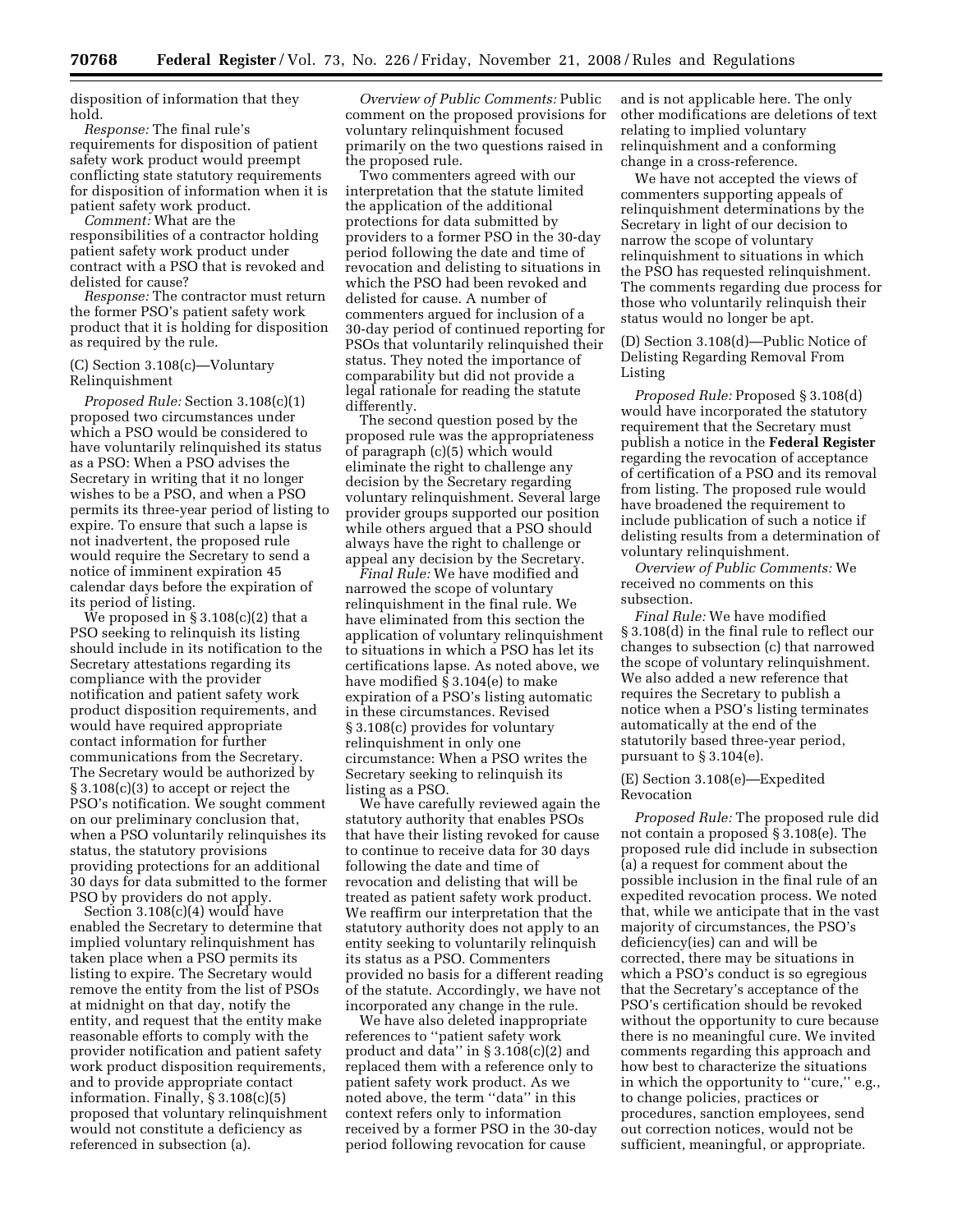*Overview of Public Comments:*  Several commenters expressed concern, requested that we define the term ''egregious,'' and opposed the elimination of a right for the PSO to respond to the proposed expedited revocation action. One commenter suggested that our proposal was appropriate in situations involving multiple willful violations and in which immediate action is necessary to protect patients and providers from further improper actions by the PSO.

Only one commenter addressed, and opposed, our suggestion that we might eliminate in the final rule the opportunity for a PSO to contest revocation when the entity had verifiably failed to meet the statutory minimum contract requirement.

*Final Rule:* The Department has modified the rule to include a new § 3.108(e) to provide for expedited revocation in a limited number of circumstances. In deciding to include this new subsection, we considered all of the comments received regarding Subpart B, not only those discussed here. There was a strong overall sentiment that the Secretary must be vigilant in ensuring that PSOs meet their obligations to protect the confidentiality of patient safety work product. These concerns were especially strong in response to our proposal to permit components of excluded entities to seek listing. We also received support for prompt Secretarial action for multiple willful violations and when providers and patients are at risk because of a PSO's actions. Accordingly, we have incorporated an expedited revocation process based around these concerns.

New  $\S 3.108(e)(1)$  lists three circumstances in which the Secretary may use an expedited process for revocation. The first two circumstances reflect commenter concern regarding excluded entities. The first of these, specified in  $\S 3.108(e)(1)(i)$ , is if the Secretary determines that a PSO is, or is about to become, an entity excluded from listing by  $\S 3.102(a)(2)$ . That section excludes from listing: A health insurance issuer; a unit or division of a health insurance issuer; an entity that is owned, managed or controlled by a health insurance issuer; entities that accredit or license health care providers; entities that oversee or enforce statutory or regulatory requirements governing the delivery of health care services; agents of an entity that oversees or enforces statutory or regulatory requirements governing the delivery of health care services; or entities that operate a Federal, State, Local, or Tribal patient safety reporting system to which

health care providers (other than members of the entity's workforce or health care providers holding privileges with the entity) are required to report information by law or regulation.

Because the certifications for listing specifically require an entity to attest that it is not excluded from seeking listing, this situation would mean that the PSO had either filed a false certification, or that the nature of the entity had significantly changed during the course of its listing. An example of an entity ''about to become an excluded entity'' would be when there is advance notice of a merger of the parent organization of a component PSO with a health insurance issuer. A health insurance issuer is the only excluded entity that may not have a component become a PSO. If the Secretary learns that a PSO is about to become a component of a health insurance issuer, this is one circumstance under which we believe prompt action by the Secretary is essential.

The second circumstance, specified in § 3.108(e)(1)(ii), is when the parent organization of a PSO is an excluded entity and the parent organization uses its authority over providers to require or induce them to use the patient safety services of its component PSO. This was a major concern of commenters in permitting components of accreditation, licensure and regulatory entities to seek listing; the final rule in § 3.102(c) permits such a component to be listed only if it can certify that its parent organization does not impose such requirements on providers. When an excluded entity attempts to require or induce providers to report information to its component PSO, there is reasonable cause for concern regarding the integrity of the firewall between the component PSO and its parent organization. Given the potential harm to providers if their identifiable patient safety work product is made available to the excluded entity, the Department concludes that the need for prompt action is compelling.

The third circumstance specified in § 3.108(e)(1)(iii) of the rule is when the Secretary has determined that the failure to act promptly would lead to serious adverse consequences. We would expect to use this authority sparingly. Despite the confidential and protected nature of patient safety work product, we remain concerned that there can still be serious harm to providers, patients, and reporters named in patient safety work product if a PSO demonstrates reckless or willful misconduct in its protection or use of the work product with which it is entrusted, especially when there is

reason to believe there have been repeated deficiencies, or when the PSO engages in fraudulent or illegal conduct. In light of these risks, we believe it is only prudent to give the Secretary the authority to respond promptly to situations where there is a risk of serious adverse harm, even if we cannot adequately foresee all of the specific situations that might require prompt action.

We note that we have accepted the position of another commenter that we not include failure to meet the minimum contract requirement as a basis for expedited revocation. Our intent is to limit expedited revocation to those situations which pose a risk to providers or others.

To accomplish expeditious remedial revocation action, § 3.108(e)(2) waives the procedures in §§ 3.108(a)(2) through 3.108(a)(5) for correction of deficiencies, determinations regarding correction of deficiencies, processes related to the opportunity for a written response by the PSO to a notice of proposed revocation and delisting, and final determination by the Secretary regarding revocation and delisting of the PSO. Instead, the provisions of § 3.108(e)(3) apply.

Under §  $3.108(e)(3)$  of the expedited revocation process, the Secretary would issue a notice of deficiency and expedited revocation that identifies the evidence that the circumstances for expedited revocation exist and indicates any corrective action the PSO can take if the Secretary determines that corrective action may resolve the matter so that revocation and delisting could be avoided. Absent evidence of actual receipt of this notice of deficiency and expedited revocation, the Secretary's notice will be deemed to be received five days after it was sent.

In developing this process, we have taken note of commenters' concern that as a general matter, a PSO alleged to be deficient in compliance should have an opportunity to be heard and have provided the PSO with an opportunity to respond as part of the expedited revocation process. The Secretary must receive a response from the PSO within 14 days of actual or constructive receipt of the notice, whichever is longer. In its written response, the PSO can correct the alleged facts or argue the applicability of the legal basis given for expedited revocation and delisting and offer reasons that would support its case for not being delisted.

If the PSO does not submit a written response, the Secretary may revoke and delist the PSO. Provided the PSO responds within the required time, the Secretary may withdraw the notice,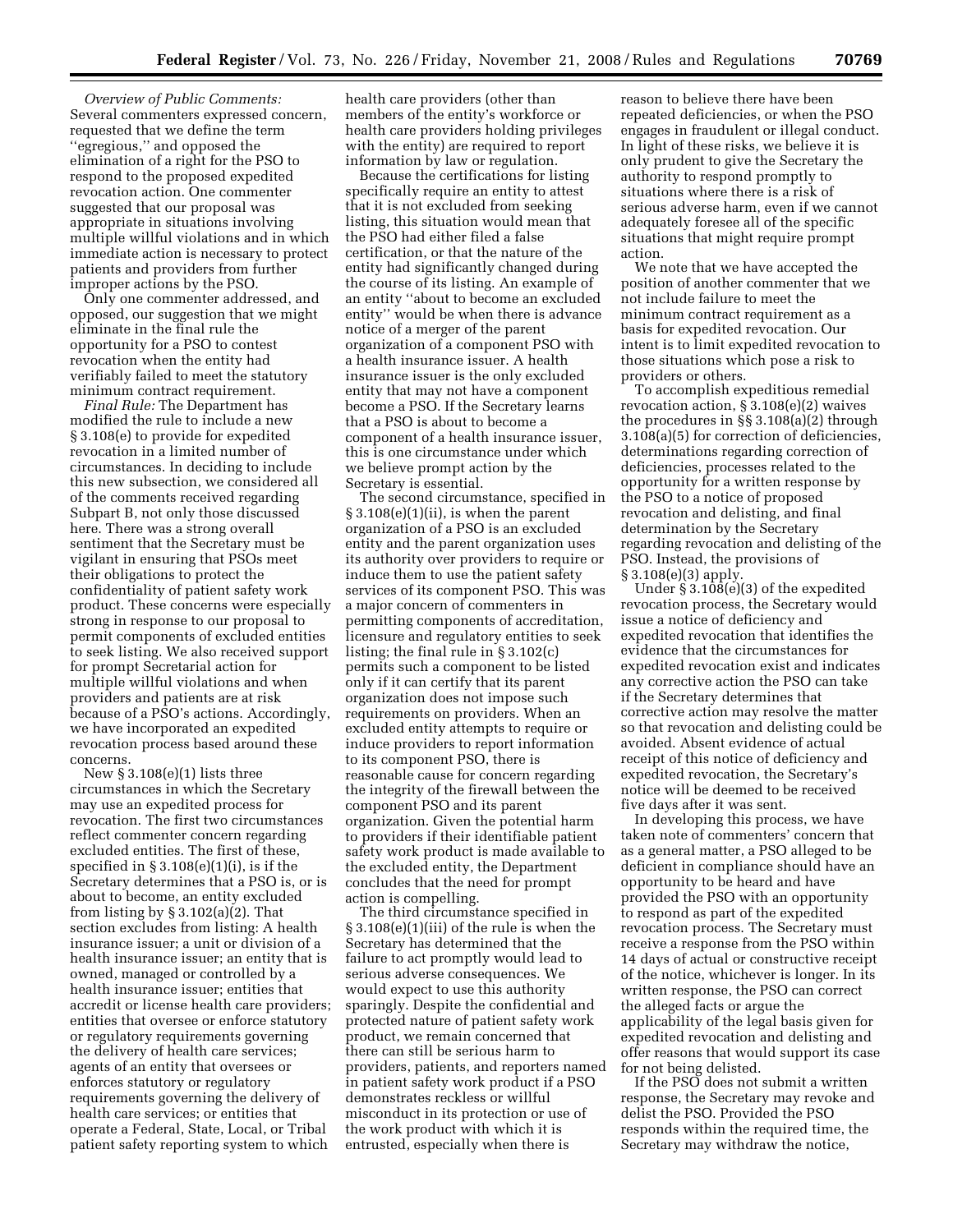grant the PSO with additional time to resolve the matter, or revoke and delist the PSO. If the Secretary decides to revoke and delist the PSO, we note that the requirements of § 3.108(b) discussed above apply. These requirements relate to notification of the providers who have reported patient safety work product to the PSO, disposition of the PSO's patient safety work product and data, and the ability of providers to continue to report data to the former PSO for 30 calendar days following the effective date and time of delisting and have these data protected as patient safety work product.

5. Section 3.110—Assessment of PSO Compliance

*Proposed Rule:* Section 3.110 proposed the framework by which the Secretary would assess compliance of PSOs with the requirements of the statute and the rule. This section provided that the Secretary may request information or conduct spot-checks (reviews or site visits to PSOs, announced or unannounced) to assess or verify PSO compliance with the requirements of the statute and this proposed subpart. We noted that we anticipate that such spot checks would involve no more than 5–10% of PSOs in any year. We also noted that this section would reference the Department's overall authority to have access to patient safety work product, if necessary, as part of its implementation and enforcement of the Patient Safety Act.

*Overview of Public Comments:* There were few comments on this section. Commenters agreed that AHRQ's authority under this section should be limited to PSOs. Several commenters expressed concern about our discussion that we only anticipated spot-checking 5%–10% of PSOs for compliance in any given year. The projected number of spot checks in their view would not be adequate to maintain provider confidence and PSO compliance. Another commenter asked which agency would be delegated the task and identified entities within HHS to which the Secretary should not delegate this responsibility.

*Final Rule:* We have made no substantive modifications to § 3.110 in the final rule. We note in response to the commenters that urged a higher level of spot checks and inspections that the rule does not limit the ability of the Department to increase the number if warranted. However, we have no basis for assuming that higher levels of spot checks or inspections are warranted in light of the fact that Patient Safety Organizations are not federally funded

or controlled and a provider's decision to work with a PSO is voluntary. Therefore, we intend to maintain the approach outlined in the proposed rule. In response to another commenter, the authority to implement Subpart B rests squarely within the authorities to foster patient safety and health care quality improvement of the Agency for Healthcare Research and Quality, and there is no reason to expect it to be delegated to another part of the Department.

6. Section 3.112—Submissions and Forms

*Proposed Rule:* Proposed § 3.112 would have provided instructions for obtaining required forms and the submission of materials, would have provided contact information for AHRQ (mailing address, Web site, and e-mail address), and would have authorized the Department to request additional information if a submission is incomplete or additional information is needed to enable the Secretary to make a determination on any submission.

*Overview of Public Comments:* We received no comments on this section.

*Final Rule:* We have made no substantive modifications to this section. We have made technical changes and incorporated citations for the AHRQ PSO Web site address and corrected the e-mail address.

### *C. Subpart C—Confidentiality and Privilege Protections of Patient Safety Work Product*

Proposed Subpart C would have described the general privilege and confidentiality protections for patient safety work product, the permitted disclosures, and the conditions under which the specific protections no longer apply. The proposed Subpart also would have established the conditions under which a provider, PSO, or responsible person must disclose patient safety work product to the Secretary in the course of compliance and enforcement activities, and what the Secretary may do with such information. Moreover, the proposed subpart would have established the standards for nonidentifiable patient safety work product.

Proposed Subpart C sought to balance key objectives of the Patient Safety Act. First, the proposal sought to address provider concerns about the potential for damage from unauthorized release of information, including the potential for the information to serve as a roadmap for provider liability from negative patient outcomes. It also promoted the sharing of information about adverse patient safety events among providers

and PSOs for the purpose of learning from those events to improve patient safety and the quality of care. To achieve these objectives, Subpart C proposed that patient safety work product would be privileged and confidential, except in the certain limited circumstances identified by the Patient Safety Act and as needed by the Department to implement and enforce the Patient Safety Act. In addition, proposed Subpart C provided, in accordance with the Patient Safety Act, that patient safety work product that is disclosed generally would continue to be privileged and confidential, subject to the delineated exceptions. Thus, under the proposal, an entity or person receiving patient safety work product only would be able to disclose such information for a purpose permitted by the Patient Safety Act and the proposed rule, or if patient safety work product was no longer confidential because it was nonidentifiable or subject to an exception to confidentiality. Providers, PSOs, and responsible persons who failed to adhere to these confidentiality rules would be subject to enforcement by the Department, including the imposition of civil money penalties, if appropriate, as provided in Subpart D of the proposed rule.

The proposed rule also explained that several provisions of the Patient Safety Act recognize that the patient safety regulatory scheme will exist alongside other requirements for the use and disclosure of protected health information under the HIPAA Privacy Rule. For example, the Patient Safety Act establishes that PSOs will be business associates of providers and the patient safety activities they conduct will be health care operations of the providers, incorporates individually identifiable health information under the HIPAA Privacy Rule as an element of identifiable patient safety work product, and adopts a rule of construction that states the intention not to alter or affect any HIPAA Privacy Rule implementation provision (see section 922(g)(3) of the Public Health Service Act, 42 U.S.C. 299b–22(g)(3)). As we explained in the proposed rule, we anticipate that most providers reporting to PSOs will be HIPAA covered entities under the HIPAA Privacy Rule, and as such, will be required to recognize and comply with the requirements of the HIPAA Privacy Rule when disclosing identifiable patient safety work product that includes protected health information. As Subpart C addresses disclosure of patient safety work product that may include protected health information,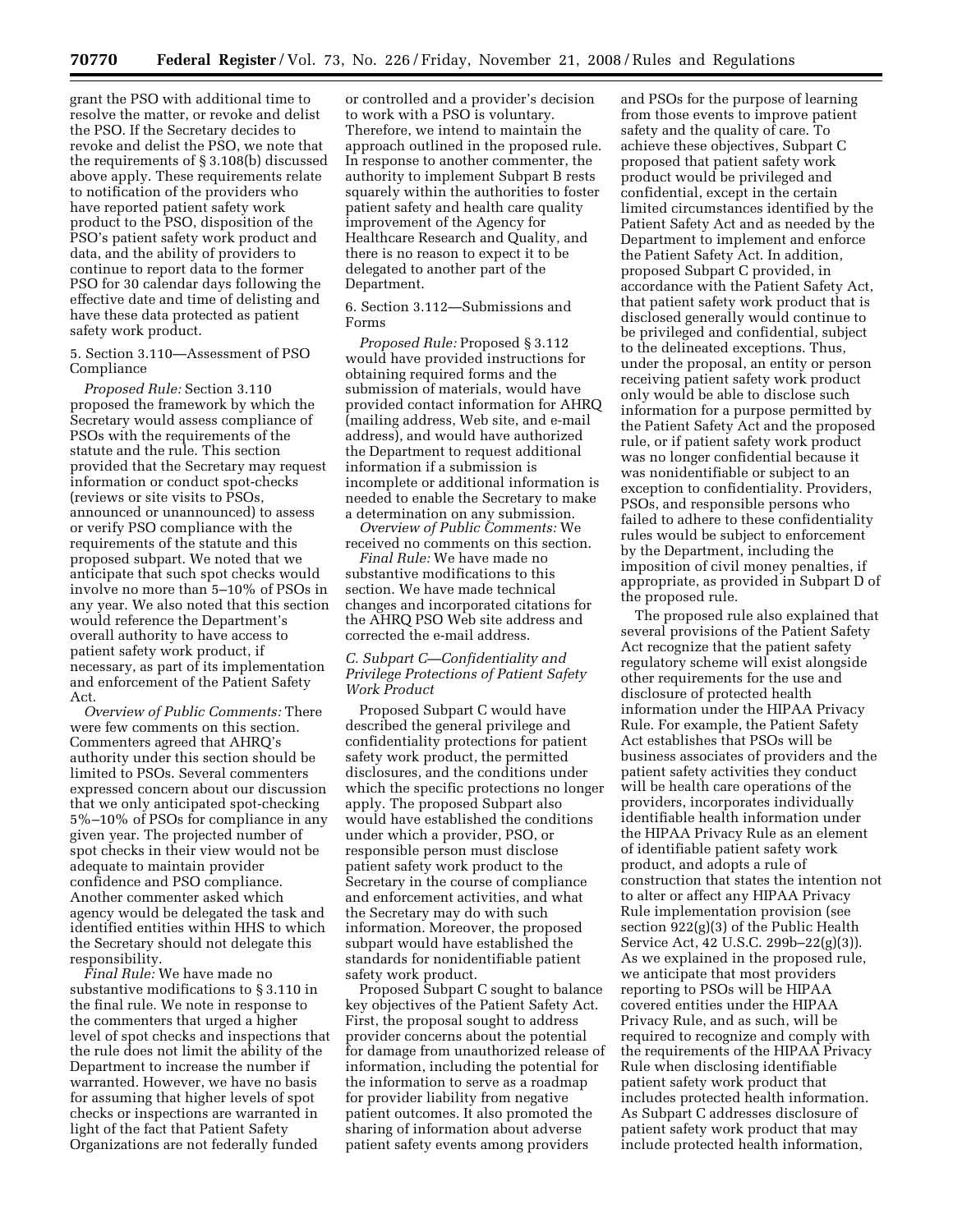we discuss, where appropriate, the overlap between this rule and the HIPAA Privacy Rule in the preamble description of this Subpart, as we did in the proposed rule.

## 1. Section 3.204—Privilege of Patient Safety Work Product

Proposed § 3.204 described the privilege protections of patient safety work product and the exceptions to privilege. As we explained in the proposed rule, the Patient Safety Act does not give authority to the Secretary to enforce breaches of the privilege protections, as it does with respect to breaches of the confidentiality provisions. Rather, we anticipate that the tribunals, agencies or professional disciplinary bodies before whom the proceedings take place and before which patient safety work product is sought, will adjudicate the application of the privilege provisions of the Patient Safety Act at section 922(a)(1)–(5) of the Public Health Service Act, 42 U.S.C.  $299b-22(a)(1)$ –(5) and the exceptions to privilege at section 922(c)(1) of the Public Health Service Act, 42 U.S.C. 299b–22(c)(1). Even though the privilege protections will be enforced through the court systems, and not by the Secretary, we repeat the statutory privilege protections and exceptions in this final rule, as we did in the proposed rule. This is done both for convenience and completeness, as well as because the same exceptions in the privilege provisions are repeated in the confidentiality provisions and the term ''disclosure'' in the final rule describes both the transfer of patient safety work product pursuant to a privilege exception as well as a confidentiality exception. Thus, a disclosure of patient safety work product that is a violation of privilege may also be a violation of confidentiality, which the Secretary does have authority to enforce and for which he can impose a civil money penalty, if appropriate.

We also proposed to include at § 3.204(c) a regulatory exception to privilege for disclosures to the Secretary for the purpose of enforcing the confidentiality provisions and for making or supporting PSO certification or listing decisions. In the final rule, we adopt this proposed provision but also add language to make clear that the exception also applies to disclosures to the Secretary for HIPAA Privacy Rule enforcement, given the significant overlap with respect to disclosures under the two rules. We discuss that change, as well as the public comments and our responses with respect to the other privilege provisions, below.

## (A) Section 3.204(a)—Privilege

*Proposed Rule:* Proposed § 3.204(a) would have described the general rule that, notwithstanding any other provision of Federal, State, local, or Tribal law, patient safety work product is privileged and shall not be: (1) Subject to Federal, State, local, or Tribal civil, criminal, or administrative subpoena or order, including in a disciplinary proceeding against a provider; (2) subject to discovery in connection with a Federal, State, local, or Tribal civil, criminal, or administrative proceeding, including a disciplinary proceeding against a provider; (3) subject to disclosure under the Freedom of Information Act (section 552 of Title 5, United States Code) or similar Federal, State, local, or Tribal law; (4) admitted as evidence in any Federal, State, local, or Tribal governmental civil proceeding, criminal proceeding, administrative rulemaking proceeding, or administrative adjudicatory proceeding, including any such proceeding against a provider; or (5) admitted in a professional disciplinary proceeding of a professional disciplinary body established or specifically authorized under State law. The proposed provision generally repeated the statutory language at section 922(a) of the Public Health Service Act, 42 U.S.C. 299b–22(a) but also clarified that privilege would have applied to protect against use of the information in Tribal courts and administrative proceedings.

*Overview of Public Comments:* We received no comments opposed to this proposed provision.

*Final Rule:* The final rule adopts this proposed provision.

*Response to Other Public Comments Comment:* Several commenters expressed concern about the lack of detailed explanation and information about the privilege protections as compared to the confidentiality provisions in the proposed rule. Some commenters asked for clarification about how breaches of privilege can be enforced and who can assert privilege protection. Two commenters asked whether hospital peer review committees established under state law qualify as disciplinary bodies for purposes of the privilege protection and if there is a distinction between discipline by a state licensing body and discipline by an internal peer review committee.

*Response:* The Secretary does not have the authority to interpret and enforce the privilege protections of the statute, and thus, the proposed rule did not contain a detailed discussion of

these provisions nor can we provide further explanation or interpretation in this final rule. Rather, as described above, the privilege provisions are included only for convenience and completeness, and because the privilege exceptions mirror exceptions to confidentiality. The privilege protections attach to patient safety work product, and we expect that the privilege of patient safety work product will be adjudicated and enforced by the tribunals, agencies or professional disciplinary bodies before which the information is sought and before whom the proceedings take place. A provider facing an opposing party who seeks to introduce patient safety work product in court may seek to enforce the privilege by filing the appropriate motions with the court asserting the privilege to exclude the patient safety work product from the proceeding.

## (B) Section 3.204(b)—Exceptions to privilege

*Proposed Rule:* Proposed § 3.204(b) described the exceptions to privilege established at section 922(c) of the Public Health Service Act, 42 U.S.C. 299b–22c, thereby permitting disclosure of patient safety work product under such circumstances. In all cases, the exceptions to privilege were also proposed as exceptions to confidentiality at § 3.206(b). Proposed § 3.204(b)(1) would have permitted the disclosure of relevant patient safety work product for use in a criminal proceeding after a court makes an in camera determination that the patient safety work product contains evidence of a criminal act, is material to the proceeding, and is not reasonably available from any other source. Proposed § 3.204(b)(2) would have permitted disclosure of identifiable patient safety work product to the extent required to carry out the securing and provision of equitable relief as provided under section  $922(f)(4)(A)$  of the Public Health Service Act, 42 U.S.C. 299b– 22(f)(4)(A). Proposed § 3.204(b)(3) would have permitted disclosure of identifiable patient safety work product when each of the identified providers authorized the disclosure. Finally, proposed § 3.204(b)(4) would have excepted patient safety work product from privilege when disclosed in nonidentifiable form.

*Overview of Public Comments:* Some commenters expressed concern that allowing exceptions to privilege may not adequately protect patient safety work product.

*Final Rule:* The final rule adopts the proposed provisions. The statute explicitly provides for these limited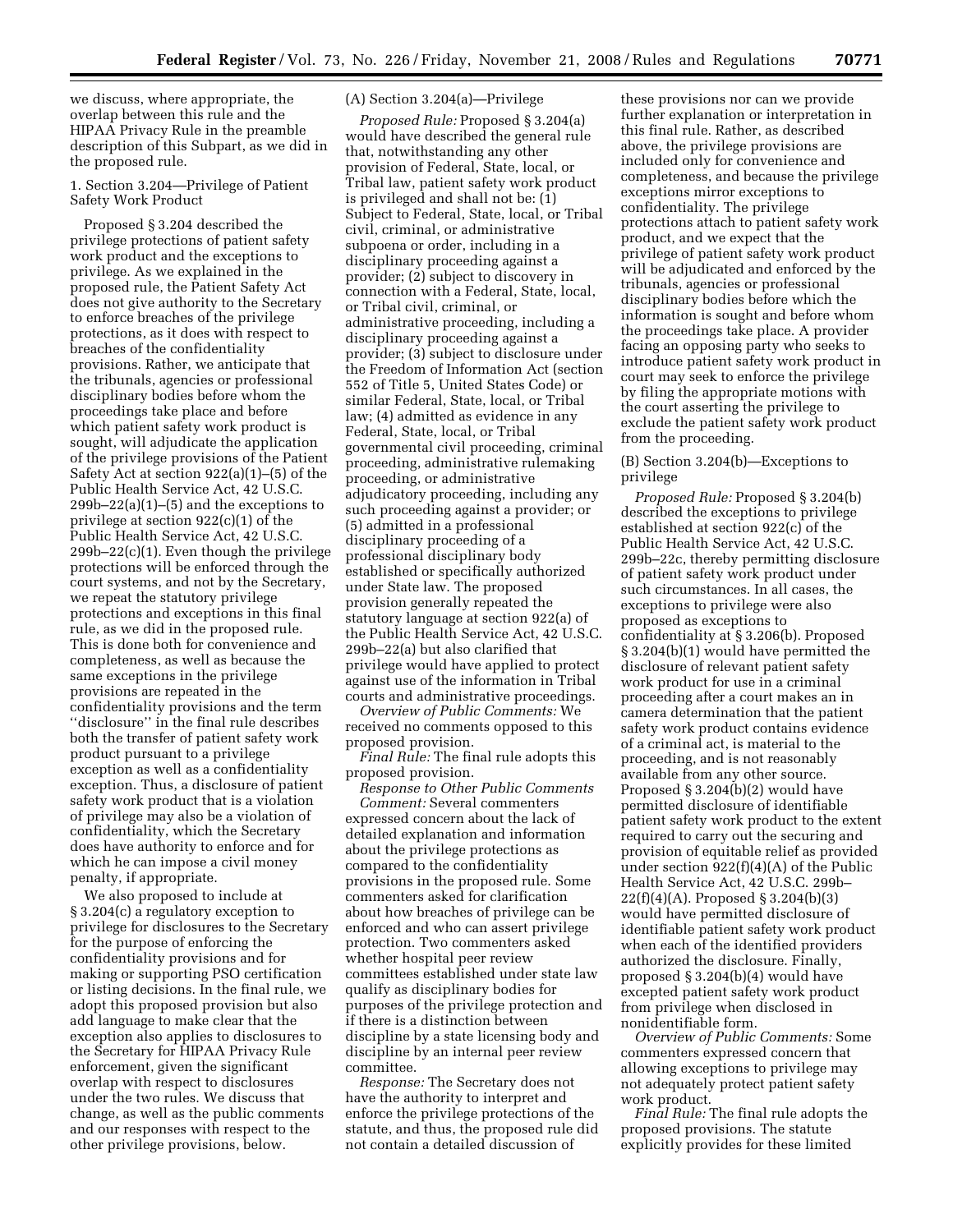exceptions to privilege and thus, they are included in this final rule.

### Response to Other Public Comments

*Comment:* One commenter asked that the final rule align the privilege exceptions in § 3.204(b) with the permitted disclosures to law enforcement in the HIPAA Privacy Rule at 45 CFR 164.512(f).

*Response:* We do not agree that expanding the exceptions to privilege in such a manner is appropriate or prudent. Congress expressly limited the exceptions to privilege to those we have repeated in the final rule. As relevant to law enforcement, the Patient Safety Act permits an exception from privilege protection for law enforcement purposes in only very narrow circumstances that is, patient safety work product may be used in a criminal proceeding, but only after a judge makes an in camera determination that the information contains evidence of a criminal act, is material to the proceeding, and is not reasonably available from any other source. See § 3.204(b)(1). We do not have authority to further expand or interpret the exceptions to privilege provided for in the statute. Further, we believe strong privilege protections are essential to ensuring the goals of the statute are met by encouraging maximum provider participation in patient safety reporting. We note that § 3.206(c)(10) permits the disclosure of patient safety work product relating to an event that either constitutes the commission of a crime, or for which the disclosing person reasonably believes constitutes the commission of a crime, to law enforcement, provided that the disclosing person believes, reasonably under the circumstances, that the patient safety work product that is disclosed is necessary for criminal law enforcement purposes. In other cases where law enforcement needs access to information that is contained within patient safety work product, we emphasize that the definition of ''patient safety work product''

specifically excludes a patient's medical or billing record or other original patient information. See § 3.20, paragraph (2)(i) of the definition of ''patient safety work product.'' Thus, such original patient information remains available to law enforcement in accordance with the conditions set out in the HIPAA Privacy Rule, if applicable.

(C) Section 3.204(c)—Implementation and Enforcement of the Patient Safety Act

*Proposed Rule:* Proposed § 3.204(c) would have excepted from privilege disclosures of relevant patient safety

work product to or by the Secretary as needed for investigating or determining compliance, or seeking or imposing civil money penalties, with respect to this rule or for making or supporting PSO certification or listing decisions under the Patient Safety Act. We proposed that these disclosures also be permitted as an exception to confidentiality at § 3.206(d). We explained that, in order to perform investigations and compliance reviews to determine whether a violation occurred, the Secretary may need to have access to privileged and confidential patient safety work product and that we believe Congress could not have intended the privilege and confidentiality protections of the Patient Safety Act to impede such enforcement by prohibiting access to necessary information by the Secretary. Thus, the proposed provision would have allowed disclosure of patient safety work product to and by the Secretary for enforcement purposes, including the introduction of such information into ALJ or Board proceedings, disclosure by the Board to properly review determinations or to provide records for court review, as well as disclosure during investigations by OCR or activities in reviewing PSO certifications by AHRQ. Patient safety work product disclosed under this proposed exception would have remained privileged and confidential pursuant to proposed § 3.208, and proposed § 3.312 limited the Secretary to only disclosing identifiable patient safety work product obtained in connection with an investigation or compliance review for enforcement purposes or as otherwise permitted by the proposed rule or Patient Safety Act.

We also explained in the preamble to the proposed rule that the privilege provisions in the Patient Safety Act would not bar the Secretary from using patient safety work product for compliance and enforcement activities related to the HIPAA Privacy Rule. This interpretation was based on the statutory provision at section 922(g)(3) of the Public Health Service Act, 42 U.S.C. 299b–22(g)(3), which provides that the Patient Safety Act does not affect the implementation of the HIPAA Privacy Rule.

*Overview of Public Comments:* We received one comment in support of and no comments opposed to this proposed provision.

*Final Rule:* The final rule adopts the proposed provision, but expands it to expressly provide that patient safety work product also may be disclosed to or by the Secretary as needed to investigate or determine compliance with or to impose a civil money penalty

under the HIPAA Privacy Rule. This new language implements the statutory provision at section 922(g)(3) of the Public Health Service Act, 42 U.S.C. 299b–22(g)(3), which, as explained above, makes clear that the Patient Safety Act is not intended to affect implementation of the HIPAA Privacy Rule. Given the significant potential for an alleged impermissible disclosure to implicate both this rule's confidentiality provisions, as well as the HIPAA Privacy Rule, the Secretary may require access to privileged patient safety work product for purposes of determining compliance with the HIPAA Privacy Rule. The Secretary will use such information consistent with the statutory prohibition against imposing civil money penalties under both authorities for the same act.

With respect to this rule, the provision, as it did in the proposed rule, makes clear that privilege does not apply to patient safety work product disclosed to or by the Secretary if needed to investigate or determine compliance with this rule, or to make or support decisions with respect to listing of a PSO. This may include access to and disclosure of patient safety work product to enforce the confidentiality provisions of the rule, to make or support decisions regarding the acceptance of certification and listing as a PSO, or to revoke such acceptance and to delist a PSO, or to assess or verify PSO compliance with the rule.

2. Section 3.206—Confidentiality of Patient Safety Work Product

Proposed § 3.206 described the confidentiality protection of patient safety work product, as well as the exceptions from confidentiality protection.

### (A) Section 3.206(a)—Confidentiality

*Proposed Rule:* Proposed § 3.206(a) would have established the general principle that patient safety work product is confidential and shall not be disclosed by anyone holding the patient safety work product, except as permitted or required by the rule.

*Overview of Public Comments:* We received no comments directly in reference to this provision.

*Final Rule:* The final rule adopts this proposed provision.

(B) Section 3.206(b)—Exceptions to confidentiality

*Proposed Rule:* Proposed § 3.206(b) described the exceptions to confidentiality, or permitted disclosures. The preamble to the proposed rule explained that there were several overarching principles that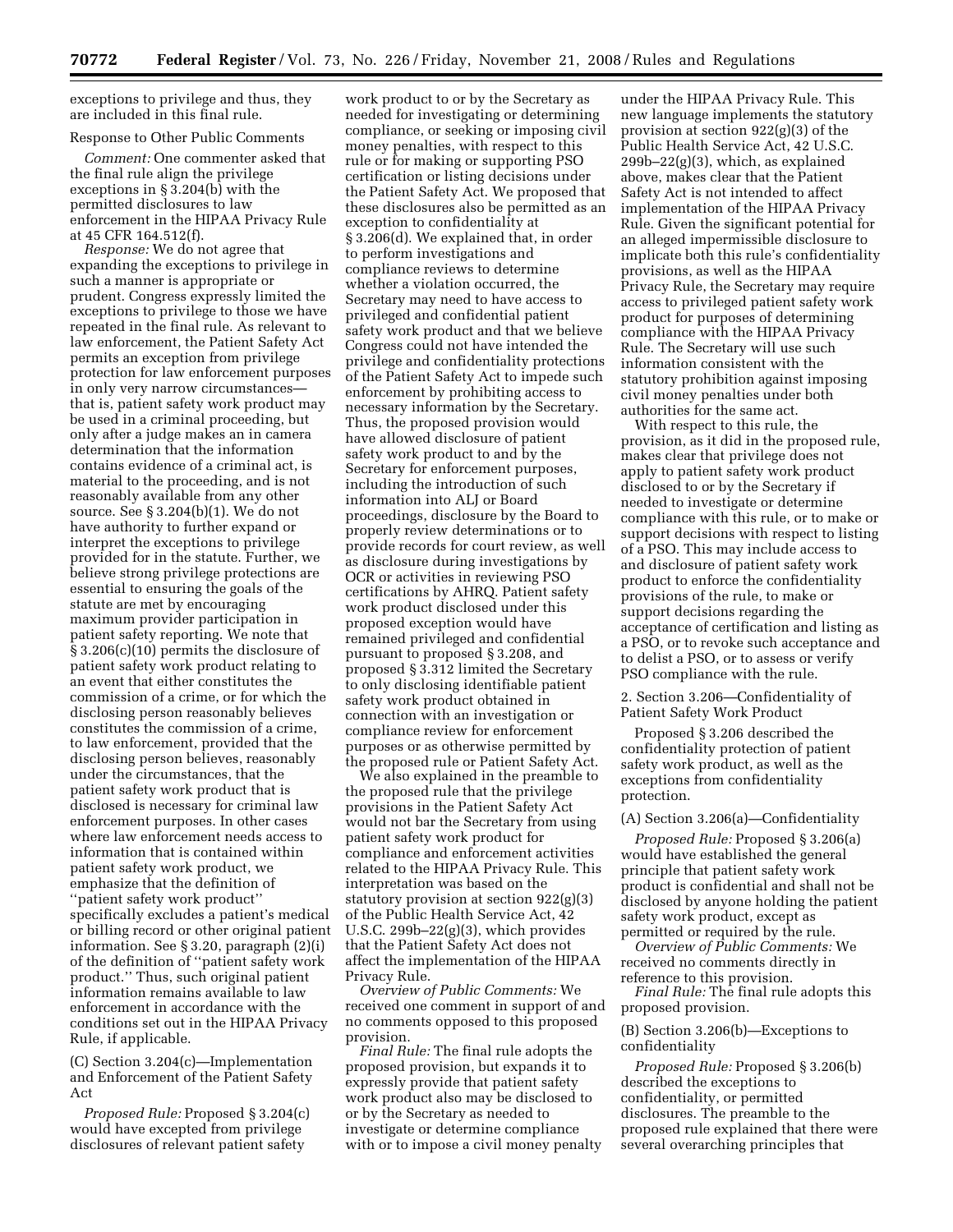applied to these exceptions from confidentiality. First, these exceptions were ''permissions'' to disclose patient safety work product and the holder of the information retained full discretion whether to disclose. Further, as the proposed rule was a Federal baseline of protection, a provider, PSO, or responsible person could impose more stringent confidentiality policies and procedures on patient safety work product and condition the release of patient safety work product within these exceptions by contract, employment relationship, or other means. However, the Secretary would not enforce such policies or private agreements. Second, when exercising discretion to disclose patient safety work product, we encouraged providers, PSOs, and responsible persons to attempt to disclose the amount of information commensurate with the purpose of the disclosure and to disclose the least amount of identifiable patient safety work product appropriate for the disclosure even if that was less than what would otherwise be permitted by the rule and regardless of whether the information continued to be protected under the rule after the disclosure. Third, the proposal prohibited persons receiving patient safety work product from redisclosing it except as permitted by the rule, and we requested comment on whether there were any negative implications of limiting redisclosures in such a manner.

We also described how the proposal would work with respect to entities also subject to the Privacy Act and/or the HIPAA Privacy Rule. We explained that agencies subject to the Patient Safety Act and the Privacy Act, 5 U.S.C. 552a, must comply with both statutes when disclosing patient safety work product. This means that, for agencies subject to both laws, a disclosure of patient safety work product could only be made if permitted by both laws. The Privacy Act permits agencies to make disclosures pursuant to established routine uses. See 5 U.S.C. 552a(a)(7); 552a(b)(3); and 552a(e)(4)(D). Accordingly, we recommended that Federal agencies that maintain a Privacy Act system of records containing information that is patient safety work product include routine uses that will permit the disclosures allowed by the Patient Safety Act. For HIPAA covered entities, we explained that when a patient's protected health information is encompassed within patient safety work product, any disclosure of such information also must comply with the HIPAA Privacy Rule.

*Overview of Public Comments:* Some commenters expressed general support

for the narrowly drawn exceptions to confidentiality in the proposed rule, while one commenter expressed concern that the exceptions were unnecessarily complex to accomplish their purpose. Several commenters asked that the final rule include additional exceptions to confidentiality or disclosure permissions. For example, some commenters suggested that the final rule permit the disclosure of patient safety work product to federal, state, and local agencies to fulfill mandatory reporting requirements. Other commenters suggested an exception be created to permit the disclosure of patient safety work product to state survey agencies, regulatory bodies, or to any federal or state agency for oversight purposes. Another commenter requested that the final rule include a disclosure permission for emergency circumstances similar to the HIPAA Privacy Rule disclosure at 54 CFR 164.512(j), allowing a PSO to disclose patient safety work product if it determines a pattern of harm and that disclosure is necessary to prevent an individual from harming a person or the public. One commenter, however, believed the proposed rule contained too many exceptions to confidentiality, and thus, did not adequately protect patient safety work product; this commenter suggested that some disclosure permissions be eliminated in the final rule but did not recommend which ones.

Several commenters responded to the question regarding whether there were any negative implications of limiting redisclosures as outlined in the proposed rule. These commenters supported the limitations on redisclosures of patient safety work product in the proposed rule; we received no comments identifying any negative implications of this limitation. One commenter, however, noted that the redisclosures should be governed by the HIPAA Privacy and Security Rules.

Finally, some commenters sought clarification regarding preemption. Several commenters asked whether the federal patient safety work product protections preempted existing State law that permitted or required disclosure of similar types of records. Other commenters asked whether greater State law protections continue to exist alongside patient safety work product protections, stating that some providers may decide not to participate with a PSO if they would lose existing State law protections.

*Final Rule:* The final rule generally adopts the proposed provisions, with some modifications as explained below in the specific discussions of the individual disclosure permissions. The disclosure permissions in this section reflect those provided by the statute, and the Secretary has no authority to eliminate or neglect to implement certain of the provisions. Further, the statute provides only limited authority to the Secretary to expand the disclosure permissions. See, for example, section 922(c)(2)(F) of the Public Health Service Act, 42 U.S.C.  $299b-22(c)(2)(F)$ , providing the Secretary with authority to create permissions for disclosures that the Secretary may determine, by rule or other means, are necessary for business operations and are consistent with the goals of the statute. Thus, the final rule does not create any new, or eliminate any proposed, categories of disclosure permissions.

With respect to those commenters who requested a disclosure permission be added to allow for the disclosure of patient safety work product to federal, state, and local agencies to fulfill mandatory reporting requirements or for oversight purposes, we disagree that such a modification is necessary. The final rule gives providers much flexibility in defining and structuring their patient safety evaluation system, as well as determining what information is to become patient safety work product and, thus, protected from disclosure. Providers can structure their systems in a manner that allows for the use of information that is not patient safety work product to fulfill their mandatory reporting obligations. See the discussion regarding the definition of ''patient safety work product'' in this preamble for more information. Further, as original medical and other records are expressly excepted from the definition of ''patient safety work product,'' providers always have the option of using those records to generate the reports necessary for their mandatory reporting obligations to federal, state, and local agencies.

With respect to disclosures for emergency circumstances, the Patient Safety Act provides no general exception for such disclosures. However, patient safety work product may be disclosed under § 3.206(b)(10) to law enforcement if the disclosing party reasonably believes the patient safety work product contains information that constitutes a crime. For emergency circumstances that do not rise to the level of criminal conduct, the information necessary to identify and address such emergencies should be readily available and accessible in medical records and other original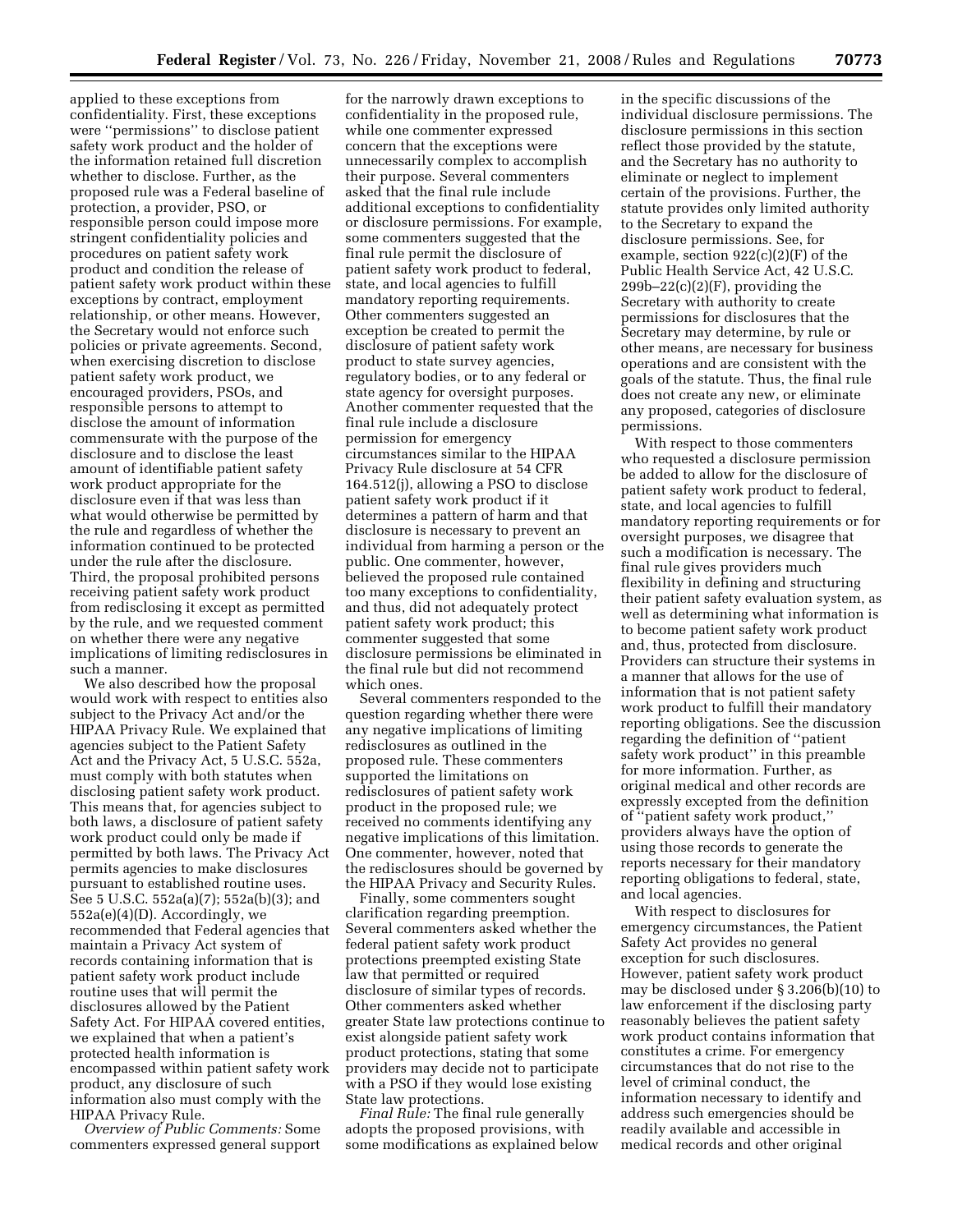documents that are not protected as patient safety work product.

The final rule also adopts the redisclosure limitations of the proposed rule. As described above, commenters largely supported, and did not identify negative implications of, these restrictions. We discuss the individual redisclosure limitations below in the specific discussions regarding the disclosure permissions to which they apply. We note that the HIPAA Privacy and Security Rules will govern redisclosures of patient safety work product only to the extent that the redisclosures are made by a HIPAA covered entity and the patient safety work product encompasses protected health information.

In response to the comments and questions regarding preemption, we note that the Patient Safety Act provides that, notwithstanding any other provision of Federal, State, or local law, and subject to the prescribed exceptions, patient safety work product shall be privileged and confidential. See sections 922(a) and (b) of the Public Health Service Act, 42 U.S.C. 299b– 22(a) and (b). The statute also provides as rules of construction the following: (1) that the Patient Safety Act does not limit the application of other Federal, State, or local laws that provide greater privilege or confidentiality protections than those provided by the Patient Safety Act; and (2) the Patient Safety Act does not preempt or otherwise affect any State law requiring a provider to report information that is not patient safety work product. See section 922(g) of the Public Health Service Act, 42 U.S.C. 299b–22(g). Thus, the patient safety work product protections provided for under the statute generally preempt State or other laws that would permit or require disclosure of information contained within patient safety work product. However, State laws that provide for greater protection of patient safety work product are not preempted and continue to apply.

#### Response to Other Public Comments

*Comment:* Several commenters asked that the final rule discuss redisclosures in more detail and further explain the consequences of redisclosures.

*Response:* A redisclosure, or ''further disclosure'' as described in the regulatory text, of patient safety work product, like a disclosure, is the release, transfer, provision of access to, or divulging in any other manner of patient safety work product by an entity or natural person holding the patient safety work product to another legally separate entity or natural person outside the entity holding the patient safety work

product. Natural persons or entities who receive patient safety work product generally may further disclose such information pursuant to any of the disclosure permissions in the final rule at § 3.206, except where expressly limited pursuant to the provision under which the natural person or entity received the information. These restrictions on further disclosures may be found at §§ 3.206(b)(4)(ii) (disclosure to a contractor of a provider or PSO for patient safety activities), 3.206(b)(7) (disclosure to the Food and Drug Administration (FDA) and entities required to report to FDA), 3.206(b)(8) (voluntary disclosure to an accrediting body), 3.206(b)(9) (business operations), and 3.206(b)(10) (disclosure to law enforcement). These limitations are described more fully below in the discussions concerning the disclosure permissions to which they apply. As with an impermissible disclosure, impermissible redisclosures are subject to enforcement by the Secretary and potential civil money penalties.

*Comment:* Two commenters asked that we monitor the impact of the rule to ensure that it does not improperly impede the necessary sharing of patient safety work product.

*Response:* As the rule is implemented, we will monitor its impact and consider whether any concerns that are raised by providers, PSOs, and others should be addressed through future modification to the rule or guidance, as appropriate.

# (1) Section 3.206(b)(1)—Criminal Proceedings

*Proposed Rule:* Proposed § 3.206(b)(1) would have permitted the disclosure of identifiable patient safety work product for use in a criminal proceeding, if a court makes an in camera determination that the identifiable patient safety work product sought for disclosure contains evidence of a criminal act, is material to the proceeding, and is not reasonably available from other sources. See section 922(c)(1)(A) of the Public Health Service Act, 42 U.S.C. 299b–22(c)(1)(A). The proposed provision paralleled the exception to privilege at proposed  $\S 3.204(b)(1)$ .

As we explained in the proposed rule, the Patient Safety Act establishes that patient safety work product generally will continue to be privileged and confidential upon disclosure. See section 922(d)(1) of the Public Health Service Act, 42 U.S.C. 299b–22(d)(1) and § 3.208 of this rule. However, the Patient Safety Act limits the continued protection of patient safety work product disclosed for use in a criminal proceeding pursuant to this provision. In particular, patient safety work

product disclosed pursuant to this provision continues to be privileged after disclosure but is no longer confidential. See section 922(d)(2)(A) of the Public Health Service Act, 42 U.S.C.  $299b-22(d)(2)(A)$ . We explained that this would mean, for example, that law enforcement personnel who obtain patient safety work product used in a criminal proceeding could further disclose that information because confidentiality protection would not apply; however, law enforcement could not seek to introduce the patient safety work product in another proceeding without a new in camera determination that would have complied with the privilege exception at proposed  $§ 3.204(b)(1).$ 

We also reminded entities that are subject to the HIPAA Privacy Rule that any disclosures pursuant to this provision that encompass protected health information also would need to comply with the HIPAA Privacy Rule's provision at 45 CFR 164.512(e) for disclosures pursuant to judicial proceedings. We explained that we expected court rulings following an in camera determination to be issued as a court order, which would satisfy the HIPAA Privacy Rule's requirements.

*Overview of Public Comments:* We received no comments opposed to this provision.

*Final Rule:* The final rule adopts the proposed provision.

### Response to Other Public Comments

*Comment:* One commenter asked that the final rule make clear that patient safety work product disclosed under this provision continues to be privileged and cannot be used or reused as evidence in any civil proceeding even though the information is no longer confidential.

*Response:* The final rule makes this clear. See § 3.208(b)(1).

## (2) Section 3.206(b)(2)—Equitable Relief for Reporters

*Proposed Rule:* The Patient Safety Act prohibits a provider from taking an adverse employment action against an individual who, in good faith, reports information to the provider for subsequent reporting to a PSO or to a PSO directly. See section 922(e)(1) of the Public Health Service Act, 42 U.S.C. 299b–22(e)(1). For purposes of this provision, adverse employment actions include loss of employment, failure to promote, or adverse evaluations or decisions regarding credentialing or licensing. See 922(e)(2) of the Public Health Service Act, 42 U.S.C. 299b– 22(e)(2). The Patient Safety Act provides adversely affected reporters a civil right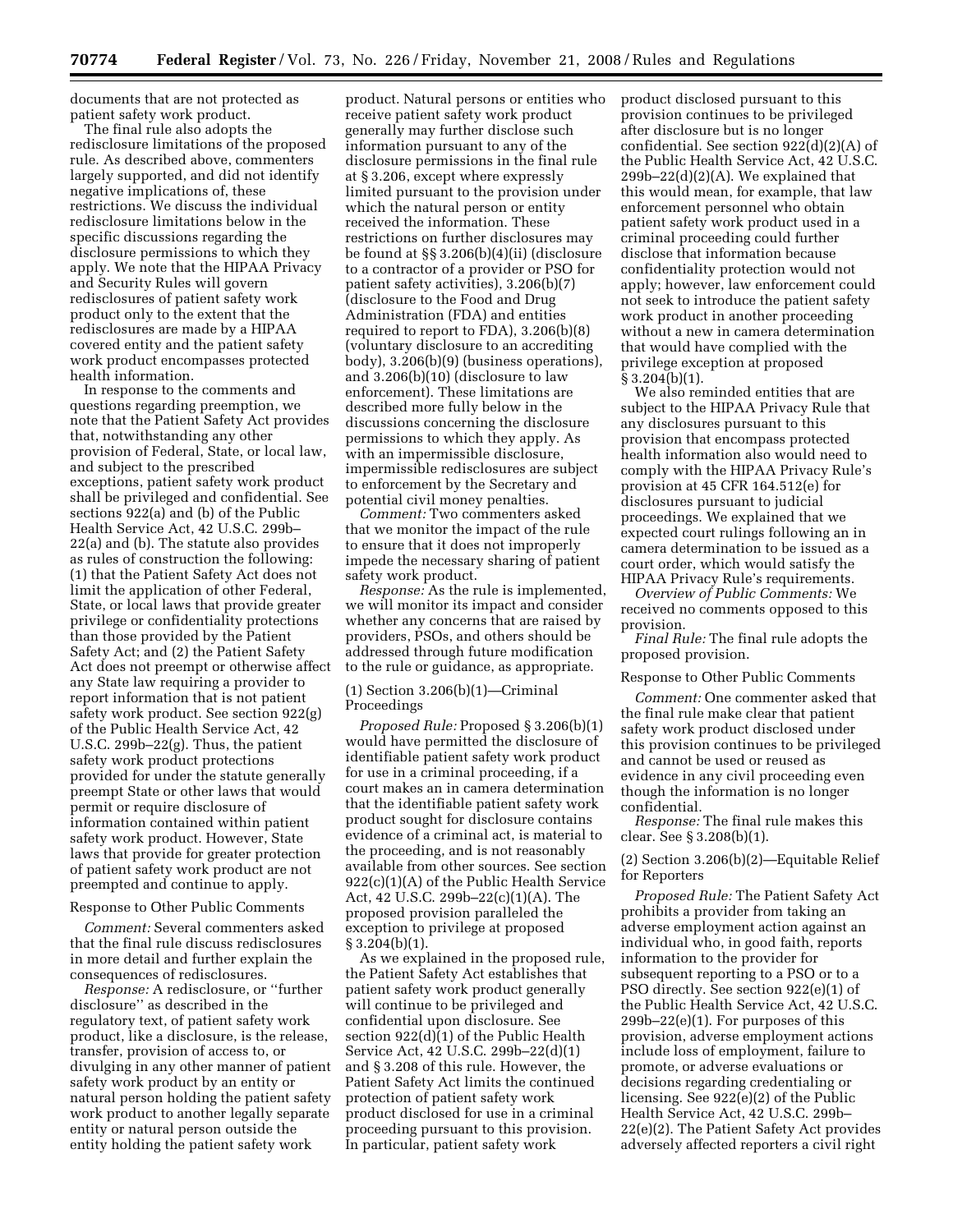of action to enjoin such adverse employment actions and obtain other equitable relief, including back pay or reinstatement, to redress the prohibited actions. See 922(f)(4) of the Public Health Service Act, 42 U.S.C. 299b– 22(f)(4). To effectuate the obtaining of equitable relief under this provision, the Patient Safety Act provides that patient safety work product is not subject to the privilege protections or to the confidentiality protections. Thus, proposed § 3.206(b)(2) would have permitted the disclosure of identifiable patient safety work product by an employee seeking redress for adverse employment actions to the extent that the information is necessary to permit the equitable relief. This proposed provision paralleled the privilege exception to permit equitable relief at proposed § 3.204(b)(2). Also, in accordance with the statute, we proposed that once patient safety work product is disclosed pursuant to this provision, it would have remained subject to confidentiality and privilege protection in the hands of all subsequent holders and could not be further disclosed except as otherwise permitted by the rule.

We also provided guidance with respect to the application of the HIPAA Privacy Rule if a covered entity (or its business associate) was making the disclosure and the patient safety work product included protected health information. In that regard, we explained that, under the HIPAA Privacy Rule at 45 CFR 164.512(e), when protected health information is sought to be disclosed in a judicial proceeding via subpoenas and discovery requests without a court order, the disclosing HIPAA covered entity must seek satisfactory assurances that the party requesting the information has made reasonable efforts to provide written notice to the individual who is the subject of the protected health information or to secure a qualified protective order.

Finally, the proposed rule solicited comments on whether the obtaining of a protective order should be a condition of the disclosure under this provision or whether, instead, the final rule should require only a good faith effort to obtain a protective order as a condition of this disclosure.

*Overview of Public Comments:* Two commenters expressed general support for the proposed provision, stating that it struck the appropriate balance between maintaining the confidentiality and privilege protections on patient safety work product and allowing reporters of patient safety work product to seek redress for adverse employment

actions based upon their good faith reporting of this information to a PSO. Several commenters responded to the question posed in the proposed rule asking whether a protective order should be a condition of disclosure under this provision or if a good faith effort in obtaining a protective order should be sufficient. All of these commenters agreed that the obtaining of a protective order should be a condition of disclosure of patient safety work product under this provision.

*Final Rule:* The final rule adopts the proposed disclosure permission at § 3.206(b)(2) but conditions the permitted disclosure for equitable relief on the provision of a protective order by the court or administrative tribunal to protect the confidentiality of the patient safety work product during the course of the proceeding. Although patient safety work product remains confidential and privileged in the hands of all recipients after disclosure under this provision, we recognize that the sensitive nature of the patient safety work product warrants requiring a protective order as additional protection on this information. Because some participants and observers of a proceeding involving equitable relief for an adverse employment action may not be aware that certain information is protected as patient safety work product to which penalties attach for impermissible disclosures, requiring a protective order is prudent to ensure that patient safety work product is adequately protected and that individuals are put on notice of its protected status. As we explained in the proposed rule, such a protective order could take many forms that preserve the confidentiality of patient safety work product. For example, the order could limit the use of the information to case preparation, but not make it evidentiary. Or, the order might prohibit the disclosure of the patient safety work product in publicly accessible proceedings and in court records to prevent liability from moving to a myriad of unsuspecting parties.

We recognize that, in some cases, a reporter seeking equitable relief may be unable to obtain a protective order from a court prior to making a necessary disclosure of patient safety work product, despite the reporter's good faith and diligent effort to obtain one. If the Secretary receives a complaint that patient safety work product was disclosed by a reporter seeking equitable relief, the Secretary has discretion not to impose a civil money penalty, if appropriate. While the final rule requires a protective order as a condition of disclosure, it is not the Secretary's intent to frustrate the

obtaining of equitable relief provided for under the statute. Thus, the Secretary will review the circumstances of such complaints to determine whether to exercise his enforcement discretion to not pursue a civil money penalty.

(3) Section 3.206(b)(3)—Authorized by Identified Providers

*Proposed Rule:* Proposed § 3.206(b)(3) would have permitted a disclosure of patient safety work product when each provider identified in the patient safety work product separately authorized the disclosure. This provision paralleled the privilege exception at proposed § 3.204(b)(3) and was based on section 922(c)(1)(C) of the Public Health Service Act, 42 U.S.C. 299b–22(c)(1)(C). The proposed rule explained that patient safety work product disclosed under this exception would continue to be confidential pursuant to the continued confidentiality provisions at section 922(d)(1) of the Public Health Service Act, 42 U.S.C. 299b–22(d)(1), and persons would be subject to liability for further disclosures in violation of that confidentiality.

We also explained that it would be insufficient to make identifiable information regarding a nonauthorizing provider nonidentifiable in lieu of obtaining an authorization. While we considered such an approach, we rejected it as impractical given that it seemed there would be very few, if any, situations in which a nonauthorizing provider could be nonidentified without also needing to nonidentify, or nearly so, an authorizing provider in the same patient safety work product.

We encouraged persons disclosing patient safety work product to exercise discretion with respect to the scope of patient safety work product disclosed and to consider whether identifying information regarding reporters or patients was necessary, even though the statute required neither patient nor reporter authorization under this provision. We also explained that, if the disclosing entity is a HIPAA covered entity (or business associate), the HIPAA Privacy Rule, including the minimum necessary standard when applicable, would apply to the disclosure of protected health information contained within the patient safety work product. Further, if the disclosure was not also permitted under the HIPAA Privacy Rule, the patient information would need to be de-identified. We sought public comment as to whether the proposed approach was sufficient to protect the interests of reporters and patients identified in the patient safety work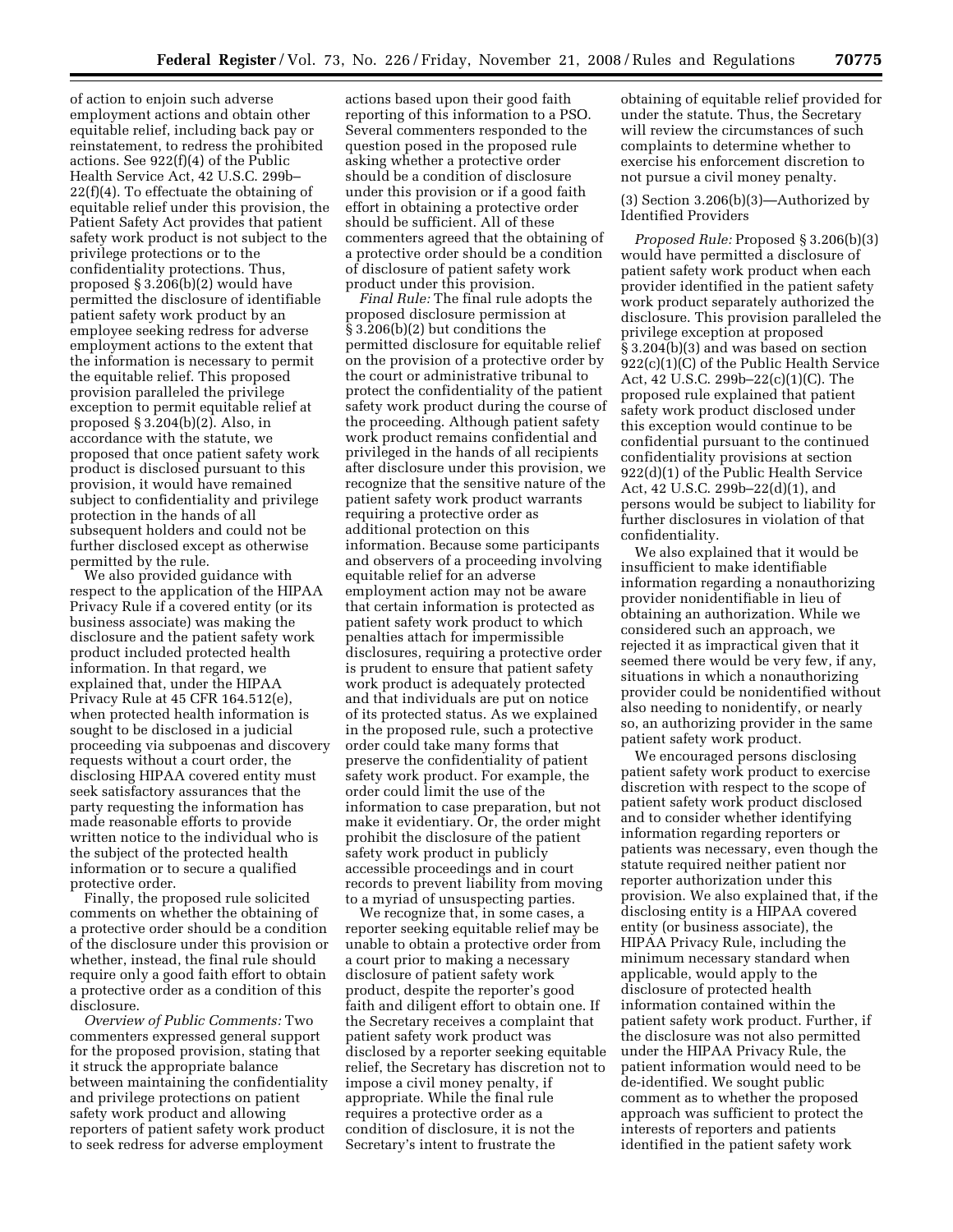product permitted to be disclosed pursuant to this provision.

While the Patient Safety Act does not specify the form of the authorization under this exception, we proposed that an authorization be in writing, be signed by the authorizing provider, and contain sufficient detail to fairly inform the provider of the nature and scope of the disclosures being authorized. The proposed rule would not have required that any specific terms be included in the authorization, only that disclosures be made in accordance with the terms of the authorization, whatever they may be. We sought public comment on whether a more stringent standard would be prudent and workable, such as an authorization process that is disclosure specific.

We also proposed that any authorization be maintained by the disclosing entity or person for a period of six years from the date of the last disclosure made in reliance on the authorization, the limit of time within which the Secretary must initiate an enforcement action.

*Overview of Public Comments:*  Several commenters responded that patients and reporters identified in patient safety work product are adequately protected by this regulation and by the HIPAA Privacy Rule for covered entities. Some commenters, however, suggested that the HIPAA Privacy Rule's minimum necessary standard be applied to disclosures under this provision so that only the minimum necessary amount of patient safety work product would be permitted to be disclosed.

Several commenters also responded to the question of whether a stricter or more prescribed standard for the authorizations should be included in the final rule, the majority of whom stated that the authorization requirements outlined in the proposed rule were adequate. One commenter recommended that the final rule not regulate the terms of the provider authorization and that such terms be left to the parties. Another commenter suggested that provider authorizations be time-limited, while other commenters asked for a model authorization form and that the final rule provide a process for revocation of authorizations.

*Final Rule:* The final rule adopts the proposed provision. Thus, a provider, PSO, or responsible person may disclose identifiable patient safety work product if a valid authorization is obtained from each identified provider and the disclosure is consistent with such authorization. As in the proposed rule, such authorizations must be retained by

the disclosing entity for six years from the date of the last disclosure made in reliance on the authorization and made available to the Secretary upon request. Further, as the Department agrees with those commenters who believed the specific terms of the provider authorizations should be left to the parties, the final rule, as in the proposed rule, requires only that the authorization of each of the identified providers be in writing and signed, and contain sufficient detail to fairly inform the provider of the nature and scope of the disclosures being authorized. Thus, the parties are free to define their own specific terms for provider authorizations, including any time limitations and to what extent and the process through which such authorizations are revocable. Given the final rule does not prescribe a particular form or the terms of provider authorizations under this provision, we do not believe providing a model authorization form is appropriate or feasible.

With respect to patient and reporter identifiers, we continue to strongly encourage disclosers to consider how much patient safety work product is necessary, and whether patient or reporter identifiers are necessary, to accomplish the purpose of the authorized disclosure. However, this final rule does not include specific limitations on the disclosure of patient and reporter identifiers under this provision, so long as the disclosure is in accordance with the terms of the provider authorizations. In addition, the HIPAA Privacy Rule, including the minimum necessary or de-identification standard, as appropriate, continues to apply to the disclosure of any protected health information contained within the patient safety work product.

#### Response to Other Public Comments

*Comment:* One commenter asked for clarification as to whether state laws requiring greater protection for patient safety work product would apply to disclosures pursuant to this provision.

*Response:* Section 922(g)(1) of the Public Health Service Act, 42 U.S.C. 299b–22(g)(1), provides that the Patient Safety Act does not limit the application of other Federal, State, or local laws that provide greater privilege or confidentiality protections than provided by the Act. Thus, state laws providing greater protection for patient safety work product are not preempted and would apply to disclosures of patient safety work product.

*Comment:* One commenter expressed concern that this disclosure permission conflicts with the disclosure permission

for patient safety activities at proposed § 3.206(b)(4) because this disclosure permission does not allow the sharing of any provider information, even if made nonidentifiable, unless all providers identified in the patient safety work product authorize the disclosure, while the disclosure permission for patient safety activities allows the sharing of provider information between PSOs and between providers, as long as it is anonymized.

*Response:* These disclosure permissions are separate and independent of one another and serve different purposes. Disclosures of patient safety work product may be made pursuant to either permission, provided the relevant conditions are met.

*Comment:* One commenter expressed concern about the disclosure permission's prohibition on disclosing patient safety work product in nonidentifiable form with respect to a provider who has not authorized the disclosure of the information, stating that this construct would make the provision difficult to implement.

*Response:* The final rule adopts the provisions of the proposed rule and does not permit patient safety work product to be disclosed if the information is rendered nonidentifiable with respect to a nonauthorizing provider. As explained above, there are likely few situations in which a nonauthorizing provider could be nonidentified without having to also nonidentify the authorizing providers in the patient safety work product to be disclosed under this provision. Therefore, allowing nonidentification of the nonauthorizing provider is impractical.

*Comment:* One commenter recommended that a copy of the provider authorization be kept in a patient's file, if the provider's authorized disclosure of patient safety work product resulted in a disclosure of the patient's protected health information, so that these disclosures can be tracked and included in an accounting of disclosures as required by 45 CFR 164.528 of the HIPAA Privacy Rule.

*Response:* While the commenter's suggestion may assist in complying with the HIPAA Privacy Rule's accounting of disclosures standard, we do not include such a requirement in the final rule. Given that the authorizations provided for under this provision are focused on the disclosure of the provider's identifiable information and that the specific terms of such authorizations will vary based on the circumstances of the disclosure and the parties, it is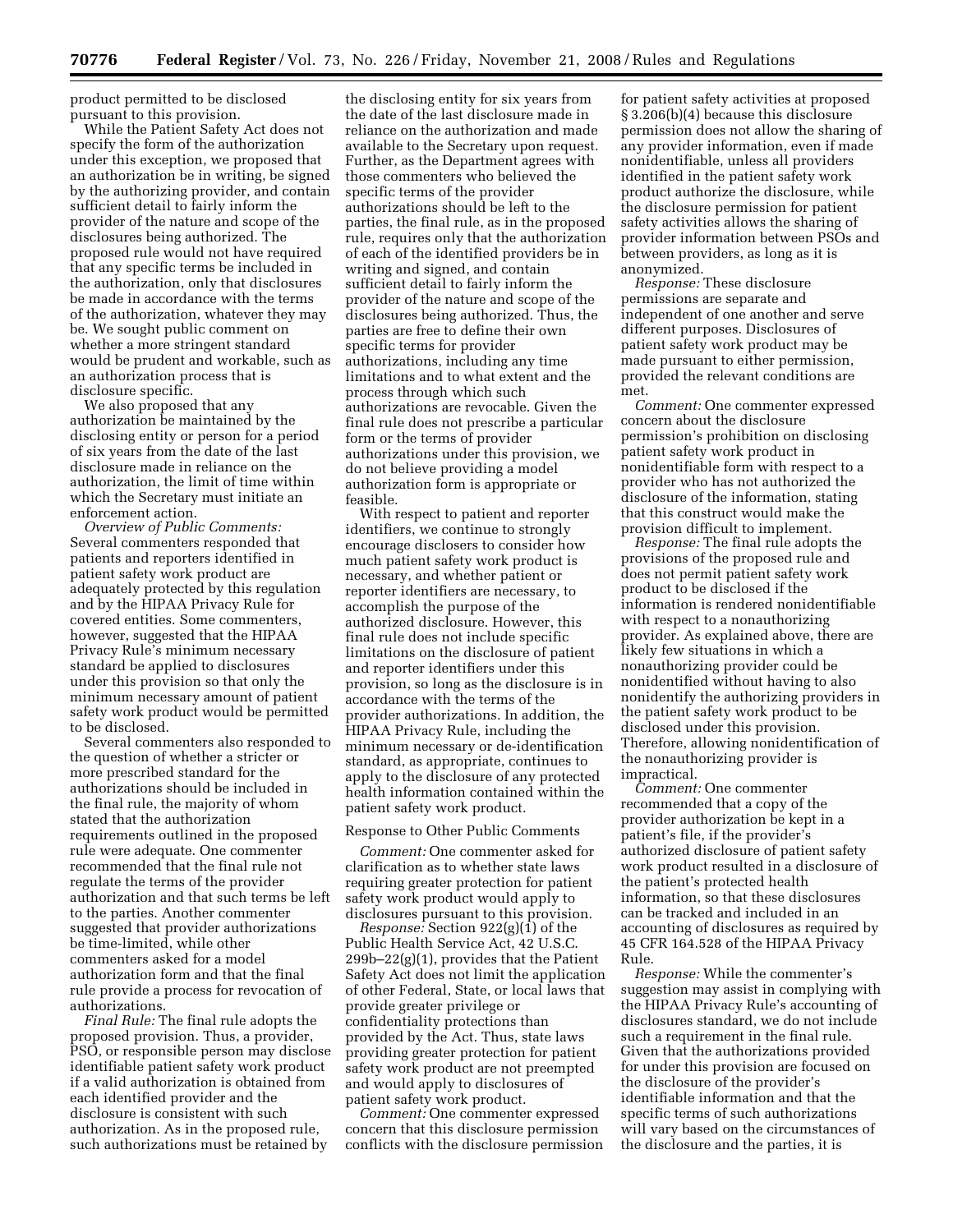unlikely that such authorizations will contain the information necessary for a HIPAA covered entity to meet its accounting obligations to the individual patient. Further, HIPAA covered entities are free to design and use approaches for compliance with the HIPAA Privacy Rule's accounting standard that are best suited to their business needs and information systems.

### (4) Section 3.206(b)(4)—Patient Safety Activities

*Proposed Rule:* Proposed § 3.206(b)(4) would have permitted the disclosure of identifiable patient safety work product for patient safety activities (i) by a provider to a PSO or by a PSO to that disclosing provider; or (ii) by a provider or a PSO to a contractor of the provider or PSO; or (iii) by a PSO to another PSO or to another provider that has reported to the PSO, or by a provider to another provider, provided, in both cases, certain direct identifiers are removed. This proposed permissible disclosure provision was based on section 922(c)(2)(A) of the Public Health Service Act, 42 U.S.C. 299b–22(c)(2)(A), which permits the disclosure of identifiable patient safety work product for patient safety activities. The proposed rule provided that, consistent with the statute, patient safety work product would remain privileged and confidential once disclosed under this provision.

We explained in the proposed rule that patient safety activities are the core mechanism by which providers may disclose patient safety work product to obtain external expertise from PSOs and through which PSOs may aggregate information from multiple providers, and communicate feedback and analyses back to providers. Thus, the rule needs to facilitate such communications so that improvements in patient safety can occur. To realize this goal, the proposed rule at § 3.206(b)(4)(i) would have allowed for the disclosure of identifiable patient safety work product reciprocally between providers and the PSOs to which they have reported. This would allow PSOs to collect, aggregate, and analyze patient safety event information and disseminate findings and recommendations for safety and quality improvements.

The proposed rule at § 3.206(b)(4)(ii) also would have allowed for disclosures by providers and PSOs to their contractors who are not workforce members, recognizing that there may be situations where providers and PSOs want to engage contractors who are not agents to carry out patient safety activities. However, to ensure patient

safety work product remained adequately protected in such cases, the proposed rule would have prohibited contractors from further disclosing patient safety work product, except to the provider or PSO from which they first received the information. We explained in the proposed rule that this limitation would not, however, preclude a provider or PSO from exercising its authority under section 922(g)(4) of the Public Health Service Act, 42 U.S.C.  $299b-22(g)(4)$ , to separately delegate its power to the contractor to make other disclosures. We also stated that, although the proposed rule did not require a contract between the provider or PSO and the contractor, we fully expected the parties to engage in prudent practices to ensure patient safety work product remained confidential.

Further, to allow for more effective aggregation of patient safety work product, the proposal at § 3.206(b)(4)(iii) would have allowed PSOs to disclose patient safety work product to other PSOs or to other providers that have reported to the PSO (but not about the specific event(s) to which the patient safety work product relates), and providers to disclose patient safety work product to other providers, for patient safety activities, as long as the patient safety work product was anonymized through the removal of direct identifiers of providers and patients. See proposed  $§ 3.206(b)(4)(iii)(A)$ . In particular, to anonymize provider identifiers, the proposed rule would have required the removal of the following direct identifiers of any providers and of affiliated organizations, corporate parents, subsidiaries, practice partners, employers, members of the workforce, or household members of such providers: (1) Names; (2) postal address information, other than town or city, State and zip code; (3) telephone numbers; (4) fax numbers; (5) electronic mail addresses; (6) social security numbers or taxpayer identification numbers; (7) provider or practitioner credentialing or DEA numbers; (8) national provider identification number; (9) certificate/license numbers; (10) web universal resource locators; (11) internet protocol (IP) address numbers; (12) biometric identifiers, including finger and voice prints; and (13) full face photographic images and any comparable images. For patient identifiers, the proposed rule would have applied the HIPAA Privacy Rule limited data set standard. See 45 CFR 164.514(e). We explained in the proposed rule that removal of the required identifiers could be absolute or

be done through encryption, provided the disclosing entity did not disclose the key to the encryption or the mechanism for re-identification.

Recognizing that fully nonidentifiable patient safety work product may have limited usefulness due to the removal of key elements of identification, the proposed rule specifically sought public comment on whether there were any entities other than providers, PSOs, or their contractors that would need fully identifiable or anonymized patient safety work product for patient safety activities.

The proposed rule also explained the intersection with the HIPAA Privacy Rule with respect to these disclosures, and noted that, as provided by the statute, PSOs would be treated as business associates and patient safety activities performed by, or on behalf of, a covered provider by a PSO would be deemed health care operations as defined by the HIPAA Privacy Rule. For a more detailed discussion of the application of the HIPAA Privacy Rule with respect to disclosures under this proposed provision, see the preamble to the proposed rule at 73 FR 8146–8147. The proposed rule sought public comment on whether the HIPAA Privacy Rule definition of ''health care operations'' should be modified to include a specific reference to patient safety activities and whether the HIPAA Privacy Rule disclosure permission for health care operations should be modified to include a reference to patient safety activities.

*Overview of Public Comments:* The commenters expressed general support for the reciprocal disclosure of patient safety work product between providers and PSOs for patient safety activities. Additionally, commenters expressed general support for the disclosure of patient safety work product by a PSO or provider to its contractor to carry out patient safety activities.

Commenters also generally supported the proposed permissible disclosure of patient safety work product between PSOs for patient safety activities, between PSOs and other providers that have reported to that PSO, and between providers. However, many commenters expressed concern about the proposed rule requirement at § 3.206(b)(4)(iii) to anonymize patient safety work product prior to disclosure. Some commenters stated that this requirement inappropriately limited a PSO's ability to share this information with other PSOs and could prevent PSOs from being able to identify duplicate reports of a single event coming from independent sources in the patient safety work product received from other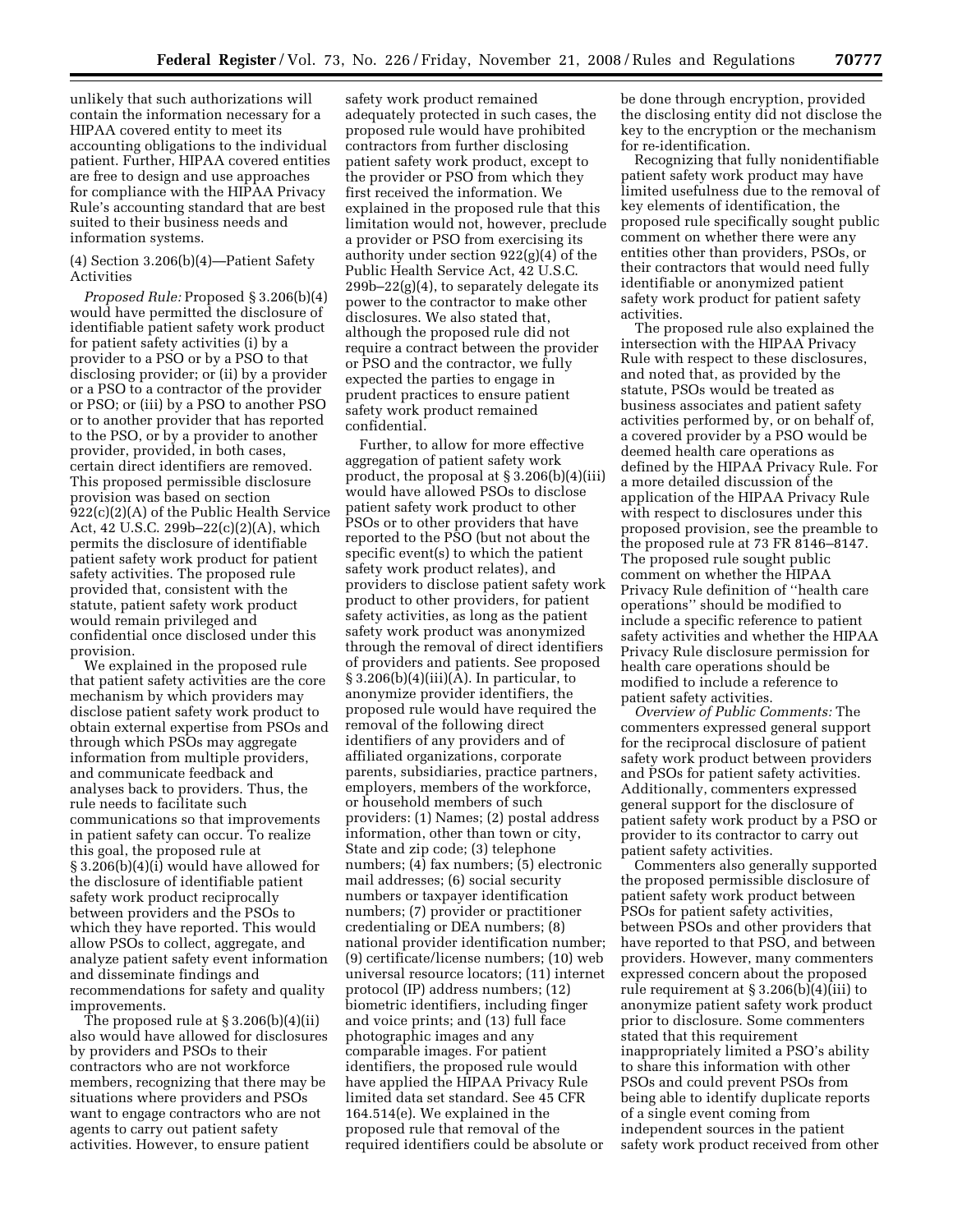PSOs. One suggested that PSOs be able to share identifiable patient safety work product with other PSOs, while another commenter stated that provider names, addresses, and phone numbers should be included in patient safety work product to permit follow up contact with the provider and as a way to identify duplicate adverse event reports. This commenter suggested that PSOs be able to contract with other PSOs as their contractors so that they could share patient safety information that has not been anonymized with one another subject to § 3.206(b)(4)(ii), or alternatively, that the final rule allow PSOs to share patient safety work product identifying providers with other PSOs if a contract ensuring the confidentiality of this information is in place between the PSOs. Other commenters expressed concern that the anonymization requirement limited the ability of providers to use and disclose patient safety work product to other providers or students for educational, academic, or professional purposes. These commenters feared that the proposed rule would inhibit providers' ability to consult with other providers about patient safety events and requested clarification from the Department that the rule would not prohibit the disclosure of patient safety work product among physicians and other health care professionals, particularly for education purposes or for preventing or ameliorating harm.

Many commenters also responded to the question in the proposed rule regarding whether the patient safety activities disclosure permission should be expanded to encompass additional entities. Commenters identified no additional entities to include in this disclosure permission; however, some commenters suggested that the Department monitor this provision so that exceptions for disclosures to additional entities may be made in the future if necessary.

*Final Rule:* The final rule adopts without modification proposed § 3.206(b)(4)(i) and § 3.206(b)(4)(ii), permitting disclosure of patient safety work product for patient safety activities between providers and PSOs, and between providers or PSOs and their contractors that undertake patient safety activities on their behalf. In addition, the final rule modifies proposed § 3.206(b)(4)(iii) with respect to disclosures to another PSO or provider, redesignates the provision as § 3.206(b)(4)(iv), and adds a new  $§ 3.206(b)(4)(iii).$ 

New § 3.206(b)(4)(iii) of the final rule permits disclosure of identifiable patient safety work product among

affiliated providers for patient safety activities. Unlike disclosures between providers in § 3.206(b)(4)(iv), the patient safety work product disclosed pursuant to this permission need not be anonymized prior to disclosure. An affiliated provider is defined in the final rule as ''with respect to a provider, a legally separate provider that is the parent organization of the provider, is under common ownership, management, or control with the provider, or is owned, managed, or controlled by the provider.'' See § 3.20. This addition to the final rule is included in recognition that certain provider entities with a common corporate affiliation, such as integrated health systems, may have a need, just as a single legal entity, to share identifiable and non-anonymized patient safety work product among the various provider affiliates and their parent organization for patient safety activities and to facilitate, if desired, one corporate patient safety evaluation system. We emphasize that provider entities can choose not to use this disclosure mechanism if they believe that doing so would adversely affect provider participation, given that patient safety work product would be shared more broadly across the affiliated entities.

The final rule adopts the disclosure permission for patient safety work product proposed at § 3.206(b)(4)(iii) in the proposed rule; however, the final rule relocates this disclosure permission to  $\S 3.206(b)(4)(iv)$  and retitles this section for clarity. This disclosure permission requires that patient safety work product disclosed for patient safety activities by a PSO to another PSO or to another provider that has reported to the PSO or by a provider to another provider must be anonymized through the removal of certain providerrelated direct identifiers listed in  $\S 3.206(b)(4)(iii)(A)$ , as well as the removal of patient direct identifiers pursuant to the HIPAA Privacy Rule's limited data set standard at 45 CFR 164.514(e)(2).

Although the final rule includes a provision for disclosure of fully identifiable patient safety work product among affiliated providers, we believe it is unnecessary to provide a similar provision that would allow for the sharing of identifiable and nonanonymized patient safety work product between PSOs since the final rule includes multiple avenues for secondary PSOs, i.e., those PSOs that do not have the direct reporting relationship with the provider, to receive provider identifiable data, if needed. In particular, the final rule allows: (1) A

PSO receiving patient safety work product from a provider to contact that provider and recommend that the provider also report the patient safety work product to an additional PSO; (2) a provider reporting to a PSO to delegate its authority to the PSO to report its patient safety work product to an additional PSO; (3) a PSO to hire another PSO as a consultant to assist in the evaluation of patient safety work product received from a reporting provider, pursuant to § 3.206(b)(4)(ii); and (4) a PSO to disclose identifiable and non-anonymized patient safety work product to another PSO if it has obtained authorization to do so from each provider identified in the patient safety work product. See § 3.206(b)(3).

To address the concerns of providers generally that the rule would prohibit the disclosure of patient safety work product among physicians and other health care professionals, particularly for educational purposes or for preventing or ameliorating patient harm, we emphasize that the rule does not regulate uses of patient safety work product within a single legal entity. (However, we note that we have expressly defined as a disclosure the sharing of patient safety work product between a component PSO and the rest of the legal entity of which it is a part.) Thus, consistent with this policy, providers within a single legal entity are free to discuss and share patient safety work product in identifiable and nonanonymized form for educational, academic, or other professional purposes. We have made this policy clear in the final rule by modifying the definition of disclosure to apply only to the release, transfer, provision of access to, or divulging in any other manner of patient safety work product by: (1) an entity or natural person holding the patient safety work product to another legally separate entity or natural person outside the entity holding the patient safety work product; or (2) a component PSO to another entity or natural person outside the component organization. Further, as described above, the new provision at § 3.206(b)(4)(iii) allows the sharing of fully identifiable patient safety work product among affiliated providers. However, if providers wish to disclose patient safety work product to other providers outside of their legal entity or to non-affiliated providers, the information must be anonymized subject to  $\S 3.206(b)(4)(iv)(A)$  and  $(B)$  or disclosed subject to another applicable disclosure permission.

#### Response to Other Public Comments

*Comment:* One commenter asked that the final rule prohibit the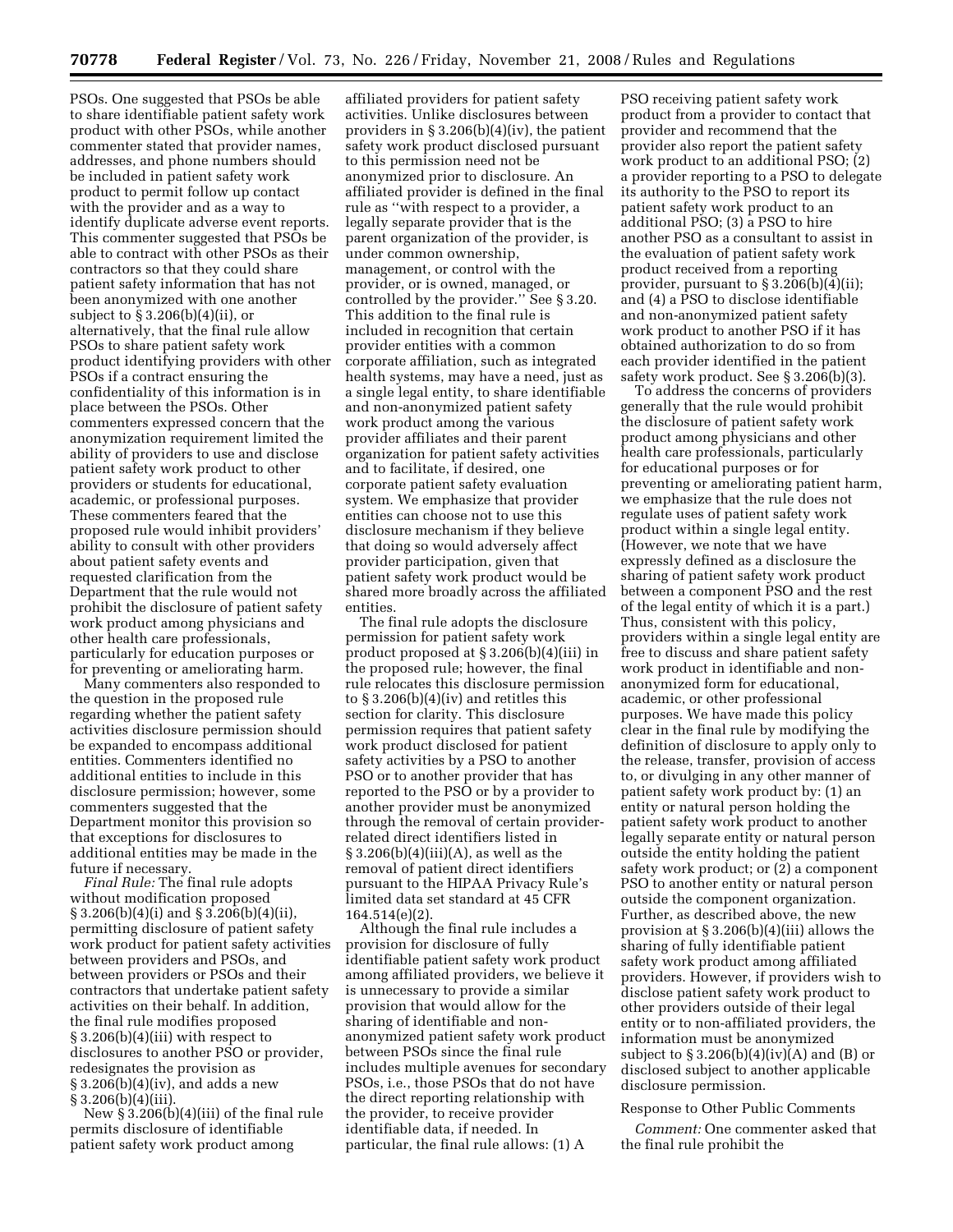recommendations made by a PSO from being introduced as evidence of a standard of care or for other purposes in a judicial or administrative proceeding.

*Response:* A recommendation made by a PSO is patient safety work product to which the privilege and confidentiality protections attach. Therefore, the information can only be disclosed through an applicable disclosure permission. However, as we explained in the proposed rule, while the recommendations themselves are protected, the corrective actions implemented by a provider, even if based on the protected recommendations from a PSO, are not patient safety work product.

*Comment:* One commenter asked if permissible disclosures of patient safety work product for patient safety activities under this disclosure permission could include disclosures for credentialing, disciplinary, and peer review purposes.

*Response:* The disclosure permission at § 3.206(b)(4) of the final rule for patient safety activities does not encompass the disclosure of patient safety work product to an external entity or within an administrative proceeding for credentialing, disciplinary, or peer review purposes. However, as explained above, uses of patient safety work product within a legal entity are not regulated and thus, patient safety work product may be used within an entity for any purpose, including those described by the commenter, so long as such use does not run afoul of the statutory prohibition on a provider taking an adverse employment action against an individual based on the fact that the individual in good faith reported information either to the provider with the intention of having the information reported to a PSO or directly to a PSO. (Note, though, that we have expressly defined as a disclosure the sharing of patient safety work product between a component PSO and the rest of the legal entity of which it is a part.)

*Comment:* One commenter suggested that PSOs should be required to maintain an accounting of all disclosures of patient safety work product containing individually identifiable health information in parallel to the HIPAA Privacy Rule requirement for covered entities. In order to further protect patient privacy, this commenter suggested that patients be made third party beneficiaries of the contracts between providers and PSOs.

*Response:* A HIPAA covered entity is responsible for ensuring that disclosures of protected health information made by a PSO, as its business associate, are included in an accounting of disclosures

to the extent such disclosures are subject to an accounting at 45 CFR 164.528. Further, the HIPAA Privacy Rule provides that a contract between a HIPAA covered entity and its business associate must require the business associate to make available to the covered entity the information it needs to comply with the HIPAA Privacy Rule's accounting standard. See 45 CFR 164.504(e). However, we expect that most permissible disclosures of patient safety work product that include protected health information will not be subject to the HIPAA Privacy Rule's accounting requirements. The HIPAA Privacy Rule's accounting standard does not require that disclosures made for health care operations be included in an accounting. See 45 CFR 164.528(a)(1)(i). Thus, because disclosures for patient safety activities at § 3.206(b)(4), business operations at § 3.206(b)(9), or accreditation purposes at § 3.206(b)(8) will generally be for the provider's health care operations, the provider does not need to account for these disclosures. Additionally, for disclosures of patient safety work product that are subject to the HIPAA Privacy Rule's accounting requirement, such as disclosures to the FDA and entities required to report to the FDA at § 3.206(b)(7), the HIPAA Privacy Rule offers enough flexibility for a provider generally to provide an accounting of those disclosures without revealing the existence of patient safety work product. Therefore, we do not believe including a requirement directly on PSOs with respect to the HIPAA Privacy Rule's accounting standard is needed or appropriate. Nor do we agree that contracts between providers and PSOs should designate individuals as third party beneficiaries of such contracts. We believe the HIPAA Privacy Rule's existing provisions provide adequate protections for identifiable patient information that may be encompassed within patient safety work product; however, we also expect PSOs generally to disclose anonymized and nonidentifiable patient safety work product.

*Comment:* Another commenter suggested that patient safety work product should be able to be used and disclosed in the same circumstances that protected health information can be used and disclosed under the HIPAA Privacy Rule for health care operations.

*Response:* The final rule does not regulate ''uses'' of patient safety work product within a legal entity; thus, a provider, PSO, or responsible person may use patient safety work product for any purpose within the legal entity, including those considered ''health care

operations'' for purposes of the HIPAA Privacy Rule. With respect to disclosures, however, we do not agree that expanding the disclosure permission in the manner suggested by the commenter is appropriate. The disclosure permissions in the final rule are carefully crafted to balance the need for the information to remain confidential with the need to disclose patient safety work product to effectuate the goals of the statute or for other limited purposes provided by the statute. With respect to disclosures for patient safety activities, while it is clear that patient safety activities are health care operations under the HIPAA Privacy Rule, only a subset of activities within the definition of ''health care operations'' are relevant to patient safety.

*Comment:* One commenter asked for clarification about whether a provider can report a single patient safety event to multiple PSOs.

*Response:* Providers are free to report patient safety work product to, and have relationships with, multiple PSOs.

*Comment:* A commenter asked that the final rule explain the process for disclosing patient safety work product to the National Patient Safety Databank.

*Response:* The Department intends to provide further guidance and information regarding the creation of and reporting to and among the network of patient safety databases, as part of implementation of section 923 of the Public Health Service Act, including information on common formats for collecting and disclosing nonidentifiable patient safety work product for such purposes. The Department announced the availability of, and sought comment on, common formats for common hospital-based patient safety events in the **Federal Register** on August 29, 2008 (*http:// [www.pso.ahrq.gov/formats/](http://www.pso.ahrq.gov/formats/commonfmt.htm) commonfmt.htm*).

*Comment:* One commenter suggested that the final rule require providers and PSOs to have written contracts in place with contractors who are not their agents but who will carry out patient safety activities on their behalf. Another commenter asked if the final rule will include a requirement similar to a business associate contract under the HIPAA Privacy Rule between PSOs and its contractors.

*Response:* The final rule does not require providers and PSOs to have written contracts in place with contractors who are not their agents but who will carry out patient safety activities on their behalf. However, we expect that, in practice, such relationships will be governed by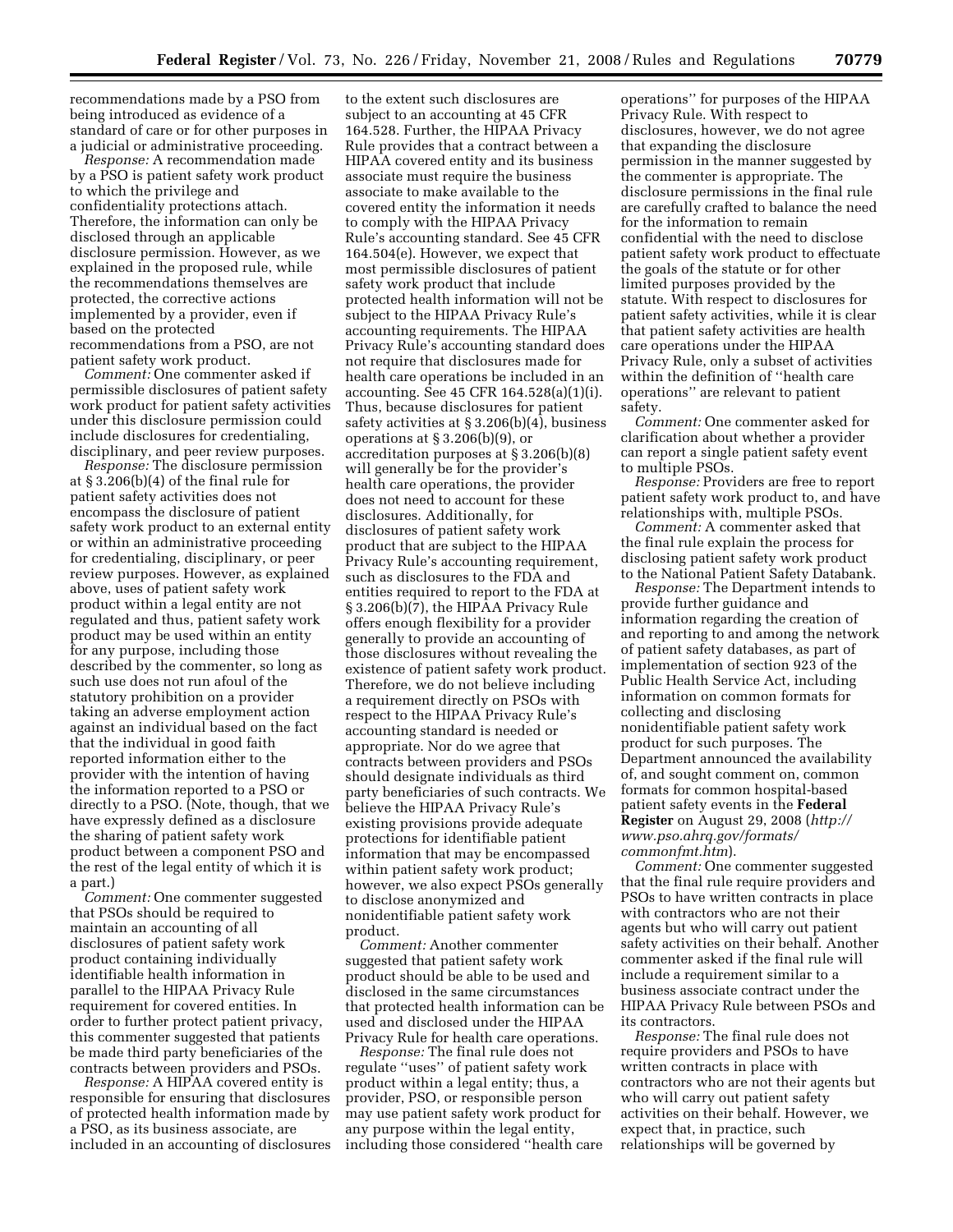contract, but we leave the terms of those relationships up to the parties. We note, though, that if a HIPAA covered entity hires a contractor to conduct patient safety activities on its behalf, which requires access to protected health information, the HIPAA Privacy Rule would require that a business associate agreement be in place prior to any disclosure of such information to the contractor. See 45 CFR 164.502(e) and 164.504(e).

*Comment:* Some commenters asked that the final rule provide clarification regarding the circumstances under which PSOs can disclose patient safety work product to other PSOs to aggregate this information for patient safety activities purposes.

*Response:* Section 3.206(b)(4)(iv) of the final rule permits such disclosures, provided the patient safety work product is anonymized by removal of the direct identifiers of both providers and patients. Also, the final rule permits a PSO to disclose patient safety work product to another PSO if authorized by the identified providers as provided in § 3.206(b)(3) or in non-identifiable form in accordance with § 3.206(b)(5). Finally, a provider reporting to a PSO may delegate its authority to the PSO to report its patient safety work product to an additional PSO, as provided by § 3.206(e).

*Comment:* A commenter suggested that a data use agreement be required when any information, including individually identifiable health information, is being shared through a limited data set.

*Response:* If a HIPAA covered entity is sharing a limited data set, as defined by the HIPAA Privacy Rule, the covered entity must enter into a data use agreement with the recipient of the information. See 45 CFR 164.504(e). For entities that are not covered by the HIPAA Privacy Rule, the final rule does not include such a requirement; however, we encourage such parties to engage in these and similar practices to further protect patient safety work product.

*Comment:* Two commenters asked for clarification in the final rule about whether patient safety work product disclosed by a provider to a PSO or by a PSO to a provider can identify other providers regardless of whether they have also reported to that PSO. One commenter asked if the rule requires that authorization from all the identified providers is required before this disclosure can be made.

*Response:* The final rule at § 3.206(b)(4)(i) allows the disclosure of patient safety work product in identifiable form reciprocally between

the provider and the PSO to which it reports. This information can contain information identifying other providers. If the patient safety work product is being disclosed between PSOs, between unaffiliated providers, or between a PSO and other providers that have reported to it, then the information must be anonymized prior to disclosure subject to § 3.206(b)(4)(iv)(A) and (B). In addition, if a provider or PSO obtains authorizations from all providers identified in the patient safety work product, or if the patient safety work product is being shared among affiliated providers, then such information may be disclosed in identifiable form under § 3.206(b)(3) and 3.206(b)(4)(iii).

*Comment:* Several commenters expressed concern about the anonymization requirement at proposed  $\S 3.206(b)(4)(iii)(A)$  and stated that a provider may be identifiable even if the patient safety work product is anonymized. One commenter suggested that zip codes should be included in the list of identifiers that must be removed from the patient safety work product. Other commenters felt that the anonymization standard was too strict.

*Response:* We believe the anonymization standard in the final rule at  $\S 3.206(b)(4)(iv)(A)$  strikes the appropriate balance between the need to protect patient safety work product and the need for broader sharing of such information at an aggregate level, outside of the direct provider and PSO relationship, to achieve the goals of the statute and improve patient safety.

*Comment:* We received several comments in response to the questions asked in the proposed rule about whether the HIPAA Privacy Rule definition of ''health care operations'' should include a specific reference to patient safety activities and whether the Privacy Rule disclosure permission for health care operations should be modified to conform to the disclosure for patient safety activities. These commenters expressed overwhelming support for modifying the HIPAA Privacy Rule's definition of ''health care operations'' to include such a specific reference and to aligning the disclosure permission for health care operations with that for patient safety activities. The commenters stated that including such specific references would make the intersection of both regulations clear, and would encourage patient safety discourse among providers and PSOs. One commenter stated that there was no need to modify the definition of ''health care operations'' because it already unambiguously encompassed patient safety activities. No commenters suggested that modifications to the

Privacy Rule were necessary to address any workability issues.

*Response:* OCR will consider these comments and will seek opportunity to address them in regulation or in guidance.

# (5) Section 3.206(b)(5)—Disclosure of Nonidentifiable Patient Safety Work Product

*Proposed Rule:* Proposed § 3.206(b)(5) would have permitted the disclosure of nonidentifiable patient safety work product if the patient safety work product met the standard for nonidentification in proposed § 3.212. See section 922(c)(2)(B) of the Public Health Service Act, 42 U.S.C. 299b-22(c)(2)(B). As described in proposed § 3.208(b)(ii), nonidentifiable patient safety work product, once disclosed, would no longer be privileged and confidential and thus, could be redisclosed by a recipient without any Patient Safety Act limitations or liability. Any provider, PSO or responsible person could nonidentify patient safety work product. See the discussion regarding § 3.212 for more information about the nonidentification standard.

*Overview of Public Comments:* We received no comments opposed to this proposed provision.

*Final Rule:* The final rule adopts the proposed provision.

#### Response to Other Public Comments

*Comment:* One commenter asked that the final rule require data use agreements for disclosures of nonidentifiable patient safety work product in cases where there is a chance for identification or reidentification of provider identities.

*Response:* We emphasize that patient safety work product is considered nonidentifiable only if, either: (1) the statistical method at § 3.212(a)(1) is used and there is a very small risk that the information could be used, alone or in combination with other reasonably available information, by an anticipated recipient to identify an identified provider; or (2) the identifiers listed at § 3.212(a)(2) are stripped and the person making the disclosure does not have actual knowledge that the remaining information could be used, alone or in combination with other information that is reasonably available to the intended recipient, to identify a provider. Thus, the commenter should consider whether the information about which it is concerned would be nonidentifiable for purposes of this rule. Further, while the final rule does not require that the disclosure of nonidentifiable patient safety work product be conditioned on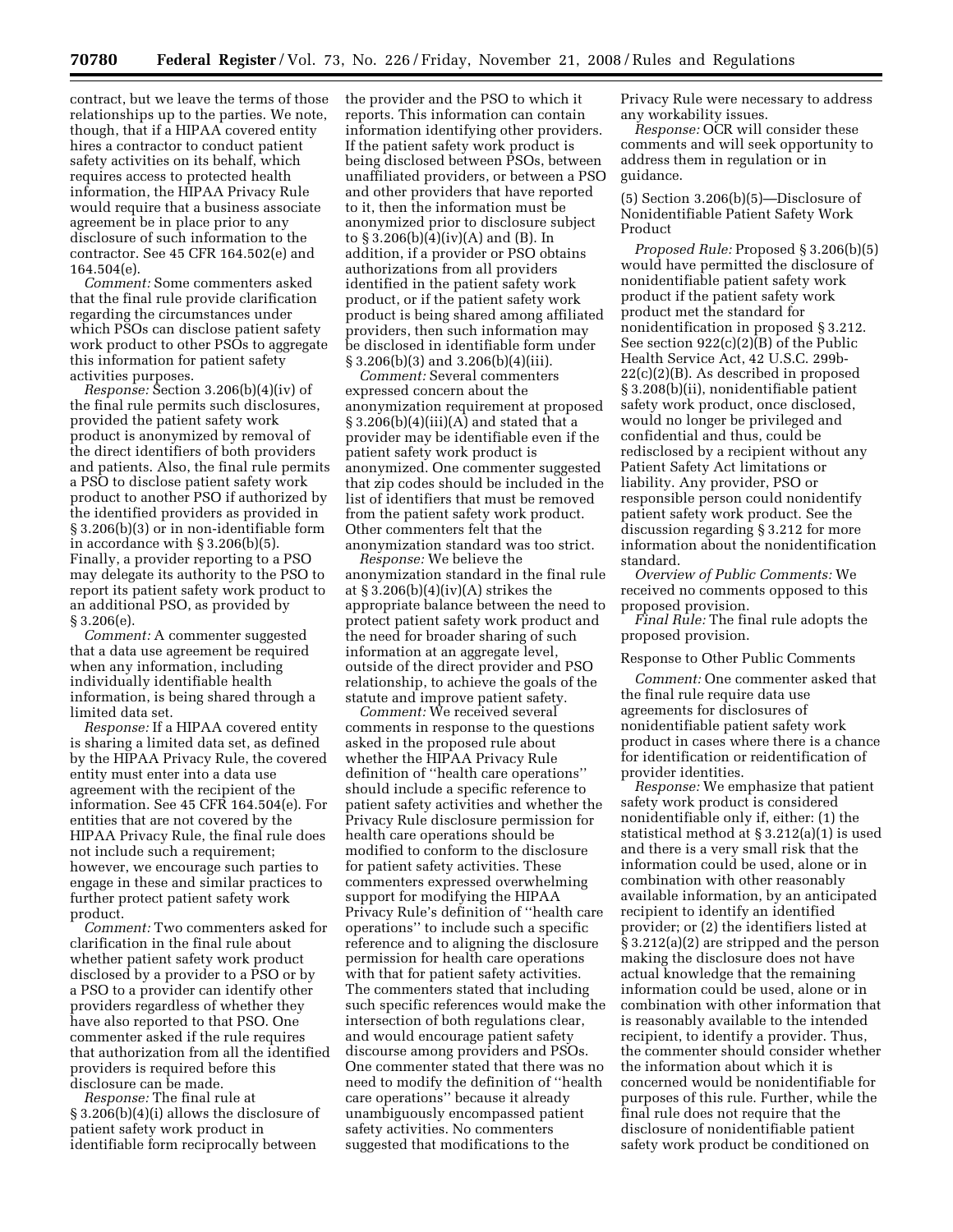an agreement between the parties to the disclosure, we note that providers, PSOs, and responsible persons are free to contract or enter into agreements that place further conditions on the release of patient safety work product, including in nonidentifiable form, than required by the final rule. See § 3.206(e).

*Comment:* Several commenters stated that identifiable information about nondisclosing providers should not be disclosed and that adequate safeguards should be in place to ensure that information identifying nondisclosing providers is not released. These commenters also suggested that AHRQ set up a workgroup to evaluate the standards and approaches set forth in the proposed rule.

*Response:* The nonidentification standard at § 3.212 of the final rule addresses the commenters' concern by requiring either that: (1) a statistician determine, with respect to information, that the risk is very small that the information could be used, alone or in combination with other reasonably available information, by an anticipated recipient to identify an identified provider; or (2) all of the providerrelated identifiers listed at § 3.212(a)(2) be removed and the provider, PSO, or responsible person making the disclosure not have actual knowledge that the information could be used, alone or in combination with other information that is reasonably available to the intended recipient, to identify the particular provider.

# (6) Section 3.206(b)(6)—For Research

*Proposed Rule:* Proposed § 3.206(b)(6) would have allowed the disclosure of identifiable patient safety work product to entities carrying out research, evaluations, or demonstration projects that are funded, certified, or otherwise sanctioned by rule or other means by the Secretary. See section 922(c)(2)(C) of the Public Health Service Act, 42 U.S.C.  $299b-22(c)(2)(C)$ . We explained in the proposed rule that this disclosure permission was only for research sanctioned by the Secretary. We also explained that we expected that most research that may be subject to this disclosure permission would be related to the methodologies, analytic processes, and interpretation, feedback and quality improvement results from PSOs, rather than general medical, or even health services, research. Patient safety work product disclosed for research under this provision would continue to be confidential and privileged.

Section 922(c)(2)(C) of the Public Health Service Act, 42 U.S.C. 299b- $22(c)(2)(C)$ , requires that patient safety

work product which identifies patients may only be released to the extent that protected health information would be disclosable for research purposes under the HIPAA Privacy Rule. We interpreted this provision as requiring HIPAA covered entities to ensure any disclosures of patient safety work product under this provision that also include protected health information comply with the HIPAA Privacy Rule's research provisions. Accordingly, the proposal incorporated by reference 45 CFR 164.512(i) of the HIPAA Privacy Rule, which generally requires a covered entity to obtain documentation of a waiver (or alteration of waiver) of authorization by either an Institutional Review Board (IRB) or a Privacy Board prior to using or disclosing protected health information without the individual's authorization.

We noted that our interpretation of the statute would not impact the disclosure of identifiable patient safety work product by entities or persons that are not HIPAA covered entities. We also explained that the incorporation by reference of the HIPAA Privacy Rule should provide for the proper alignment of disclosures for research purposes under the two rules. However, the exception under the Patient Safety Act also refers to evaluations and demonstration projects, some of which may not meet the definition of research under the HIPAA Privacy Rule because they may not result in generalizable knowledge but rather may fall within the HIPAA Privacy Rule's definition of ''health care operations.'' We stated that, in such cases, HIPAA covered entities disclosing patient safety work product that includes protected health information under this exception could do so without violation of the HIPAA Privacy Rule. See the definition of ''health care operations'' at 45 CFR 164.501 of the HIPAA Privacy Rule.

*Overview of Public Comments:* We received no comments in reference to this provision.

*Final Rule:* The final rule adopts the proposed provision, except that the specific reference to ''45 CFR 164.512(i)'' is deleted. We have included only a general reference to the HIPAA Privacy Rule in recognition of the fact that disclosures of patient safety work product containing protected health information pursuant to this provision could be permissible under the HIPAA Privacy Rule under provisions other than 45 CFR 164.512(i), such as, for example, disclosures for health care operations pursuant to 45 CFR 164.506, or disclosures of a limited data set for research purposes pursuant to 45 CFR 164.514(e).

(7) Section 3.206(b)(7)—To the Food and Drug Administration

*Proposed Rule:* Section 922(c)(2)(D) of the Public Health Service Act, 42 U.S.C. 299b-22(c)(2)(D), permits the disclosure by a provider to the Food and Drug Administration (FDA) with respect to a product or activity regulated by the FDA. Proposed § 3.206(b)(7) would have implemented this provision by permitting providers to disclose patient safety work product concerning products or activities regulated by the FDA to the FDA or to an entity required to report to the FDA concerning the quality, safety, or effectiveness of an FDA-regulated product or activity. The proposed rule also would have permitted the sharing of patient safety work product between the FDA, entities required to report to the FDA, and their contractors concerning the quality, safety, or effectiveness of an FDAregulated product or activity. Patient safety work product disclosed pursuant to this disclosure permission would continue to be privileged and confidential.

We specifically sought public comment on our interpretation that the statutory language concerning reporting ''to the FDA'' included reporting by the provider to persons or entities regulated by the FDA and that are required to report to the FDA concerning the quality, safety, or effectiveness of an FDA-regulated product or activity. We proposed this interpretation to allow providers to report to entities that are required to report to the FDA, such as drug manufacturers, without violating this rule, and asked if including such language would bring about any unintended consequences for providers.

We further proposed at § 3.206(b)(7)(ii) that the FDA and entities required to report to the FDA may only further disclose patient safety work product for the purpose of evaluating the quality, safety, or effectiveness of that product or activity and such further disclosures would only be permitted between the FDA, entities required to report to the FDA, their contractors, and the disclosing providers. Thus, for example, the FDA or a drug manufacturer receiving adverse drug event information that is patient safety work product may engage in further communications with the disclosing provider(s), for the purpose of evaluating the quality, safety, or effectiveness of the particular regulated product or activity, or may work with their contractors. Moreover, an entity regulated by the FDA may further disclose the information to the FDA. The proposed provision also would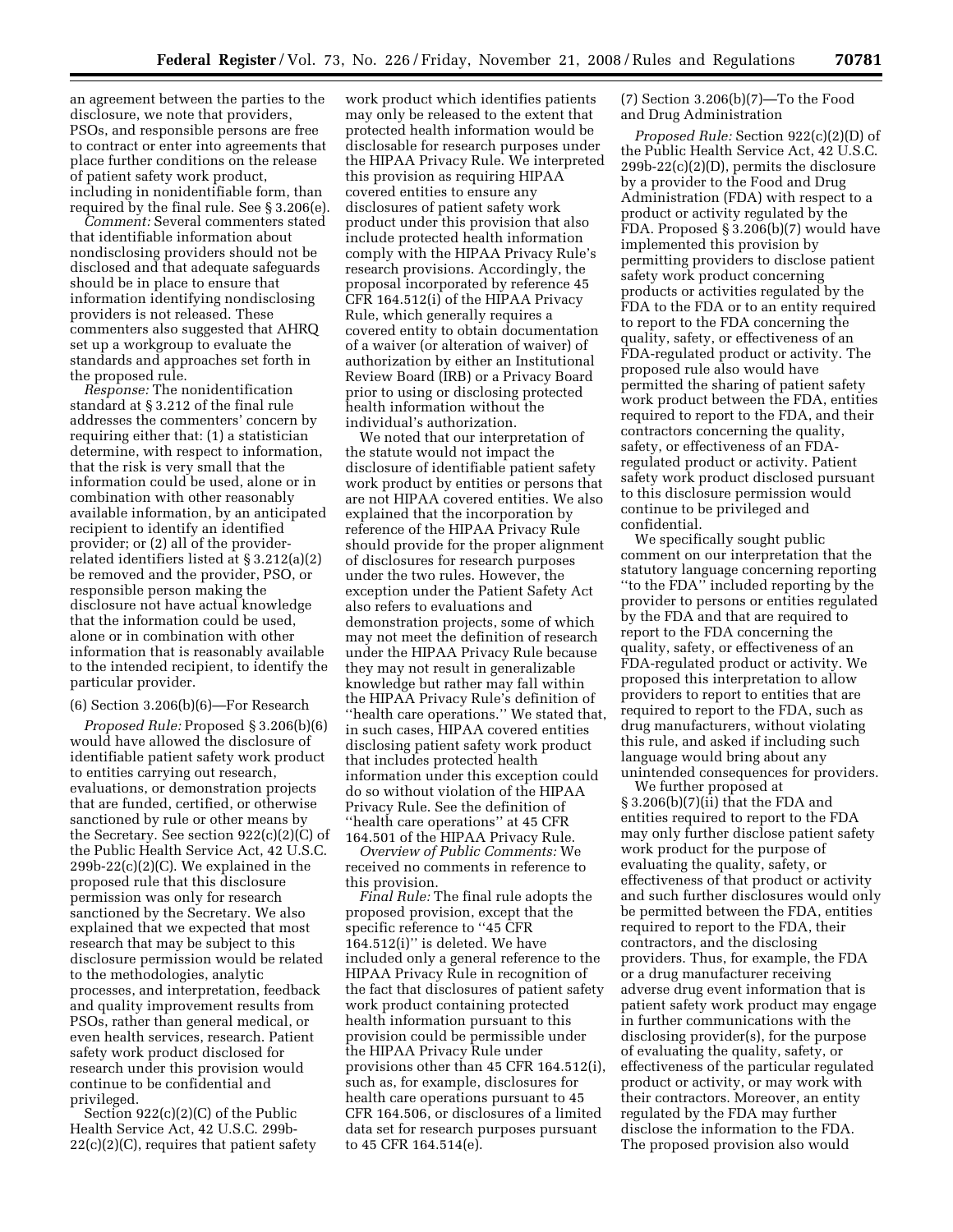have prohibited contractors receiving patient safety work product under this provision from further disclosing such information, except to the entity from which they received the information.

Finally, we explained that the HIPAA Privacy Rule at 45 CFR 164.512(b) permits HIPAA covered entities to disclose protected health information concerning FDA-regulated activities and products to persons responsible for collection of information about the quality, safety, and effectiveness of those FDA-regulated activities and products. Therefore, disclosures under this exception of patient safety work product containing protected health information would be permitted under the HIPAA Privacy Rule.

*Overview of Public Comments:* We received general support in the public comments for the express reference to FDA-regulated entities within this disclosure permission; only one commenter opposed this provision. Some commenters asked that the final rule provide examples of the types of disclosures that might occur to FDAregulated entities, and one commenter suggested that if such disclosures are permitted, the final rule should include a comprehensive list of acceptable disclosures to these entities. Another commenter noted that if disclosures to FDA-regulated entities are permitted under this disclosure permission, the final rule should limit the use of patient safety work product to the purposes stated in the statute and should prohibit the use of this information for marketing purposes. No commenters identified any unintended consequences of including FDA-regulated entities within the disclosure permission.

*Final Rule:* The final rule adopts the provisions of the proposed rule at § 3.206(b)(7), including the express reference to FDA-regulated entities. We also modify the title of the provision to reflect that disclosures to such entities are encompassed within the disclosure permission. As explained in the proposed rule, we believe including FDA-regulated entities within the scope of the disclosure permission is consistent with both the rule of construction in the statute which preserves required reporting to the FDA, as well as the goals of the statute which are to improve patient safety. See section 922(g)(6) of the Public Health Service Act, 42 U.S.C. 299b-22(g)(6). In addition, the final rule includes modifications to more clearly indicate who can receive patient safety work product under this provision, as well as what further disclosures may be made of such information. Specifically, § 3.206(b)(7)(i) now makes clear that a

provider may disclose patient safety work product concerning an FDAregulated product or activity to the FDA, an entity required to report to the FDA concerning the quality, safety, or effectiveness of an FDA-regulated product or activity, or a contractor acting on behalf of FDA or such entity for these purposes. Further, § 3.206(b)(7)(ii) clarifies that the FDA, its regulated entity entitled to receive information under this provision, and their contractors may share patient safety work product received under this provision for the purpose of evaluating the quality, safety, or effectiveness of that product or activity among themselves, as well as with the disclosing provider.

We do not include a comprehensive list of acceptable disclosures to FDAregulated entities as it would be impractical to do so. As we explained in the proposed rule, drug, device, and biological product manufacturers are required to report adverse experiences to the FDA and currently rely on voluntary reports from product users, including providers. Further, the analysis of events by a provider or PSO that constitutes patient safety work product may generate information that should be reported to the FDA or FDAregulated entity because it relates to the safety or effectiveness of an FDAregulated product or activity. This provision allows providers to report such information without violating the confidentiality provisions of the statute or rule. However, we emphasize that, despite this disclosure permission, we expect that most reporting to the FDA and its regulated entities will be done with information that is not patient safety work product, as is done today. This disclosure permission is intended to allow for reporting to the FDA or FDA-regulated entity in those special cases where, only after an analysis of patient safety work product, does a provider realize it should make a report. As in the proposed rule, patient safety work product disclosed pursuant to this provision remains privileged and confidential.

#### Response to Other Public Comments

*Comment:* Five commenters asked that the final rule allow PSOs as well as providers to disclose or report patient safety work product to the FDA or to an entity that is required to report to the FDA.

*Response:* We do not modify the provision as there is no statutory authority to allow PSOs to report patient safety work product to the FDA or to an entity required to report to the FDA. However, the statute does permit

providers to report patient safety work product to the FDA or to an entity required to report to the FDA.

*Comment:* One commenter asked for clarification as to whether lot numbers and device identifiers and serial numbers may be reported to the FDA under this disclosure permission.

*Response:* Section 3.206(b)(7) would allow such information contained within patient safety work product to be reported to FDA provided it concerned an FDA-regulated product or activity.

(8) Section 3.206(b)(8)—Voluntary Disclosure to an Accrediting Body

*Proposed Rule:* Proposed § 3.206(b)(8) would have permitted the voluntary disclosure of identifiable patient safety work product by a provider to an accrediting body that accredits that disclosing provider. See section 922(c)(2)(E) of the Public Health Service Act, 42 U.S.C. 299b-22(c)(2)(E). Patient safety work product disclosed pursuant to this proposed exception would remain privileged and confidential.

This provision would have allowed a provider to disclose patient safety work product that identifies that disclosing provider. Further, the proposed rule would not have required that patient safety work product be nonidentifiable as to nondisclosing providers. The proposed rule specifically sought public comment on whether patient safety work product should be anonymized with respect to nondisclosing providers prior to disclosure to an accrediting body under this provision.

The proposed rule also provided that an accrediting body could not take an accreditation action against a provider based on that provider's participation, in good faith, in the collection, reporting or development of patient safety work product. It also would have prohibited accrediting bodies from requiring a provider to reveal its communications with any PSO.

*Overview of Public Comments:*  Several commenters responded to the question of whether the final rule should require the anonymization of patient safety work product with respect to nondisclosing providers, all of which supported such a requirement. Another commenter noted that the final rule should expressly prohibit accrediting bodies from taking accreditation actions against nondisclosing providers based upon the patient safety work product reported to them by disclosing providers.

*Final Rule:* In light of the comments received, the final rule modifies the proposed provision at § 3.206(b)(8) to condition the voluntary disclosure by a provider of patient safety work product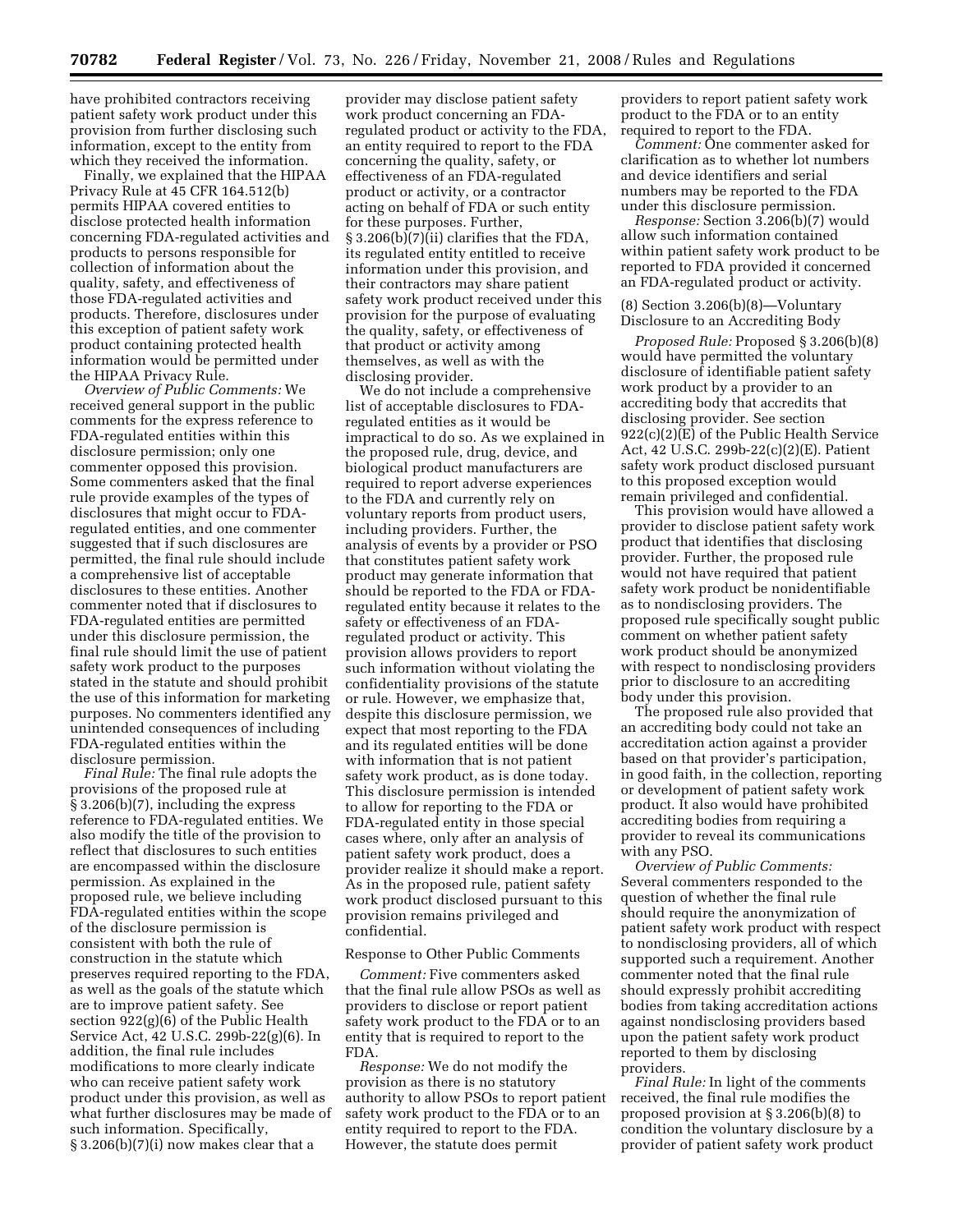to an accrediting body that accredits the provider on either: (1) the agreement of the nondisclosing providers to the disclosure; or (2) the anonymization of the patient safety work product with respect to any nondisclosing providers identified in the patient safety work product, by removal of the direct identifiers listed at  $\S 3.206(b)(4)(iv)(A)$ . Direct identifiers of the disclosing providers do not need to be removed. We also note that the final rule does not prescribe the form of the agreement obtained from non-disclosing providers. Providers are free to design their own policies for obtaining such agreements. Some institutional providers may, for example, make it a condition of employment or privileges that providers agree to the disclosure of patient safety work product to accrediting bodies. In addition, unlike the provision at § 3.206(b)(3) of the final rule, with respect to any of the non-disclosing providers identified in the patient safety work product, the disclosing provider need obtain either the provider's agreement or anonymize the provider's information.

### Response to Other Public Comments

*Comment:* Several commenters stated that they did not support this disclosure permission allowing voluntary disclosures of patient safety work product to accrediting bodies due to possible unintended consequences of these disclosures. Another commenter asked that we be aware of punitive actions by regulatory organizations as a result of voluntary disclosures to accrediting bodies and monitor this process carefully for any unintended consequences.

*Response:* The disclosure permission allowing providers to voluntarily disclose patient safety work product to accrediting bodies is prescribed by the statute and thus, is included in this final rule. However, as described above, the final rule requires either anonymization or agreement with respect to nondisclosing providers as a condition of the disclosure. This provision, along with the express prohibition at § 3.206(b)(8)(iii) on an accrediting body taking an accrediting action against a provider based on a good faith participation of the provider in the collection, development, reporting, or maintenance of patient safety work product should alleviate commenter concerns.

*Comment:* One commenter asked if the regulation allowed accrediting bodies to disclose patient safety work product to CMS as part a commitment to advise CMS of adverse accreditation decisions.

*Response:* The final rule prohibits accrediting bodies from further disclosing patient safety work product they have voluntarily received from providers under § 3.206(b)(8).

*Comment:* One commenter asked if survey and licensure bodies were considered to be accrediting bodies and thus, precluded from taking action against providers who voluntarily submit patient safety work product to them.

*Response:* Survey and licensure bodies are not accrediting bodies and are not treated as such under this provision. Thus, such entities are not entitled to receive patient safety work product voluntarily from providers under this provision.

*Comment:* Two commenters expressed concern about this disclosure permission for accrediting bodies that create component PSOs. One commenter stated that allowing accrediting bodies to create component PSOs creates a potential conflict of interest that may adversely affect provider organizations. If an accrediting body's component organization is a PSO, the commenter asked how OCR will determine whether the component organization improperly disclosed information or whether the accrediting body received the information voluntarily from a provider.

*Response:* Providers are free to choose the PSOs with which they want to work. We expect that any selection by a provider will involve a thorough vetting and consideration of a number of factors, including whether the PSO is a component of an accrediting body and if so, what assurances are in place to protect against improper access by the accrediting body to patient safety work product. Component organizations have clear requirements to maintain patient safety work product separately from parent organizations. Further, the final rule recognizes that a disclosure from a component organization to a parent organization is a disclosure which must be made pursuant to one of the permissions set forth in the statute and here; disclosures for which there is no permission are subject to enforcement by the Department and imposition of civil money penalties, as well as may adversely impact on the PSO's continued listing by the Secretary as a PSO. Should OCR receive a complaint or conduct a compliance review that implicates an impermissible disclosure by a component PSO of an accrediting body, OCR will investigate and review the particular facts and circumstances surrounding the alleged impermissible disclosure, including, if appropriate, whether the accrediting body received

the patient safety work product directly from a provider pursuant to § 3.206(b)(8).

*Comment:* One commenter asked that the final rule allow accrediting bodies to use voluntarily reported patient safety work product in accreditation decisions, or that the final rule give accrediting bodies immunity from liability that might arise from their failure to take this patient safety work product into account in its accreditation decisions. This commenter also stated that, since accrediting bodies cannot take action based on information voluntarily disclosed pursuant to this provision, the final rule should make clear that accrediting bodies cannot be held responsible for decisions that might have been different if the accrediting body had been able to act based on the patient safety work product received.

*Response:* We clarify that the final rule, as the proposed rule, does not prohibit an accrediting body from using patient safety work product voluntarily reported by a provider pursuant to this provision in its accreditations decisions with respect to that provider. Thus, it is not necessary nor is it appropriate for the Secretary to give accrediting bodies immunity from liability. However, an accrediting body may not require a provider to disclose patient safety work product, or take an accrediting action against a provider who refuses to disclose patient safety work product, to the accrediting body. See section 922(d)(4)(B) of the Public Health Service Act, 42 U.S.C. 299b-22(d)(4)(B), and § 3.206(b)(8)(iii), which expressly prohibits an accrediting body from taking an accrediting action against a provider based on the good faith participation of the provider in the collection, development, reporting, or maintenance of patient safety work product in accordance with the statute.

*Comment:* One commenter asked if the limitation on redisclosure of voluntarily reported patient safety work product received by an accrediting body applies if the information sent to the accrediting body was not patient safety work product at the time the accrediting body received the information, but was later reported, by the provider to a PSO and became protected.

*Response:* If the information submitted to an accrediting body was not patient safety work product as defined at § 3.20 at the time it was reported, then § 3.206(b)(8), including the redisclosure limitation, does not apply to such information.

*Comment:* One commenter asked that the final rule clarify that the disclosure of patient safety work product to an accrediting body is voluntary.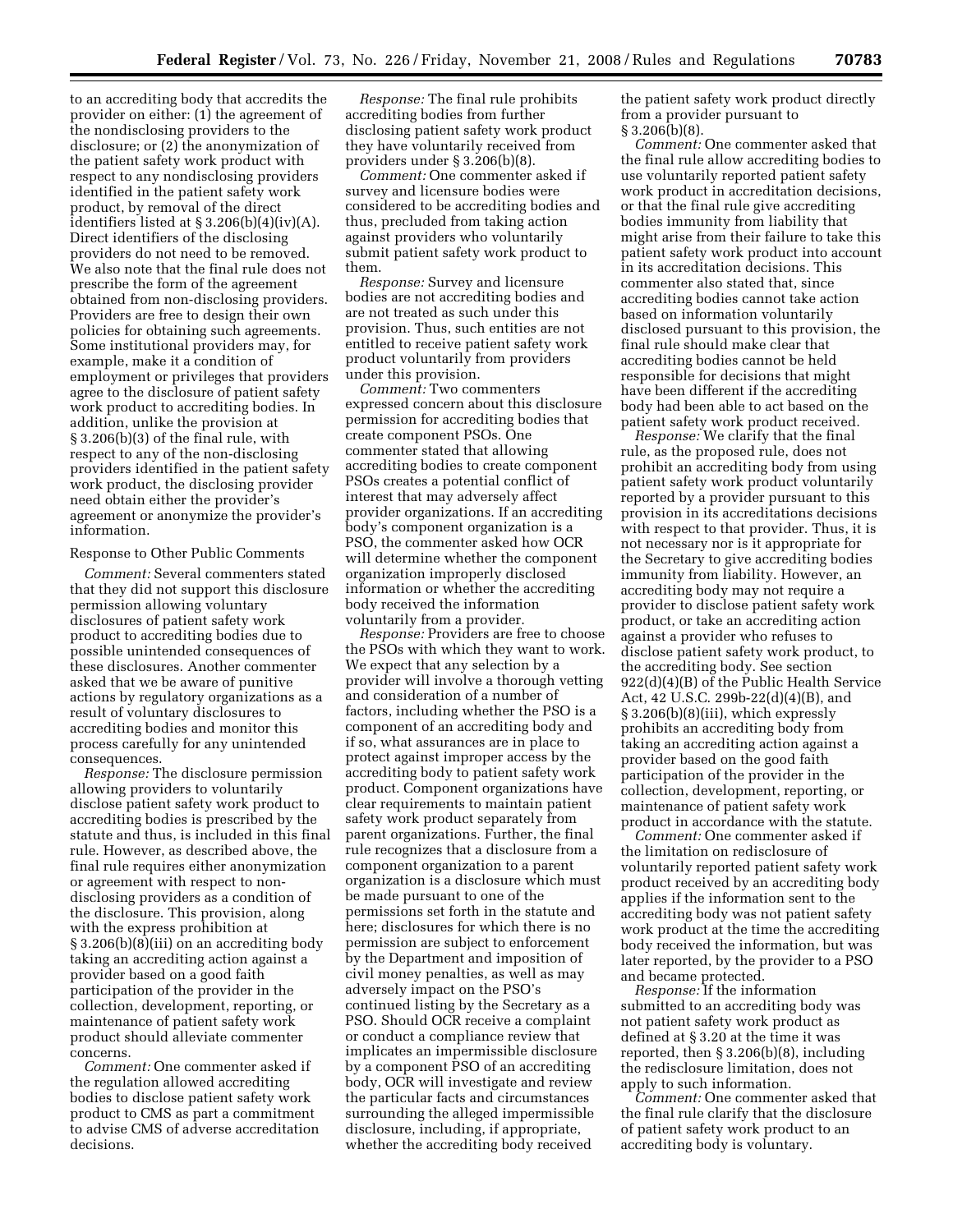*Response:* Section 3.208(b)(8) expressly provides only for the voluntary reporting of patient safety work product, provided the conditions are met. We do not see a need for further clarification.

### (9) Section 3.206(b)(9)—Business **Operations**

*Proposed Rule:* Proposed § 3.206(b)(9) would have allowed disclosures of patient safety work product by a provider or a PSO to professionals such as attorneys and accountants for the business operations purposes of the provider or PSO. See section 922(c)(2)(F) of the Public Health Service Act, 42 U.S.C. 299b–22(c)(2)(F). Under the proposed rule, such contractors could not further disclose patient safety work product, except to the entity from which it received the information. However, the proposed rule made clear that a provider or PSO still would have had the authority to delegate its power to the contractor to make other disclosures. In addition, the proposed rule provided that any patient safety work product disclosed pursuant to this provision continued to be privileged and confidential.

The Patient Safety Act gives the Secretary authority to designate additional exceptions as necessary business operations that are consistent with the goals of the statute. The proposed rule sought public comment regarding whether there are any other consultants or contractors, to whom a business operations disclosure should also be permitted, or whether the Secretary should consider any additional exceptions under this authority. The proposed rule noted that the Secretary would designate additional exceptions only through regulation; however, it asked if other mechanisms for the adoption of business operations exceptions should be adopted or incorporated.

The proposed rule also explained that a business operations designation by the Secretary that enables a HIPAA covered entity to disclose patient safety work product containing protected health information to professionals is permissible as a health care operations disclosure under the HIPAA Privacy Rule. See 45 CFR 164.506. Generally, such professionals will be business associates of the covered entity, which will require that a business associate agreement be in place. See 45 CFR 160.103, 164.502(e), and 164.504(e).

*Overview of Public Comments:*  Several commenters expressed general support for the business operations disclosures to attorneys, accountants, and other professionals in the proposed

rule. We also received several responses to the question asking if the final rule should allow for any additional disclosures under the business operations provision. Three commenters stated that the final rule should not include any additional business operations disclosures. Others asked that the business operations disclosure permission be broad enough to encompass all the activities defined as ''health care operations'' in the HIPAA Privacy Rule, which would then include disclosures to entities such as photocopy shops, document storage services, shredding companies, IT support companies, and other entities involved in a PSO's management or administration. Other commenters suggested that disclosures of patient safety work product to independent contractors, professional liability insurance companies, captives, and risk retention groups be included as disclosures for business operations under this provision in the final rule.

All commenters responding to the question about how the Secretary should adopt additional business operations stated that additional business operations should be adopted only through the rulemaking process.

*Final Rule:* The final rule adopts the proposed provision, allowing disclosure of patient safety work product by a provider or a PSO for business operations to attorneys, accountants, and other professionals. The final rule allows disclosure of patient safety work product to these professionals who are bound by legal and ethical duties to maintain the confidence of their clients and the confidentiality of client information, including patient safety work product. These professionals will provide a broad array of services to and functions for the providers and PSOs with whom they are contracted and will need access to patient safety work product to perform their duties. We are not persuaded by the comments of a need to expand, at this time, the disclosure permission to encompass other categories of persons or entities. However, as described in the proposed rule, should the Secretary seek in the future to designate additional business operations exceptions to be encompassed within this disclosure permission, he will do so through regulation to provide adequate opportunity for public comment.

With respect to many of the other entities identified by the commenters, we note that, to the extent the services provided by such entities are necessary for the maintenance of patient safety work product or the operation of a patient safety evaluation system, or

otherwise support activities included in the definition of ''patient safety activities'' at § 3.20 of this rule, these disclosures may be made to such contractors pursuant to  $\S 3.206(b)(4)(ii)$ .

#### Response to Other Public Comments

*Comment:* Two commenters suggested that the final rule include a requirement for a contract between providers or PSOs and their attorneys, accountants, and other professionals to whom patient safety work product will be disclosed as a business operation.

*Response:* We do not require a contract as a condition of disclosure in the final rule. However, we agree that a contract between these parties is a prudent business practice and expect that parties will enter into appropriate agreements to ensure patient safety work product remains protected. Further, where HIPAA covered entities are concerned, we note that the HIPAA Privacy Rule requires that such entities have a business associate agreement in place with professionals providing services that require access to protected health information.

## (10) Section 3.206(b)(10)—Disclosure to Law Enforcement

*Proposed Rule:* Proposed § 3.206(b)(10) would have permitted the disclosure of identifiable patient safety work product to law enforcement authorities, so long as the person making the disclosure believes—and that belief is reasonable under the circumstances—that the patient safety work product disclosed relates to a crime and is necessary for criminal law enforcement purposes. See section 922(c)(2)(G) of the Public Health Service Act, 42 U.S.C. 299b–22(c)(2)(G). The proposed rule provided that patient safety work product disclosed under this provision would remain privileged and confidential.

The proposed rule also provided that the law enforcement entity receiving the patient safety work product could use the patient safety work product to pursue any law enforcement purposes; however, the recipient law enforcement entity could only redisclose the information to other law enforcement authorities as needed for law enforcement activities related to the event that necessitated the original disclosure. The proposed rule sought comment regarding whether these provisions would allow for legitimate law enforcement needs, while ensuring appropriate protections.

*Overview of Public Comments:*  Commenters responding to the question in the proposed rule regarding whether this disclosure permission would allow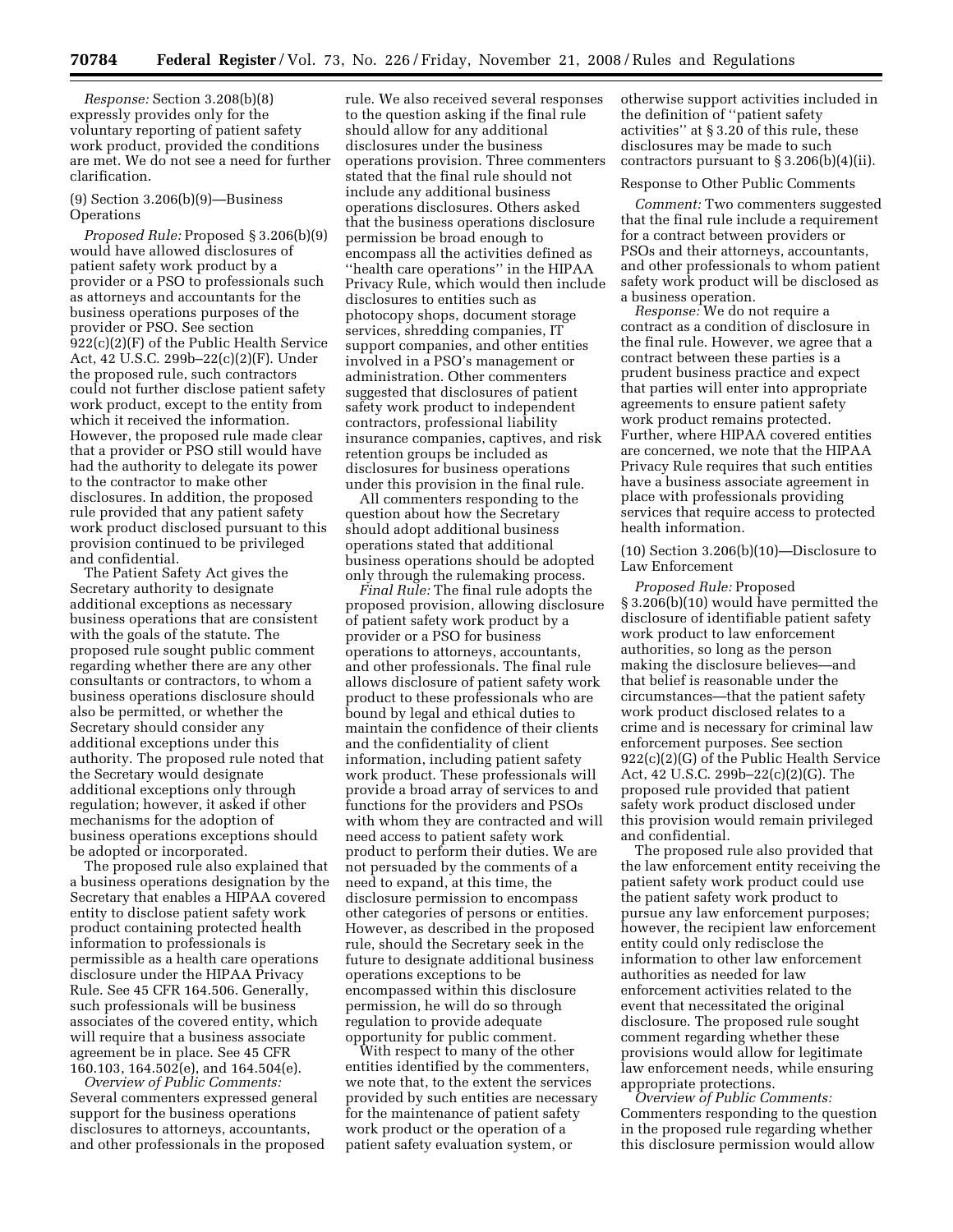for legitimate law enforcement needs while ensuring that information remain appropriately protected stated that the proposed disclosure permission was appropriate and did permit legitimate disclosures to law enforcement.

*Final Rule:* The final rule adopts the proposed provision with slight modification for purposes of clarification only. We add the word ''only'' to the final rule to clarify that law enforcement receiving patient safety work product pursuant to this exception may only further disclose this information to other law enforcement authorities as needed for law enforcement activities related to the event that gave rise to the original disclosure.

#### Response to Other Public Comments

*Comment:* Two commenters suggested that the statutory standard of reasonable belief was vague and that clarity was needed to reduce the uncertainty of disclosures and to further define what could constitute a reasonable belief. Another commenter noted that the phrase ''relates to a crime and is necessary for criminal law enforcement purposes'' is too broad and leaves too much discretion to entities such as PSOs.

*Response:* The final rule provision at § 3.206(b)(10) generally repeats the statutory provision upon which it is based, which provides that the disclosure of patient safety work product be permitted if it relates to the commission of a crime and the person making the disclosure believes, reasonably under the circumstances, that the patient safety work product is necessary for criminal law enforcement purposes. See section 922(c)(2)(G) of the Public Health Service Act, 42 U.S.C.  $299b - 22(c)(2)(G)$ .

*Comment:* One commenter expressed concern regarding the redisclosure of patient safety work product to law enforcement under this disclosure permission. The commenter stated that there could be successive disclosures of protected information to law enforcement without consideration of whether there is a reasonable belief that the redisclosure is necessary for criminal law enforcement purposes. Another commenter recommended that this disclosure permission should expressly prohibit patient safety work product from being used against patients who are identified in the patient safety work product but who are not the subject of the criminal act for which the information was originally disclosed.

*Response:* We believe § 3.206(b)(10) addresses the commenters' concerns by

expressly limiting law enforcement's redisclosure of patient safety work product received pursuant to the provision to other law enforcement authorities as needed for law enforcement activities related to the event that gave rise to the initial disclosure. Thus, law enforcement is not permitted to further disclose the patient safety work product for the enforcement of a crime unrelated to the crime for which the patient safety work product was originally disclosed to the law enforcement entity.

*Comment:* One commenter stated that the proposed rule represented an expansion of the statutory language because it allowed persons to disclose patient safety work product to law enforcement entities in the absence of an active law enforcement investigation and in the absence of a request for this information by law enforcement.

*Response:* The statute does not require that a law enforcement entity be involved in an active investigation or that a law enforcement entity request information prior to a person making a disclosure of patient safety work product to a law enforcement entity pursuant to this disclosure permission. See 922(c)(2)(G) of the Public Health Service Act, 42 U.S.C. 299b–22(c)(2)(G).

#### *(C) Section 3.206(c)—Safe Harbor*

*Proposed Rule:* Proposed § 3.206(c) would have prohibited the disclosure of a subject provider's identity with information, whether oral or written, that: (1) assesses that provider's quality of care; or (2) identifies specific acts attributable to such provider. See section 922(c)(2)(H) of the Public Health Service Act, 42 U.S.C. 299b–22(c)(2)(H). This provision would have been only applicable to providers. Patient safety work product disclosed under this exception could identify providers, reporters or patients so long as the provider(s) that were the subject of the actions described were nonidentified. The proposed rule would have required that nonidentification be accomplished in accordance with the nonidentification standard set forth in proposed § 3.212.

*Overview of Public Comments:* We received no comments opposed to this provision.

*Final Rule:* The final rule adopts the proposed provision.

#### Response to Other Public Comments

*Comment:* Several commenters suggested that the safe harbor provision be extended to PSOs as well as providers. One commenter noted that there was no reason to exclude PSOs from this provision and including PSOs would provide them with the same leeway for inadvertent disclosures of patient safety work product as providers.

*Response:* The statute expressly limits the safe harbor provision to providers. Therefore, we do not have the authority to extend this provision to PSOs.

## *(D) Section 3.206(d)—Implementation and Enforcement of the Patient Safety Act*

*Proposed Rule:* Proposed § 3.206(d) would have permitted the disclosure of relevant patient safety work product to or by the Secretary as needed for investigating or determining compliance with or to seek or impose civil money penalties with respect to this Part or for making or supporting PSO certification or listing decisions, under the Patient Safety Act. Patient safety work product disclosed under this exception would remain confidential.

*Overview of Public Comments:* We received no comments in reference to this provision.

*Final Rule:* Consistent with the changes made to § 3.204(c) with respect to privilege, the final rule adopts the proposed provision, but expands it to expressly provide that patient safety work product also may be disclosed to or by the Secretary as needed to investigate or determine compliance with or to impose a civil money penalty under the HIPAA Privacy Rule. This new language implements the statutory provision at section 922(g)(3) of the Public Health Service Act, 42 U.S.C. 299b–22(g)(3), which makes clear that the Patient Safety Act is not intended to affect implementation of the HIPAA Privacy Rule. As in the privilege context, given the significant potential for an alleged impermissible disclosure to implicate both this rule's confidentiality provisions, as well as the HIPAA Privacy Rule, the Secretary may require access to confidential patient safety work product for purposes of determining compliance with the HIPAA Privacy Rule. The Secretary will use such information consistent with the statutory prohibition against imposing civil money penalties under both authorities for the same act.

With respect to this rule, the final rule, as in the proposed rule, makes clear that disclosures of patient safety work product to or by the Secretary are permitted to investigate or determine compliance with this rule, or to make or support decisions with respect to listing of a PSO. This may include access to and disclosure of patient safety work product to enforce the confidentiality provisions of the rule, to make or support decisions regarding the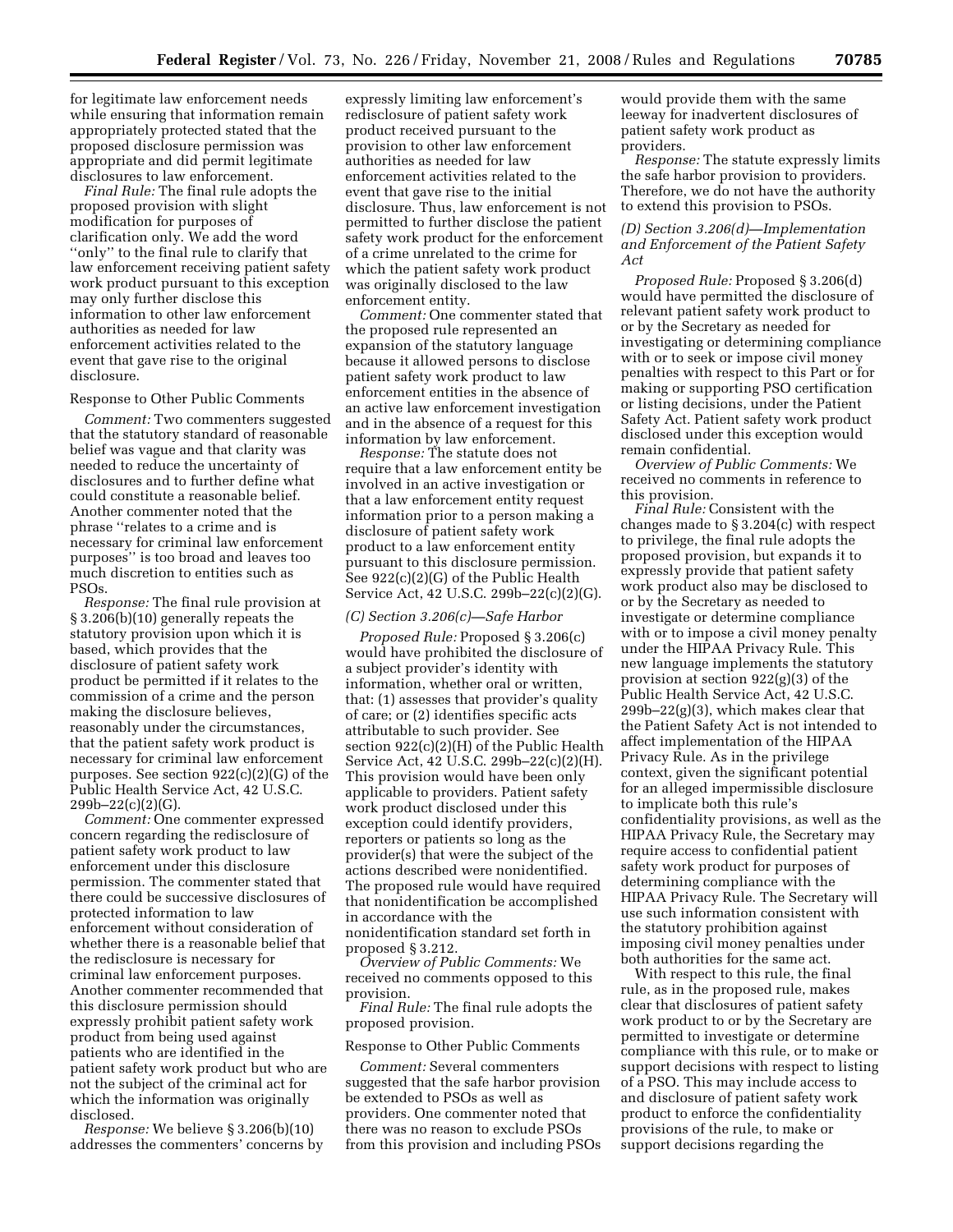acceptance of certification and listing as a PSO, or to revoke such acceptance and to delist a PSO, or to assess or verify PSO compliance with the rule.

## Response to Other Public Comments

*Comment:* Several commenters asked the Secretary to use judicious restraint when requesting patient safety work product for compliance and enforcement activities. Some of these commenters also asked that the Secretary reserve his full enforcement power for only the most egregious violations of the confidentiality provisions.

*Response:* We acknowledge the commenters' concerns regarding the disclosure of patient safety work product for enforcement purposes. As we explained in the proposed rule, we strongly believe in the protection of patient safety work product as provided by the Patient Safety Act. However, confidentiality protections are meaningless without the ability to enforce breaches of the protections, investigations of which may require access to confidential patient safety work product. Further, § 3.310 of the final rule provides the Secretary with authority to obtain access to only that patient safety work product and other information that is pertinent to ascertaining compliance with the rule's confidentiality provisions.

Also, as we explained in the proposed rule, we will seek to minimize the risk of improper disclosure of patient safety work product by using and disclosing patient safety work product only in limited and necessary circumstances, and by limiting the amount of patient safety work product disclosed to that necessary to accomplish the purpose. Further, § 3.312 of the final rule expressly prohibits the Secretary from disclosing identifiable patient safety work product obtained by the Secretary in connection with an investigation or compliance review except as permitted by § 3.206(d) for compliance and enforcement or as otherwise permitted by the rule or the Patient Safety Act.

See the discussion of the provisions of Subpart D of the final rule for more information on how the Secretary may exercise discretion in enforcement.

### *(E) Section 3.206(e)—No Limitation on Authority To Limit or Delegate Disclosure or use*

*Proposed Rule:* Proposed § 3.206(e) would have established that a person holding patient safety work product may enter into a contract that requires greater confidentiality protections or may delegate its authority to make a disclosure in accordance with this

Subpart. Neither the statute nor the proposed rule limited the authority of a provider to place limitations on disclosures or uses.

*Overview of Public Comments:* We received no comments opposed to this provision.

*Final Rule:* The final rule adopts the proposed provision.

*Response to Other Public Comments Comment:* One commenter suggested that providers and PSOs should not be able to enter into agreements that would prohibit the disclosure of patient safety work product to report a crime or to comply with state reporting requirements.

*Response:* The Patient Safety Act expressly provides that it does not preempt or otherwise affect any State law requiring a provider to report information that is not patient safety work product. See section 922(g)(5) of the Public Health Service Act, 42 U.S.C.  $299b-22(g)(5)$ . Further, patient safety work product does not include original medical and other records. Thus, nothing in the final rule or the statute relieves a provider from his or her obligation to disclose information from such original records or other information that is not patient safety work product to comply with state reporting or other laws. Moreover, the final rule at  $\S 3.206(b)(10)(i)$  permits providers and PSOs to disclose patient safety work product to report a crime to a law enforcement authority provided that the disclosing person reasonably believes that the patient safety work product that is disclosed is necessary for criminal law enforcement purposes. However, the Department cannot, through this rule, prevent such agreements because the Patient Safety Act, at section 922(g)(4) of the Public Health Service Act, 42 U.S.C. 299b– 22(g)(4), specifically provides that the Act cannot be construed ''to limit the authority of any provider, patient safety organization, or other entity to enter into a contract requiring greater confidentiality'' than that provided under the Act.

3. Section 3.208—Continued Protection of Patient Safety Work Product

*Proposed Rule:* Proposed § 3.208 provided that the privilege and confidentiality protections would continue to apply to patient safety work product following disclosure and also described the narrow circumstances when the protections terminate. See section 922(d) of the Public Health Service Act, 42 U.S.C. 299b–22(d). In particular, the proposed rule would have provided two exceptions to the continued protection of patient safety

work product. The first was an exception to continued confidentiality protection when patient safety work product is disclosed for use in a criminal proceeding, pursuant to § 3.206(b)(1). See section 922(d)(2)(A), 42 U.S.C. 299b–22(d)(2)(A). The second exception to continued protection was in circumstances where patient safety work product is disclosed in nonidentifiable form, pursuant to §§ 3.204(b)(4) and 3.206(b)(5). See section 922(d)(2)(B), 42 U.S.C. 299b–  $22(d)(2)(B)$ .

The proposed rule would not have required the labeling of information as patient safety work product or that disclosure of patient safety work product be accompanied by a notice as to either the fact that the information disclosed is patient safety work product or that it is confidential. The proposed rule did acknowledge that both practices may be prudent business practices.

*Overview of Public Comments:* We received several comments suggesting that the final rule require that patient safety work product be labeled as such or that a recipient of patient safety work product be given notice of the protected status of the information received. Commenters suggested that putting recipients of patient safety work product on notice about the sensitive and confidential nature of the information would assure and encourage appropriate treatment of this information.

*Final Rule:* The final rule adopts this proposed provision but does not require that patient safety work product be labeled or that disclosing parties provide recipients of patient safety work product with notice that they are receiving protected information. We believe imposing a labeling or notice requirement would be overly burdensome on entities. We do, however, expect providers, PSOs, and responsible persons holding patient safety work product to treat and safeguard such sensitive information appropriately and encourage such persons to consider whether labeling or notice may be an appropriate safeguard in certain circumstances. Further, we note that the final rule provides that information that is documented as within a patient safety evaluation system for reporting to a PSO is patient safety work product. In addition, the final rule allows patient safety work product to be removed from a patient safety evaluation system and no longer considered patient safety work product if it has not yet been reported to a PSO and its removal is documented. See the definition of ''patient safety work product'' at § 3.20. These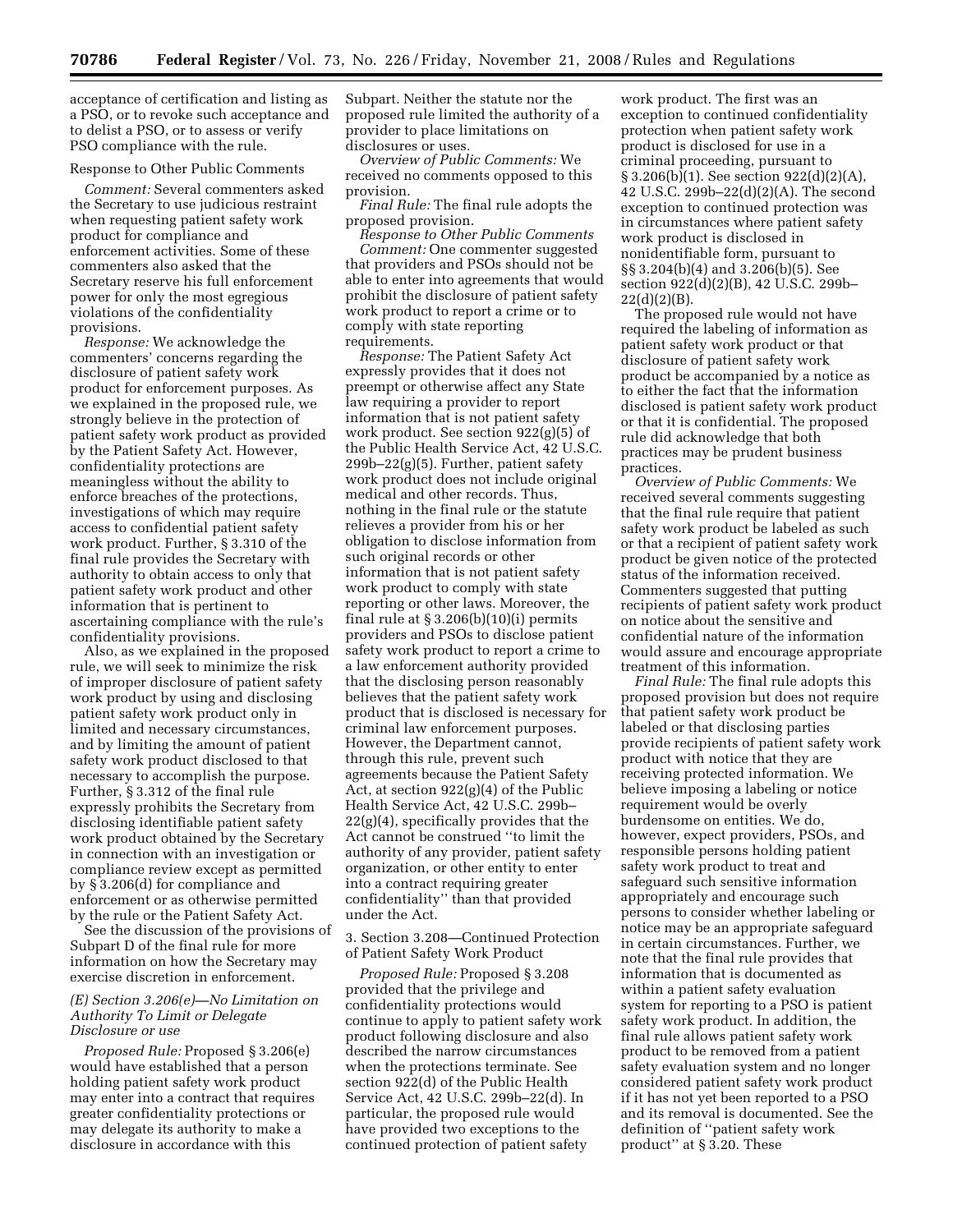documentation provisions may assist in identifying, and putting persons on notice as to, what is and is not protected information.

#### Response to Other Public Comments

*Comment:* With respect to §§ 3.206(b)(2), 3.206(b)(3), 3.206(b)(8), 3.206(b)(9), and 3.206(b)(10), commenters asked that the final rule emphasize the fact that subsequent holders of patient safety work product are subject to the privilege and confidentiality provisions when they receive the patient safety work product pursuant to a privilege or confidentiality exception and that this patient safety work product cannot be subpoenaed, ordered, or entered into evidence in a civil or criminal proceeding through any of these exceptions.

*Response:* Section 3.208 makes clear that, with limited exceptions, patient safety work product continues to be privileged and confidential upon disclosure.

*Comment:* One commenter expressed concern over the proposed rule's statement that an impermissible disclosure of patient safety work product, even if unintentional, does not terminate the confidentiality of the information and that individuals and entities receiving this patient safety work product may be subject to civil money penalties. The commenter stated that the applicability of this broad statement to third and fourth party recipients of patient safety work product could violate the First Amendment and expressed concern with the possibility that the Secretary would seek to impose a civil money penalty upon a newspaper for printing patient safety information.

*Response:* Section 3.208 implements the statutory provision that patient safety work product continues to be privileged and confidential upon disclosure, including when in the possession of the person to whom the disclosure was made. See section 922(d) of the Public Health Service Act, 42 U.S.C. 299b–22(d). To encourage provider reporting of sensitive patient safety information, Congress saw a need for strong privilege and confidentiality protections that continue to apply downstream even after disclosure, regardless of who holds the information. With respect to the commenter's concern regarding ''unintentional'' disclosures, we note that the Secretary has discretion to elect not to impose civil money penalties for an impermissible disclosure of patient safety work product, in appropriate circumstances. Thus, if it is determined, through a complaint investigation or a compliance review, that an

impermissible disclosure of patient safety work product has been made, the Secretary will examine each situation based on the individual circumstances and make an appropriate determination about whether to impose a civil money penalty. See the discussion regarding Subpart D of this final rule for a more extensive discussion of the Secretary's enforcement discretion. Finally, with respect to the commenter's First Amendment concerns, we do not believe the confidentiality provisions afforded to patient safety work product in the statute and the rule contravene the First Amendment.

4. Section 3.210—Required Disclosure of Patient Safety Work Product to the Secretary

*Proposed Rule:* Proposed § 3.210 would have required providers, PSOs, and other persons holding patient safety work product to disclose such information to the Secretary upon a determination by the Secretary that such patient safety work product is needed for the investigation and enforcement activities related to this Part, or is needed in seeking and imposing civil money penalties.

*Overview of Public Comments:* We received no comments opposed to this provision.

*Final Rule:* The final rule adopts the proposed provision but expands it to encompass disclosures of patient safety work product needed for investigation and enforcement activities with respect to the HIPAA Privacy Rule, consistent with changes made to §§ 3.204(c) and 3.206(d). As in the proposed rule, the final rule makes clear that, with respect to this rule, providers, PSOs, and responsible persons must disclose patient safety work product to the Secretary upon request when needed to investigate or determine compliance with this rule, or to make or support decisions with respect to listing of a PSO. This may include disclosure of patient safety work product to the Secretary as necessary to enforce the confidentiality provisions of the rule, to make or support decisions regarding the acceptance of certification and listing as a PSO, or to revoke such acceptance and to delist a PSO, or to assess or verify PSO compliance with the rule.

#### Response to Other Public Comments

*Comment:* Several commenters suggested that disclosures to the Secretary be limited to only the patient safety work product that is needed for the Secretary's activities.

*Response:* Section 3.210 requires disclosure of patient safety work product only in those cases where the

Secretary has determined that such information is needed for compliance or enforcement of this rule or the HIPAA Privacy Rule or for PSO certification or listing. Further, during an investigation or compliance review, § 3.310(c) requires a respondent to provide the Secretary with access to only that information, including patient safety work product, that is pertinent to ascertaining compliance with this rule.

### 5. Section 3.212—Nonidentification of Patient Safety Work Product

*Proposed Rule:* Proposed § 3.212 would have established the standard by which patient safety work product would be rendered nonidentifiable, implementing section 922(c)(2)(B) of the Public Health Service Act, 42 U.S.C. 299b–22(c)(2)(B). Under the Patient Safety Act and this Part, identifiable patient safety work product includes information that identifies any provider or reporter or contains individually identifiable health information under the HIPAA Privacy Rule (see 45 CFR 160.103). See section 921(2) of the Public Health Service Act, 42 U.S.C. 299b–21(2). By contrast, nonidentifiable patient safety work product does not include information that permits identification of any provider, reporter or subject of individually identifiable health information. See section 921(3) of the Public Health Service Act, 42 U.S.C. 299b–21(3).

The proposed rule explained that because individually identifiable health information as defined in the HIPAA Privacy Rule is one element of identifiable patient safety work product, the de-identification standard provided in the HIPAA Privacy Rule would apply with respect to the patient-identifiable information in the patient safety work product. Therefore, where patient safety work product contained individually identifiable health information, the proposal would have required that the information be de-identified in accordance with 45 CFR 164.514(a)–(c) to qualify as nonidentifiable patient safety work product with respect to individually identifiable health information under the Patient Safety Act.

Further, with respect to providers and reporters, the proposal imported and adapted the HIPAA Privacy Rule's standards for de-identification. In particular, the proposal included two methods by which nonidentification could be accomplished: (1) A statistical method of nonidentification and (2) the removal of 15 specified categories of direct identifiers of providers or reporters and of parties related to the providers and reporters, including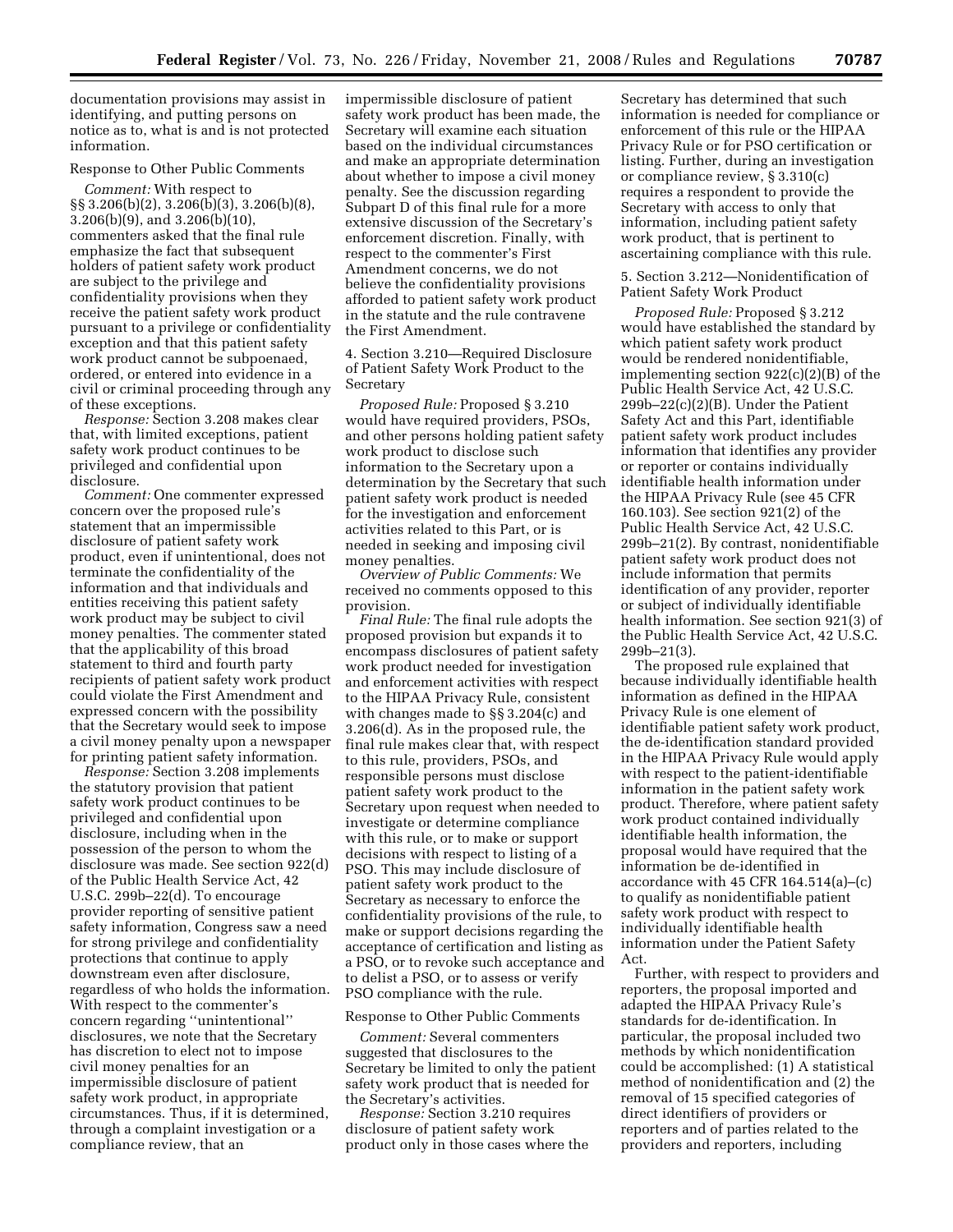corporate parents, subsidiaries, practice partners, employers, workforce members, or household members, and that the discloser have no actual knowledge that the remaining information, alone or in combination with other information reasonably available to the intended recipient, could be used to identify any provider or reporter, i.e., a contextual nonidentification standard. In addition, the proposal would have permitted a provider, PSO, or other disclosing entity or person to assign a code or other means of record identification to allow information made nonidentifiable to be re-identified by the disclosing person, provided certain conditions were met.

The proposal specifically invited comment on the proposed standards and approaches and asked whether it would be possible to include any geographical identifiers, and if so, at what level of detail (state, county, zip code). We also requested comment regarding whether there were alternative approaches to standards for entities determining when health information could reasonably be considered nonidentifiable.

*Overview of Public Comments:* We received a variety of comments addressing the nonidentification standard. One commenter supported the proposed methodologies for nonidentification, while several commenters expressed concern that the nonidentification standard was too strict and rendered patient safety work product useless to its recipients. One commenter was concerned that imposing an inflexible, stringent nonidentification standard would impede the future disclosures of aggregated patient safety information that the commenter currently makes. Some of these commenters proposed alternatives to the proposed nonidentification standard, such as considering information nonidentified even if it contains dates of treatment and geographic identifiers as long as data of a certain threshold number of providers was aggregated or eliminating the nonidentification standard entirely and applying a less stringent anonymization standard. In contrast, several other commenters expressed concern that the nonidentification standard was too flexible, was inadequate to truly nonidentify information and protect provider identities, and could be too easily reverse engineered.

*Final Rule:* The final rule adopts this proposed provision with only a minor technical change to incorporate by reference the direct identifiers listed at § 3.206(b)(4)(iv)(A) of the

anonymization standard, as appropriate, to eliminate unnecessary duplication of such elements in the regulatory text. Therefore, persons wishing to nonidentify patient safety work product must remove the direct identifiers listed in the anonymization standard at  $\S 3.206(b)(4)(iv)(A)(1)$  through (13), as well as any additional geographic subdivisions smaller than a State that are not required to be removed by § 3.206(b)(4)(A)(2), e.g., town or city, all elements of dates (except year) that are directly related to a patient safety incident or event, and any other unique identifying number, characteristic, or code (except as permitted for reidentification). We were not persuaded by commenters that changes to the standard were necessary, especially given the lack of consensus among commenters as to whether the standard was too stringent or not stringent enough. Further, commenters did not offer suggestions as to potential alternative approaches to nonidentification. Additionally, because this rule's nonidentification standard with respect to providers and reporters is adapted from the HIPAA Privacy Rule's de-identification standard and with respect to individuals, incorporates the HIPAA Privacy Rule's deidentification standard, this approach minimizes complexity and burden for entities that are subject to both regulatory schemes.

#### Response to Other Public Comments

*Comment:* One commenter expressed concern over the possibility that provider identities could be derived from nonidentifiable patient safety work product and asked that the final rule require a party disclosing identifiable information to produce evidence, if challenged, of how the information was obtained if not via nonidentifiable patient safety work product. Another commenter suggested that the final rule include a provision that prohibits the use or disclosure of any individually identifiable information that was obtained via the use of nonidentifiable patient safety work product. Finally, another commenter suggested that keys to reidentification of nonidentifiable patient safety work product be protected from discovery and should be protected as patient safety work product to prevent reidentification by unintended parties.

*Response:* We believe that the nonidentification standard in the final rule, which is based upon the existing HIPAA Privacy Rule's de-identification standard, is appropriate and sufficient to protect the identities of providers. With respect to protection of

reidentification keys, we note that § 3.212(a)(3) prohibits a provider, PSO, or responsible party disclosing nonidentifiable patient safety work product from also disclosing the mechanism for reidentification. If a reidentification key is disclosed along with patient safety work product that would otherwise be nonidentifiable, then such information is identifiable patient safety work product to which the privilege and confidentiality protections attach.

*Comment:* One commenter asked to whom must patient safety work product be made nonidentifiable and if information is adequately nonidentifiable despite the ability of a provider or patient involved in the event to recognize their case.

*Response:* Under § 3.212(a)(1), patient safety work product is rendered nonidentifiable if a determination is made, applying generally accepted statistical and scientific principles, that the risk is very small that the information could be used, alone or in combination with other reasonably available information, by an anticipated recipient to identify a provider or reporter. Similarly, under § 3.212(a)(2), patient safety work product is rendered nonidentifiable if the listed identifiers are stripped and the provider, PSO or responsible person making the disclosure does not have actual knowledge that the information could be used, alone or in combination with other information that is reasonably available to the intended recipient, to identify the particular provider or reporter. So long as the remaining information meets either of these two standards, such information is considered nonidentifiable for purposes of this rule, despite the hypothetical ability of a provider or patient involved in the event to recognize their case.

*Comment:* One commenter asked for clarification that nonidentification can be accomplished through either the statistical method or through the safe harbor method but that entities are not required to nonidentify patient safety work product subject to both methods.

*Response:* We clarify that either method may be used to render information nonidentifiable for purposes of this rule.

#### *D. Subpart D—Enforcement Program*

Subpart D of the final rule establishes a framework to enable the Secretary to monitor and ensure compliance with this Part, a process for imposing a civil money penalty for breach of the confidentiality provisions, and procedures for a hearing contesting a civil money penalty. The provisions in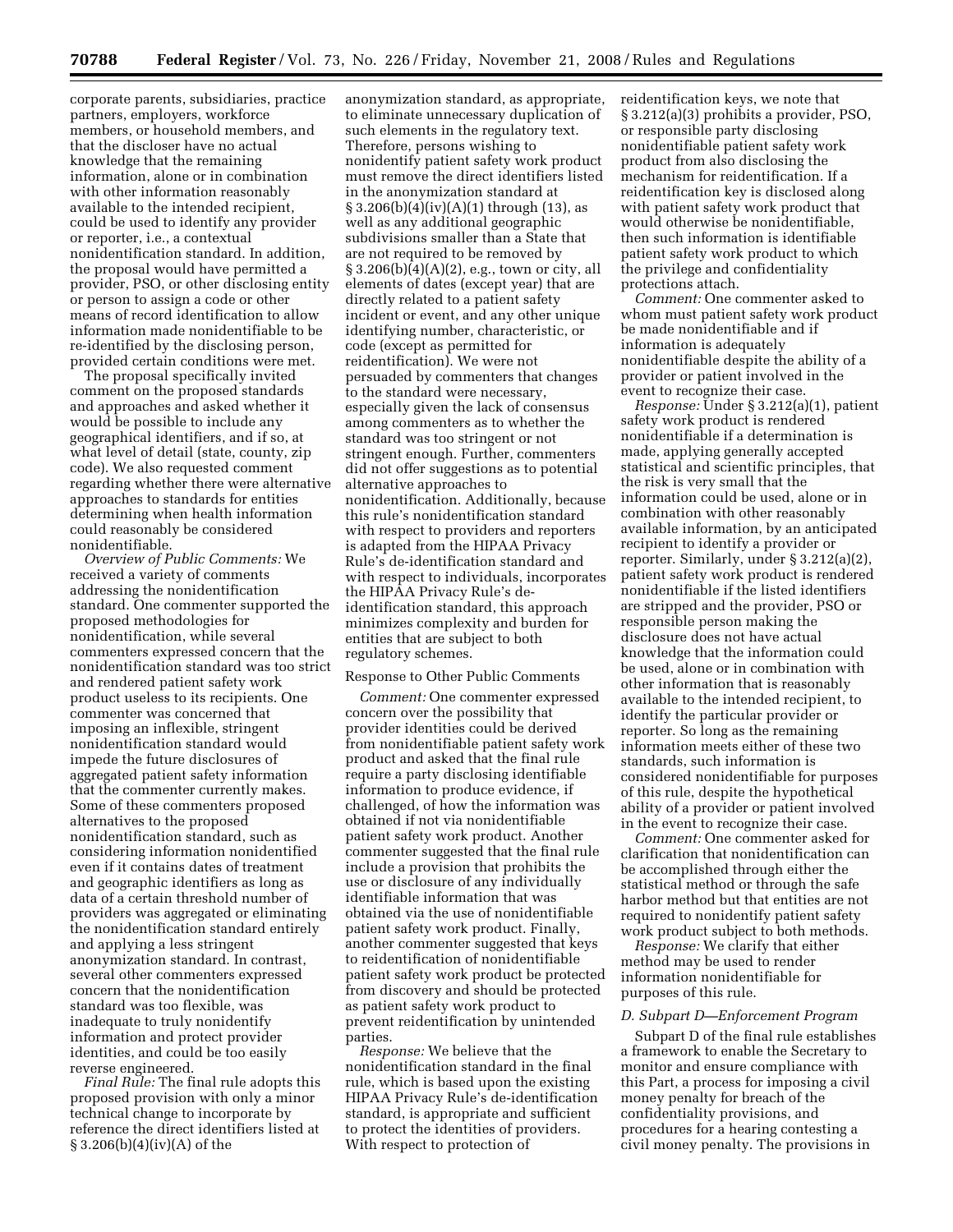Subpart D are modeled largely on the HIPAA Enforcement Rule at 45 CFR Part 160, Subparts C, D and E. This will maintain a common approach to enforcement and appeals of civil money penalty determinations based on section 1128A of the Social Security Act, 42 U.S.C. 1320a–7a, upon which both the HIPAA and Patient Safety Act penalties are based, as well as minimize complexity for entities that are subject to both regulatory schemes. This enforcement scheme also provides the Secretary maximum flexibility to address confidentiality violations so as to encourage participation in patient safety activities and achieve the goals of the Patient Safety Act.

*General Comments:* Several commenters expressed support for the decision to base this rule's enforcement regime on the HIPAA Enforcement Rule and noted that the HIPAA Enforcement Rule was properly adapted to the patient safety context. However, two commenters expressed concern that basing the enforcement regime in this rule on the HIPAA Enforcement Rule will be insufficient to adequately address and penalize violations of the confidentiality provisions because of the Department's approach to enforcement of the HIPAA Privacy Rule. One commenter argued that this might cause providers to decide against reporting the most serious patient safety events, and therefore, would undermine the purpose of the statute.

*Response to General Comments:* The Department believes that modeling this rule's enforcement provisions on the existing HIPAA Enforcement Rule is prudent and appropriate. As noted above, such an approach grants the Secretary maximum flexibility to address violations of the confidentiality provisions, relies on an existing and established enforcement regime, and minimizes complexity for entities subject to both the Patient Safety Act and HIPAA.

1. Sections 3.304, 3.306, 3.308, 3.310, 3.312, 3.314—Compliance and Investigations

*Proposed Rule:* Sections 3.304–3.314 of the proposed rule provided the framework by which the Secretary would seek compliance by providers, PSOs, and responsible persons with the confidentiality provisions of the rule. These proposed requirements included: (1) Provisions for the Secretary to seek cooperation from these entities in obtaining compliance and to provide technical assistance (proposed § 3.304); (2) procedures for any person who believes there has been a violation of the confidentiality provisions to file a

complaint with the Secretary and provisions for the Secretary to investigate such complaints (proposed § 3.306); (3) provisions for the Secretary to conduct compliance reviews (proposed § 3.308); (4) provisions establishing responsibilities of respondents with respect to cooperating with the Secretary during investigations or compliance reviews and providing access to information necessary and pertinent to the Secretary determining compliance (proposed § 3.310); (5) provisions describing the Secretary's course of action during complaints and compliance reviews, including the circumstances under which the Secretary may attempt to resolve compliance matters by informal means or issue a notice of proposed determination, as well as the circumstances under which the Secretary may use or disclose information, including identifiable patient safety work product, obtained during an investigation or compliance review (proposed § 3.312); and (6) provisions and procedures for the Secretary to issue subpoenas to require witness testimony and the production of evidence and to conduct investigational inquiries (proposed § 3.314).

*Overview of Public Comments:* We received no comments opposed to the proposed provisions.

*Final Rule:* The final rule adopts the provisions of the proposed rule, except, where reference was made in the proposed rule to provisions of the HIPAA Enforcement Rule, the final rule includes the text of such provisions for convenience of the reader.

### Response to Other Public Comments

*Comment:* One commenter asked how and when the Secretary will provide technical assistance to providers, PSOs, and responsible persons regarding compliance with the confidentiality provisions.

*Response:* The Secretary intends to provide technical assistance through a variety of mechanisms. First, as authorized by the Patient Safety Act, the Secretary intends, as practical, to convene annual meetings for PSOs to discuss methodology, communication, data collection, privacy concerns, or other issues relating to their patient safety systems. See section 925 of the Public Health Service Act, 42 U.S.C. 299b–25. Second, the Secretary intends to exercise his discretion under § 3.304 by, when practicable and appropriate, providing technical assistance to affected persons and entities both on an individual basis when such persons or entities are involved in complaint investigations or compliance reviews, as

well as more generally through published guidance that addresses common compliance or other questions about the rule. As we noted in the preamble to the proposed rule, however, the absence of technical assistance or guidance by the Secretary may not be raised as a defense to civil money penalty liability. We also encourage persons participating in patient safety activities and subject to this rule to develop and share with others similarly situated in the industry ''best practices'' for the confidentiality of patient safety work product.

*Comment:* One commenter requested that the final rule provide additional detail on the consideration that will go into the determination of whether to pursue an investigation or to conduct a compliance review.

*Response:* We do not believe that including additional detail in the final rule regarding when we will investigate or conduct compliance reviews is prudent or feasible. The decision of whether to conduct an investigation or compliance review is left to the discretion of the Secretary and will be made based on the specific circumstances of each individual case. The decision to investigate a complaint is necessarily fact specific. For example, some complaints may not allege facts that fall within the Secretary's jurisdiction or that constitute a violation if true. With respect to compliance reviews, the Secretary needs to maintain flexibility to conduct whatever reviews are necessary to ensure compliance. Compliance reviews may be initiated based on, for example, information that comes to the Department's attention outside of the formal complaint process, or trends the Department is seeing as a result of its enforcement activities. It would be premature at this time to indicate the specific circumstances under which such reviews may be conducted, given the absence of any compliance and enforcement experience with the rule. Further, making public the Department's considerations in this area may undermine the effectiveness of such reviews. Thus, we did not propose and do not include in this final rule affirmative criteria for conducting compliance reviews.

*Comment:* One commenter requested clarification that the Secretary may only require respondents to produce records, books, and accounts that are reasonably related to an investigation.

*Response:* Section 3.310(c) of the proposed rule, which the final rule adopts, provided that a respondent must permit the Secretary access to the information that is pertinent to ascertaining compliance with the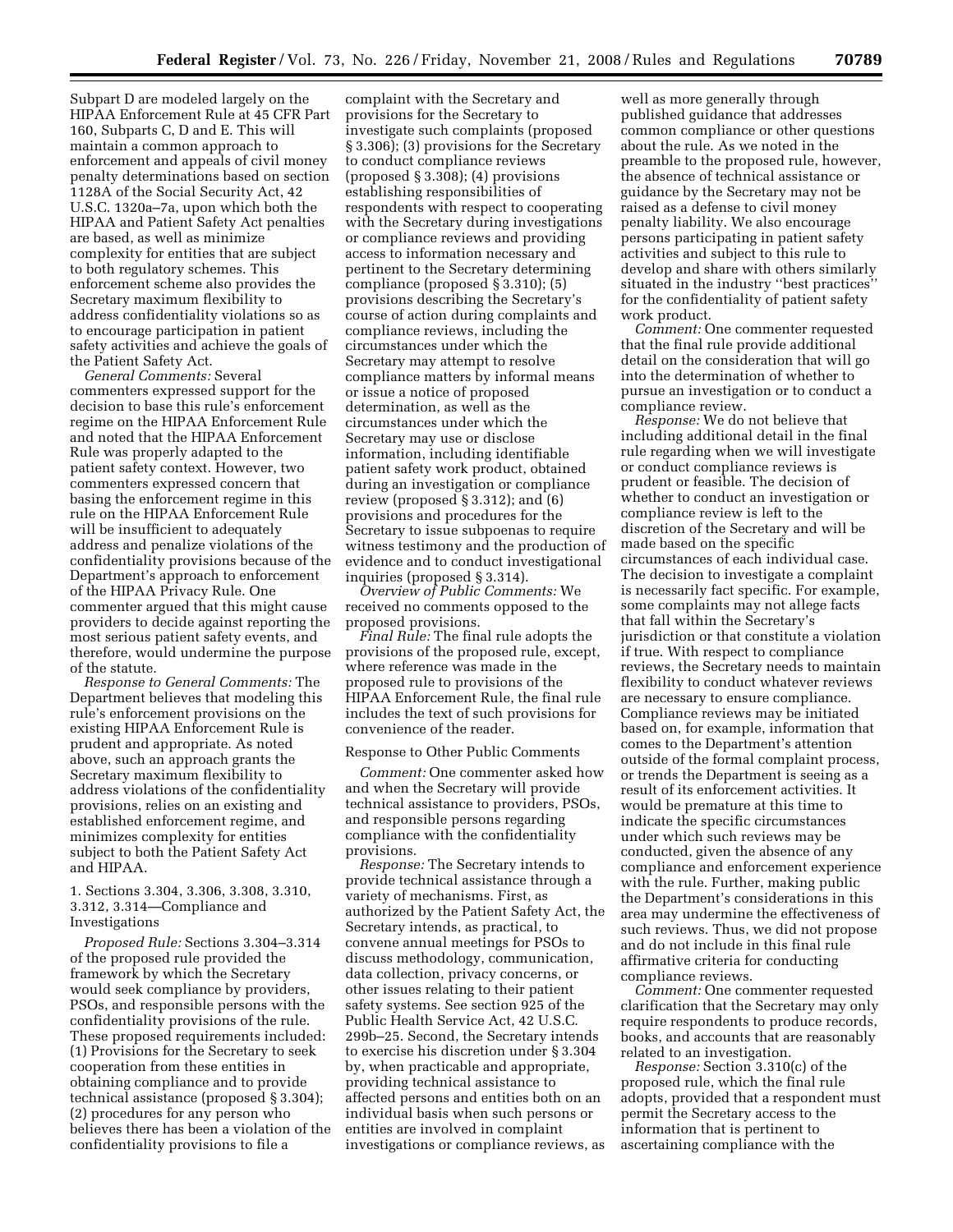confidentiality provisions of the rule. Given this provision in the final rule, we do not see a need to provide further clarification.

## 2. Sections 3.402, 3.404, 3.408, 3.414, 3.416, 3.418, 3.420, 3.422, 3.424, 3.426—Civil Money Penalties

*Proposed Rule:* Sections 3.402–3.426 of the proposed rule provided the process for the Secretary to impose a civil money penalty for noncompliance by a PSO, provider, or responsible person with the confidentiality provisions of the rule. These proposed provisions: (1) Described the basis for imposing a civil money penalty on a person who discloses identifiable patient safety work product in knowing or reckless violation of the confidentiality provisions, as well as on a principal, in accordance with the federal common law of agency 2, based on the act of its agent acting within the scope of the agency (proposed § 3.402); (2) described how a penalty amount would be determined, and provided the statutory cap of any such penalty (proposed § 3.404); (3) provided the list of factors the Secretary may consider as aggravating or mitigating, as appropriate, in determining the amount of a civil money penalty, including the nature and circumstances of the violation and the degree of culpability of the respondent (proposed § 3.408); (4) set forth the 6-year limitations period on the Secretary initiating an action for imposition of a civil money penalty (proposed § 3.414); (5) set out the Secretary's authority to settle any issue or case or to compromise any penalty (proposed § 3.416); (6) provided that a civil money penalty imposed under this rule would be in addition to any other penalty prescribed by law, except that a civil money penalty may not be imposed both under this rule and the HIPAA Privacy Rule for the same act (proposed § 3.418); (7) required that the Secretary provide a respondent with written notice of his intent to impose a civil money penalty, prescribe the contents of such notice, and provide the respondent with a right to request a hearing before an ALJ to contest the proposed penalty (proposed § 3.420); (8) provided that if the respondent fails to timely request a hearing and the matter is not settled by the Secretary, the Secretary may impose the proposed penalty (or any lesser penalty) and will notify the respondent of any penalty imposed, and that the respondent has

no right to appeal such penalty (proposed § 3.422); (9) provided that once the penalty becomes final, it will be collected by the Secretary, unless compromised, and describes the methods for collection (proposed § 3.424); and (10) provided that the Secretary will notify the public and the appropriate State or local medical or professional organizations, appropriate State agencies administering or supervising the administration of State health care programs, appropriate utilization and quality control peer review organizations, and appropriate State or local licensing agencies or organizations, of a final penalty and the reason it was imposed (proposed § 3.426).

In addition, with respect to the factors at proposed § 3.408, we specifically sought comment on whether the factors should be expanded to expressly include a factor for persons who selfreport disclosures that may potentially violate the confidentiality provisions such that voluntary self-reporting would be a mitigating consideration when assessing a civil money penalty.

*Overview of Public Comments:* We received no comments opposed to these proposed provisions. With respect to proposed § 3.408, commenters generally supported the list of detailed factors, which may be aggravating or mitigating depending on the context, for use by the Secretary in determining the amount of a civil money penalty. In response to the question in the proposed rule regarding whether the final rule should include a factor for persons who self-report disclosures that may be potential violations, some commenters opposed such an expansion, arguing that such a provision could be viewed as an additional reporting obligation on persons and entities. Several other commenters expressed general support for the consideration of such a mitigating factor in the determination of any penalty, and one commenter specifically recommended expanding the list of factors to include selfreporting.

*Final Rule:* The final rule adopts the provisions of the proposed rule except, where reference was made in the proposed rule to provisions of the HIPAA Enforcement Rule, the final rule includes the text of such provisions for convenience of the reader. We do not expand the list of factors at § 3.408 to include the fact of self-reporting by a respondent in the final rule. As we noted in the preamble to the proposed rule, while including a factor for voluntary self-reporting may encourage persons to report breaches of confidentiality, particularly those that

may otherwise go unnoticed, as well as demonstrate the security practices that led to the discovery of the breach and how the breach was remedied, we agree with those commenters who argued that including such a factor may be viewed incorrectly as an additional and ongoing reporting obligation on providers, PSOs, and others to report every potentially impermissible disclosure. This would unnecessarily increase administrative burden both on the Department and the reporting persons. Additionally, inclusion of such a factor may interfere with contractual relationships between providers and PSOs that address how parties are to deal with breaches.

However, we note that even though we are not expressly including a selfreporting factor in the list at § 3.408, the Secretary retains discretion to consider self-reports on a case-by-case basis under § 3.408(f), which permits the Secretary to consider ''such other matters as justice may require'' in determining the amount of a civil money penalty.

#### Response to Other Public Comments

*Comment:* One commenter supported the knowing or reckless standard for establishing the basis for imposing a civil money penalty for a confidentiality violation but also stated that every effort should be made to reduce the risk of liability and to encourage provider participation. Another commenter supported the Secretary's ability to exercise discretion in determining whether to impose a civil money penalty for a knowing or reckless violation of the confidentiality provisions but also suggested that, in cases where a PSO is compelled to disclose patient safety work product by a court and has, in good faith, attempted to assert the privilege protection, the PSO automatically should be excused from a civil money penalty for the impermissible disclosure of patient safety work product to the court.

*Response:* We agree that the appropriate basis for imposing a civil money penalty is for knowing or reckless disclosures of identifiable patient safety work product in violation of the confidentiality provisions of the rule and that it is important the Secretary ultimately retain discretion as to whether to impose a penalty pursuant to this standard. This provision is based on section 922(f) of the Public Health Service Act, 42 U.S.C. 299b–22(f). We also agree that provider participation is essential to meeting the overall goal of the statute to improve patient safety and quality of care, and we believe that strong privilege and confidentiality protections for patient safety work

<sup>2</sup>For more information and guidance about violations of the rule attributed to a principal based on the federal common law of agency, see the preamble to the proposed rule at 73 FR 8158–8159.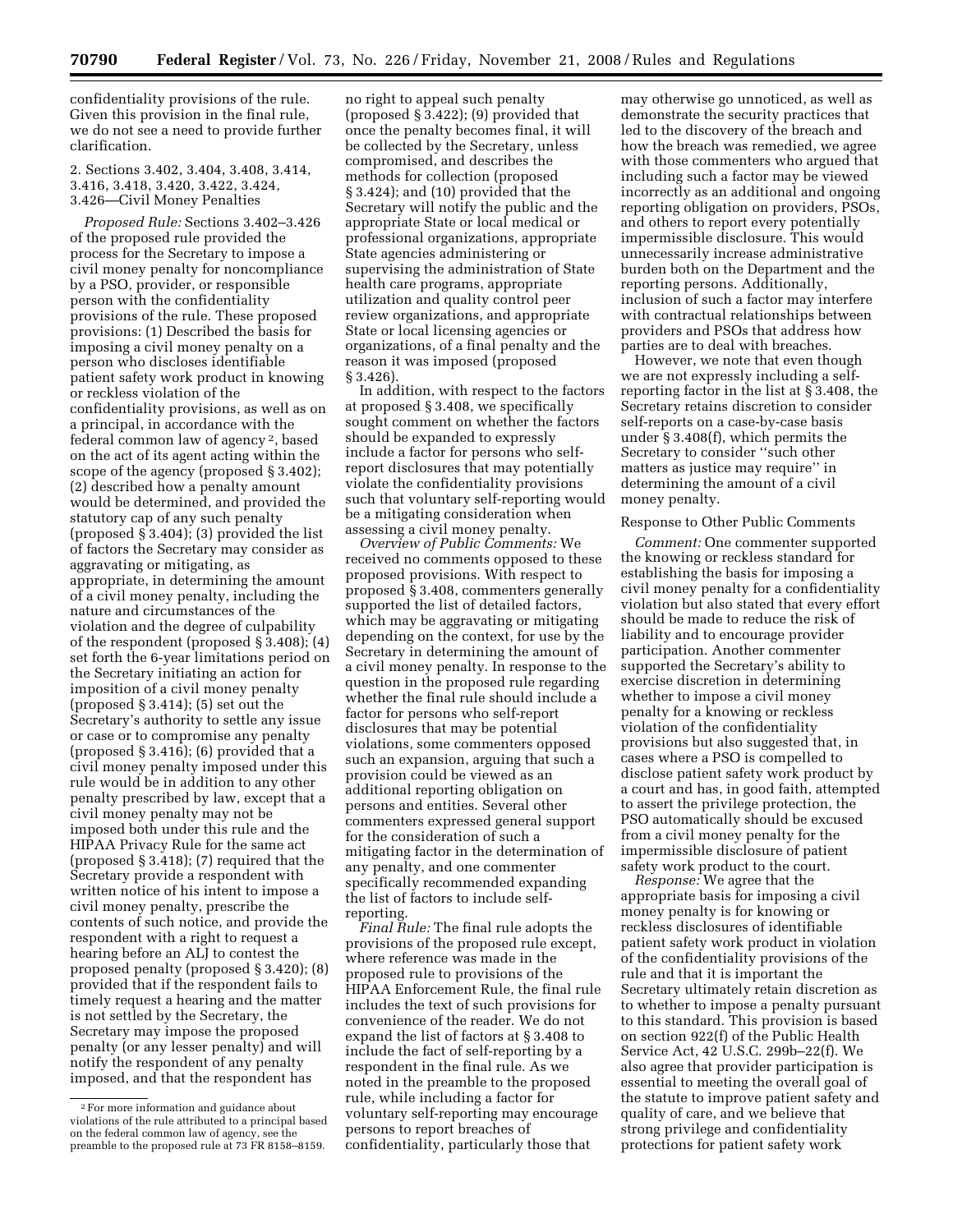product are fundamental to ensuring this participation. As we explained in the preamble to the proposed rule, a civil money penalty under § 3.402 may only be imposed if the Secretary first establishes a wrongful disclosure—that is, the information disclosed was identifiable patient safety work product and the manner of the disclosure does not fit within any permitted exception. The Secretary must then determine whether a person making the disclosure acted ''knowingly'' or ''recklessly.'' To do so, the Secretary must prove either that: (1) The person making the disclosure knew a disclosure was being made (not that the person knew he or she was disclosing identifiable patient safety work product in violation of the rule or statute); or (2) the person acted recklessly in making the disclosure, that is, the person was aware, or a reasonable person in his or her situation should have been aware, that his or her conduct created a substantial risk of disclosure of information and to disregard such risk constituted a gross deviation from reasonable conduct. For more guidance on this standard or the knowing or reckless standard, see the preamble to the proposed rule at 73 FR 8157–8158. Once a knowing or reckless violation has been established, the Secretary still retains discretion as to whether to impose a penalty for a violation and may elect not to do so. Thus, we believe the standard at § 3.402 of the final rule strikes the right balance in ensuring those who are culpable are subject to penalties, while still encouraging maximum participation by providers.

For example, circumstances where a person who disclosed identifiable patient safety work product in violation of the rule can show he or she did not know and had no reason to know that the information was patient safety work product may warrant discretion by the Secretary. Further, as we stated in the preamble to the proposed rule, the Secretary may exercise discretion and not pursue a civil money penalty against a respondent ordered by a court to produce patient safety work product where the respondent has in good faith undertaken reasonable steps to avoid production and is, nevertheless, compelled to produce the information or be held in contempt of court. We do not, however, agree that an automatic exception from liability for respondents in such circumstances is appropriate or necessary. The Secretary will examine each situation based on the individual circumstances and make an appropriate determination about whether to impose a civil money penalty.

*Comment:* One commenter asked that the final rule state that inappropriate

disclosures to, for example, the media or to the public, would result in civil money penalties.

*Response:* Section 3.402(a) of the final rule provides that persons who disclose identifiable patient safety work product in knowing or reckless violation of the confidentiality provisions are subject to civil money penalty liability for such violations. This liability would include disclosures to the media or public, to the extent the knowing or reckless standard of § 3.402(a) is met.

*Comment:* We received two comments stating that the maximum penalty of \$10,000 for a single violation is insufficient to serve as a deterrent against impermissible disclosures. In contrast, one commenter expressed concern that the maximum penalty would be far too severe for some small providers and in cases in which the impermissible disclosure was incidental or accidental.

*Response:* In response to those commenters who believe the penalty amount is not high enough, the \$10,000 maximum penalty for each act constituting a violation is prescribed by the statute and thus, cannot be increased by the Secretary in this rule. We expect, however, that there will be cases where multiple related acts are at issue as discrete violations, each of which could result in separate penalties up to \$10,000. The preamble to the proposed rule indicated that the Patient Safety Act provides that a person who violates the Patient Safety Act shall be subject to a civil money penalty of ''not more than \$10,000'' for each act constituting such violation. We note that pursuant to the Federal Civil Penalties Inflation Adjustment Act of 1990, as amended by the Debt Collection Improvement Act of 1996, the Department will be required to adjust this civil money penalty amount based on increases in the consumer price index (CPI). The Department has up to four years to update the civil money penalty amount, and the adjustment will be based on the percent increase in the CPI from the time the Patient Safety Act was enacted, in accordance with the cost-of-living adjustment set forth at the Federal Civil Penalties Inflation Adjustment Act of 1990 § 5, at 28 U.S.C. 2461 note. However, the first adjustment may not exceed ten percent of the penalty. Thus, pursuant to this statute, the \$10,000 maximum penalty will be adjusted upwards periodically to account for inflation.

With respect to those commenters who were concerned that the \$10,000 penalty may be too severe in certain circumstances, we emphasize that the \$10,000 amount is a maximum penalty and the Secretary has discretion to impose penalties that are less than that amount or can elect not to impose a penalty at all for a violation, depending on the circumstances. In particular, § 3.404 provides that the amount of any penalty will be determined using the factors at § 3.408, which include such factors as the nature and circumstances of the violation, the degree of culpability of the respondent including whether the violation was intentional, as well as the financial condition and size of the respondent.

*Comment:* Several commenters asked for clarification regarding the Secretary's authority to levy separate fines under the Patient Safety Act and HIPAA. Many of these commenters argued that the Secretary should be able to impose penalties under both authorities for the same act to maximize the enforcement tools at his disposal and to effectively penalize bad behavior. In contrast, one commenter supported the statutory mandate that civil money penalties not be imposed under both the Patient Safety Act and HIPAA for a single violation. One commenter asked for clarification as to how civil money penalties may be imposed under both the Patient Safety Act and HIPAA when a PSO is a business associate of a covered entity for HIPAA Privacy Rule purposes.

*Response:* The final rule at § 3.418 reflects the statutory prohibition against the Secretary imposing civil money penalties under both the Patient Safety Act and HIPAA for a single act that constitutes a violation. As the preamble to the proposed rule explained, Congress recognized that, because patient safety work product includes individually identifiable health information about patients, a HIPAA covered entity making a disclosure of patient safety work product could be liable for a violation under both the Patient Safety Act and HIPAA, and made such penalties mutually exclusive. Thus, in situations in which a single violation could qualify as both a violation of the Patient Safety Act and HIPAA, the Secretary has discretion to impose a civil money penalty under either regulatory scheme, not both. However, as we explained in the proposed rule, we interpreted the Patient Safety Act as only prohibiting the imposition of a civil money penalty under the Patient Safety Act when there has been a civil, as opposed to criminal, penalty imposed under HIPAA for the same act. Therefore, a person could have a civil money penalty imposed under the Patient Safety Act as well as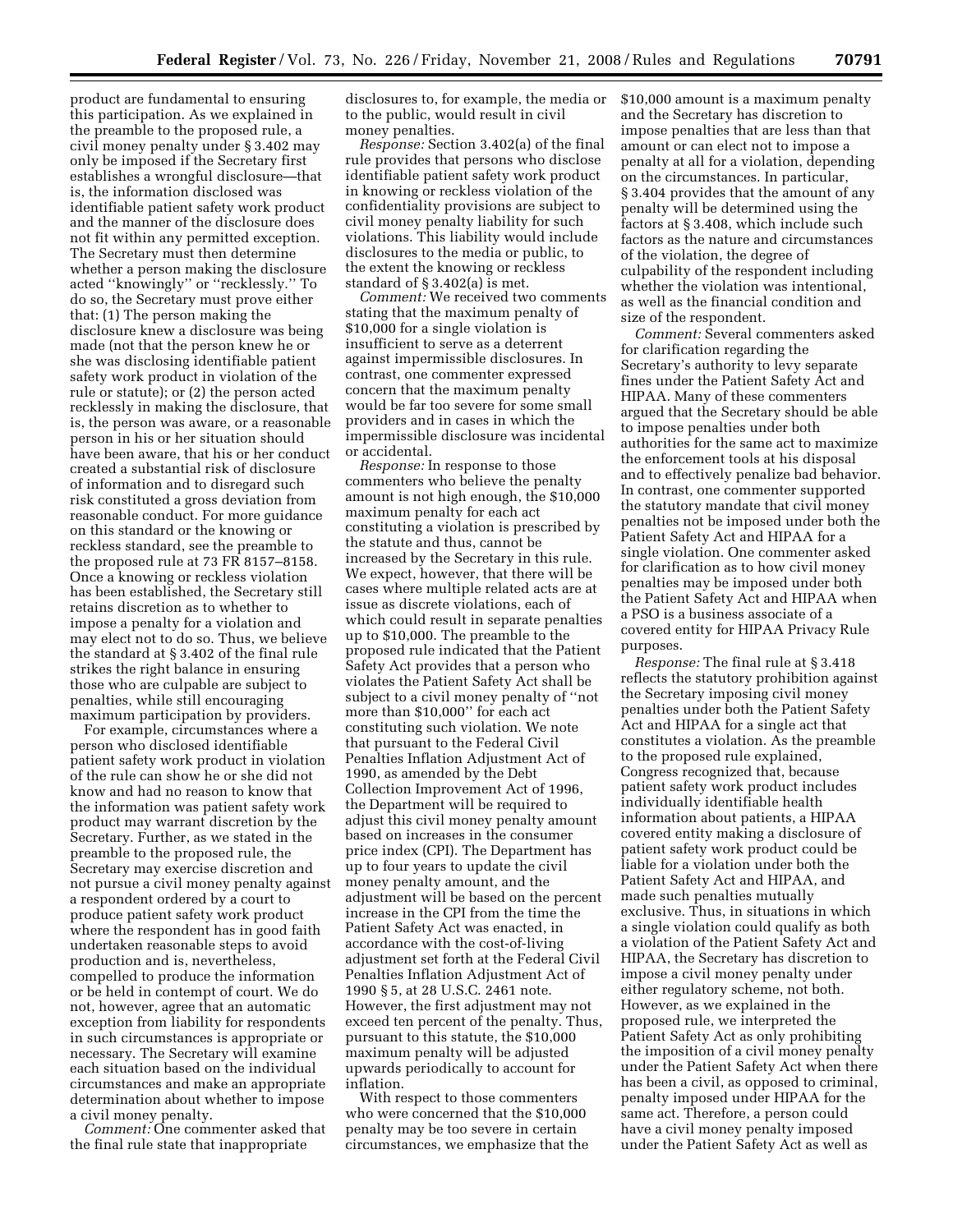a criminal penalty under HIPAA for the same act.

With respect to the commenter who requested clarification about penalties relating to a PSO that is a business associate of a HIPAA covered entity, we note that it is possible for a civil money penalty to be imposed under both the Patient Safety Act and HIPAA, where such penalty is imposed against different entities. Thus, for example, because a PSO will be a business associate of a covered entity under HIPAA, any violation involving patient safety work product that contains protected health information by the PSO will be a violation of the Patient Safety Act and not HIPAA, since the PSO is not a covered entity. However, if the PSO notifies the covered entity of the impermissible disclosure (as required by the business associate contract under HIPAA), and the covered entity does not take the appropriate steps to mitigate and address the consequences of the impermissible disclosure of protected health information, the covered entity may then be liable for a penalty under HIPAA.

### 3. Section 3.504—Procedures for Hearings

*Proposed Rule:* Proposed § 3.504 provided the procedures for an administrative hearing to contest a civil money penalty. The proposed section set forth the authority of the ALJ, the rights and burdens of proof of the parties, requirements for the exchange of information and pre-hearing, hearing, and post-hearing processes. This section cross-referenced the relevant provisions of the HIPAA Enforcement Rule extensively. Specifically, §§ 3.504(b), (d),  $(f)-(g)$ ,  $(i)-(k)$ ,  $(m)$ ,  $(n)$ ,  $(t)$ ,  $(w)$  and (x) of the proposed rule incorporated unchanged the provisions of the HIPAA Enforcement Rule. Sections 3.504(a), (c), (e),  $(h)$ ,  $(l)$ ,  $(o)$ – $(s)$ ,  $(u)$  and  $(v)$  of the proposed rule incorporated the HIPAA Enforcement Rule but included technical changes to adapt these provisions to the Patient Safety Act confidentiality provisions. These technical changes addressed the following: (1) Proposed §§ 3.504(a) and 3.504 (v) excluded language from 45 CFR 160.504(c) and 160.548(e), respectively, relating to an affirmative defense under 45 CFR 160.410(b)(1), which is a defense unique to HIPAA and not included in the Patient Safety Act; (2) proposed § 3.504(c) excluded the provision at 45 CFR  $160.508(c)(5)$  for remedied violations based on reasonable cause to be insulated from liability for a civil money penalty because there is no such requirement under the Patient Safety Act; (3) proposed § 3.504(e)

substituted the term ''identifiable patient safety work product'' for ''individually identifiable health information''; (4) proposed § 3.504(h) excluded the language in 45 CFR 160.518(a) relating to the provision of a statistical expert's report not less than 30 days before a scheduled hearing because we did not propose language permitting use of statistical sampling to estimate the number of violations; (5) proposed § 3.504(o) substituted ''a confidentiality provision'' for ''an administrative simplification provision'' in 45 CFR 160.532; (6) proposed § 3.504(p) substituted, for language not relevant to the Patient Safety Act in 45 CFR 160.534(b)(1), new language stating that the respondent has the burden of going forward and the burden of persuasion with respect to any challenge to the amount of a proposed civil money penalty, including any mitigating factors raised, and provided that good cause shown under 45 CFR 160.534(c) may be that identifiable patient safety work product has been introduced into evidence or is expected to be introduced into evidence; (7) proposed § 3.504(s) added language to provide that good cause for making redactions to the record would include the presence of identifiable patient safety work product; and (8) proposed §§ 3.504(l), (q), (r), and (u) substituted citations to subpart D of the Patient Safety rule, as appropriate.

We also explained in the proposed rule that we intended to maintain the alignment between these provisions and the HIPAA Enforcement Rule by incorporating any changes to the HIPAA Enforcement Rule that would become final based on the Department's Notice of Proposed Rulemaking entitled, ''Revisions to Procedures for the Departmental Appeals Board and Other Departmental Hearings'' (see 72 FR 73708 (December 28, 2007)). That Notice of Proposed Rulemaking proposed to amend the HIPAA Enforcement Rule at 45 CFR 160.508(c) and 160.548, and add a new provision at 160.554, providing that the Secretary may review all ALJ decisions that the Board has declined to review and all Board decisions for error in applying statutes, regulations, or interpretive policy. As of the publication date of this final rule, however, that regulation is not final.

*Overview of Public Comments:* We received no comments opposed to these provisions.

*Final Rule:* The final rule adopts the proposed provisions, except renumbers them into individual sections and republishes the referenced provisions of the HIPAA Enforcement Rule, as

modified by the technical changes described above to adapt the provisions to the Patient Safety Act confidentiality provisions. The final rule includes the full text of such provisions for convenience of the reader.

Also, we incorporate one additional technical change to better adapt the language to this rule's confidentiality provisions, as well as one conforming change. In particular, at § 3.512(b)(11), we replace the term ''privacy of'' with ''confidentiality of'' in addition to replacing ''individually identifiable health information'' with ''identifiable patient safety work product.'' In addition, at § 3.504(b), we replace the term ''90 days'' with ''60 days.'' We proposed at § 3.420(a)(6) to include in a notice of proposed determination a statement that a respondent must request a hearing within 60 days or lose its right to a hearing under § 3.504. However, we inadvertently omitted from § 3.504 a conforming change to the language incorporated from 45 CFR 160.504(b) to change the hearing request deadline from 90 days to 60 days. Thus, this change is necessary to align the two provisions.

### Response to Other Public Comments

*Comment:* One commenter asked that the final rule clarify the involvement of the Departmental Appeals Board during the hearings and appeals processes as well as whether the Secretary has authority to review ALJ decisions.

*Response:* Sections 3.504–3.552 of the final rule incorporate the provisions of the HIPAA Enforcement Rule, which lay out the hearings and appeals process. The current process provides that any party, including the Secretary, may appeal a decision of the ALJ to the Departmental Appeals Board, as well as file a reconsideration request with the Board following any Board decision. Unless the ALJ decision is timely appealed, such decision becomes final and binding on the parties 60 days from the date of service of the ALJ's decision.

*Comment:* One commenter asked that the final rule provide no restrictions to full judicial review for appeals and hearing requests.

*Response:* Section 3.548(k) provides respondents the right to petition for judicial review of the final decision of the Secretary once all administrative appeals have been exhausted, that is, once the Departmental Appeals Board has rendered a decision on appeal or reconsideration that has become the final decision of the Secretary, as appropriate.

*Comment:* One commenter suggested that any time patient safety work product could be disclosed in an ALJ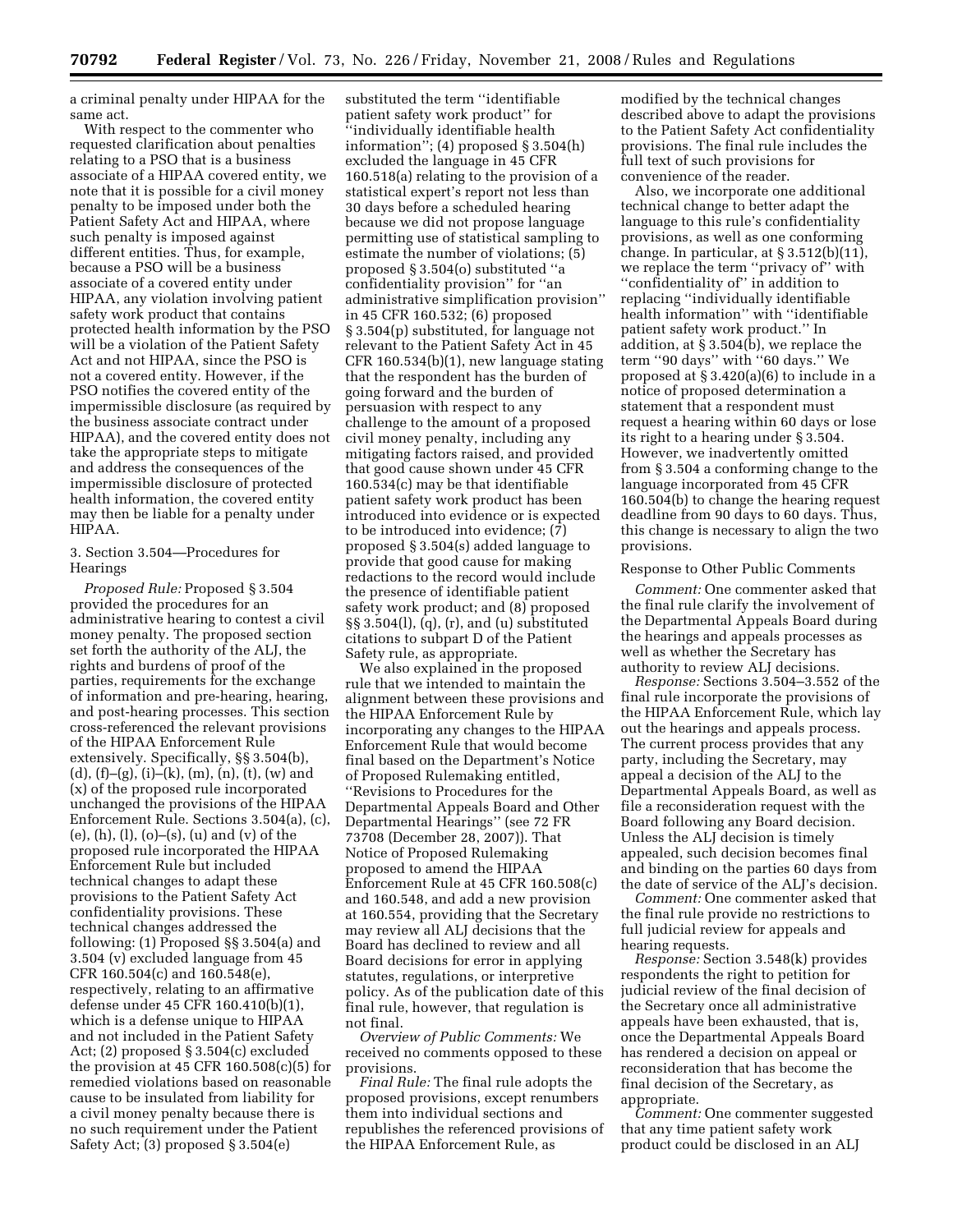proceeding, the proceeding should be closed to the public.

*Response:* The final rule at § 3.534(c) expressly provides that the ALJ may close a proceeding to the public for good cause shown, which may include the potential for patient safety work product to be introduced as evidence in the proceeding. We do not see a need to require that proceedings be closed under such circumstances but rather will continue to rely on the experienced discretion of the ALJ in determining such matters.

### **IV. Impact Statement and Other Required Analyses**

#### *Regulatory Impact Analysis*

AHRQ has previously analyzed the potential economic impact of this rule as part of its February 2008 Notice of Proposed Rulemaking (proposed rule) as required by Executive Order 12866 (September 1993, Regulatory Planning and Review), the Regulatory Flexibility Act (RFA) (September 16, 1980, Pub. L. 96–354), section 1102(b) of the Social Security Act, the Unfunded Mandates Reform Act of 1995 (Pub. L. 104–4), and Executive Order 13132. This analysis can be found on pages 8164 to 8171 of the proposed rule, which was published in the **Federal Register** on February 12, 2008.

Executive Order 12866 (as amended by Executive Order 13258, February 2002, and Executive Order 13422, January 2007), directs agencies to assess all costs and benefits of available regulatory alternatives and, if regulation is necessary, to select regulatory approaches that maximize net benefits (including potential economic,

environmental, public health and safety effects, distributive impacts, and equity). A regulatory impact analysis (RIA) must be prepared for major rules with economically significant effects (\$100 million or more in any 1 year). Although we cannot determine the specific economic impact of this final rule, we believe that the economic impact may approach \$100 million. HHS has determined that the rule is ''significant'' because it raises novel legal and policy issues with the establishment of a new regulatory framework, authorized by the Patient Safety Act, and imposes requirements, albeit voluntary, on entities that had not been subject to regulation in this area.

In preparing the regulatory impact analysis for inclusion in the proposed rule, AHRQ did not develop an alternative to the statutorily authorized voluntary framework. In light of the approach taken in the proposed rule, alternatives would have been mandatory or more proscriptive as well as inconsistent with statutory intent. The proposed rule established a system in which entities would voluntarily seek designation (or ''listing'') by the Secretary as a Patient Safety Organization (PSO), most PSO requirements would be met by attestation and overall compliance assessed by spot-checks rather than document submission or routine audits, and the Department would look to the marketplace to assess the quality and value of each PSO. PSOs will not be Federally funded nor directed; their funding and activities will be determined by health care providers who seek their expert assistance in

identifying the underlying causes of, and the best strategies for reducing or eliminating, medical errors. The proposed rule provided a foundation of confidentiality and privilege protections for information developed and exchanged when health care providers voluntarily choose to work with a PSO. We proposed that health care providers could receive the confidentiality and privilege protections of the statute by reporting information to a PSO occasionally, without entering contracts or incurring significant costs. Other health care providers could develop more costly internal systems that would serve as the hub of the provider's interactions with a PSO with which the provider had a contractual relationship; such structured, documented internal systems with dedicated personnel would be more costly. To create an ''upper bound'' on the analyses in the proposed rule, we assumed that all providers that would choose to work with PSOs would follow this more costly approach. It should be noted that most hospital providers already have patient safety reporting activities in place (98% according to a 2006 AHRQ survey). While documenting these activities and, it is hoped, expanding them through participation with a PSO will result in increased costs, that increase will be marginal, not complete, in the hospital community.

A summary of the AHRQ analysis of costs and benefits of Patient Safety Act costs and benefits from the proposed rule follows below. For a full discussion of the assumptions underlying these estimates, please refer to the proposed rule.

|  |  | TABLE 3—TOTAL PATIENT SAFETY ACT COSTS INCLUDING HOSPITAL COSTS AND PSO COSTS: 2009—2013 |
|--|--|------------------------------------------------------------------------------------------|
|--|--|------------------------------------------------------------------------------------------|

|            | Year                       |                             |                              |                              |                              |
|------------|----------------------------|-----------------------------|------------------------------|------------------------------|------------------------------|
|            | 2009                       | 2010                        | 2011                         | 2012                         | 2013                         |
|            | 10%<br>\$7.5 M<br>\$61.4 M | 40%<br>\$30.0 M<br>\$92.1 M | 60%<br>\$45.0 M<br>\$122.8 M | 75%<br>\$56.2 M<br>\$122.8 M | 85%<br>\$63.7 M<br>\$122.8 M |
| Total cost | \$68.9 M                   | \$122.1 M                   | \$167.8 M                    | \$179.0 M                    | \$186.5 M                    |

Source: *Notice of Proposed Rulemaking published in the Federal Register on February 12, 2008: 73 FR 8112-8183.* 

Costs for PSO implementation were calculated by considering two components: Costs incurred by hospitals in engaging in PSO activities and costs of PSOs themselves. It was assumed that in early years of PSO operation, the hospital would be the primary site of PSO-related activity. Hospital costs were assumed to be incremental, given that a previously-completed survey funded by AHRQ revealed that 98% of

U.S. hospitals already have adverse event reporting systems, and virtually all hospitals have a safety/quality function. We assumed that PSOs would be staffed modestly, relying on existing hospital activities in reporting adverse events, and that a significant proportion of PSOs are likely to be component PSOs, with support and expertise provided by a parent organization. Our assumptions were that PSOs will hire

dedicated staff of 1.5 to 4 FTEs, assuming an average salary rate of \$67/ hour. We also estimated that a significant overhead figure of 100%, coupled with 20% for General and Administrative (G&A) expenses, will cover the appreciable costs anticipated for legal, security, travel, and miscellaneous PSO expenses.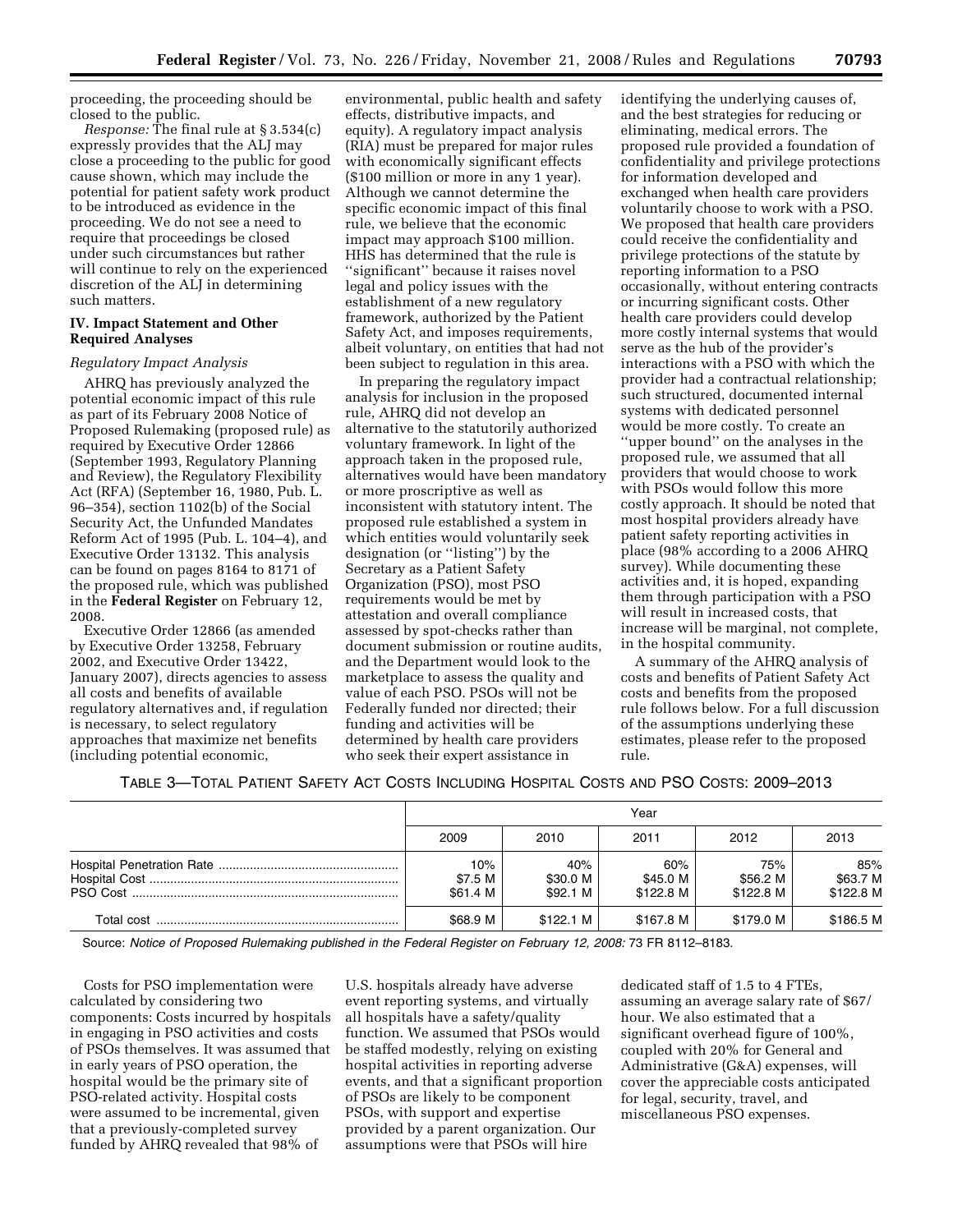## Provider—PSO Costs and Charges

We have not figured into our calculations any estimates for the price of PSO services, amounts paid by

hospitals and other health care providers to PSOs, PSO revenues, or PSO break-even analyses. We have not speculated about subsidies or business models. Regardless of what the costs

and charges are between providers and PSOs, they will cancel each other out, as expenses to providers will become revenue to PSOs.

|  | TABLE 4—TOTAL ESTIMATED COST SAVINGS BY PERCENT REDUCTION IN ADVERSE EVENTS: 2009-2013 <sup>*</sup> |  |
|--|-----------------------------------------------------------------------------------------------------|--|
|--|-----------------------------------------------------------------------------------------------------|--|

|         | Year              |                  |               |                     |                  |
|---------|-------------------|------------------|---------------|---------------------|------------------|
|         | 2009              | 2010             | 2011          | 2012                | 2013             |
|         | 10%               | 40%              | 60%           | 75%                 | 85%              |
| Savings | $1\%$<br>\$11.5 M | $.5\%$<br>\$69 M | 2%<br>\$138 M | 2.5%<br>\$215.625 M | 3%<br>\$293.25 M |

Source: Baseline figures from IOM Report, To Err Is Human, on total national health care costs associated with preventable adverse events (between 8.5 billion and 14.5 billion). Year 1 estimates are based on mid-point figures.

|  | TABLE 5—NET BENEFITS: 2009–2013 |
|--|---------------------------------|
|--|---------------------------------|

| Year                                                           |                                                                 |                                                                   |                                                                |                                                               |
|----------------------------------------------------------------|-----------------------------------------------------------------|-------------------------------------------------------------------|----------------------------------------------------------------|---------------------------------------------------------------|
| 2009                                                           | 2010                                                            | 2011                                                              | 2012                                                           | 2013                                                          |
| \$11.5 M<br>\$68.9 M<br>(S57.4) M<br>(\$55.7) M<br>$($53.6)$ M | \$69 M<br>\$122.1 M<br>$(S53.1)$ M<br>(\$50.0) M<br>$(S46.4)$ M | \$138 M<br>\$167.8 M<br>$(S29.8)$ M<br>$($27.3)$ M<br>$($24.3)$ M | \$215.625 M<br>\$179.0 M<br>\$36.625 M<br>\$32.5 M<br>\$27.9 M | \$293.25 M<br>\$186.5 M<br>\$106.75 M<br>\$92.1 M<br>\$76.1 M |

The final rule includes several modifications that could alter the actual economic impact of the Patient Safety Act, but AHRQ concludes that these changes will not exceed the ''upper bound'' established in our previous analysis, and we anticipate that the actual economic impact may be less. Several changes incorporated in the final rule are likely to lower the costs of implementation. For example, the final rule has removed a requirement that PSOs that are components of other existing organizations must maintain separate information systems and, for all but a small category of component PSOs, we have removed restrictions on the use of shared staff. As we noted in our economic analysis, we expect the most common type of PSO to be ones that are established by one or more existing organizations. As commenters pointed out, personnel costs are likely to be the most significant cost facing a PSO, and the ability to share personnel means that skilled personnel are available at significantly less cost, and in some cases at no cost, than the PSO would pay to hire or externally contract for personnel. Similarly, the costs and administrative burdens associated with the development and maintenance were a major focus of commenters. These two changes are likely to have the greatest impact on reducing costs for PSOs.

There are two changes in the final rule that might increase costs slightly but selectively. The final rule parallels a HIPAA Privacy Rule requirement that

business associates of covered entities must notify the covered entity if any of its protected health information has been inappropriately disclosed or its security breached. The final rule requires PSOs to notify the providers that submitted patient safety work product to the PSO if the work product it submitted has been disclosed or its security breached. As we noted in the proposed rule, the vast majority of providers reporting data will be covered entities under HIPAA and will need to include such notification requirements in the business associate agreements they will enter with PSOs. In addition, the HIPAA requirement is likely to apply in many disclosure or security breach situations because most work product is expected to contain protected health information. Nevertheless, this requirement may increase costs to the extent that PSOs receive work product from non-covered entities, although these potential increased costs will be dependent upon the vigilance with which the providers and PSOs meet their confidentiality and security requirements.

With respect to health care providers, the final rule does not impose requirements. The final rule does afford increased flexibility and protections to providers that voluntarily choose to both establish and document a more structured process for working with a PSO, i.e., what the rule terms a patient safety evaluation system, and document the flow of information into and out of

the patient safety evaluation system. For providers who choose this option, the information they assemble and develop within their patient safety evaluation system will be accorded privilege and confidentiality, contingent upon the information ultimately being reported to a PSO, from the outset. To the extent that this encourages providers, who would not otherwise have done so, to establish a structured, documented patient safety evaluation system, there would be an increase in costs. As noted above, this should not significantly affect our previous analysis since we assumed all providers working with a PSO would have established a documented patient safety evaluation system.

Taking advantage of this option will also enable health care providers with integrated health information technology systems to avoid the requirement in the proposed rule that they maintain the assembly and development of patient safety work product separately from their routine data collection activities, which would have required a number of providers to establish dual information systems. While we expect that the costs of developing dual information collection systems would exceed the costs of developing and maintaining a structured, documented patient safety evaluation system, we do not estimate any savings because we cannot be clear how many providers would have incurred the dual health information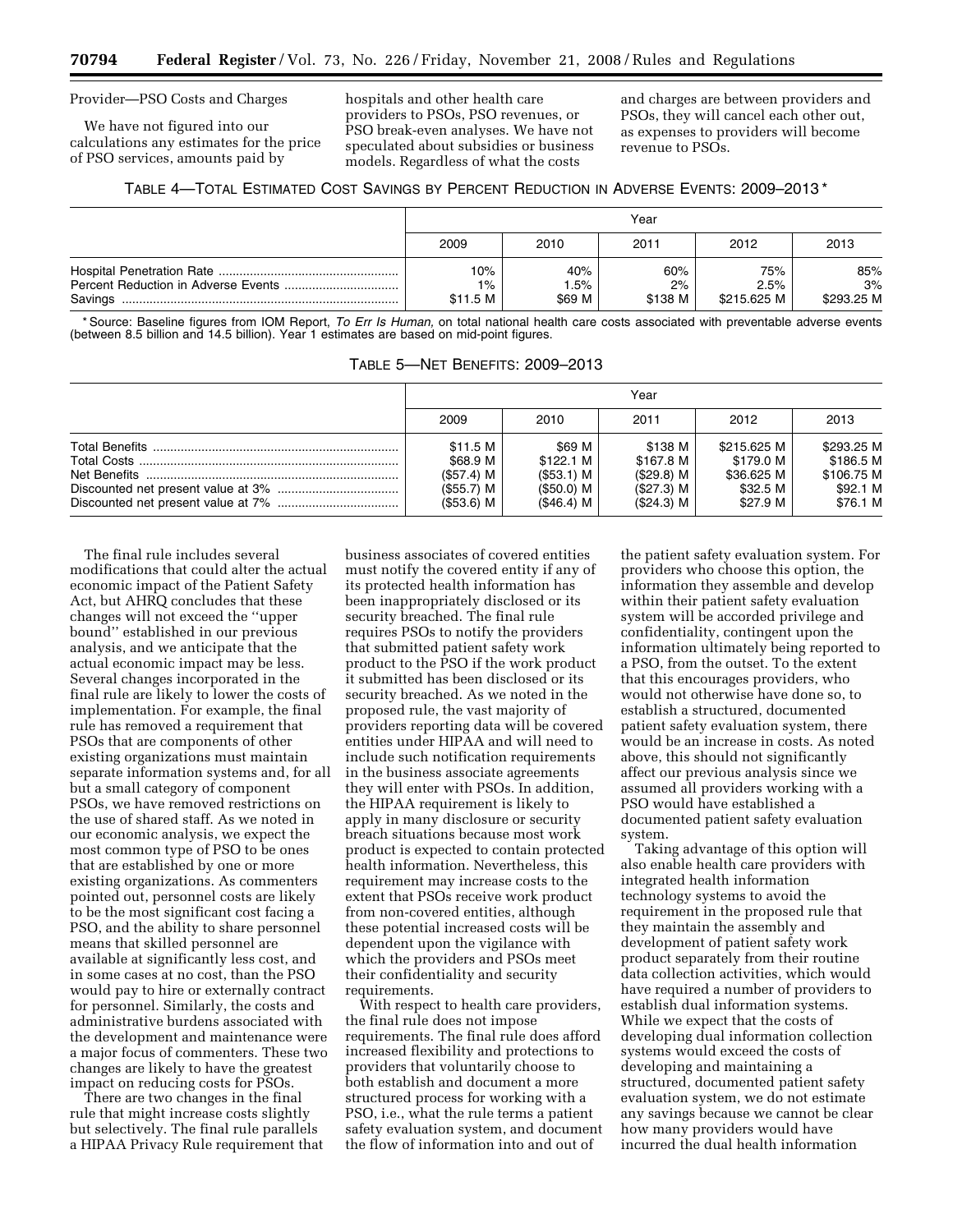technology systems costs or would have simply chosen to forego participation.

After considering the impact of the increased flexibility in the final rule for PSOs and health care providers, we now expect the implementation costs will be lower than those in our previous analysis.

### Final Regulatory Flexibility Analysis

Since formation of a PSO is voluntary, formation is not likely to occur unless the organization believes it is an economically viable endeavor. Furthermore, PSOs are not likely to undertake tasks that will provide insufficient payment to cover their costs. Therefore, the Secretary certifies that the regulation will not impose a significant economic burden on a substantial number of small entities.

# Unfunded Mandates Reform Act

Section 202 of the Unfunded Mandates Reform Act requires that a covered agency prepare a budgetary impact statement before promulgating a rule that includes any Federal mandate that may result in the expenditure by State, local, and Tribal governments, in the aggregate, or by the private sector, of \$100 million or more in any one year. The Department has determined that this final rule will not impose a mandate that will result in the expenditure by State, Local, and Tribal governments, in the aggregate, or by the private sector, of more than \$100 million in any one year.

### Paperwork Reduction Act

This final rule adding a new Part 3 to volume 42 of the Code of Federal Regulations contains information collection requirements. This summary includes the estimated costs and assumptions for the paperwork requirements related to the final rule.

With respect to § 3.102 concerning the submission of certifications for initial and continued listing as a PSO, and of updated information, all such information would be submitted on the ''Patient Safety Organization: Certification for Initial Listing'' form. To maintain its listing, a PSO must also submit a brief attestation, once every 24 month period after its initial date of listing, submitted on the ''Attestation Regarding the Two Bona Fide Contracts Requirement'' form, stating that it has entered contracts with two providers. We estimate that the final rule will create an average burden of 30 minutes annually for each entity that seeks to become a PSO to complete the necessary certification forms. Table 1 summarizes burden hours.

## TABLE 1—TOTAL BURDEN HOURS RELATED TO CERTIFICATION FORMS [Summary of all burden hours, by provision, for PSOs]

| Provision | Annualized<br>burden hours |
|-----------|----------------------------|
|           | 30 minutes.                |

Under 5 CFR 1320.3(c), a covered collection of information includes the requirement by an agency of a disclosure of information to third parties by means of identical reporting, recordkeeping, or disclosure requirements, imposed on ten or more persons. The final rule reflects the previously established reporting requirements for breach of confidentiality applicable to business associates under HIPAA regulations requiring contracts to contain a provision requiring the business associate (in this case, the PSO) to notify providers of breaches of their identifiable patient data's confidentiality or security. Accordingly, this reporting requirement referenced in the regulation previously met Paperwork Reduction Act review requirements.

The final rule requires in § 3.108(c) that a PSO notify the Secretary if it intends to relinquish voluntarily its status as a PSO. The entity is required to notify the Secretary that it has, or will soon, alert providers and other organizations from which it has received patient safety work product or data of its intention and provide for the appropriate disposition of the data in consultation with each source of patient safety work product or data held by the entity. In addition, the entity is asked to provide the Secretary with current contact information for further communication from the Secretary as the entity ceases operations. The reporting aspect of this requirement is essentially an attestation that is equivalent to the requirements for listing, continued listing, and meeting the minimum contracts requirement. This minimal data requirement would come within 5 CFR 1320.3(h)(1) which provides an exception from PRA requirements for affirmations, certifications, or acknowledgments as long as they entail no burden other than that necessary to identify the respondent, the date, the respondent's address, and the nature of the instrument. In this case, the nature of the instrument is an attestation that the PSO is working with its providers for the orderly cessation of activities. The following other collections of information that are required by the

final regulation under § 3.108 are also exempt from PRA requirements pursuant to an exception in 5 CFR 1320.4 for information gathered as part of administrative investigations and actions regarding specific parties: information supplied in response to preliminary agency determinations of PSO deficiencies or in response to proposed revocation and delisting, e.g., information providing the agency with correct facts, reporting corrective actions taken, or appealing proposed agency revocation decisions.

AHRQ and OCR published in the **Federal Register** their proposed information collection forms on February 20, 2008. Following the first, 60-day comment period, the forms were again published in the **Federal Register**  on April 21, 2008, to begin the second, 30-day comment period. The forms were not changed following the first comment period, and they and the one comment received were sent to OMB, which received them on April 25, 2008. Minor changes to the proposed forms will be necessary to align them with the final rule. AHRQ and OCR will work with OMB to ensure that the forms needed to implement the Patient Safety Act conform to the requirements of the final rule.

#### **Federalism**

Executive Order 13132 establishes certain requirements that an agency must meet when it promulgates a final rule that imposes substantial direct requirement costs on state and local governments, preempts State law, or otherwise has Federalism implications. The Patient Safety Act upon which the final regulation is based makes patient safety work product confidential and privileged. To the extent this is inconsistent with any state law, including court decisions, the Federal statute preempts such state law or court order. The final rule will not have any greater preemptive effect on state or local governments than that imposed by the statute. While the Patient Safety Act does establish new Federal confidentiality and privilege protections for certain information, these protections only apply when health care providers work with PSOs and new processes, such as patient safety evaluation systems, that do not currently exist. These Federal data protections provide a mechanism for protection of sensitive information that could improve the quality, safety, and outcomes of health care by fostering a non-threatening environment in which information about adverse medical events and near misses can be discussed. It is hoped that confidential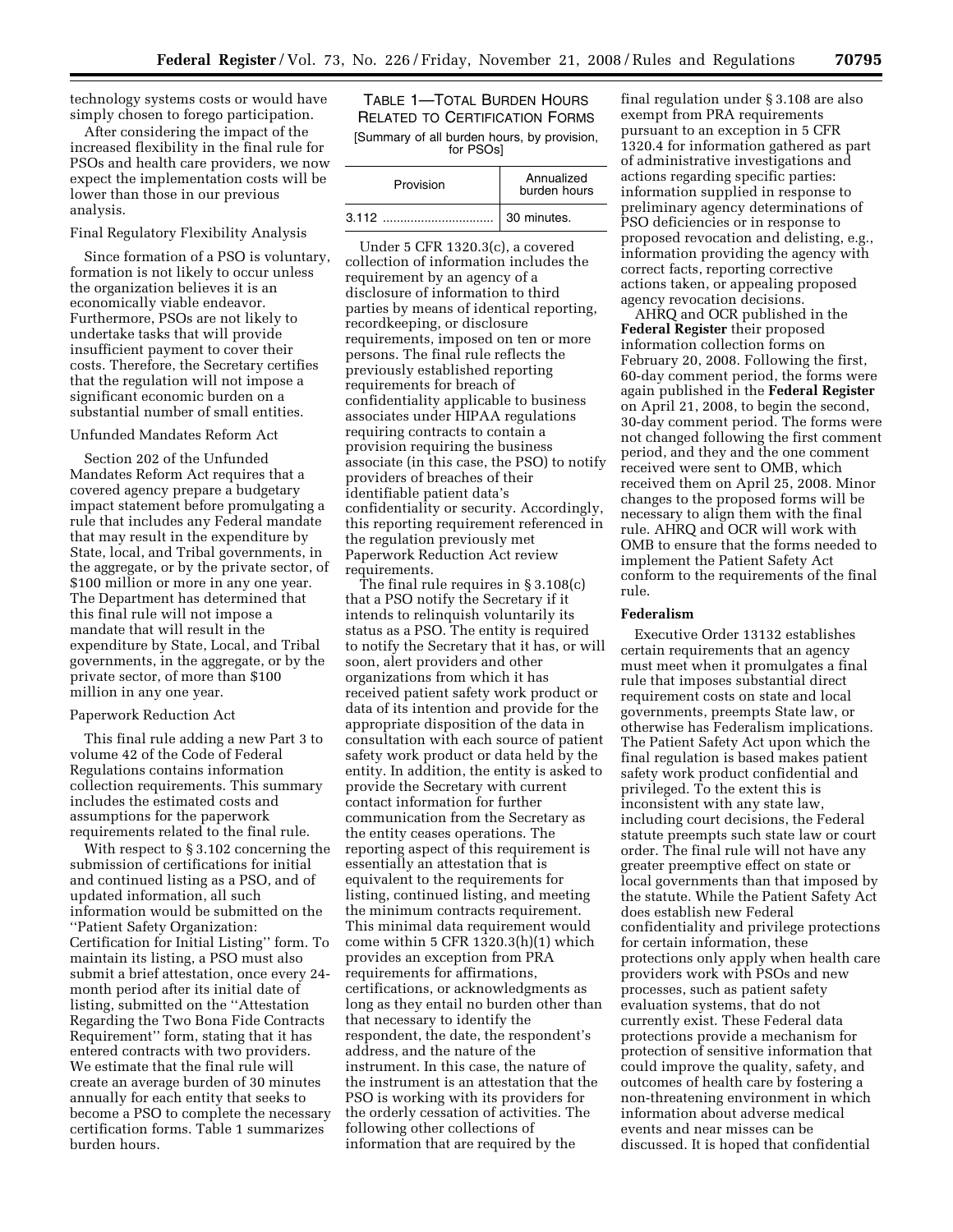analysis of patient safety events will reduce the occurrence of adverse medical events and, thereby, reduce the costs arising from such events, including costs incurred by state and local governments attributable to such events. In addition, the Patient Safety Act and the final rule do not relieve health care providers of their responsibilities to comply with state reporting requirements.

AHRQ, in conjunction with OCR, held three public listening sessions prior to drafting the proposed rule. Representatives of several states participated in these sessions. In particular, states that had begun to collect and analyze patient safety event information spoke about their related experiences and plans. Following publication of the proposed rule, AHRQ consulted with state officials and organizations to review the scope of the proposed rule and to specifically seek input on federalism issues and a proposal in the rule at proposed § 3.102(a)(2) that would limit the ability

of public or private sector regulatory entities to seek listing as a PSO. AHRQ received no expressions of concerns regarding the Federalism aspects of the proposed rule although several State health departments and commissions submitted written comments regarding the PSO eligibility criteria in the proposed rule.

# **OMB Accounting Statement**

The table below summarizes the estimated costs and benefits of implementing the Patient Safety and Quality Improvement Act for the next five years, beginning with January 1, 2009, by which time it is expected that the rule will be effective.

The figures in the table are derived from the regulatory impact analyses outlined above and, more completely, in the February 12, 2008 NPRM published in the **Federal Register**, on pages 8164 to 8171. As in the previous analyses, the range of benefits derives directly from the range of potentially-avoidable incidents cited (estimated) in IOM

Report, *To Err Is Human.* The range of costs is the same as was included in the NPRM, where minimum and maximum estimates were calculated as 10% above and 10% below the Agency's primary estimate of costs.

All figures are calculated at two discount rates, 7% and 3%, and dollars are held constant at the 2008 level. The discount rates, 3% or 7%, represent two rates of return that might be expected from government investments. The purpose is to project the expected future costs and benefits in today's dollars. (Future dollars will be worth less than today's dollars, barring appropriate investments.) Figures are annualized, that is average-per-year over the five years. The discount rates, 3% or 7%, represent two rates of return that might be expected from government investments. The purpose is to project the expected future costs and benefits in today's dollars. (Future dollars will be worth less than today's dollars, barring appropriate investments.)

| OMB #:                                                               | Agency/Program Office: AHRQ               |                                         |                                           |                                             |
|----------------------------------------------------------------------|-------------------------------------------|-----------------------------------------|-------------------------------------------|---------------------------------------------|
| Rule Title: Patient Safety and Quality Improvement Act               |                                           |                                         |                                           |                                             |
| $RIN#$ :                                                             | Date: 8/25/2008                           |                                         |                                           |                                             |
| <b>CATEGORY</b>                                                      | Primary<br>estimate<br>(millions)         | Minimum<br>estimate<br>(millions)       | Maximum<br>estimate<br>(millions)         | Source citation<br>(RIA, preamble,<br>etc.) |
| <b>BENEFITS</b>                                                      | \$145.5                                   | \$107.5                                 | \$183.4                                   | AHRQ Analysis.                              |
| Annualized discounted (5 years):<br>Annualized discounted (5 years): | 111.5<br>129.4<br>144.9<br>115.5<br>131.1 | 82.4<br>95.7<br>130.4<br>104.0<br>118.0 | 140.5<br>163.2<br>159.3<br>127.1<br>144.2 | AHRQ Analysis.                              |
|                                                                      | N/A<br>N/A<br>N/A                         |                                         |                                           |                                             |

#### **List of Subjects in 42 CFR Part 3**

Administrative practice and procedure, Civil money penalty, Confidentiality, Conflict of interests, Courts, Freedom of information, Health, Health care, Health facilities, Health insurance, Health professions, Health records, Hospitals, Investigations, Law enforcement, Medical research, Organization and functions, Patient, Patient safety, Privacy, Privilege, Public health, Reporting and recordkeeping requirements, Safety, State and local governments, Technical assistance.

■ For the reasons stated in the preamble, the Department of Health and Human Services amends Title 42 of the Code of

Federal Regulations by adding a new part 3 to read as follows:

## **PART 3—PATIENT SAFETY ORGANIZATIONS AND PATIENT SAFETY WORK PRODUCT**

#### **Subpart A—General Provisions**

- Sec.
- 3.10 Purpose.
- 3.20 Definitions.

### **Subpart B—PSO Requirements and Agency Procedures**

- 3.102 Process and requirements for initial and continued listing of PSOs.
- 3.104 Secretarial actions.
- 3.106 Security requirements.

3.108 Correction of deficiencies, revocation, and voluntary relinquishment.

- 3.110 Assessment of PSO compliance.
- 3.112 Submissions and forms.

#### **Subpart C—Confidentiality and Privilege Protections of Patient Safety Work Product**

- 3.204 Privilege of patient safety work product.
- 3.206 Confidentiality of patient safety work product.
- 3.208 Continued protection of patient safety work product.
- 3.210 Required disclosure of patient safety work product to the Secretary.
- 3.212 Nonidentification of patient safety work product.

#### **Subpart D—Enforcement Program**

3.304 Principles for achieving compliance.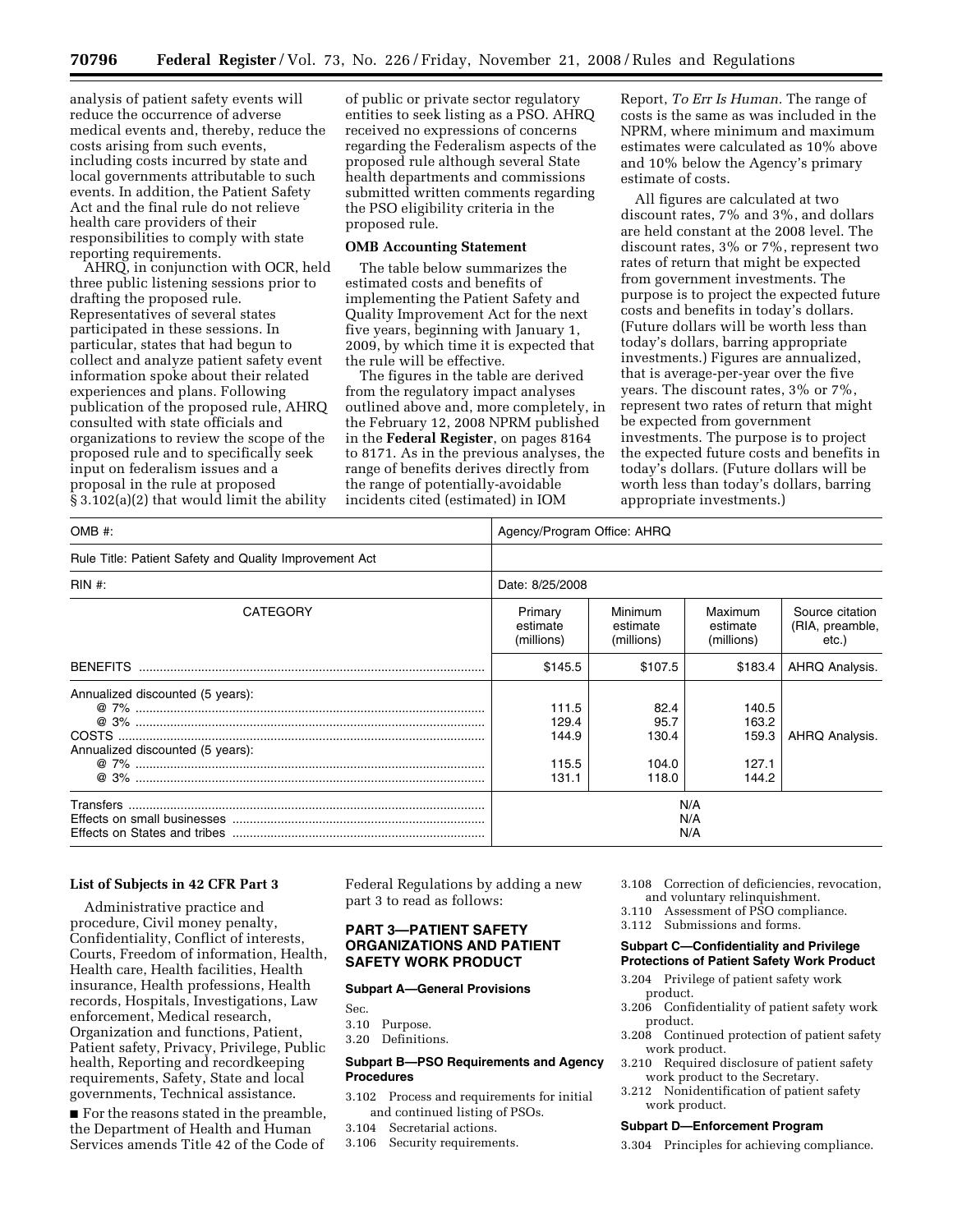- 3.306 Complaints to the Secretary.
- 3.308 Compliance reviews.
- 3.310 Responsibilities of respondents.
- 3.312 Secretarial action regarding
- complaints and compliance reviews. 3.314 Investigational subpoenas and inquiries.
- 3.402 Basis for a civil money penalty.
- 3.404 Amount of a civil money penalty.
- 3.408 Factors considered in determining the amount of a civil money penalty.
- 3.414 Limitations.
- 3.416 Authority to settle.
- 3.418 Exclusivity of penalty.
- 3.420 Notice of proposed determination.
- 3.422 Failure to request a hearing.
- 3.424 Collection of penalty.
- 3.426 Notification of the public and other agencies.
- 3.504 Hearings before an ALJ.
- 3.506 Rights of the parties.
- 3.508 Authority of the ALJ.
- 3.510 Ex parte contacts.
- 3.512 Prehearing conferences.
- 3.514 Authority to settle.
- 3.516 Discovery.
- 3.518 Exchange of witness lists, witness statements, and exhibits.
- 3.520 Subpoenas for attendance at hearing.
- 3.522 Fees.
- 3.524 Form, filing, and service of papers.
- 3.526 Computation of time.
- 3.528 Motions.
- 3.530 Sanctions.
- 3.532 Collateral estoppel.
- 3.534 The hearing.
- 3.538 Witnesses.
- 3.540 Evidence.
- 3.542 The record.
- 3.544 Post hearing briefs.
- 3.546 ALJ's decision.
- 3.548 Appeal of the ALJ's decision.
- 3.550 Stay of the Secretary's decision.
- 3.552 Harmless error.

**Authority:** 42 U.S.C. 216, 299b–21 through 299b–26; 42 U.S.C. 299c–6.

#### **Subpart A—General Provisions**

### **§ 3.10 Purpose.**

The purpose of this Part is to implement the Patient Safety and Quality Improvement Act of 2005 (Pub. L. 109–41), which amended Title IX of the Public Health Service Act (42 U.S.C. 299 *et seq.*) by adding sections 921 through 926, 42 U.S.C. 299b–21 through 299b–26.

#### **§ 3.20 Definitions.**

As used in this Part, the terms listed alphabetically below have the meanings set forth as follows:

*Affiliated provider* means, with respect to a provider, a legally separate provider that is the parent organization of the provider, is under common ownership, management, or control with the provider, or is owned, managed, or controlled by the provider.

*AHRQ* stands for the Agency for Healthcare Research and Quality in HHS.

*ALJ* stands for an Administrative Law Judge of HHS.

*Board* means the members of the HHS Departmental Appeals Board, in the Office of the Secretary, which issues decisions in panels of three.

*Bona fide* contract means:

(1) A written contract between a provider and a PSO that is executed in good faith by officials authorized to execute such contract; or

(2) A written agreement (such as a memorandum of understanding or equivalent recording of mutual commitments) between a Federal, State, local, or Tribal provider and a Federal, State, local, or Tribal PSO that is executed in good faith by officials authorized to execute such agreement.

*Complainant* means a person who files a complaint with the Secretary pursuant to § 3.306.

*Component organization* means an entity that:

(1) Is a unit or division of a legal entity (including a corporation, partnership, or a Federal, State, local or Tribal agency or organization); or

(2) Is owned, managed, or controlled by one or more legally separate parent organizations.

*Component PSO* means a PSO listed by the Secretary that is a component organization.

*Confidentiality provisions* means for purposes of Subparts C and D, any requirement or prohibition concerning confidentiality established by sections 921 and 922(b)–(d), (g) and (i) of the Public Health Service Act, 42 U.S.C. 299b–21, 299b–22(b)–(d), (g) and (i) and the provisions, at §§ 3.206 and 3.208, that implement the statutory prohibition on disclosure of identifiable patient safety work product.

*Disclosure* means the release, transfer, provision of access to, or divulging in any other manner of patient safety work product by:

(1) An entity or natural person holding the patient safety work product to another legally separate entity or natural person, other than a workforce member of, or a health care provider holding privileges with, the entity holding the patient safety work product; or

(2) A component PSO to another entity or natural person outside the component PSO and within the legal entity of which the component PSO is a part.

*Entity* means any organization or organizational unit, regardless of whether the organization is public, private, for-profit, or not-for-profit.

*Group health plan* means an employee welfare benefit plan (as defined in section 3(1) of the Employee Retirement Income Security Act of 1974 (ERISA)) to the extent that the plan provides medical care (as defined in paragraph (2) of section 2791(a) of the Public Health Service Act, including items and services paid for as medical care) to employees or their dependents (as defined under the terms of the plan) directly or through insurance, reimbursement, or otherwise.

*Health insurance issue*r means an insurance company, insurance service, or insurance organization (including a health maintenance organization, as defined in 42 U.S.C. 300gg–91(b)(3)) which is licensed to engage in the business of insurance in a State and which is subject to State law which regulates insurance (within the meaning of 29 U.S.C. 1144(b)(2)). This term does not include a group health plan.

*Health maintenance organization*  means:

(1) A Federally qualified health maintenance organization (HMO) (as defined in 42 U.S.C. 300e(a));

(2) An organization recognized under State law as a health maintenance organization; or

(3) A similar organization regulated under State law for solvency in the same manner and to the same extent as such a health maintenance organization.

*HHS* stands for the United States Department of Health and Human Services.

*HIPAA Privacy Rule* means the regulations promulgated under section 264(c) of the Health Insurance Portability and Accountability Act of 1996 (HIPAA), at 45 CFR part 160 and Subparts A and E of Part 164.

*Identifiable patient safety work product* means patient safety work product that:

(1) Is presented in a form and manner that allows the identification of any provider that is a subject of the work product, or any providers that participate in, or are responsible for, activities that are a subject of the work product;

(2) Constitutes individually identifiable health information as that term is defined in the HIPAA Privacy Rule at 45 CFR 160.103; or

(3) Is presented in a form and manner that allows the identification of an individual who in good faith reported information directly to a PSO or to a provider with the intention of having the information reported to a PSO (''reporter'').

*Nonidentifiable patient safety work product* means patient safety work product that is not identifiable patient safety work product in accordance with the nonidentification standards set forth at § 3.212.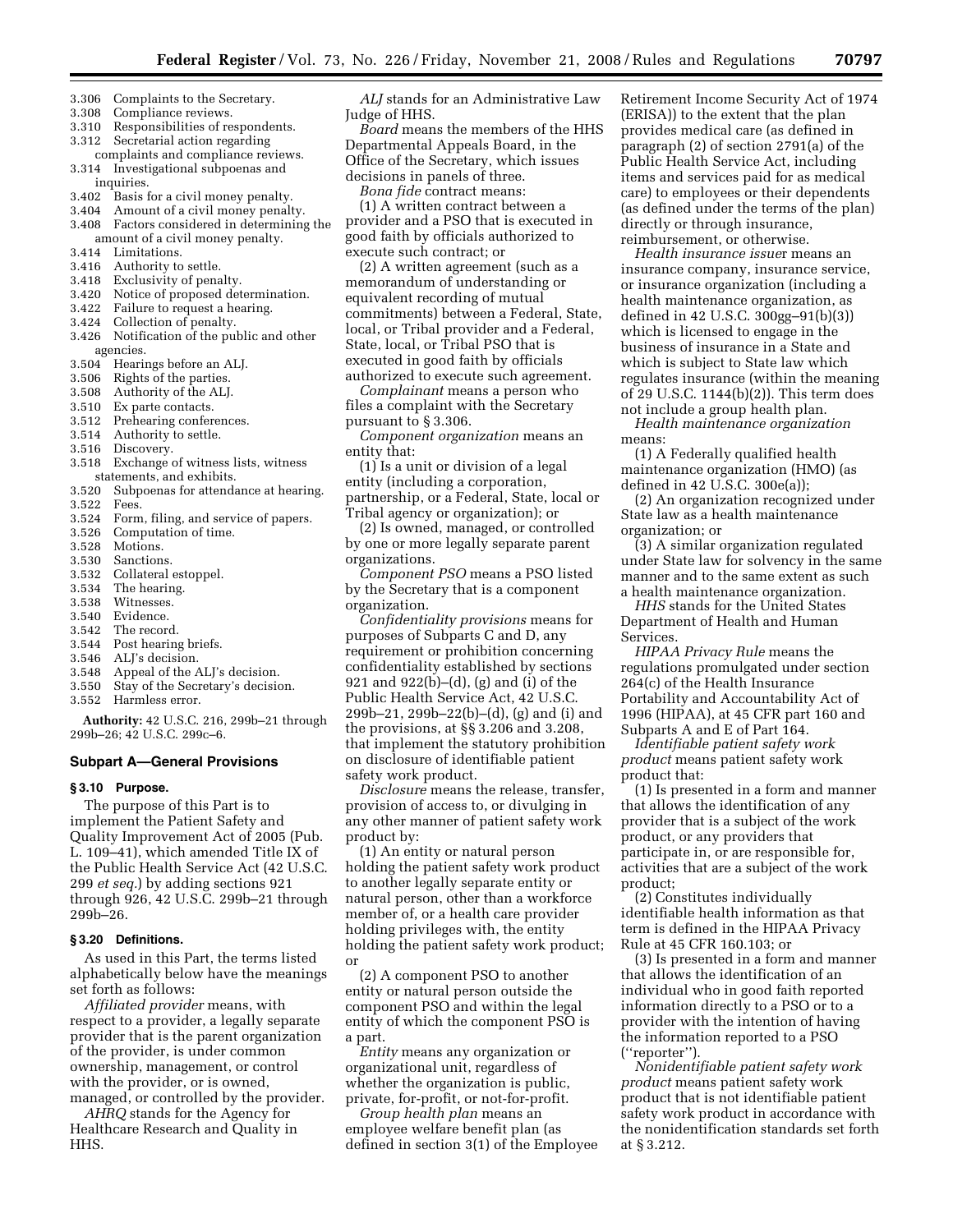*OCR* stands for the Office for Civil Rights in HHS.

*Parent organization* means an organization that: owns a controlling interest or a majority interest in a component organization; has the authority to control or manage agenda setting, project management, or day-today operations; or the authority to review and override decisions of a component organization. The component organization may be a provider.

*Patient Safety Act* means the Patient Safety and Quality Improvement Act of 2005 (Pub. L. 109–41), which amended Title IX of the Public Health Service Act (42 U.S.C. 299 et seq.) by inserting a new Part C, sections 921 through 926, which are codified at 42 U.S.C. 299b–21 through 299b–26.

*Patient safety activities* means the following activities carried out by or on behalf of a PSO or a provider:

(1) Efforts to improve patient safety and the quality of health care delivery;

(2) The collection and analysis of patient safety work product;

(3) The development and dissemination of information with respect to improving patient safety, such as recommendations, protocols, or information regarding best practices;

(4) The utilization of patient safety work product for the purposes of encouraging a culture of safety and of providing feedback and assistance to effectively minimize patient risk;

(5) The maintenance of procedures to preserve confidentiality with respect to patient safety work product;

(6) The provision of appropriate security measures with respect to patient safety work product;

(7) The utilization of qualified staff; and

(8) Activities related to the operation of a patient safety evaluation system and to the provision of feedback to participants in a patient safety evaluation system.

*Patient safety evaluation system*  means the collection, management, or analysis of information for reporting to or by a PSO.

*Patient safety organization (PSO)*  means a private or public entity or component thereof that is listed as a PSO by the Secretary in accordance with Subpart B. A health insurance issuer or a component organization of a health insurance issuer may not be a PSO. See also the exclusions in § 3.102 of this Part.

*Patient safety work product:*  (1) Except as provided in paragraph (2) of this definition, patient safety work product means any data, reports, records, memoranda, analyses (such as

root cause analyses), or written or oral statements (or copies of any of this material)

(i) Which could improve patient safety, health care quality, or health care outcomes; and

(A) Which are assembled or developed by a provider for reporting to a PSO and are reported to a PSO, which includes information that is documented as within a patient safety evaluation system for reporting to a PSO, and such documentation includes the date the information entered the patient safety evaluation system; or

(B) Are developed by a PSO for the conduct of patient safety activities; or

(ii) Which identify or constitute the deliberations or analysis of, or identify the fact of reporting pursuant to, a patient safety evaluation system.

(2)(i) Patient safety work product does not include a patient's medical record, billing and discharge information, or any other original patient or provider information; nor does it include information that is collected, maintained, or developed separately, or exists separately, from a patient safety evaluation system. Such separate information or a copy thereof reported to a PSO shall not by reason of its reporting be considered patient safety work product.

(ii) Patient safety work product assembled or developed by a provider for reporting to a PSO may be removed from a patient safety evaluation system and no longer considered patient safety work product if:

(A) The information has not yet been reported to a PSO; and

(B) The provider documents the act and date of removal of such information from the patient safety evaluation system.

(iii) Nothing in this part shall be construed to limit information that is not patient safety work product from being:

(A) Discovered or admitted in a criminal, civil or administrative proceeding;

(B) Reported to a Federal, State, local or Tribal governmental agency for public health or health oversight purposes; or

(C) Maintained as part of a provider's recordkeeping obligation under Federal, State, local or Tribal law.

*Person* means a natural person, trust or estate, partnership, corporation, professional association or corporation, or other entity, public or private. *Provider* means:

(1) An individual or entity licensed or otherwise authorized under State law to provide health care services, including—

(i) A hospital, nursing facility, comprehensive outpatient rehabilitation facility, home health agency, hospice program, renal dialysis facility, ambulatory surgical center, pharmacy, physician or health care practitioner's office (includes a group practice), long term care facility, behavior health residential treatment facility, clinical laboratory, or health center; or

(ii) A physician, physician assistant, registered nurse, nurse practitioner, clinical nurse specialist, certified registered nurse anesthetist, certified nurse midwife, psychologist, certified social worker, registered dietitian or nutrition professional, physical or occupational therapist, pharmacist, or other individual health care practitioner;

(2) Agencies, organizations, and individuals within Federal, State, local, or Tribal governments that deliver health care, organizations engaged as contractors by the Federal, State, local, or Tribal governments to deliver health care, and individual health care practitioners employed or engaged as contractors by the Federal State, local, or Tribal governments to deliver health care; or

(3) A parent organization of one or more entities described in paragraph (1)(i) of this definition or a Federal, State, local, or Tribal government unit that manages or controls one or more entities described in paragraphs (1)(i) or (2) of this definition.

*Research* has the same meaning as the term is defined in the HIPAA Privacy Rule at 45 CFR 164.501.

*Respondent* means a provider, PSO, or responsible person who is the subject of a complaint or a compliance review.

*Responsible person* means a person, other than a provider or a PSO, who has possession or custody of identifiable patient safety work product and is subject to the confidentiality provisions.

*Workforce* means employees, volunteers, trainees, contractors, or other persons whose conduct, in the performance of work for a provider, PSO or responsible person, is under the direct control of such provider, PSO or responsible person, whether or not they are paid by the provider, PSO or responsible person.

# **Subpart B—PSO Requirements and Agency Procedures**

### **§ 3.102 Process and requirements for initial and continued listing of PSOs.**

(a) *Eligibility and process for initial and continued listing*—(1) *Submission of certification.* Any entity, except as specified in paragraph (a)(2) of this section, may request from the Secretary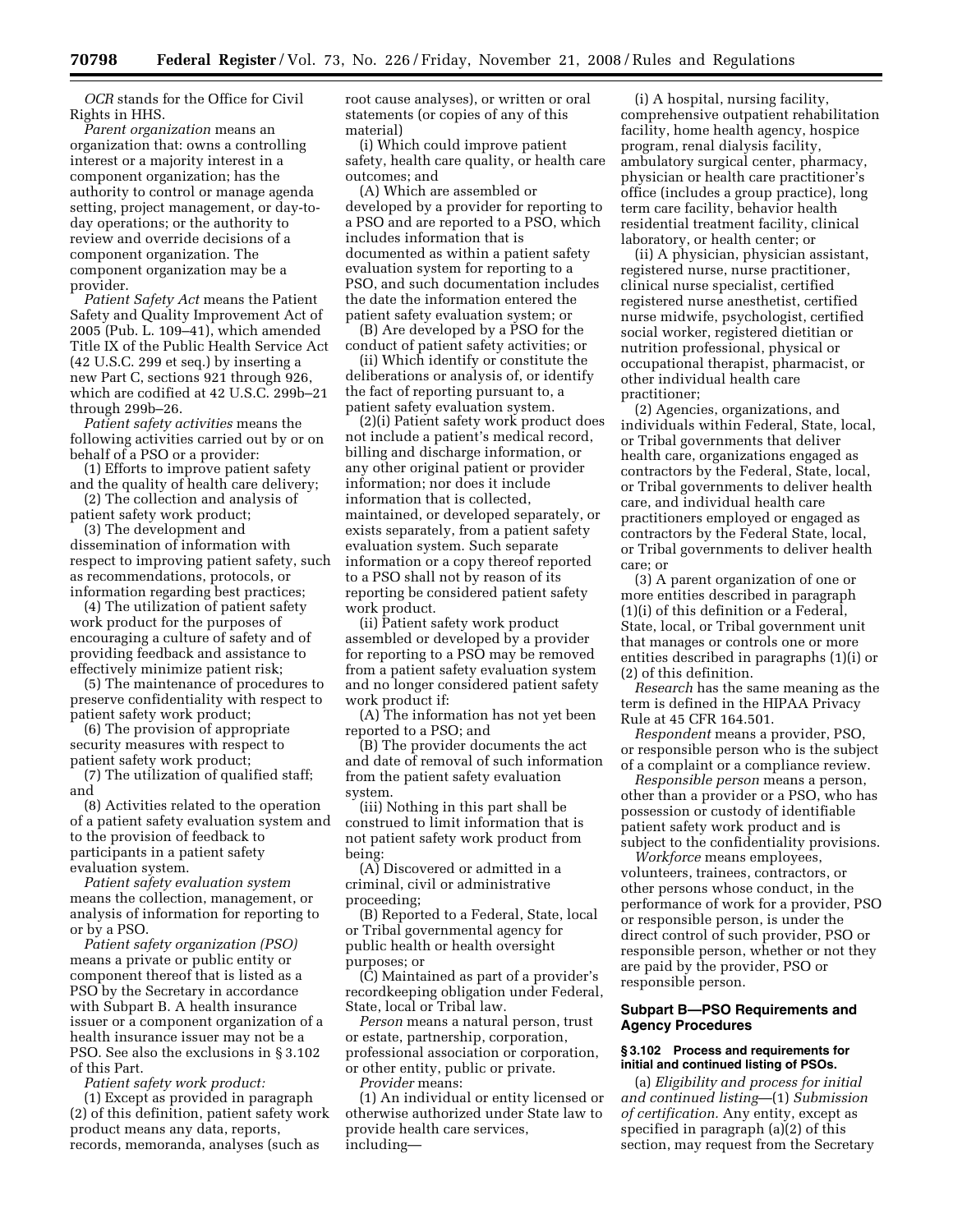an initial or continued listing as a PSO by submitting a completed certification form that meets the requirements of this section, in accordance with § 3.112. An individual with authority to make commitments on behalf of the entity seeking listing will be required to submit contact information for the entity and:

(i) Attest that the entity is not subject to any exclusion in paragraph (a)(2) of this section;

(ii) Provide certifications that the entity meets each requirement for PSOs in paragraph (b) of this section;

(iii) If the entity is a component of another organization, provide the additional certifications that the entity meets the requirements of paragraph  $(c)(1)(i)$  of this section;

(iv) If the entity is a component of an excluded entity described in paragraph (a)(2)(ii), provide the additional certifications and information required by paragraph (c)(1)(ii) of this section;

(v) Attest that the entity has disclosed if the Secretary has ever delisted this entity (under its current name or any other) or refused to list the entity or whether any of its officials or senior managers held comparable positions of responsibility in an entity that was denied listing or delisted and, if any of these circumstances apply, submit with its certifications and related disclosures, the name of the entity or entities that the Secretary declined to list or delisted;

(vi) Attest that the PSO will promptly notify the Secretary during its period of listing if it can no longer comply with any of its attestations and the applicable requirements in §§ 3.102(b) and 3.102(c) or if there have been any changes in the accuracy of the information submitted for listing, along with the pertinent changes; and

(vii) Provide other information that the Secretary determines to be necessary to make the requested listing determination.

(2) *Exclusion of certain entities.* The following types of entities may not seek listing as a PSO:

(i) A health insurance issuer; a unit or division of a health insurance issuer; or an entity that is owned, managed, or controlled by a health insurance issuer;

(ii) (A) An entity that accredits or licenses health care providers;

(B) An entity that oversees or enforces statutory or regulatory requirements governing the delivery of health care services;

(C) An agent of an entity that oversees or enforces statutory or regulatory requirements governing the delivery of health care services; or

(D) An entity that operates a Federal, state, local or Tribal patient safety

reporting system to which health care providers (other than members of the entity's workforce or health care providers holding privileges with the entity) are required to report information by law or regulation.

(iii) A component of an entity listed in paragraph (a)(2)(ii) may seek listing as a component PSO subject to the requirements and restrictions of paragraph (c)(1)(ii) of this section.

(3) *Submission of certification for continued listing.* To facilitate a timely Secretarial determination regarding acceptance of its certification for continued listing, a PSO must submit the required certification no later than 75 days before the expiration of a PSO's three-year period of listing.

(b) *Fifteen general PSO certification requirements.* The certifications submitted to the Secretary in accordance with paragraph (a)(1)(ii) of this section must conform to the following 15 requirements:

(1) *Required certification regarding eight patient safety activities.* 

(i) *Initial listing.* An entity seeking initial listing as a PSO must certify that it has written policies and procedures in place to perform each of the eight patient safety activities, defined in § 3.20. With respect to paragraphs (5) and (6) in the definition of patient safety activities regarding confidentiality and security, the policies and procedures must include and provide for:

(A) Compliance with the confidentiality provisions of Subpart C of this part and with appropriate security measures as required by § 3.106 of this subpart.

(B) Notification of each provider that submitted patient safety work product or data as described in § 3.108(b)(2) to the entity if the submitted work product or data was subject to an unauthorized disclosure or its security was breached.

(ii) *Continued Listing.* A PSO seeking continued listing must certify that it is performing, and will continue to perform, each of the patient safety activities defined in § 3.20, and is and will continue to comply with the requirements of paragraphs  $(b)(1)(i)(A)$ and (B) of this section.

(2) *Required certification regarding seven PSO criteria.* 

(i) *Initial Listing.* In its initial certification submission, an entity must also certify that, if listed as a PSO, it will comply with the seven requirements in paragraphs (b)(2)(i)(A) through (G) of this section.

(A) The mission and primary activity of the PSO must be to conduct activities that are to improve patient safety and the quality of health care delivery.

(B) The PSO must have appropriately qualified workforce members, including licensed or certified medical professionals.

(C) The PSO, within the 24-month period that begins on the date of its initial listing as a PSO, and within each sequential 24-month period thereafter, must have 2 bona fide contracts, each of a reasonable period of time, each with a different provider for the purpose of receiving and reviewing patient safety work product.

(D) The PSO is not a health insurance issuer, and is not a component of a health insurance issuer.

(E) The PSO must make disclosures to the Secretary as required under § 3.102(d), in accordance with § 3.112 of this subpart.

(F) To the extent practical and appropriate, the PSO must collect patient safety work product from providers in a standardized manner that permits valid comparisons of similar cases among similar providers.

(G) The PSO must utilize patient safety work product for the purpose of providing direct feedback and assistance to providers to effectively minimize patient risk.

(ii) *Continued Listing.* A PSO seeking continued listing must certify that it is complying with, and will continue to comply with, the requirements of paragraphs (b)(2)(i)(A) through (G) of this section.

(iii) *Compliance with the criterion for collecting patient safety work product in a standardized manner to the extent practical and appropriate.* With respect to paragraph (b)(2)(i)(F) of this section, the Secretary will assess compliance by a PSO in the following manner.

(A) A PSO seeking continued listing must:

(*1*) Certify that the PSO is using the Secretary's published guidance for common formats and definitions in its collection of patient safety work product (option (I));

(*2*) Certify that the PSO is using an alternative system of formats and definitions that permits valid comparisons of similar cases among similar providers (option (II)); or

(*3*) Provide a clear explanation for why it is not practical or appropriate for the PSO to comply with options (I) or (II) at this time.

(B) The Secretary will consider a PSO to be in compliance if the entity complies with option (I), satisfactorily demonstrates that option (II) permits valid comparisons of similar cases among similar providers, or satisfactorily demonstrates that it is not practical or appropriate for the PSO to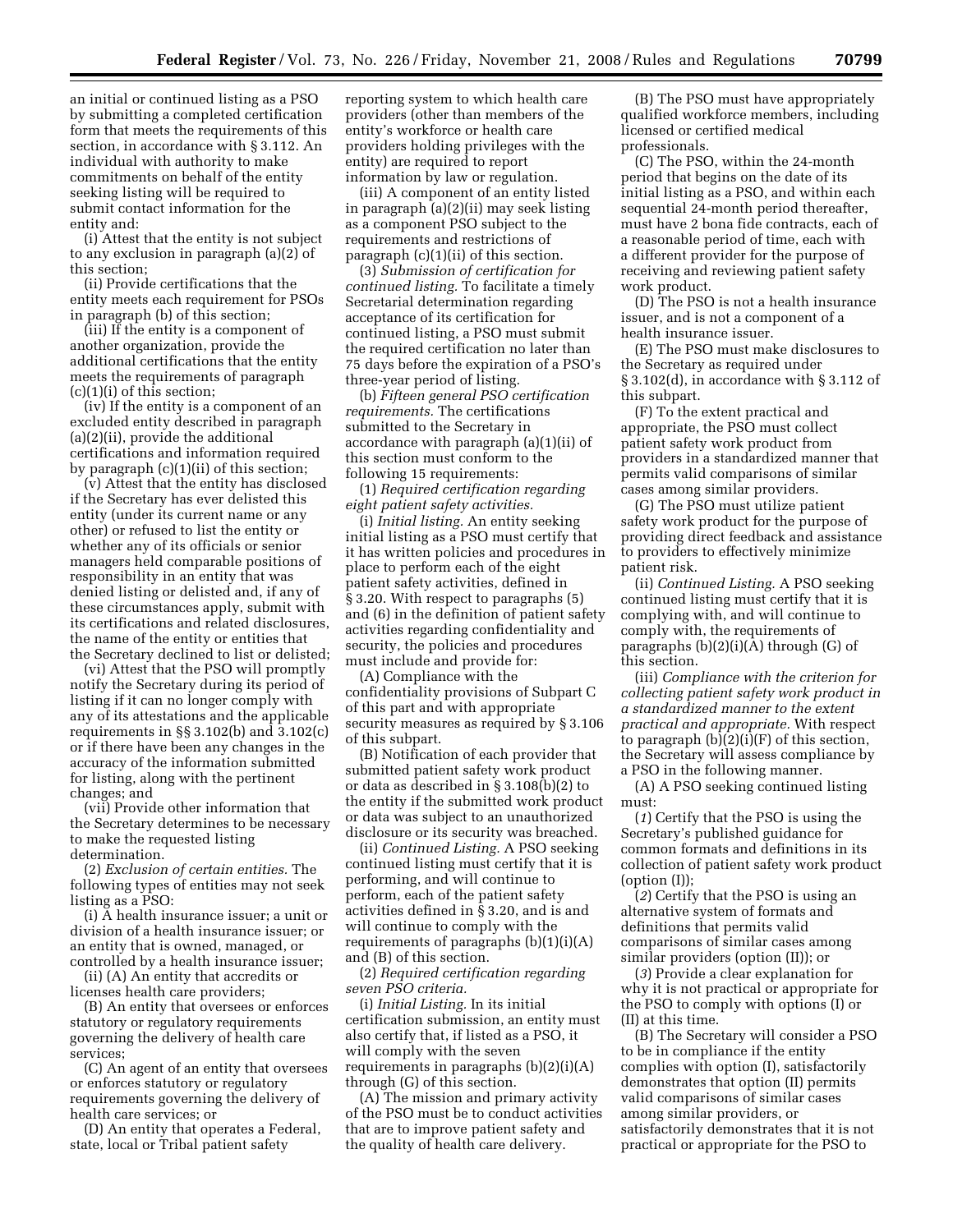comply with options (I) or (II) at this time.

(c) *Additional certifications required of component organizations*—(1) *Requirements when seeking listing*—(i) *Requirements that all component organizations must meet.* In addition to meeting the 15 general PSO certification requirements of paragraph (b) of this section, an entity seeking initial listing that is a component of another organization must certify that it will comply with the requirements of paragraph (c)(2) of this section. A component PSO seeking continued listing must certify that it is complying with, and will continue to comply with, the requirements of this same paragraph (c)(2). At initial and continued listing, a component entity must attach to its certifications for listing contact information for its parent organization(s).

(ii) *Additional requirements and limitations applicable to components of entities that are excluded from listing.*  In addition to the requirements under paragraph (c)(1)(i) of this section, a component of an organization excluded from listing under paragraph (a)(2)(ii) of this section must submit the additional certifications and specified information for initial and continued listing and comply with paragraph (c)(4) of this section.

(2) *Required component certifications*—(i) *Separation of patient safety work product.* A component PSO must maintain patient safety work product separately from the rest of the parent organization(s) of which it is a part, and establish appropriate security measures to maintain the confidentiality of patient safety work product. The information system in which the component PSO maintains patient safety work product must not permit unauthorized access by one or more individuals in, or by units of, the rest of the parent organization(s) of which it is a part.

(ii) *Nondisclosure of patient safety work product.* A component PSO must require that members of its workforce and any other contractor staff not make unauthorized disclosures of patient safety work product to the rest of the parent organization(s) of which it is a part.

(iii) *No conflict of interest.* The pursuit of the mission of a component PSO must not create a conflict of interest with the rest of the parent organization(s) of which it is a part.

(3) *Written agreements for assisting a component PSO in the conduct of patient safety activities.*  Notwithstanding the requirements of paragraph (c)(2) of this section, a

component PSO may provide access to identifiable patient safety work product to one or more individuals in, or to one or more units of, the rest of the parent organization(s) of which it is a part, if the component PSO enters into a written agreement with such individuals or units which requires that:

(i) The component PSO will only provide access to identifiable patient safety work product to enable such individuals or units to assist the component PSO in its conduct of patient safety activities, and

(ii) Such individuals or units that receive access to identifiable patient safety work product pursuant to such written agreement will only use or disclose such information as specified by the component PSO to assist the component PSO in its conduct of patient safety activities, will take appropriate security measures to prevent unauthorized disclosures and will comply with the other certifications the component has made pursuant to paragraph (c)(2) of this section regarding unauthorized disclosures and conducting the mission of the PSO without creating conflicts of interest.

(4) *Required attestations, information and operational limitations for components of entities excluded from listing.* A component organization of an entity that is subject to the restrictions of paragraph (a)(2)(ii) of this section must:

(i) Submit the following information with its certifications for listing:

(A) A statement describing its parent organization's role, and the scope of the parent organization's authority, with respect to any of the following that apply: Accreditation or licensure of health care providers, oversight or enforcement of statutory or regulatory requirements governing the delivery of health care services, serving as an agent of such a regulatory oversight or enforcement authority, or administering a public mandatory patient safety reporting system;

(B) An attestation that the parent organization has no policies or procedures that would require or induce providers to report patient safety work product to their component organization once listed as a PSO and that the component PSO will notify the Secretary within 5 calendar days of the date on which the component organization has knowledge of the adoption by the parent organization of such policies or procedures, and an acknowledgment that the adoption of such policies or procedures by the parent organization during the component PSO's period of listing will result in the Secretary initiating an

expedited revocation process in accordance with § 3.108(e); and

(C) An attestation that the component organization will prominently post notification on its Web site and publish in any promotional materials for dissemination to providers, a summary of the information that is required by paragraph (c)(4)(i)(A) of this section.

(ii) Comply with the following requirements during its period of listing:

(A) The component organization may not share staff with its parent organization(s).

(B) The component organization may enter into a written agreement pursuant to paragraph (c)(3) but such agreements are limited to units or individuals of the parent organization(s) whose responsibilities do not involve the activities specified in the restrictions in paragraph (a)(2)(ii) of this section.

(d) *Required notifications.* Upon listing, PSOs must meet the following notification requirements:

(1) *Notification regarding PSO compliance with the minimum contract requirement.* No later than 45 calendar days prior to the last day of the pertinent 24-month assessment period, specified in paragraph (b)(2)(iii)(C) of this section, the Secretary must receive from a PSO a certification that states whether it has met the requirement of that paragraph regarding two bona fide contracts, submitted in accordance with § 3.112 of this subpart.

(2) *Notification regarding a PSO's relationships with its contracting providers.* 

(i) *Requirement.* A PSO must file a disclosure statement regarding a provider with which it has a contract that provides the confidentiality and privilege protections of the Patient Safety Act (hereinafter referred to as a Patient Safety Act contract) if the PSO has any other relationships with this provider that are described in paragraphs  $(d)(2)(i)(A)$  through  $(D)$  of this section. The PSO must disclose all such relationships. A disclosure statement is not required if all of its other relationships with the provider are limited to Patient Safety Act contracts.

(A) The provider and PSO have current contractual relationships, other than those arising from any Patient Safety Act contracts, including formal contracts or agreements that impose obligations on the PSO.

(B) The provider and PSO have current financial relationships other than those arising from any Patient Safety Act contracts. A financial relationship may include any direct or indirect ownership or investment relationship between the PSO and the contracting provider, shared or common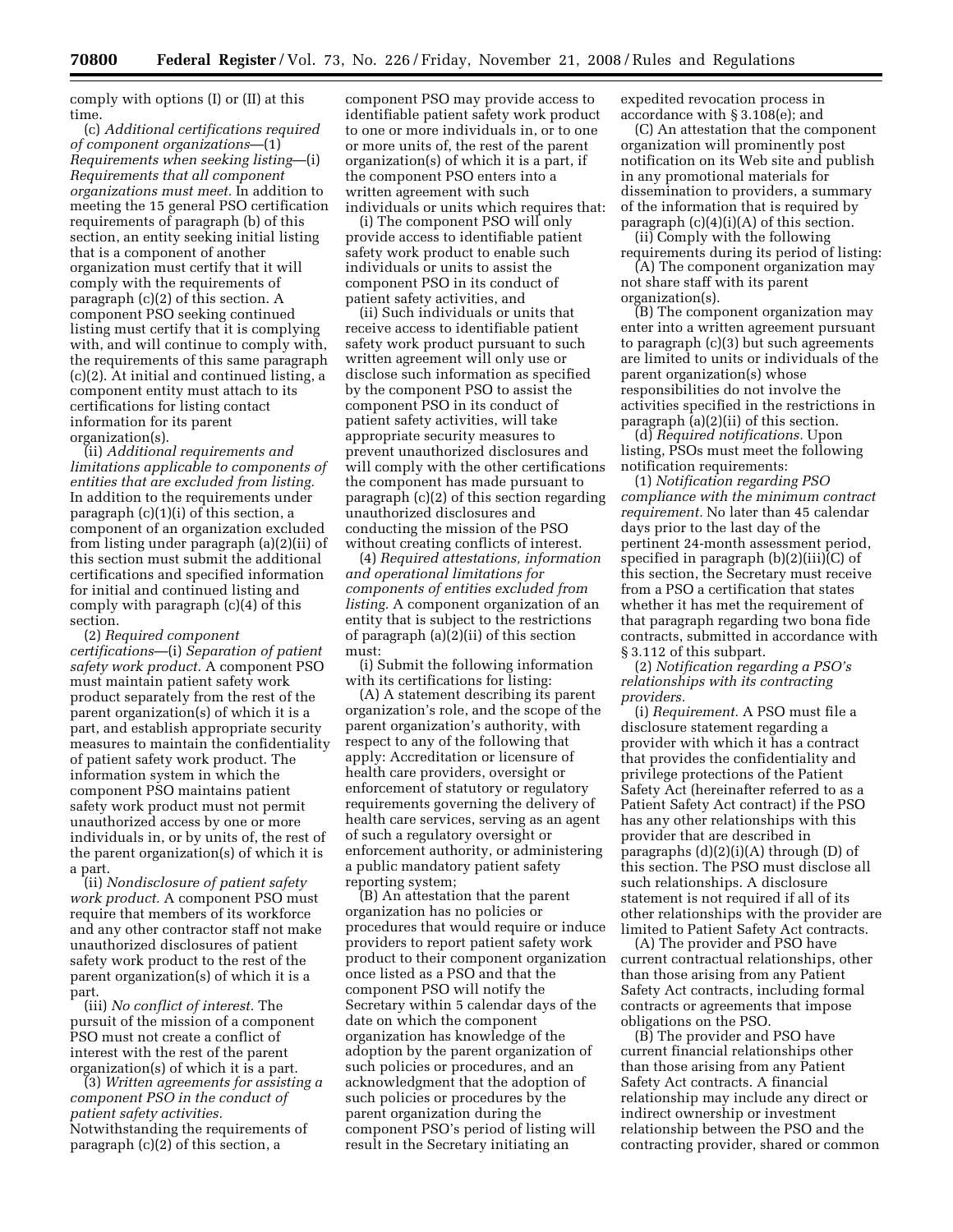financial interests or direct or indirect compensation arrangements whether in cash or in-kind.

(C) The PSO and provider have current reporting relationships other than those arising from any Patient Safety Act contracts, by which the provider has access to information regarding the work and operation of the PSO that is not available to other contracting providers.

(D) Taking into account all relationships that the PSO has with the provider, the PSO is not independently managed or controlled, or the PSO does not operate independently from, the contracting provider.

(ii) *Content.* A PSO must submit to the Secretary the required attestation form for disclosures with the information specified below in accordance with § 3.112 and this section. The substantive information that must be included with each submission has two required parts:

(A) *The Required Disclosures.* The first part of the substantive information must provide a succinct list of obligations between the PSO and the contracting provider apart from their Patient Safety Act contract(s) that create, or contain, any of the types of relationships that must be disclosed based upon the requirements of paragraphs  $(d)(2)(i)(A)$  through  $(D)$  of this section. Each reportable obligation or discrete set of obligations that the PSO has with this contracting provider should be listed only once; noting the specific aspects of the obligation(s) that reflect contractual or financial relationships, involve access to information that is not available to other providers, or affect the independence of PSO operations, management, or control.

(B) *An Explanatory Narrative.* The second required part of the substantive information must provide a brief explanatory narrative succinctly describing: The policies and procedures that the PSO has in place to ensure adherence to objectivity and professionally recognized analytic standards in the assessments it undertakes; and any other policies or procedures, or agreements with this provider, that the PSO has in place to ensure that it can fairly and accurately perform patient safety activities.

(iii) *Deadlines for submission.* The Secretary must receive a disclosure statement within 45 days of the date on which a PSO enters a contract with a provider if the circumstances described in any of the paragraphs (d)(2)(i)(A) through (D) of this section are met on the date the contract is entered. During the contract period, if these

circumstances subsequently arise, the Secretary must receive a disclosure statement from the PSO within 45 days of the date that any disclosure requirement in paragraph (d)(2)(i) of this section first applies.

#### **§ 3.104 Secretarial actions.**

(a) *Actions in response to certification submissions for initial and continued listing as a PSO.* (1) In response to an initial or continued certification submission by an entity, pursuant to the requirements of § 3.102 of this subpart, the Secretary may—

(i) Accept the certification submission and list the entity as a PSO, or maintain the listing of a PSO, if the Secretary determines that the entity meets the applicable requirements of the Patient Safety Act and this subpart;

(ii) Deny acceptance of a certification submission and, in the case of a currently listed PSO, remove the entity from the list if the entity does not meet the applicable requirements of the Patient Safety Act and this subpart; or

(iii) Condition the listing of an entity or the continued listing of a PSO, following a determination made pursuant to paragraph (c) of this section or a determination after review of the pertinent history of an entity that has been delisted or refused listing and its officials and senior managers.

(2) *Basis for determination.* In making a determination regarding listing, the Secretary will consider the certification submission; any prior actions by the Secretary regarding the entity or PSO including delisting; any history of or current non-compliance by the entity or the PSO or its officials or senior managers with statutory or regulatory requirements or requests from the Secretary; the relationships of the entity or PSO with providers; and any findings made by the Secretary in accordance with paragraph (c) of this section.

(3) *Notification.* The Secretary will notify in writing each entity of action taken on its certification submission for initial or continued listing. The Secretary will provide reasons when an entity's certification is conditionally accepted and the entity is conditionally listed, when an entity's certification is not accepted and the entity is not listed, or when acceptance of its certification is revoked and the entity is delisted.

(b) *Actions regarding PSO compliance with the minimum contract requirement.* After the date on which the Secretary, under § 3.102(d)(1) of this subpart, must receive notification regarding compliance of a PSO with the minimum contract requirement—

(1) If the PSO has met the minimum contract requirement, the Secretary will

acknowledge in writing receipt of the notification and add information to the list established pursuant to paragraph (d) of this section stating that the PSO has certified that it has met the requirement.

(2) If the PSO states that it has not yet met the minimum contract requirement by the date specified in  $\S 3.102(d)(1)$ , or if notice is not received by that date, the Secretary will issue to the PSO a notice of a preliminary finding of deficiency as specified in § 3.108(a)(2) and establish a period for correction that extends until midnight of the last day of the PSO's applicable 24-month period of assessment. Thereafter, if the requirement has not been met, the Secretary will provide the PSO a written notice of proposed revocation and delisting in accordance with  $§ 3.108(a)(3).$ 

(c) *Actions regarding required disclosures by PSOs of relationships with contracting providers.* The Secretary will review and make findings regarding each disclosure statement submitted by a PSO, pursuant to § 3.102(d)(2), regarding its relationships with contracting provider(s), determine whether such findings warrant action regarding the listing of the PSO in accordance with paragraph (c)(2) of this section, and make the findings public.

(1) *Basis of findings regarding PSO disclosure statements.* In reviewing disclosure statements, submitted pursuant to § 3.102(d)(2) of this subpart, the Secretary will consider the disclosed relationship(s) between the PSO and the contracting provider and the statements and material submitted by the PSO describing the policies and procedures that the PSO has in place to determine whether the PSO can fairly and accurately perform the required patient safety activities.

(2) *Determination by the Secretary.*  Based on the Secretary's review and findings, he may choose to take any of the following actions:

(i) For an entity seeking an initial or continued listing, the Secretary may list or continue the listing of an entity without conditions, list the entity subject to conditions, or deny the entity's certification for initial or continued listing; or

(ii) For a listed PSO, the Secretary may determine that the entity will remain listed without conditions, continue the entity's listing subject to conditions, or remove the entity from the list of PSOs.

(3) *Release of disclosure statements and Secretarial findings.* (i) Subject to paragraph (c)(3)(ii) of this section, the Secretary will make disclosure statements available to the public along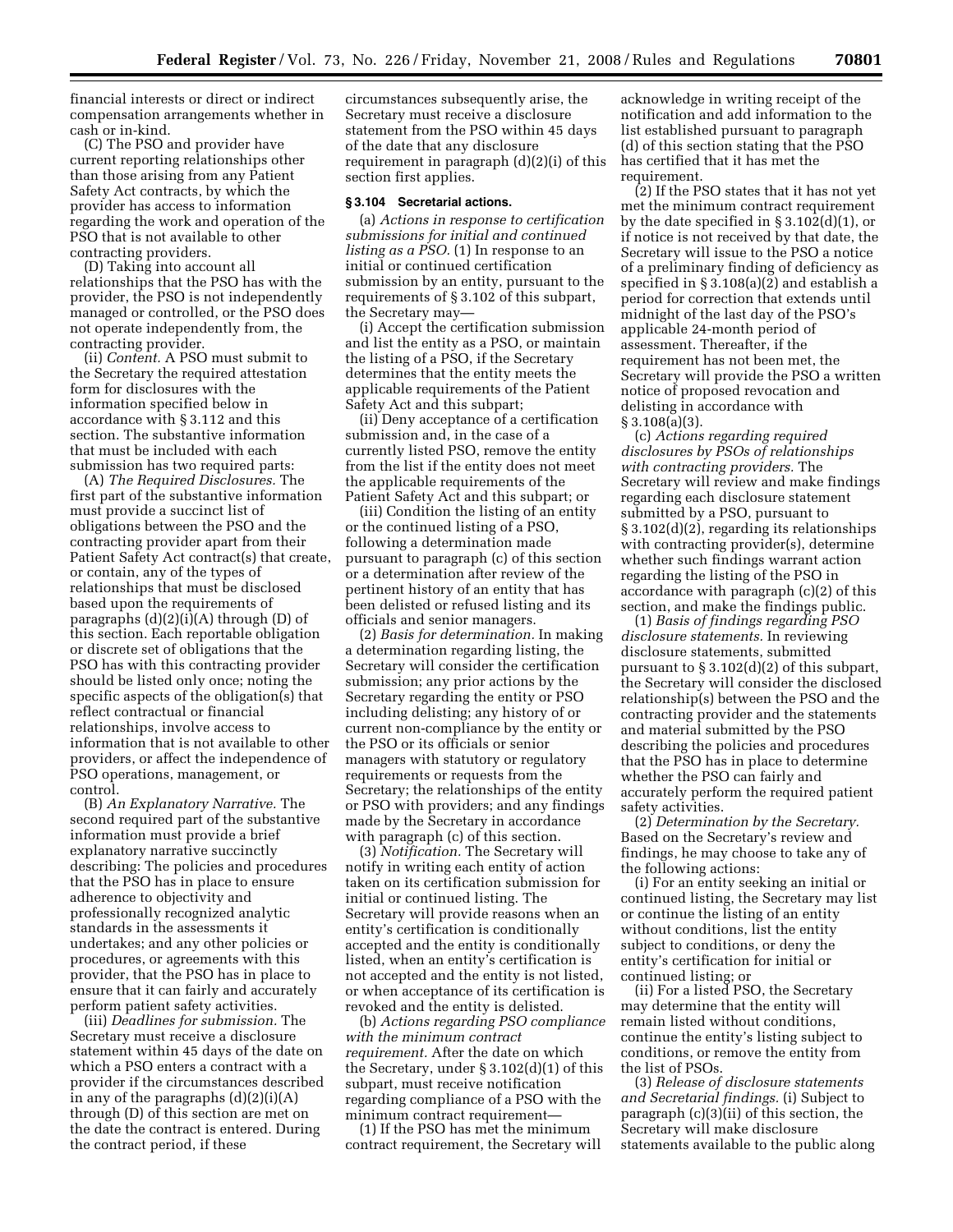with related findings that are made available in accordance with paragraph (c) of this section.

(ii) The Secretary may withhold information that is exempt from public disclosure under the Freedom of Information Act, *e.g.*, trade secrets or confidential commercial information that are subject to the restrictions of 18 U.S.C. 1905.

(d) *Maintaining a list of PSOs.* The Secretary will compile and maintain a publicly available list of entities whose certifications as PSOs have been accepted. The list will include contact information for each entity, a copy of all certification forms and disclosure statements submitted by each entity in accordance with paragraph (c)(3)(ii) of this section, the effective date of the PSO's listing, and information on whether a PSO has certified that it has met the two contract requirement. The list also will include a copy of the Secretary's findings regarding each disclosure statement submitted by an entity, information describing any related conditions that have been placed by the Secretary on the listing of an entity as a PSO, and other information that this Subpart states may be made public. AHRQ may maintain a PSO website (or a comparable future form of public notice) and may post the list on this website.

(e) *Three-year period of listing.* (1) The three-year period of listing of a PSO will automatically expire at midnight of the last day of this period, unless the listing had been revoked or relinquished earlier in accordance with § 3.108 of this subpart, or if, prior to this automatic expiration, the PSO seeks a new threeyear listing, in accordance with § 3.102, and the Secretary accepts the PSO's certification for a new three-year listing, in accordance with § 3.104(a).

(2) The Secretary plans to send a written notice of imminent expiration to a PSO at least 60 calendar days prior to the date on which its three-year period of listing expires if the Secretary has not yet received a certification for continued listing. The Secretary plans to indicate, on the AHRQ PSO website, the PSOs from whom certifications for continued listing have not been timely received.

(f) *Effective dates of Secretarial actions.* Unless otherwise stated, the effective date of each action by the Secretary pursuant to this subpart will be specified in the written notice of such action that is sent to the entity. When the Secretary sends a notice that addresses acceptance or revocation of an entity's certifications or voluntary relinquishment by an entity of its status as a PSO, the notice will specify the

effective date and time of listing or delisting.

### **§ 3.106 Security requirements.**

(a) *Application.* A PSO must secure patient safety work product in conformance with the security requirements of paragraph (b) of this section. These requirements must be met at all times and at any location at which the PSO, its workforce members, or its contractors receive, access, or handle patient safety work product. Handling patient safety work product includes its processing, development, use, maintenance, storage, removal, disclosure, transmission and destruction.

(b) *Security framework.* A PSO must have written policies and procedures that address each of the considerations specified in this subsection. In addressing the framework that follows, the PSO may develop appropriate and scalable security standards, policies, and procedures that are suitable for the size and complexity of its organization.

(1) *Security management.* A PSO must address:

(i) Maintenance and effective implementation of written policies and procedures that conform to the requirements of this section to protect the confidentiality, integrity, and availability of the patient safety work product that is received, accessed, or handled; and to monitor and improve the effectiveness of such policies and procedures, and

(ii) Training of the PSO workforce and PSO contractors who receive, access, or handle patient safety work product regarding the requirements of the Patient Safety Act, this Part, and the PSO's policies and procedures regarding the confidentiality and security of patient safety work product.

(2) *Distinguishing patient safety work product.* A PSO must address:

(i) Maintenance of the security of patient safety work product, whether in electronic or other media, through either physical separation from non-patient safety work product, or if co-located with non-patient safety work product, by making patient safety work product distinguishable so that the appropriate form and level of security can be applied and maintained;

(ii) Protection of the media, whether in electronic, paper, or other media or format, that contain patient safety work product, limiting access to authorized users, and sanitizing and destroying such media before their disposal or release for reuse; and

(iii) Physical and environmental protection, to control and limit physical and virtual access to places and

equipment where patient safety work product is received, accessed, or handled.

(3) *Security control and monitoring.* A PSO must address:

(i) Identification of those authorized to receive, access, or handle patient safety work product and an audit capacity to detect unlawful, unauthorized, or inappropriate receipt, access, or handling of patient safety work product, and

(ii) Methods to prevent unauthorized receipt, access, or handling of patient safety work product.

(4) *Security assessment.* A PSO must address:

(i) Periodic assessments of security risks and controls to establish if its controls are effective, to correct any deficiency identified, and to reduce or eliminate any vulnerabilities.

(ii) System and communications protection, to monitor, control, and protect PSO receipt, access, or handling of patient safety work product with particular attention to the transmission of patient safety work product to and from providers, other PSOs, contractors or any other responsible persons.

### **§ 3.108 Correction of deficiencies, revocation, and voluntary relinquishment.**

(a) *Process for correction of a deficiency and revocation*—(1) *Circumstances leading to revocation.*  The Secretary may revoke his acceptance of an entity's certification (''revocation'') and delist the entity as a PSO if he determines—

(i) The PSO is not fulfilling the certifications made to the Secretary as required by § 3.102;

(ii) The PSO has not met the two contract requirement, as required by  $§ 3.102(d)(1);$ 

(iii) Based on a PSO's disclosures made pursuant to § 3.102(d)(2) , that the entity cannot fairly and accurately perform the patient safety activities of a PSO with a public finding to that effect; or

(iv) The PSO is not in compliance with any other provision of the Patient Safety Act or this Part.

(2) *Notice of preliminary finding of deficiency and establishment of an opportunity for correction of a deficiency.* (i) Except as provided by paragraph (e) of this section, if the Secretary determines that a PSO is not in compliance with its obligations under the Patient Safety Act or this Subpart, the Secretary must send a PSO written notice of the preliminary finding of deficiency. The notice must state the actions or inactions that encompass the deficiency finding, outline the evidence that the deficiency exists, specify the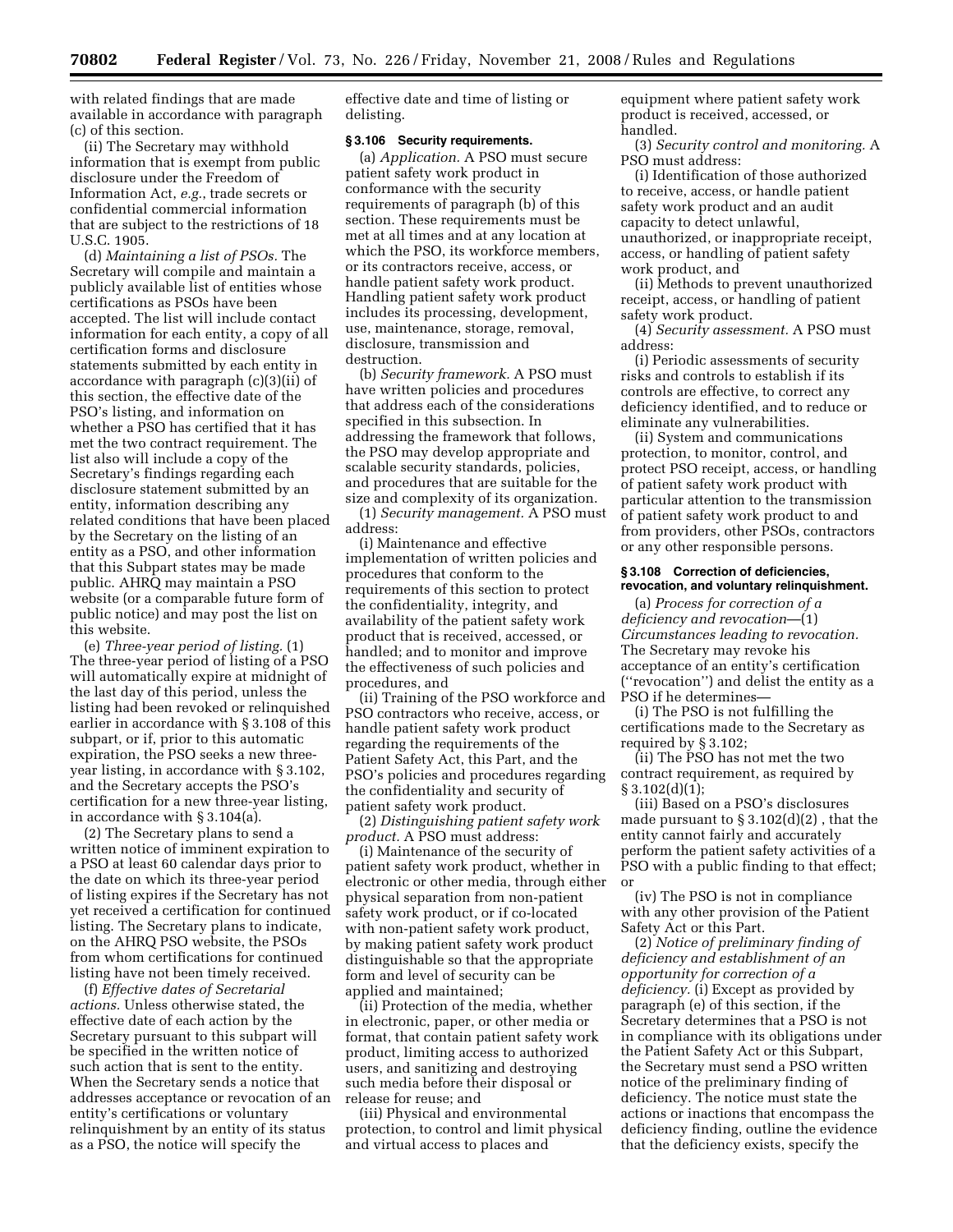possible and/or required corrective actions that must be taken, and establish a date by which the deficiency must be corrected. The Secretary may specify in the notice the form of documentation required to demonstrate that the deficiency has been corrected.

(ii) The notice of a preliminary finding of deficiency is presumed received five days after it is sent, absent evidence of the actual receipt date. If a PSO does not submit evidence to the Secretary within 14 calendar days of actual or constructive receipt of such notice, whichever is longer, which demonstrates that the preliminary finding is factually incorrect, the preliminary finding will be the basis for a finding of deficiency.

(3) *Determination of correction of a deficiency.* (i) Unless the Secretary specifies another date, the Secretary must receive documentation to demonstrate that the PSO has corrected any deficiency cited in the preliminary finding of deficiency no later than five calendar days following the last day of the correction period that is specified by the Secretary in such notice.

(ii) In making a determination regarding the correction of any deficiency, the Secretary will consider the documentation submitted by the PSO, any assessments under § 3.110, recommendations of program staff, and any other information available regarding the PSO that the Secretary deems appropriate and relevant to the PSO's implementation of the terms of its certification.

(iii) After completing his review, the Secretary may make one of the following determinations:

(A) The action(s) taken by the PSO have corrected any deficiency, in which case the Secretary will withdraw the notice of deficiency and so notify the PSO;

(B) The PSO has acted in good faith to correct the deficiency, but the Secretary finds an additional period of time is necessary to achieve full compliance and/or the required corrective action specified in the notice of a preliminary finding of deficiency needs to be modified in light of the experience of the PSO in attempting to implement the corrective action, in which case the Secretary will extend the period for correction and/or modify the specific corrective action required; or

(C) The PSO has not completed the corrective action because it has not acted with reasonable diligence or speed to ensure that the corrective action was completed within the allotted time, in which case the Secretary will issue to the PSO a notice of proposed revocation and delisting.

(iv) When the Secretary issues a written notice of proposed revocation and delisting, the notice will specify the deficiencies that have not been timely corrected and will detail the manner in which the PSO may exercise its opportunity to be heard in writing to respond to the deficiencies specified in the notice.

(4) *Opportunity to be heard in writing following a notice of proposed revocation and delisting.* The Secretary will afford a PSO an opportunity to be heard in writing, as specified in paragraph (a)(4)(i) of this section, to provide a substantive response to the deficiency finding(s) set forth in the notice of proposed revocation and delisting.

(i) The notice of proposed revocation and delisting is presumed received five days after it is sent, absent evidence of actual receipt. The Secretary will provide a PSO with a period of time, beginning with the date of receipt of the notice of proposed revocation and delisting of which there is evidence, or the presumed date of receipt if there is no evidence of earlier receipt, and ending at midnight 30 calendar days thereafter, during which the PSO may submit a substantive response to the deficiency findings in writing.

(ii) The Secretary will provide to the PSO any rules of procedure governing the form or transmission of the written response to the notice of proposed revocation and delisting. Such rules may also be posted on the AHRQ PSO Web site or published in the **Federal Register**.

(iii) If a PSO does not submit a written response to the deficiency finding(s) within 30 calendar days of receipt of the notice of proposed revocation and delisting, the notice of proposed revocation becomes final as a matter of law and the basis for Secretarial action under paragraph (b)(1) of this section.

(5) *The Secretary's decision regarding revocation.* The Secretary will review the entire administrative record pertaining to a notice of proposed revocation and delisting and any written materials submitted by the PSO under paragraph (a)(4) of this section. The Secretary may affirm, reverse, or modify the notice of proposed revocation and delisting and will make a determination with respect to the continued listing of the PSO.

(b) *Revocation of the Secretary's acceptance of a PSO's certifications*—(1) *Establishing the date and time of revocation and delisting.* When the Secretary concludes, in accordance with a decision made under paragraphs  $(a)(5)$ ,  $(e)(3)(iii)$  or  $(e)(3)(iv)(C)$  of this section, that revocation of the

acceptance of a PSO's certification is warranted for its failure to comply with requirements of the Patient Safety Act or of this Part, the Secretary will establish the effective time and date for such prompt revocation and removal of the entity from the list of PSOs, so notify the PSO in writing, and provide the relevant public notice required by § 3.108(d) of this subpart.

(2) *Required notification of providers and status of data.* (i) Upon being notified of the Secretary's action pursuant to paragraph (b)(1) of this section, the former PSO will take all reasonable actions to notify each provider, whose patient safety work product it collected or analyzed, of the Secretary's action(s) and the following statutory information: Confidentiality and privilege protections that applied to patient safety work product while the former PSO was listed continue to apply after the entity is removed from listing. Data submitted by providers to the former PSO for 30 calendar days following the date and time on which the entity was removed from the list of PSOs pursuant to paragraph (b)(1) of this section will have the same status as data submitted while the entity was still listed.

(ii) Within 15 days of being notified of the Secretary's action pursuant to paragraph (b)(1) of this section, the former PSO shall submit to the Secretary confirmation that it has taken the actions in paragraph (b)(2)(i) of this section.

(3) *Disposition of patient safety work product and data.* Within 90 days following the effective date of revocation and delisting pursuant to paragraph (b)(1) of this section, the former PSO will take one or more of the following measures in regard to patient safety work product and data described in paragraph (b)(2)(i) of this section:

(i) Transfer such patient safety work product or data, with the approval of the source from which it was received, to a PSO that has agreed to receive such patient safety work product or data;

(ii) Return such work product or data to the source from which it was submitted; or

(iii) If returning such patient safety work product or data to its source is not practicable, destroy such patient safety work product or data.

(c) *Voluntary relinquishment*—(1) *Circumstances constituting voluntary relinquishment.* A PSO will be considered to have voluntarily relinquished its status as a PSO if the Secretary accepts a notification from a PSO that it wishes to relinquish voluntarily its listing as a PSO.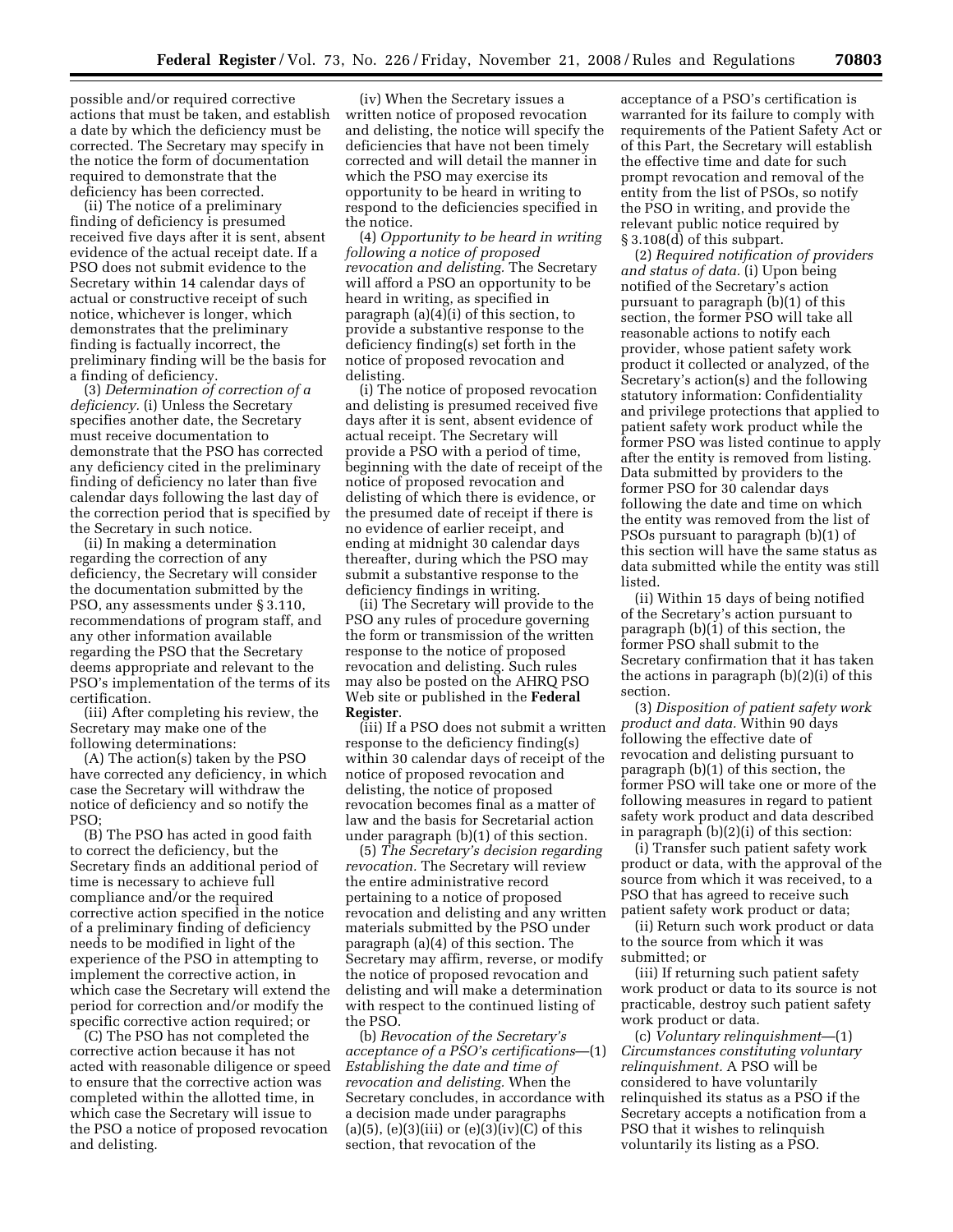(2) *Notification of voluntary relinquishment.* A PSO's notification of voluntary relinquishment to the Secretary must include the following:

(i) An attestation that all reasonable efforts have been made, or will have been made by a PSO within 15 calendar days of this statement, to notify the sources from which it received patient safety work product of the PSO's intention to cease PSO operations and activities, to relinquish voluntarily its status as a PSO, to request that these other entities cease reporting or submitting any further information to the PSO as soon as possible, and inform them that any information reported after the effective date and time of delisting that the Secretary sets pursuant to paragraph (c)(3) of this section will not be protected as patient safety work product under the Patient Safety Act.

(ii) An attestation that the entity has established a plan, or within 15 calendar days of this statement, will have made all reasonable efforts to establish a plan, in consultation with the sources from which it received patient safety work product, that provides for the disposition of the patient safety work product held by the PSO consistent with, to the extent practicable, the statutory options for disposition of patient safety work product as set out in paragraph (b)(3) of this section; and

(iii) Appropriate contact information for further communications from the Secretary.

(3) *Response to notification of voluntary relinquishment.* (i) After a PSO provides the notification required by paragraph (c)(2) of this section, the Secretary will respond in writing to the entity indicating whether the proposed voluntary relinquishment of its PSO status is accepted. If the voluntary relinquishment is accepted, the Secretary's response will indicate an effective date and time for the entity's removal from the list of PSOs and will provide public notice of the voluntary relinquishment and the effective date and time of the delisting, in accordance with § 3.108(d) of this subpart.

(ii) If the Secretary receives a notification of voluntary relinquishment during or immediately after revocation proceedings for cause under paragraphs  $(a)(4)$  and  $(a)(5)$  of this section, the Secretary, as a matter of discretion, may accept voluntary relinquishment in accordance with the preceding paragraph or decide not to accept the entity's proposed voluntary relinquishment and proceed with the revocation for cause and delisting pursuant to paragraph (b)(1) of this section.

(4) *Non-applicability of certain procedures and requirements.* (i) A decision by the Secretary to accept a request by a PSO to relinquish voluntarily its status as a PSO pursuant to paragraph (c)(2) of this section does not constitute a determination of a deficiency in PSO compliance with the Patient Safety Act or with this Subpart.

(ii) The procedures and requirements of § 3.108(a) of this subpart regarding deficiencies including the opportunity to correct deficiencies and to be heard in writing, and the procedures and requirements of § 3.108(b) are not applicable to determinations of the Secretary made pursuant to this subsection.

(d) *Public notice of delisting regarding removal from listing.* If the Secretary removes an entity from the list of PSOs following revocation of acceptance of the entity's certification pursuant to § 3.108(b)(1), voluntary relinquishment pursuant to  $\S 3.108(c)(3)$ , or expiration of an entity's period of listing pursuant to § 3.104(e)(1), the Secretary will promptly publish in the **Federal Register** and on the AHRQ PSO website, or in a comparable future form of public notice, a notice of the actions taken and the effective dates.

(e) *Expedited revocation and delisting*—(1) *Basis for expedited revocation.* Notwithstanding any other provision of this section, the Secretary may use the expedited revocation process described in paragraph (e)(3) of this section if he determines—

(i) The PSO is not in compliance with this Part because it is or is about to become an entity described in § 3.102(a)(2).

(ii) The parent organization of the PSO is an entity described in § 3.102(a)(2) and requires or induces health care providers to report patient safety work product to its component PSO; or

(iii) The circumstances for revocation in paragraph (a)(1) of this section exist, and the Secretary has determined that there would be serious adverse consequences if the PSO were to remain listed.

(2) Applicable provisions. If the Secretary uses the expedited revocation process described in paragraph (e)(3) of this section, the procedures in paragraphs  $(a)(2)$  through  $(5)$  of this section shall not apply and paragraph (a)(1) and paragraphs (b) and (d) of this section shall apply.

(3) *Expedited revocation process.* (i) The Secretary must send the PSO a written notice of deficiency that:

(A) Identifies the evidence that the circumstances for revocation and delisting under paragraph (a)(1) of this section exist, and any corrective action that the PSO must take if the Secretary determines that corrective action may resolve the matter so that the entity would not be delisted; and

(B) Provides an opportunity for the PSO to respond in writing to correct the facts or the legal bases for delisting found in the notice, and to offer any other grounds for its not being delisted.

(ii) The notice of deficiency will be presumed to be received five days after it is sent, absent evidence of the actual receipt date.

(iii) If the PSO does not submit a written response to the Secretary within 14 calendar days of actual or constructive receipt of such notice, whichever is longer, the Secretary may revoke his acceptance of the PSO's certifications and remove the entity from the list of PSOs.

(iv) If the PSO responds in writing within the required 14-day time period, the Secretary may take any of the following actions:

(A) Withdraw the notice of deficiency; (B) Provide the PSO with more time to resolve the matter to the Secretary's satisfaction; or

(C) Revoke his acceptance of the PSO's certifications and remove the entity from the list of PSOs.

# **§ 3.110 Assessment of PSO compliance.**

The Secretary may request information or conduct announced or unannounced reviews of, or site visits to, PSOs, to assess or verify PSO compliance with the requirements of this subpart and for these purposes will be allowed to inspect the physical or virtual sites maintained or controlled by the PSO. The Secretary will be allowed to inspect and/or be given or sent copies of any PSO records deemed necessary and requested by the Secretary to implement the provisions of this subpart. Such PSO records may include patient safety work product in accordance with § 3.206(d) of this part.

### **§ 3.112 Submissions and forms.**

(a) Forms referred to in this subpart may be obtained on the PSO Web site (*<http://www.pso.ahrq.gov>*) maintained for the Secretary by AHRQ or a successor agency or on successor publication technology or by requesting them in writing by e-mail at *[pso@ahrq.hhs.gov](mailto:pso@ahrq.hhs.gov)*, or by mail from the Agency for Healthcare Research and Quality, CQuIPS, PSO Liaison, 540 Gaither Road, Rockville, MD 20850. A form (including any required attachments) must be submitted in accordance with the accompanying instructions.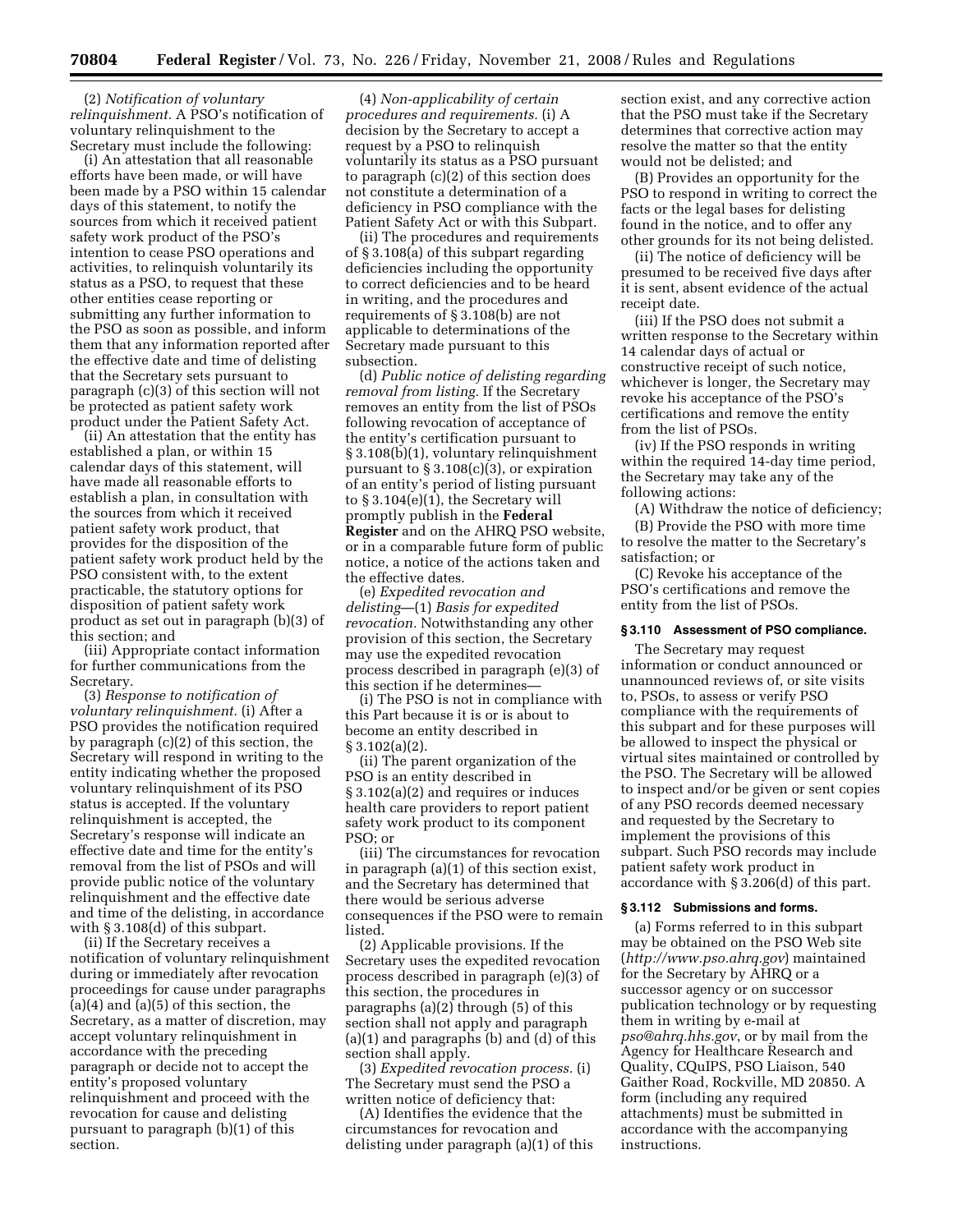(b) Information submitted to AHRQ in writing, but not required to be on or attached to a form, and requests for information from AHRQ, may be submitted by mail or other delivery to the Agency for Healthcare Research and Quality, CQuIPS, PSO Liaison, 540 Gaither Road, Rockville, MD 20850, by facsimile at (301) 427–1341, or by e-mail at *[pso@ahrq.hhs.gov.](mailto:pso@ahrq.hhs.gov)* 

(c) If a submission to the Secretary is incomplete or additional information is needed to allow a determination to be made under this subpart, the submitter will be notified if any additional information is required.

# **Subpart C—Confidentiality and Privilege Protections of Patient Safety Work Product**

### **§ 3.204 Privilege of patient safety work product.**

(a) *Privilege.* Notwithstanding any other provision of Federal, State, local, or Tribal law and subject to paragraph (b) of this section and § 3.208 of this subpart, patient safety work product shall be privileged and shall not be:

(1) Subject to a Federal, State, local, or Tribal civil, criminal, or administrative subpoena or order, including in a Federal, State, local, or Tribal civil or administrative disciplinary proceeding against a provider;

(2) Subject to discovery in connection with a Federal, State, local, or Tribal civil, criminal, or administrative proceeding, including in a Federal, State, local, or Tribal civil or administrative disciplinary proceeding against a provider;

(3) Subject to disclosure pursuant to section 552 of Title 5, United States Code (commonly known as the Freedom of Information Act) or any other similar Federal, State, local, or Tribal law;

(4) Admitted as evidence in any Federal, State, local, or Tribal governmental civil proceeding, criminal proceeding, administrative rulemaking proceeding, or administrative adjudicatory proceeding, including any such proceeding against a provider; or

(5) Admitted in a professional disciplinary proceeding of a professional disciplinary body established or specifically authorized under State law.

(b) *Exceptions to privilege.* Privilege shall not apply to (and shall not be construed to prohibit) one or more of the following disclosures:

(1) Disclosure of relevant patient safety work product for use in a criminal proceeding, subject to the conditions at  $\S 3.206(b)(1)$  of this subpart.

(2) Disclosure to the extent required to permit equitable relief subject to the conditions at  $\S 3.206(b)(2)$  of this subpart.

(3) Disclosure pursuant to provider authorizations subject to the conditions at § 3.206(b)(3) of this subpart.

(4) Disclosure of non-identifiable patient safety work product subject to the conditions at § 3.206(b)(5) of this subpart.

(c) *Implementation and enforcement by the Secretary.* Privilege shall not apply to (and shall not be construed to prohibit) disclosures of relevant patient safety work product to or by the Secretary if such patient safety work product is needed to investigate or determine compliance, or to seek or impose civil money penalties, with respect to this part or the HIPAA Privacy Rule, or to make or support decisions with respect to listing of a PSO.

# **§ 3.206 Confidentiality of patient safety work product.**

(a) *Confidentiality.* Subject to paragraphs (b) through (e) of this section, and §§ 3.208 and 3.210 of this subpart, patient safety work product shall be confidential and shall not be disclosed.

(b) *Exceptions to confidentiality.* The confidentiality provisions shall not apply to (and shall not be construed to prohibit) one or more of the following disclosures:

(1) *Disclosure in criminal proceedings.* Disclosure of relevant patient safety work product for use in a criminal proceeding, but only after a court makes an in-camera determination that:

(i) Such patient safety work product contains evidence of a criminal act;

(ii) Such patient safety work product is material to the proceeding; and

(iii) Such patient safety work product is not reasonably available from any other source.

(2) *Disclosure to permit equitable relief for reporters.* Disclosure of patient safety work product to the extent required to permit equitable relief under section 922 (f)(4)(A) of the Public Health Service Act, provided the court or administrative tribunal has issued a protective order to protect the confidentiality of the patient safety work product in the course of the proceeding.

(3) *Disclosure authorized by identified providers.* (i) Disclosure of identifiable patient safety work product consistent with a valid authorization if such authorization is obtained from each provider identified in such work

product prior to disclosure. A valid authorization must:

(A) Be in writing and signed by the provider from whom authorization is sought; and

(B) Contain sufficient detail to fairly inform the provider of the nature and scope of the disclosures being authorized;

(ii) A valid authorization must be retained by the disclosing entity for six years from the date of the last disclosure made in reliance on the authorization and made available to the Secretary upon request.

(4) *Disclosure for patient safety activities*—(i) *Disclosure between a provider and a PSO.* Disclosure of patient safety work product for patient safety activities by a provider to a PSO or by a PSO to that disclosing provider.

(ii) *Disclosure to a contractor of a provider or a PSO.* A provider or a PSO may disclose patient safety work product for patient safety activities to an entity with which it has contracted to undertake patient safety activities on its behalf. A contractor receiving patient safety work product for patient safety activities may not further disclose patient safety work product, except to the provider or PSO with which it is contracted.

(iii) *Disclosure among affiliated providers.* Disclosure of patient safety work product for patient safety activities by a provider to an affiliated provider.

(iv) *Disclosure to another PSO or provider.* Disclosure of patient safety work product for patient safety activities by a PSO to another PSO or to another provider that has reported to the PSO, or, except as otherwise permitted in paragraph (b)(4)(iii) of this section, by a provider to another provider, provided:

(A) The following direct identifiers of any providers and of affiliated organizations, corporate parents, subsidiaries, practice partners, employers, members of the workforce, or household members of such providers are removed:

(*1*) Names;

(*2*) Postal address information, other than town or city, State and zip code;

(*3*) Telephone numbers;

- (*4*) Fax numbers;
- (*5*) Electronic mail addresses;

(*6*) Social security numbers or taxpayer identification numbers;

- (*7*) Provider or practitioner credentialing or DEA numbers;
- (*8*) National provider identification number;

(*9*) Certificate/license numbers;

(*10*) Web Universal Resource Locators (URLs);

(*11*) Internet Protocol (IP) address numbers;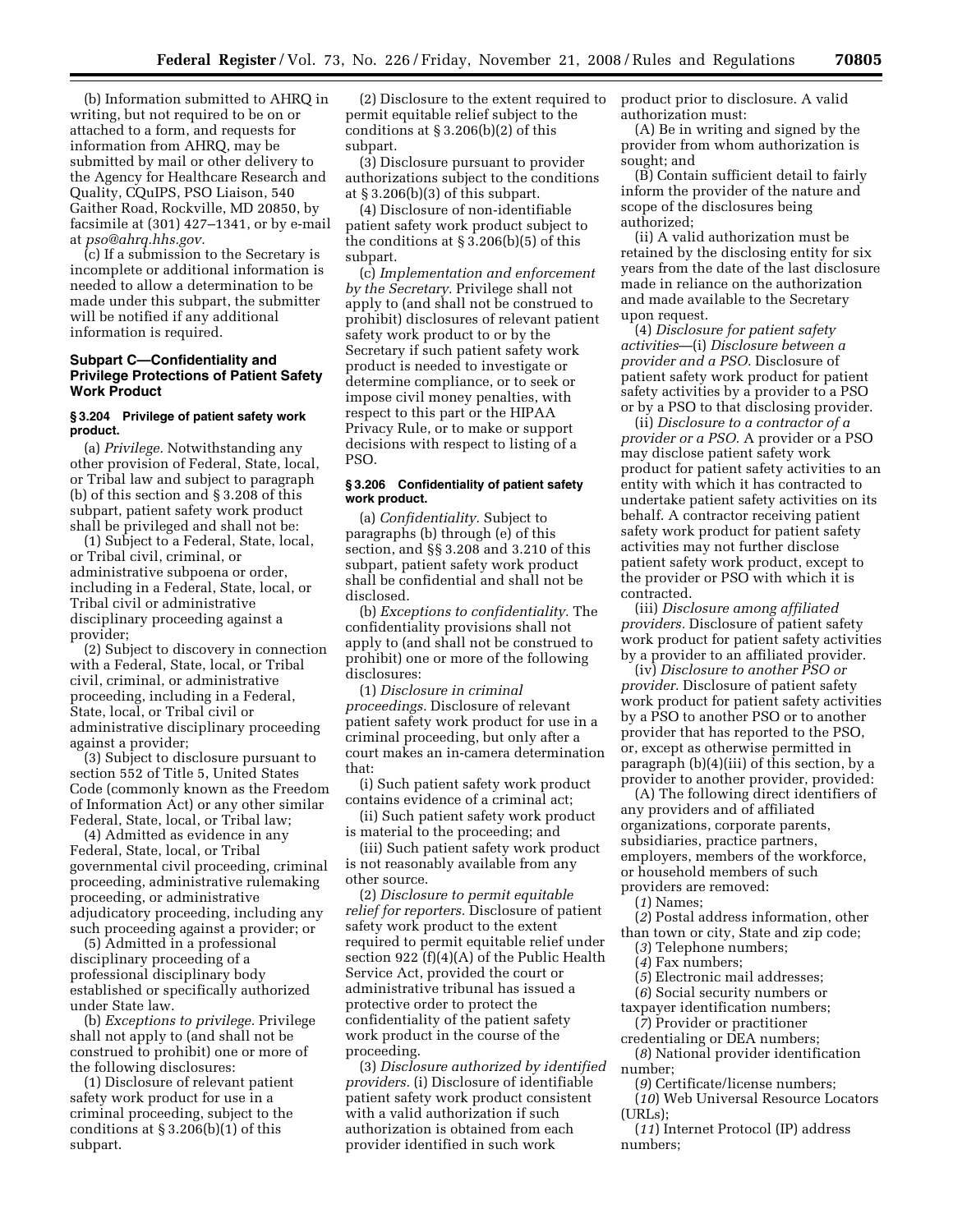(*12*) Biometric identifiers, including finger and voice prints; and

(*13*) Full face photographic images and any comparable images; and

(B) With respect to any individually identifiable health information in such patient safety work product, the direct identifiers listed at 45 CFR 164.514(e)(2) have been removed.

(5) *Disclosure of nonidentifiable patient safety work product.* Disclosure of nonidentifiable patient safety work product when patient safety work product meets the standard for nonidentification in accordance with § 3.212 of this subpart.

(6) *Disclosure for research.* (i) Disclosure of patient safety work product to persons carrying out research, evaluation or demonstration projects authorized, funded, certified, or otherwise sanctioned by rule or other means by the Secretary, for the purpose of conducting research.

(ii) If the patient safety work product disclosed pursuant to paragraph (b)(6)(i) of this section is by a HIPAA covered entity as defined at 45 CFR 160.103 and contains protected health information as defined by the HIPAA Privacy Rule at 45 CFR 160.103, such patient safety work product may only be disclosed under this exception in the same manner as would be permitted under the HIPAA Privacy Rule.

(7) *Disclosure to the Food and Drug Administration (FDA) and entities required to report to FDA.* (i) Disclosure by a provider of patient safety work product concerning an FDA-regulated product or activity to the FDA, an entity required to report to the FDA concerning the quality, safety, or effectiveness of an FDA-regulated product or activity, or a contractor acting on behalf of FDA or such entity for these purposes.

(ii) Any person permitted to receive patient safety work product pursuant to paragraph (b)(7)(i) of this section may only further disclose such patient safety work product for the purpose of evaluating the quality, safety, or effectiveness of that product or activity to another such person or the disclosing provider.

(8) *Voluntary disclosure to an accrediting body.* (i) Voluntary disclosure by a provider of patient safety work product to an accrediting body that accredits that provider, provided, with respect to any identified provider other than the provider making the disclosure:

(A) The provider agrees to the disclosure; or

(B) The identifiers at

 $§ 3.206(b)(4)(iv)(A)$  are removed.

(ii) An accrediting body may not further disclose patient safety work product it receives pursuant to paragraph (b)(8)(i) of this section.

(iii) An accrediting body may not take an accrediting action against a provider based on a good faith participation of the provider in the collection, development, reporting, or maintenance of patient safety work product in accordance with this Part. An accrediting body may not require a provider to reveal its communications with any PSO.

(9) *Disclosure for business operations.*  (i) Disclosure of patient safety work product by a provider or a PSO for business operations to attorneys, accountants, and other professionals. Such contractors may not further disclose patient safety work product, except to the entity from which they received the information.

(ii) Disclosure of patient safety work product for such other business operations that the Secretary may prescribe by regulation as consistent with the goals of this part.

(10) *Disclosure to law enforcement.* (i) Disclosure of patient safety work product to an appropriate law enforcement authority relating to an event that either constitutes the commission of a crime, or for which the disclosing person reasonably believes constitutes the commission of a crime, provided that the disclosing person believes, reasonably under the circumstances, that the patient safety work product that is disclosed is necessary for criminal law enforcement purposes.

(ii) Law enforcement personnel receiving patient safety work product pursuant to paragraph (b)(10)(i) of this section only may disclose that patient safety work product to other law enforcement authorities as needed for law enforcement activities related to the event that gave rise to the disclosure under paragraph (b)(10)(i) of this section.

(c) *Safe harbor.* A provider or responsible person, but not a PSO, is not considered to have violated the requirements of this subpart if a member of its workforce discloses patient safety work product, provided that the disclosure does not include materials, including oral statements, that:

(1) Assess the quality of care of an identifiable provider; or

(2) Describe or pertain to one or more actions or failures to act by an identifiable provider.

(d) *Implementation and enforcement by the Secretary.* The confidentiality provisions shall not apply to (and shall not be construed to prohibit) disclosures of relevant patient safety work product to or by the Secretary if such patient safety work product is needed to investigate or determine compliance or to seek or impose civil money penalties, with respect to this part or the HIPAA Privacy Rule, or to make or support decisions with respect to listing of a PSO.

(e) *No limitation on authority to limit or delegate disclosure or use.* Nothing in subpart C of this part shall be construed to limit the authority of any person to enter into a contract requiring greater confidentiality or delegating authority to make a disclosure or use in accordance with this subpart.

### **§ 3.208 Continued protection of patient safety work product.**

(a) Except as provided in paragraph (b) of this section, patient safety work product disclosed in accordance with this subpart, or disclosed impermissibly, shall continue to be privileged and confidential.

(b)(1) Patient safety work product disclosed for use in a criminal proceeding pursuant to section  $922(c)(1)(\overline{A})$  of the Public Health Service Act, 42 U.S.C. 299b–22(c)(1)(A), and/or pursuant to § 3.206(b)(1) of this subpart continues to be privileged, but is no longer confidential.

(2) Non-identifiable patient safety work product that is disclosed is no longer privileged or confidential and not subject to the regulations under this part.

(3) Paragraph (b) of this section applies only to the specific patient safety work product disclosed.

# **§ 3.210 Required disclosure of patient safety work product to the Secretary.**

Notwithstanding any other provision in this part, providers, PSOs, and responsible persons must disclose patient safety work product upon request by the Secretary when the Secretary determines such patient safety work product is needed to investigate or determine compliance or to seek or impose civil money penalties, with respect to this part or the HIPAA Privacy Rule, or to make or support decisions with respect to listing of a PSO.

## **§ 3.212 Nonidentification of patient safety work product.**

(a) Patient safety work product is nonidentifiable with respect to a particular identified provider or a particular identified reporter if:

(1) A person with appropriate knowledge of and experience with generally accepted statistical and scientific principles and methods for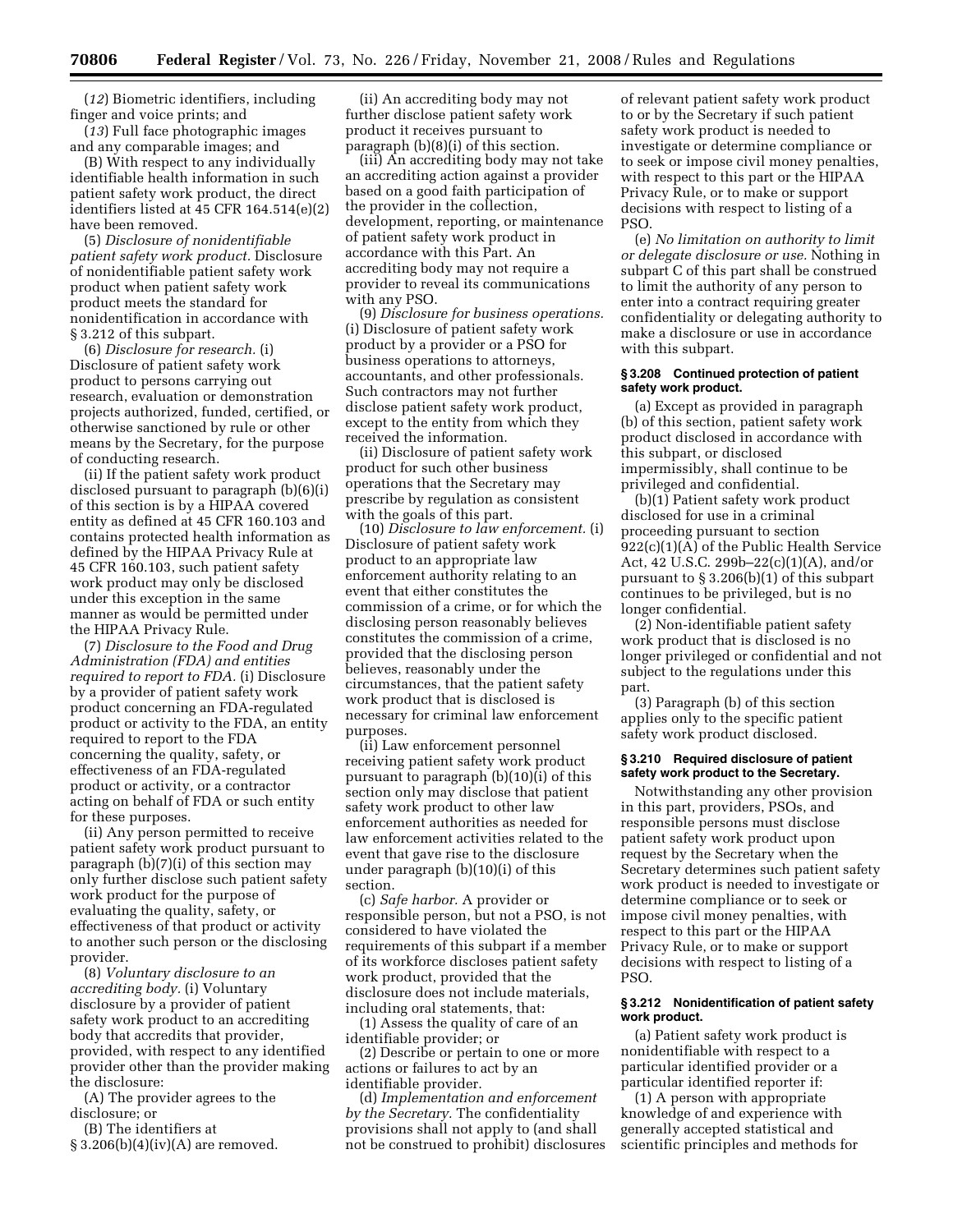rendering information not individually identifiable:

(i) Applying such principles and methods, determines that the risk is very small that the information could be used, alone or in combination with other reasonably available information, by an anticipated recipient to identify an identified provider or reporter; and

(ii) Documents the methods and results of the analysis that justify such determination; or

(2)(i) The following identifiers of such provider or reporter and of affiliated organizations, corporate parents, subsidiaries, practice partners, employers, members of the workforce, or household members of such providers or reporters are removed:

(A) The direct identifiers listed at § 3.206(b)(4)(iv)(A)(*1*) through (*13*) of this subpart;

(B) Geographic subdivisions smaller than a State, including street address, city, county, precinct, zip code and equivalent geocodes, except for the initial three digits of a zip code if, according to the current publicly available data from the Bureau of the Census, the geographic unit formed by combining all zip codes with the same three initial digits contains more than 20,000 people;

(C) All elements of dates (except year) for dates directly related to a patient safety incident or event; and

(D) Any other unique identifying number, characteristic, or code except as permitted for re-identification; and

(ii) The provider, PSO or responsible person making the disclosure does not have actual knowledge that the information could be used, alone or in combination with other information that is reasonably available to the intended recipient, to identify the particular provider or reporter.

(3) *Re-identification.* A provider, PSO, or responsible person may assign a code or other means of record identification to allow information made nonidentifiable under this section to be re-identified by such provider, PSO, or responsible person, provided that:

(i) The code or other means of record identification is not derived from or related to information about the provider or reporter and is not otherwise capable of being translated so as to identify the provider or reporter; and

(ii) The provider, PSO, or responsible person does not use or disclose the code or other means of record identification for any other purpose, and does not disclose the mechanism for reidentification.

(b) Patient safety work product is nonidentifiable with respect to a particular

patient only if the individually identifiable health information regarding that patient is de-identified in accordance with the HIPAA Privacy Rule standard and implementation specifications for the de-identification at 45 CFR 164.514(a) through (c).

# **Subpart D—Enforcement Program**

### **§ 3.304 Principles for achieving compliance.**

(a) *Cooperation.* The Secretary will, to the extent practicable, seek the cooperation of providers, PSOs, and responsible persons in obtaining compliance with the applicable confidentiality provisions.

(b) *Assistance.* The Secretary may provide technical assistance to providers, PSOs, and responsible persons to help them comply voluntarily with the applicable confidentiality provisions.

#### **§ 3.306 Complaints to the Secretary.**

(a) *Right to file a complaint*. A person who believes that patient safety work product has been disclosed in violation of the confidentiality provisions may file a complaint with the Secretary.

(b) *Requirements for filing complaints*. Complaints under this section must meet the following requirements:

(1) A complaint must be filed in writing, either on paper or electronically.

(2) A complaint must name the person that is the subject of the complaint and describe the act(s) believed to be in violation of the applicable confidentiality provision(s).

(3) A complaint must be filed within 180 days of when the complainant knew or should have known that the act complained of occurred, unless this time limit is waived by the Secretary for good cause shown.

(4) The Secretary may prescribe additional procedures for the filing of complaints, as well as the place and manner of filing, by notice in the **Federal Register**.

(c) *Investigation*. The Secretary may investigate complaints filed under this section. Such investigation may include a review of the pertinent policies, procedures, or practices of the respondent and of the circumstances regarding any alleged violation. At the time of initial written communication with the respondent about the complaint, the Secretary will describe the act(s) that are the basis of the complaint.

### **§ 3.308 Compliance reviews.**

The Secretary may conduct compliance reviews to determine

whether a respondent is complying with the applicable confidentiality provisions.

# **§ 3.310 Responsibilities of respondents.**

(a) *Provide records and compliance reports*. A respondent must keep such records and submit such compliance reports, in such time and manner and containing such information, as the Secretary may determine to be necessary to enable the Secretary to ascertain whether the respondent has complied or is complying with the applicable confidentiality provisions.

(b) *Cooperate with complaint investigations and compliance reviews*. A respondent must cooperate with the Secretary, if the Secretary undertakes an investigation or compliance review of the policies, procedures, or practices of the respondent to determine whether it is complying with the applicable confidentiality provisions.

(c) *Permit access to information*. (1) A respondent must permit access by the Secretary during normal business hours to its facilities, books, records, accounts, and other sources of information, including patient safety work product, that are pertinent to ascertaining compliance with the applicable confidentiality provisions. If the Secretary determines that exigent circumstances exist, such as when documents may be hidden or destroyed, a respondent must permit access by the Secretary at any time and without notice.

(2) If any information required of a respondent under this section is in the exclusive possession of any other agency, institution, or person, and the other agency, institution, or person fails or refuses to furnish the information, the respondent must so certify and set forth what efforts it has made to obtain the information.

### **§ 3.312 Secretarial action regarding complaints and compliance reviews.**

(a) *Resolution when noncompliance is indicated*. (1) If an investigation of a complaint pursuant to § 3.306 of this subpart or a compliance review pursuant to § 3.308 of this subpart indicates noncompliance, the Secretary may attempt to reach a resolution of the matter satisfactory to the Secretary by informal means. Informal means may include demonstrated compliance or a completed corrective action plan or other agreement.

(2) If the matter is resolved by informal means, the Secretary will so inform the respondent and, if the matter arose from a complaint, the complainant, in writing.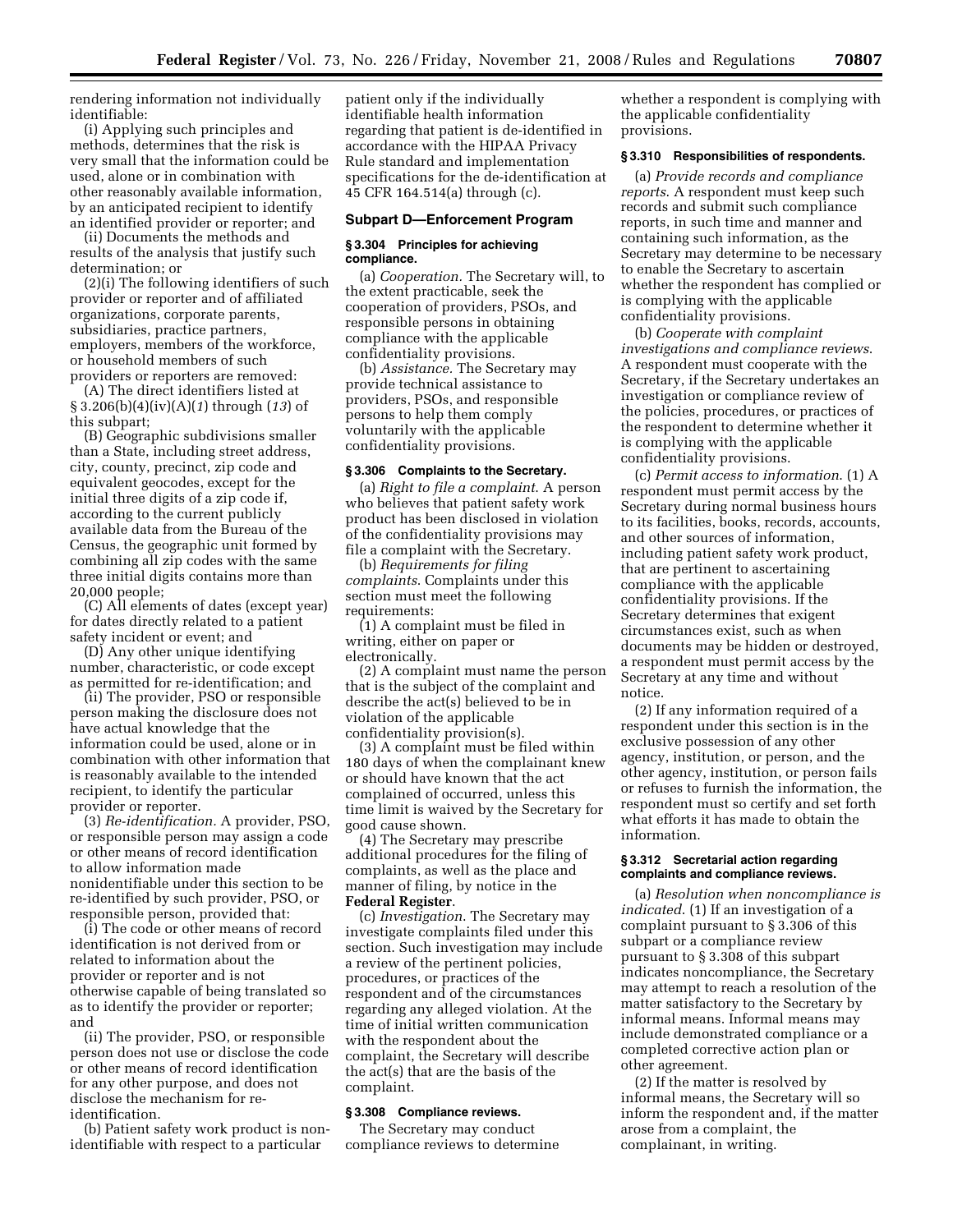(3) If the matter is not resolved by informal means, the Secretary will—

(i) So inform the respondent and provide the respondent an opportunity to submit written evidence of any mitigating factors. The respondent must submit any evidence to the Secretary within 30 days (computed in the same manner as prescribed under § 3.526 of this subpart) of receipt of such notification; and

(ii) If, following action pursuant to paragraph (a)(3)(i) of this section, the Secretary decides that a civil money penalty should be imposed, inform the respondent of such finding in a notice of proposed determination in accordance with § 3.420 of this subpart.

(b) *Resolution when no violation is found*. If, after an investigation pursuant to § 3.306 of this subpart or a compliance review pursuant to § 3.308 of this subpart, the Secretary determines that further action is not warranted, the Secretary will so inform the respondent and, if the matter arose from a complaint, the complainant, in writing.

(c) *Uses and disclosures of information obtained*. (1) Identifiable patient safety work product obtained by the Secretary in connection with an investigation or compliance review under this subpart will not be disclosed by the Secretary, except in accordance with § 3.206(d) of this subpart, or if otherwise permitted by this part or the Patient Safety Act.

(2) Except as provided for in paragraph (c)(1) of this section, information, including testimony and other evidence, obtained by the Secretary in connection with an investigation or compliance review under this subpart may be used by HHS in any of its activities and may be used or offered into evidence in any administrative or judicial proceeding.

# **§ 3.314 Investigational subpoenas and inquiries.**

(a) The Secretary may issue subpoenas in accordance with 42 U.S.C. 405(d) and (e), and 1320a–7a(j), to require the attendance and testimony of witnesses and the production of any other evidence including patient safety work product during an investigation or compliance review pursuant to this part.

(1) A subpoena issued under this paragraph must—

(i) State the name of the person (including the entity, if applicable) to whom the subpoena is addressed;

(ii) State the statutory authority for the subpoena;

(iii) Indicate the date, time, and place that the testimony will take place;

(iv) Include a reasonably specific description of any documents or items required to be produced; and

(v) If the subpoena is addressed to an entity, describe with reasonable particularity the subject matter on which testimony is required. In that event, the entity must designate one or more natural persons who will testify on its behalf, and must state as to each such person that person's name and address and the matters on which he or she will testify. The designated person must testify as to matters known or reasonably available to the entity.

(2) A subpoena under this section must be served by—

(i) Delivering a copy to the natural person named in the subpoena or to the entity named in the subpoena at its last principal place of business; or

(ii) Registered or certified mail addressed to the natural person at his or her last known dwelling place or to the entity at its last known principal place of business.

(3) A verified return by the natural person serving the subpoena setting forth the manner of service or, in the case of service by registered or certified mail, the signed return post office receipt, constitutes proof of service.

(4) Witnesses are entitled to the same fees and mileage as witnesses in the district courts of the United States (28 U.S.C. 1821 and 1825). Fees need not be paid at the time the subpoena is served.

(5) A subpoena under this section is enforceable through the district court of the United States for the district where the subpoenaed natural person resides or is found or where the entity transacts business.

(b) Investigational inquiries are nonpublic investigational proceedings conducted by the Secretary.

(1) Testimony at investigational inquiries will be taken under oath or affirmation.

(2) Attendance of non-witnesses is discretionary with the Secretary, except that a witness is entitled to be accompanied, represented, and advised by an attorney.

(3) Representatives of the Secretary are entitled to attend and ask questions.

(4) A witness will have the opportunity to clarify his or her answers on the record following questioning by the Secretary.

(5) Any claim of privilege must be asserted by the witness on the record.

(6) Objections must be asserted on the record. Errors of any kind that might be corrected if promptly presented will be deemed to be waived unless reasonable objection is made at the investigational inquiry. Except where the objection is on the grounds of privilege, the question will be answered on the record, subject to objection.

(7) If a witness refuses to answer any question not privileged or to produce requested documents or items, or engages in conduct likely to delay or obstruct the investigational inquiry, the Secretary may seek enforcement of the subpoena under paragraph (a)(5) of this section.

(8) The proceedings will be recorded and transcribed. The witness is entitled to a copy of the transcript, upon payment of prescribed costs, except that, for good cause, the witness may be limited to inspection of the official transcript of his or her testimony.

(9)(i) The transcript will be submitted to the witness for signature.

(A) Where the witness will be provided a copy of the transcript, the transcript will be submitted to the witness for signature. The witness may submit to the Secretary written proposed corrections to the transcript, with such corrections attached to the transcript. If the witness does not return a signed copy of the transcript or proposed corrections within 30 days (computed in the same manner as prescribed under § 3.526 of this part) of its being submitted to him or her for signature, the witness will be deemed to have agreed that the transcript is true and accurate.

(B) Where, as provided in paragraph (b)(8) of this section, the witness is limited to inspecting the transcript, the witness will have the opportunity at the time of inspection to propose corrections to the transcript, with corrections attached to the transcript. The witness will also have the opportunity to sign the transcript. If the witness does not sign the transcript or offer corrections within 30 days (computed in the same manner as prescribed under § 3.526 of this part) of receipt of notice of the opportunity to inspect the transcript, the witness will be deemed to have agreed that the transcript is true and accurate.

(ii) The Secretary's proposed corrections to the record of transcript will be attached to the transcript.

### **§ 3.402 Basis for a civil money penalty.**

(a) *General rule*. A person who discloses identifiable patient safety work product in knowing or reckless violation of the confidentiality provisions shall be subject to a civil money penalty for each act constituting such violation.

(b) *Violation attributed to a principal*. A principal is independently liable, in accordance with the federal common law of agency, for a civil money penalty based on the act of the principal's agent,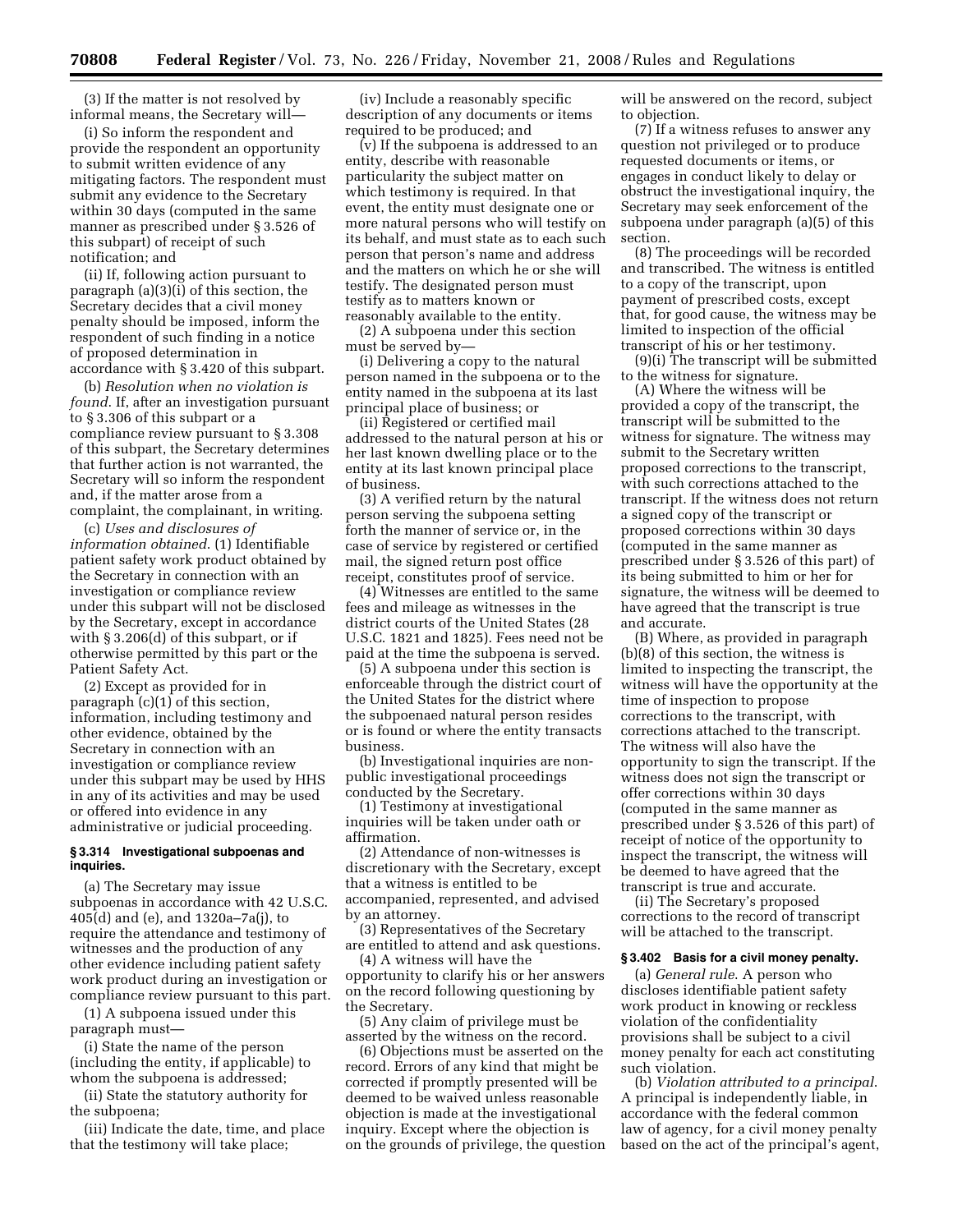including a workforce member, acting within the scope of the agency if such act could give rise to a civil money penalty in accordance with § 3.402(a) of this subpart.

## **§ 3.404 Amount of a civil money penalty.**

(a) The amount of a civil money penalty will be determined in accordance with paragraph (b) of this section and § 3.408 of this subpart.

(b) The Secretary may impose a civil money penalty in the amount of not more than \$10,000.

### **§ 3.408 Factors considered in determining the amount of a civil money penalty.**

In determining the amount of any civil money penalty, the Secretary may consider as aggravating or mitigating factors, as appropriate, any of the following:

(a) The nature of the violation.

(b) The circumstances, including the consequences, of the violation, including:

(1) The time period during which the violation(s) occurred; and

(2) Whether the violation caused physical or financial harm or reputational damage;

(c) The degree of culpability of the respondent, including:

(1) Whether the violation was intentional; and

(2) Whether the violation was beyond the direct control of the respondent.

(d) Any history of prior compliance with the Patient Safety Act, including violations, by the respondent, including:

(1) Whether the current violation is

the same or similar to prior violation(s); (2) Whether and to what extent the

respondent has attempted to correct previous violations;

(3) How the respondent has responded to technical assistance from the Secretary provided in the context of a compliance effort; and

(4) How the respondent has

responded to prior complaints. (e) The financial condition of the respondent, including:

(1) Whether the respondent had financial difficulties that affected its ability to comply;

(2) Whether the imposition of a civil money penalty would jeopardize the ability of the respondent to continue to provide health care or patient safety activities; and

(3) The size of the respondent.

(f) Such other matters as justice may require.

# **§ 3.414 Limitations.**

No action under this subpart may be entertained unless commenced by the Secretary, in accordance with § 3.420 of this subpart, within 6 years from the date of the occurrence of the violation.

# **§ 3.416 Authority to settle.**

Nothing in this subpart limits the authority of the Secretary to settle any issue or case or to compromise any penalty.

# **§ 3.418 Exclusivity of penalty.**

(a) Except as otherwise provided by paragraph (b) of this section, a penalty imposed under this part is in addition to any other penalty prescribed by law.

(b) Civil money penalties shall not be imposed both under this part and under the HIPAA Privacy Rule (45 CFR parts 160 and 164).

# **§ 3.420 Notice of proposed determination.**

(a) If a penalty is proposed in accordance with this part, the Secretary must deliver, or send by certified mail with return receipt requested, to the respondent, written notice of the Secretary's intent to impose a penalty. This notice of proposed determination must include:

(1) Reference to the statutory basis for the penalty;

(2) A description of the findings of fact regarding the violations with respect to which the penalty is proposed;

(3) The reason(s) why the violation(s) subject(s) the respondent to a penalty;

(4) The amount of the proposed penalty;

(5) Any factors described in § 3.408 of this subpart that were considered in determining the amount of the proposed penalty; and

(6) Instructions for responding to the notice, including a statement of the respondent's right to a hearing, a statement that failure to request a hearing within 60 days permits the imposition of the proposed penalty without the right to a hearing under § 3.504 of this subpart or a right of appeal under § 3.548 of this subpart, and the address to which the hearing request must be sent.

(b) The respondent may request a hearing before an ALJ on the proposed penalty by filing a request in accordance with § 3.504 of this subpart.

# **§ 3.422 Failure to request a hearing.**

If the respondent does not request a hearing within the time prescribed by § 3.504 of this subpart and the matter is not settled pursuant to § 3.416 of this subpart, the Secretary may impose the proposed penalty or any lesser penalty permitted by sections 921 through 926 of the Public Health Service Act, 42 U.S.C. 299b–21 through 299b–26. The Secretary will notify the respondent by

certified mail, return receipt requested, of any penalty that has been imposed and of the means by which the respondent may satisfy the penalty, and the penalty is final on receipt of the notice. The respondent has no right to appeal a penalty under § 3.548 of this subpart with respect to which the respondent has not timely requested a hearing.

### **§ 3.424 Collection of penalty.**

(a) Once a determination of the Secretary to impose a penalty has become final, the penalty will be collected by the Secretary, subject to the first sentence of 42 U.S.C. 1320a–7a(f).

(b) The penalty may be recovered in a civil action brought in the United States district court for the district where the respondent resides, is found, or is located.

(c) The amount of a penalty, when finally determined, or the amount agreed upon in compromise, may be deducted from any sum then or later owing by the United States, or by a State agency, to the respondent.

(d) Matters that were raised or that could have been raised in a hearing before an ALJ, or in an appeal under 42 U.S.C. 1320a–7a(e), may not be raised as a defense in a civil action by the United States to collect a penalty under this part.

### **§ 3.426 Notification of the public and other agencies.**

Whenever a proposed penalty becomes final, the Secretary will notify, in such manner as the Secretary deems appropriate, the public and the following organizations and entities thereof and the reason it was imposed: The appropriate State or local medical or professional organization, the appropriate State agency or agencies administering or supervising the administration of State health care programs (as defined in 42 U.S.C. 1320a–7(h)), the appropriate utilization and quality control peer review organization, and the appropriate State or local licensing agency or organization (including the agency specified in 42 U.S.C. 1395aa(a), 1396a(a)(33)).

# **§ 3.504 Hearings before an ALJ.**

(a) A respondent may request a hearing before an ALJ. The parties to the hearing proceeding consist of—

(1) The respondent; and

(2) The officer(s) or employee(s) of HHS to whom the enforcement authority involved has been delegated.

(b) The request for a hearing must be made in writing signed by the respondent or by the respondent's attorney and sent by certified mail,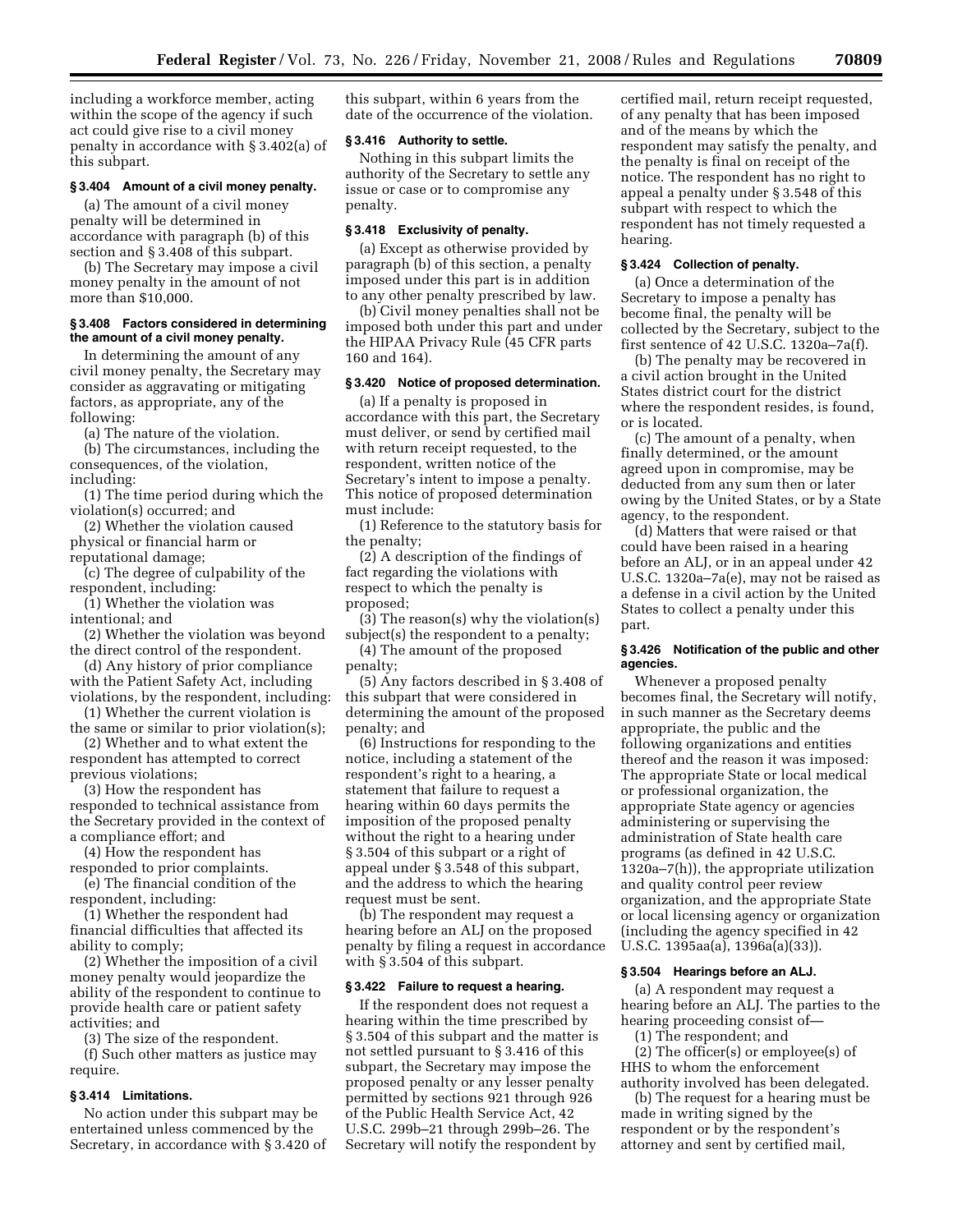return receipt requested, to the address specified in the notice of proposed determination. The request for a hearing must be mailed within 60 days after notice of the proposed determination is received by the respondent. For purposes of this section, the respondent's date of receipt of the notice of proposed determination is presumed to be 5 days after the date of the notice unless the respondent makes a reasonable showing to the contrary to the ALJ.

(c) The request for a hearing must clearly and directly admit, deny, or explain each of the findings of fact contained in the notice of proposed determination with regard to which the respondent has any knowledge. If the respondent has no knowledge of a particular finding of fact and so states, the finding shall be deemed denied. The request for a hearing must also state the circumstances or arguments that the respondent alleges constitute the grounds for any defense and the factual and legal basis for opposing the penalty.

(d) The ALJ must dismiss a hearing request where—

(1) On motion of the Secretary, the ALJ determines that the respondent's hearing request is not timely filed as required by paragraph (b) or does not meet the requirements of paragraph (c) of this section;

(2) The respondent withdraws the request for a hearing;

(3) The respondent abandons the request for a hearing; or

(4) The respondent's hearing request fails to raise any issue that may properly be addressed in a hearing.

### **§ 3.506 Rights of the parties.**

(a) Except as otherwise limited by this subpart, each party may—

(1) Be accompanied, represented, and advised by an attorney;

(2) Participate in any conference held by the ALJ;

(3) Conduct discovery of documents as permitted by this subpart;

(4) Agree to stipulations of fact or law that will be made part of the record;

(5) Present evidence relevant to the issues at the hearing;

(6) Present and cross-examine witnesses;

(7) Present oral arguments at the hearing as permitted by the ALJ; and

(8) Submit written briefs and proposed findings of fact and conclusions of law after the hearing.

(b) A party may appear in person or by a representative. Natural persons who appear as an attorney or other representative must conform to the standards of conduct and ethics required of practitioners before the courts of the United States.

(c) Fees for any services performed on behalf of a party by an attorney are not subject to the provisions of 42 U.S.C. 406, which authorizes the Secretary to specify or limit their fees.

#### **§ 3.508 Authority of the ALJ.**

(a) The ALJ must conduct a fair and impartial hearing, avoid delay, maintain order, and ensure that a record of the proceeding is made.

(b) The ALJ may—

(1) Set and change the date, time and place of the hearing upon reasonable notice to the parties;

(2) Continue or recess the hearing in whole or in part for a reasonable period of time;

(3) Hold conferences to identify or simplify the issues, or to consider other matters that may aid in the expeditious disposition of the proceeding;

(4) Administer oaths and affirmations;

(5) Issue subpoenas requiring the attendance of witnesses at hearings and the production of documents at or in relation to hearings;

(6) Rule on motions and other procedural matters;

(7) Regulate the scope and timing of documentary discovery as permitted by this subpart;

(8) Regulate the course of the hearing and the conduct of representatives, parties, and witnesses;

(9) Examine witnesses;

(10) Receive, rule on, exclude, or limit evidence;

(11) Upon motion of a party, take official notice of facts;

(12) Conduct any conference, argument or hearing in person or, upon agreement of the parties, by telephone; and

(13) Upon motion of a party, decide cases, in whole or in part, by summary judgment where there is no disputed issue of material fact. A summary judgment decision constitutes a hearing on the record for the purposes of this subpart.

(c) The ALJ—

(1) May not find invalid or refuse to follow Federal statutes, regulations, or Secretarial delegations of authority and must give deference to published guidance to the extent not inconsistent with statute or regulation;

(2) May not enter an order in the nature of a directed verdict;

(3) May not compel settlement negotiations; or

(4) May not enjoin any act of the Secretary.

# **§ 3.510 Ex parte contacts.**

No party or person (except employees of the ALJ's office) may communicate in any way with the ALJ on any matter at

issue in a case, unless on notice and opportunity for both parties to participate. This provision does not prohibit a party or person from inquiring about the status of a case or asking routine questions concerning administrative functions or procedures.

# **§ 3.512 Prehearing conferences.**

(a) The ALJ must schedule at least one prehearing conference, and may schedule additional prehearing conferences as appropriate, upon reasonable notice, which may not be less than 14 business days, to the parties.

(b) The ALJ may use prehearing conferences to discuss the following—

(1) Simplification of the issues; (2) The necessity or desirability of

amendments to the pleadings, including the need for a more definite statement;

(3) Stipulations and admissions of fact or as to the contents and authenticity of documents;

(4) Whether the parties can agree to submission of the case on a stipulated record;

(5) Whether a party chooses to waive appearance at an oral hearing and to submit only documentary evidence (subject to the objection of the other party) and written argument;

(6) Limitation of the number of witnesses;

(7) Scheduling dates for the exchange of witness lists and of proposed exhibits;

(8) Discovery of documents as permitted by this subpart;

(9) The time and place for the hearing; (10) The potential for the settlement

of the case by the parties; and (11) Other matters as may tend to encourage the fair, just and expeditious disposition of the proceedings, including the protection of confidentiality of identifiable patient safety work product that may be submitted into evidence or otherwise used in the proceeding, if appropriate.

(c) The ALJ must issue an order containing the matters agreed upon by the parties or ordered by the ALJ at a prehearing conference.

#### **§ 3.514 Authority to settle.**

The Secretary has exclusive authority to settle any issue or case without the consent of the ALJ.

### **§ 3.516 Discovery.**

(a) A party may make a request to another party for production of documents for inspection and copying that are relevant and material to the issues before the ALJ.

(b) For the purpose of this section, the term ''documents'' includes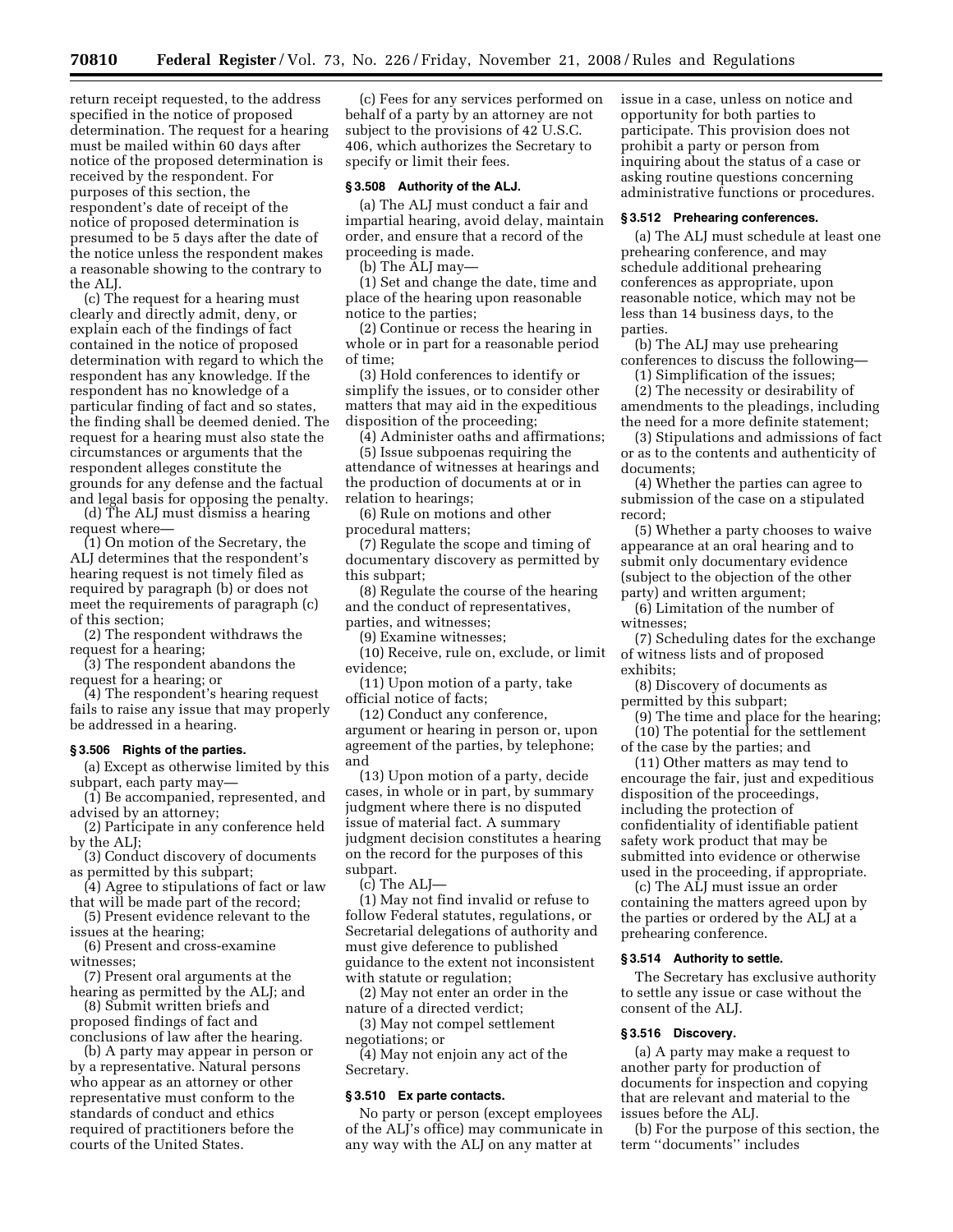information, reports, answers, records, accounts, papers and other data and documentary evidence. Nothing contained in this section may be interpreted to require the creation of a document, except that requested data stored in an electronic data storage system must be produced in a form accessible to the requesting party.

(c) Requests for documents, requests for admissions, written interrogatories, depositions and any forms of discovery, other than those permitted under paragraph (a) of this section, are not authorized.

(d) This section may not be construed to require the disclosure of interview reports or statements obtained by any party, or on behalf of any party, of persons who will not be called as witnesses by that party, or analyses and summaries prepared in conjunction with the investigation or litigation of the case, or any otherwise privileged documents.

(e)(1) When a request for production of documents has been received, within 30 days the party receiving that request must either fully respond to the request, or state that the request is being objected to and the reasons for that objection. If objection is made to part of an item or category, the part must be specified. Upon receiving any objections, the party seeking production may then, within 30 days or any other time frame set by the ALJ, file a motion for an order compelling discovery. The party receiving a request for production may also file a motion for protective order any time before the date the production is due.

(2) The ALJ may grant a motion for protective order or deny a motion for an order compelling discovery if the ALJ finds that the discovery sought—

(i) Is irrelevant;

(ii) Is unduly costly or burdensome; (iii) Will unduly delay the

proceeding; or

(iv) Seeks privileged information.

(3) The ALJ may extend any of the time frames set forth in paragraph (e)(1) of this section.

(4) The burden of showing that discovery should be allowed is on the party seeking discovery.

### **§ 3.518 Exchange of witness lists, witness statements, and exhibits.**

(a) The parties must exchange witness lists, copies of prior written statements of proposed witnesses, and copies of proposed hearing exhibits, including copies of any written statements that the party intends to offer in lieu of live testimony in accordance with § 3.538, not more than 60, and not less than 15, days before the scheduled hearing.

(b)(1) If, at any time, a party objects to the proposed admission of evidence not exchanged in accordance with paragraph (a) of this section, the ALJ must determine whether the failure to comply with paragraph (a) of this section should result in the exclusion of that evidence.

(2) Unless the ALJ finds that extraordinary circumstances justified the failure timely to exchange the information listed under paragraph (a) of this section, the ALJ must exclude from the party's case-in-chief—

(i) The testimony of any witness whose name does not appear on the witness list; and

(ii) Any exhibit not provided to the opposing party as specified in paragraph (a) of this section.

(3) If the ALJ finds that extraordinary circumstances existed, the ALJ must then determine whether the admission of that evidence would cause substantial prejudice to the objecting party.

(i) If the ALJ finds that there is no substantial prejudice, the evidence may be admitted.

(ii) If the ALJ finds that there is substantial prejudice, the ALJ may exclude the evidence, or, if he or she does not exclude the evidence, must postpone the hearing for such time as is necessary for the objecting party to prepare and respond to the evidence, unless the objecting party waives postponement.

(c) Unless the other party objects within a reasonable period of time before the hearing, documents exchanged in accordance with paragraph (a) of this section will be deemed to be authentic for the purpose of admissibility at the hearing.

### **§ 3.520 Subpoenas for attendance at hearing.**

(a) A party wishing to procure the appearance and testimony of any person at the hearing may make a motion requesting the ALJ to issue a subpoena if the appearance and testimony are reasonably necessary for the presentation of a party's case.

(b) A subpoena requiring the attendance of a person in accordance with paragraph (a) of this section may also require the person (whether or not the person is a party) to produce relevant and material evidence at or before the hearing.

(c) When a subpoena is served by a respondent on a particular employee or official or particular office of HHS, the Secretary may comply by designating any knowledgeable HHS representative to appear and testify.

(d) A party seeking a subpoena must file a written motion not less than 30

days before the date fixed for the hearing, unless otherwise allowed by the ALJ for good cause shown. That motion must—

(1) Specify any evidence to be produced;

(2) Designate the witnesses; and (3) Describe the address and location with sufficient particularity to permit those witnesses to be found.

(e) The subpoena must specify the time and place at which the witness is to appear and any evidence the witness is to produce.

(f) Within 15 days after the written motion requesting issuance of a subpoena is served, any party may file an opposition or other response.

(g) If the motion requesting issuance of a subpoena is granted, the party seeking the subpoena must serve it by delivery to the person named, or by certified mail addressed to that person at the person's last dwelling place or principal place of business.

(h) The person to whom the subpoena is directed may file with the ALJ a motion to quash the subpoena within 10 days after service.

(i) The exclusive remedy for contumacy by, or refusal to obey a subpoena duly served upon, any person is specified in 42 U.S.C. 405(e).

## **§ 3.522 Fees.**

The party requesting a subpoena must pay the cost of the fees and mileage of any witness subpoenaed in the amounts that would be payable to a witness in a proceeding in United States District Court. A check for witness fees and mileage must accompany the subpoena when served, except that, when a subpoena is issued on behalf of the Secretary, a check for witness fees and mileage need not accompany the subpoena.

# **§ 3.524 Form, filing, and service of papers.**

(a) *Forms.* (1) Unless the ALJ directs the parties to do otherwise, documents filed with the ALJ must include an original and two copies.

(2) Every pleading and paper filed in the proceeding must contain a caption setting forth the title of the action, the case number, and a designation of the paper, such as motion to quash subpoena.

(3) Every pleading and paper must be signed by and must contain the address and telephone number of the party or the person on whose behalf the paper was filed, or his or her representative.

(4) Papers are considered filed when they are mailed.

(b) *Service.* A party filing a document with the ALJ or the Board must, at the time of filing, serve a copy of the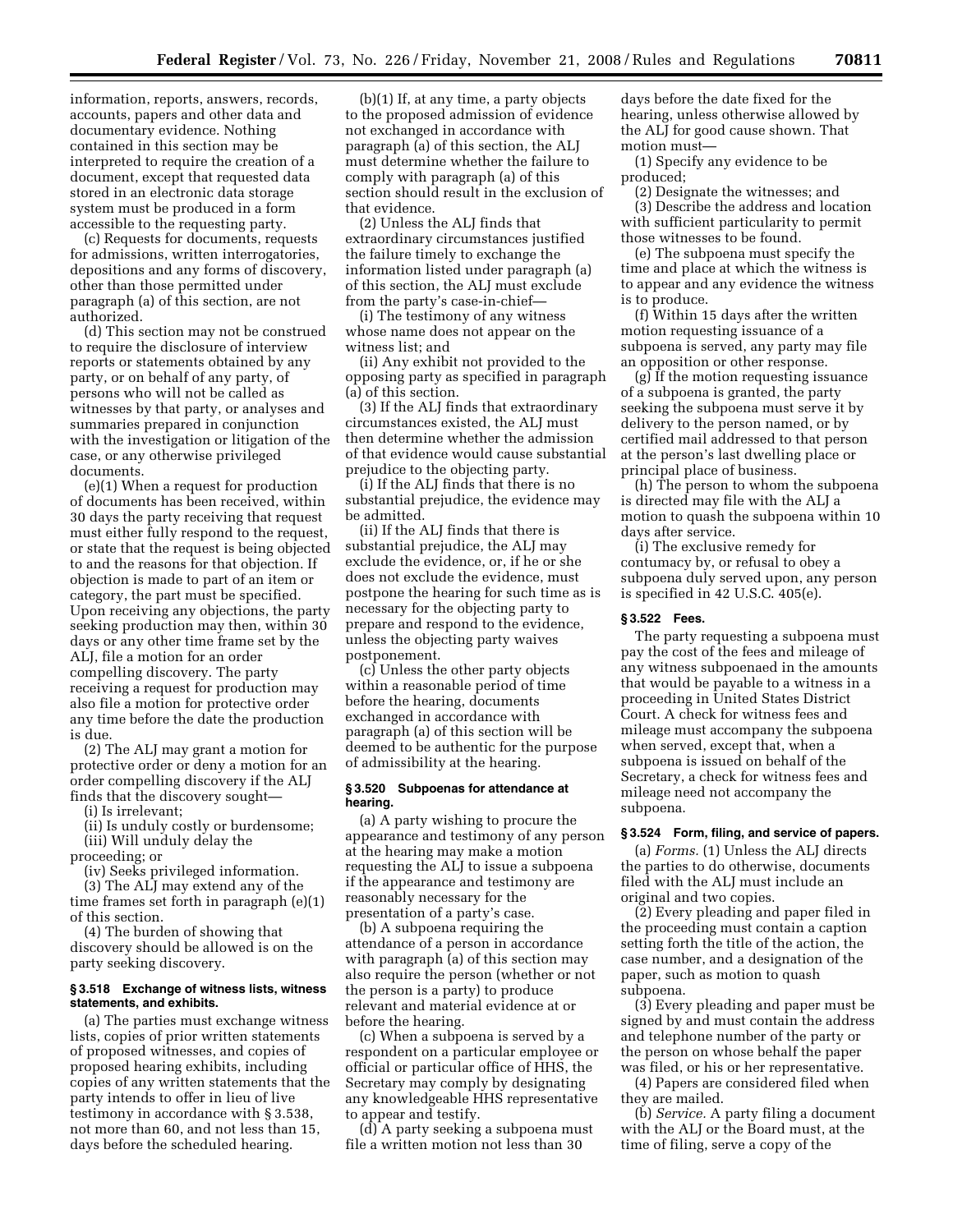document on the other party. Service upon any party of any document must be made by delivering a copy, or placing a copy of the document in the United States mail, postage prepaid and addressed, or with a private delivery service, to the party's last known address. When a party is represented by an attorney, service must be made upon the attorney in lieu of the party.

(c) *Proof of service.* A certificate of the natural person serving the document by personal delivery or by mail, setting forth the manner of service, constitutes proof of service.

## **§ 3.526 Computation of time.**

(a) In computing any period of time under this subpart or in an order issued thereunder, the time begins with the day following the act, event or default, and includes the last day of the period unless it is a Saturday, Sunday, or legal holiday observed by the Federal Government, in which event it includes the next business day.

(b) When the period of time allowed is less than 7 days, intermediate Saturdays, Sundays, and legal holidays observed by the Federal Government must be excluded from the computation.

(c) Where a document has been served or issued by placing it in the mail, an additional 5 days must be added to the time permitted for any response. This paragraph does not apply to requests for hearing under § 3.504.

### **§ 3.528 Motions.**

(a) An application to the ALJ for an order or ruling must be by motion. Motions must state the relief sought, the authority relied upon and the facts alleged, and must be filed with the ALJ and served on all other parties.

(b) Except for motions made during a prehearing conference or at the hearing, all motions must be in writing. The ALJ may require that oral motions be reduced to writing.

(c) Within 10 days after a written motion is served, or such other time as may be fixed by the ALJ, any party may file a response to the motion.

(d) The ALJ may not grant a written motion before the time for filing responses has expired, except upon consent of the parties or following a hearing on the motion, but may overrule or deny the motion without awaiting a response.

(e) The ALJ must make a reasonable effort to dispose of all outstanding motions before the beginning of the hearing.

# **§ 3.530 Sanctions.**

The ALJ may sanction a person, including any party or attorney, for

failing to comply with an order or procedure, for failing to defend an action or for other misconduct that interferes with the speedy, orderly or fair conduct of the hearing. The sanctions must reasonably relate to the severity and nature of the failure or misconduct. The sanctions may include—

(a) In the case of refusal to provide or permit discovery under the terms of this part, drawing negative factual inferences or treating the refusal as an admission by deeming the matter, or certain facts, to be established;

(b) Prohibiting a party from introducing certain evidence or otherwise supporting a particular claim or defense;

(c) Striking pleadings, in whole or in part;

(d) Staying the proceedings;

(e) Dismissal of the action;

(f) Entering a decision by default;

(g) Ordering the party or attorney to pay the attorney's fees and other costs caused by the failure or misconduct; and

(h) Refusing to consider any motion or other action that is not filed in a timely manner.

# **§ 3.532 Collateral estoppel.**

When a final determination that the respondent violated a confidentiality provision has been rendered in any proceeding in which the respondent was a party and had an opportunity to be heard, the respondent is bound by that determination in any proceeding under this part.

#### **§ 3.534 The hearing.**

(a) The ALJ must conduct a hearing on the record in order to determine whether the respondent should be found liable under this part.

(b)(1) The respondent has the burden of going forward and the burden of persuasion with respect to any challenge to the amount of a proposed penalty pursuant to §§ 3.404 and 3.408, including any factors raised as mitigating factors.

(2) The Secretary has the burden of going forward and the burden of persuasion with respect to all other issues, including issues of liability and the existence of any factors considered as aggravating factors in determining the amount of the proposed penalty.

(3) The burden of persuasion will be judged by a preponderance of the evidence.

(c) The hearing must be open to the public unless otherwise ordered by the ALJ for good cause shown, which may be that identifiable patient safety work product has been introduced into

evidence or is expected to be introduced into evidence.

(d)(1) Subject to the 15-day rule under § 3.518(a) and the admissibility of evidence under § 3.540, either party may introduce, during its case in chief, items or information that arose or became known after the date of the issuance of the notice of proposed determination or the request for hearing, as applicable. Such items and information may not be admitted into evidence, if introduced—

(i) By the Secretary, unless they are material and relevant to the acts or omissions with respect to which the penalty is proposed in the notice of proposed determination pursuant to § 3.420 of this part, including circumstances that may increase penalties; or

(ii) By the respondent, unless they are material and relevant to an admission, denial or explanation of a finding of fact in the notice of proposed determination under § 3.420 of this part, or to a specific circumstance or argument expressly stated in the request for hearing under § 3.504, including circumstances that may reduce penalties.

(2) After both parties have presented their cases, evidence may be admitted in rebuttal even if not previously exchanged in accordance with § 3.518.

# **§ 3.538 Witnesses.**

(a) Except as provided in paragraph (b) of this section, testimony at the hearing must be given orally by witnesses under oath or affirmation.

(b) At the discretion of the ALJ, testimony of witnesses other than the testimony of expert witnesses may be admitted in the form of a written statement. The ALJ may, at his or her discretion, admit prior sworn testimony of experts that has been subject to adverse examination, such as a deposition or trial testimony. Any such written statement must be provided to the other party, along with the last known address of the witness, in a manner that allows sufficient time for the other party to subpoena the witness for cross-examination at the hearing. Prior written statements of witnesses proposed to testify at the hearing must be exchanged as provided in § 3.518.

(c) The ALJ must exercise reasonable control over the mode and order of interrogating witnesses and presenting evidence so as to:

(1) Make the interrogation and presentation effective for the ascertainment of the truth;

(2) Avoid repetition or needless consumption of time; and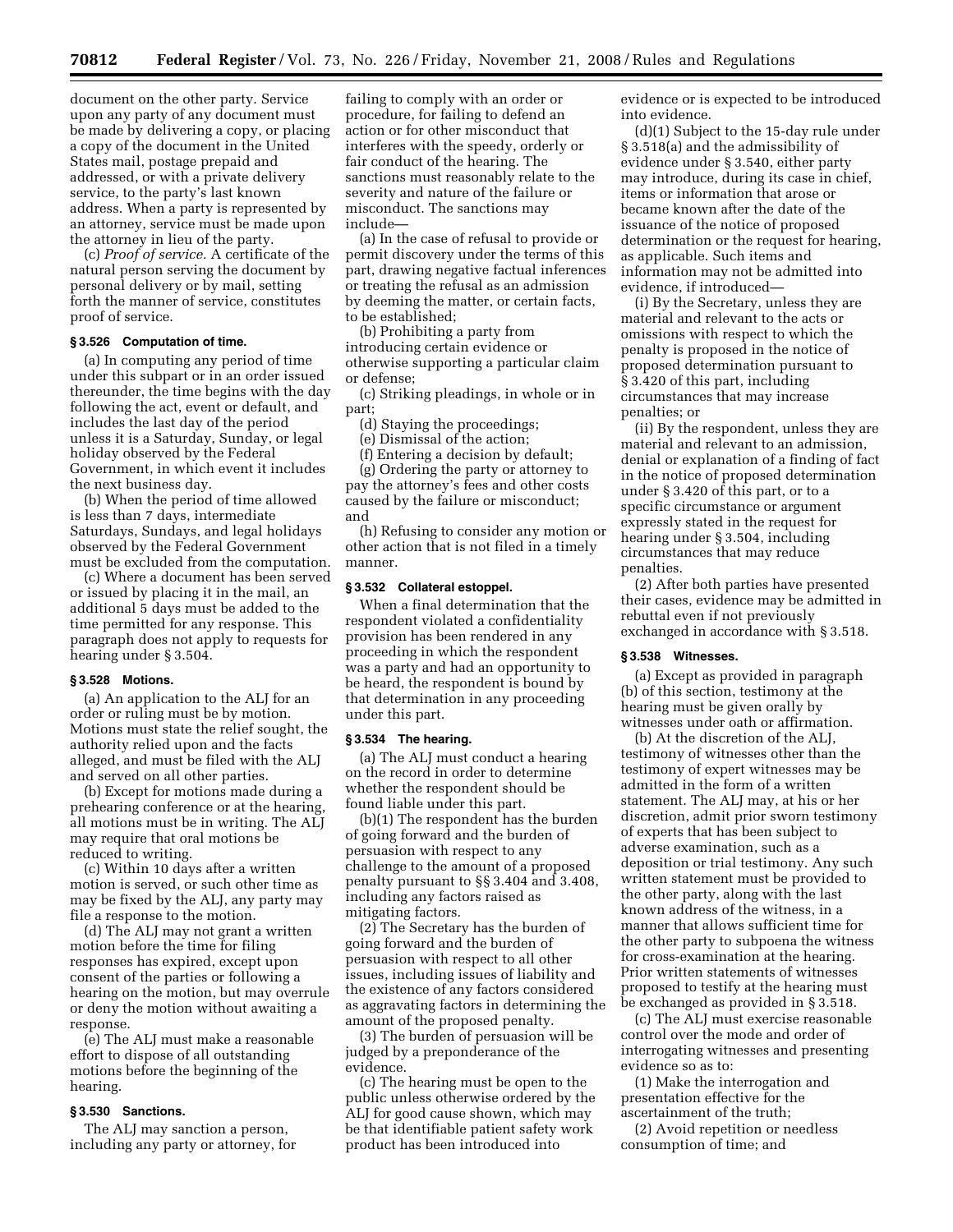(3) Protect witnesses from harassment or undue embarrassment.

(d) The ALJ must permit the parties to conduct cross-examination of witnesses as may be required for a full and true disclosure of the facts.

(e) The ALJ may order witnesses excluded so that they cannot hear the testimony of other witnesses, except that the ALJ may not order to be excluded—

(1) A party who is a natural person;

(2) In the case of a party that is not a natural person, the officer or employee of the party appearing for the entity pro se or designated as the party's representative; or

(3) A natural person whose presence is shown by a party to be essential to the presentation of its case, including a person engaged in assisting the attorney for the Secretary.

### **§ 3.540 Evidence.**

(a) The ALJ must determine the admissibility of evidence.

(b) Except as provided in this subpart, the ALJ is not bound by the Federal Rules of Evidence. However, the ALJ may apply the Federal Rules of Evidence where appropriate, for example, to exclude unreliable evidence.

(c) The ALJ must exclude irrelevant or immaterial evidence.

(d) Although relevant, evidence may be excluded if its probative value is substantially outweighed by the danger of unfair prejudice, confusion of the issues, or by considerations of undue delay or needless presentation of cumulative evidence.

(e) Although relevant, evidence must be excluded if it is privileged under Federal law.

(f) Evidence concerning offers of compromise or settlement is inadmissible to the extent provided in Rule 408 of the Federal Rules of Evidence.

(g) Evidence of crimes, wrongs, or acts other than those at issue in the instant case is admissible in order to show motive, opportunity, intent, knowledge, preparation, identity, lack of mistake, or existence of a scheme. This evidence is admissible regardless of whether the crimes, wrongs, or acts occurred during the statute of limitations period applicable to the acts or omissions that constitute the basis for liability in the case and regardless of whether they were referenced in the Secretary's notice of proposed determination under § 3.420.

(h) The ALJ must permit the parties to introduce rebuttal witnesses and evidence.

(i) All documents and other evidence offered or taken for the record must be

open to examination by both parties, unless otherwise ordered by the ALJ for good cause shown.

# **§ 3.542 The record.**

(a) The hearing must be recorded and transcribed. Transcripts may be obtained following the hearing from the ALJ. A party that requests a transcript of hearing proceedings must pay the cost of preparing the transcript unless, for good cause shown by the party, the payment is waived by the ALJ or the Board, as appropriate.

(b) The transcript of the testimony, exhibits, and other evidence admitted at the hearing, and all papers and requests filed in the proceeding constitute the record for decision by the ALJ and the Secretary.

(c) The record may be inspected and copied (upon payment of a reasonable fee) by any person, unless otherwise ordered by the ALJ for good cause shown, which may include the presence in the record of identifiable patient safety work product.

(d) For good cause, which may include the presence in the record of identifiable patient safety work product, the ALJ may order appropriate redactions made to the record.

### **§ 3.544 Post hearing briefs.**

The ALJ may require the parties to file post-hearing briefs. In any event, any party may file a post-hearing brief. The ALJ must fix the time for filing the briefs. The time for filing may not exceed 60 days from the date the parties receive the transcript of the hearing or, if applicable, the stipulated record. The briefs may be accompanied by proposed findings of fact and conclusions of law. The ALJ may permit the parties to file reply briefs.

# **§ 3.546 ALJ's decision.**

(a) The ALJ must issue a decision, based only on the record, which must contain findings of fact and conclusions of law.

(b) The ALJ may affirm, increase, or reduce the penalties imposed by the Secretary.

(c) The ALJ must issue the decision to both parties within 60 days after the time for submission of post-hearing briefs and reply briefs, if permitted, has expired. If the ALJ fails to meet the deadline contained in this paragraph, he or she must notify the parties of the reason for the delay and set a new deadline.

(d) Unless the decision of the ALJ is timely appealed as provided for in § 3.548, the decision of the ALJ will be final and binding on the parties 60 days from the date of service of the ALJ's decision.

### **§ 3.548 Appeal of the ALJ's decision.**

(a) Any party may appeal the decision of the ALJ to the Board by filing a notice of appeal with the Board within 30 days of the date of service of the ALJ decision. The Board may extend the initial 30 day period for a period of time not to exceed 30 days if a party files with the Board a request for an extension within the initial 30 day period and shows good cause.

(b) If a party files a timely notice of appeal with the Board, the ALJ must forward the record of the proceeding to the Board.

(c) A notice of appeal must be accompanied by a written brief specifying exceptions to the initial decision and reasons supporting the exceptions. Any party may file a brief in opposition to the exceptions, which may raise any relevant issue not addressed in the exceptions, within 30 days of receiving the notice of appeal and the accompanying brief. The Board may permit the parties to file reply briefs.

(d) There is no right to appear personally before the Board or to appeal to the Board any interlocutory ruling by the ALJ.

(e) The Board may not consider any issue not raised in the parties' briefs, nor any issue in the briefs that could have been raised before the ALJ but was not.

(f) If any party demonstrates to the satisfaction of the Board that additional evidence not presented at such hearing is relevant and material and that there were reasonable grounds for the failure to adduce such evidence at the hearing, the Board may remand the matter to the ALJ for consideration of such additional evidence.

(g) The Board may decline to review the case, or may affirm, increase, reduce, reverse or remand any penalty determined by the ALJ.

(h) The standard of review on a disputed issue of fact is whether the initial decision of the ALJ is supported by substantial evidence on the whole record. The standard of review on a disputed issue of law is whether the decision is erroneous.

(i) Within 60 days after the time for submission of briefs and reply briefs, if permitted, has expired, the Board must serve on each party to the appeal a copy of the Board's decision and a statement describing the right of any respondent who is penalized to seek judicial review.

(j)(1) The Board's decision under paragraph (i) of this section, including a decision to decline review of the initial decision, becomes the final decision of the Secretary 60 days after